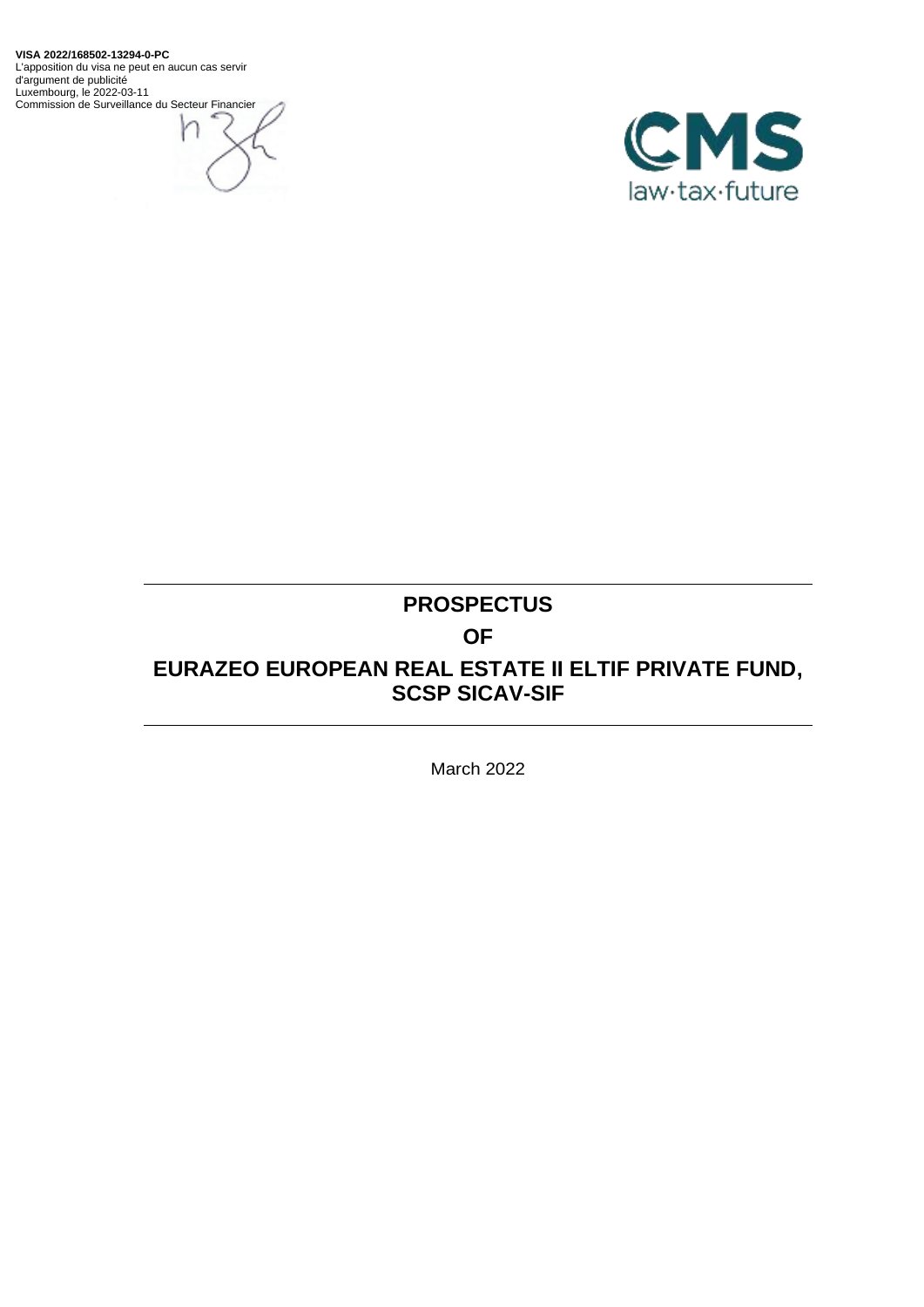# **TABLE OF CONTENT**

| 1.              |                                                                    |  |
|-----------------|--------------------------------------------------------------------|--|
| 2.              |                                                                    |  |
| 3.              |                                                                    |  |
| 4.              |                                                                    |  |
| 5.              |                                                                    |  |
| 6.              |                                                                    |  |
| 7.              |                                                                    |  |
| 8.              |                                                                    |  |
| 9.              | ANTI-MONEY LAUNDERING AND TERRORIST FINANCING REQUIREMENTS<br>48   |  |
| 10 <sub>1</sub> |                                                                    |  |
| 11.             |                                                                    |  |
|                 | SCHEDULE 1 - AIFM DIRECTIVE DISCLOSURE REQUIREMENTS 73             |  |
|                 |                                                                    |  |
|                 | SCHEDULE 3 - DISCLOSURES PURSUANT TO REGULATION (EU) 2019/2088 AND |  |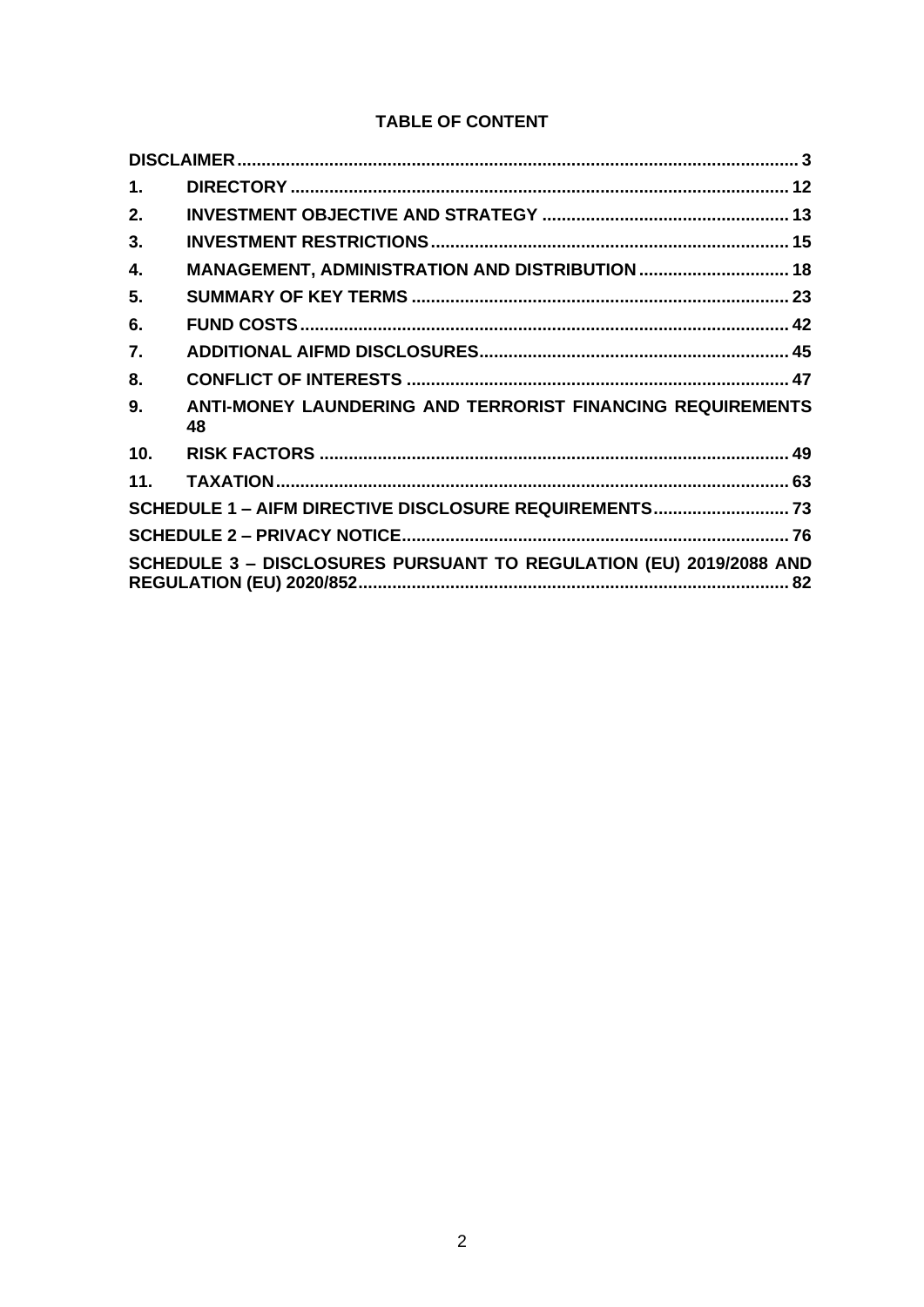#### **DISCLAIMER**

# <span id="page-2-0"></span>**BY ACCEPTING THIS PROSPECTUS (THE "PROSPECTUS") THE RECIPIENT AGREES TO BE BOUND BY THE FOLLOWING:**

This Prospectus is submitted to a number of Eligible Investors who have expressed an interest in investing in **EURAZEO EUROPEAN REAL ESTATE II ELTIF PRIVATE FUND, SCSP SICAV-SIF**, a Luxembourg investment company with variable capital – specialised investment fund (*société d'investissement à capital variable – fonds d'investissement spécialisé*) qualifying as European long term investment fund formed in accordance with the SIF Act and established as a special limited partnership (*société en commandite spéciale*) and further governed by the ELTIF Regulation (the **Fund**). Unless otherwise defined, capitalised terms used throughout this Prospectus will have the meanings ascribed to such terms in the limited partnership agreement of the Fund, as amended and/or restated from time to time (the **LPA**).

This Prospectus has been prepared solely for the consideration of prospective Eligible Investors in the Fund and is circulated to a limited number of Eligible Investors on a confidential basis solely for the purpose of evaluating an investment in the Fund. This Prospectus supersedes and replaces any other existing information provided by the Fund and its respective representatives and agents in respect of the Fund at the time of this Prospectus . However, the Prospectus is provided for information only, and is not intended to be and must not alone be taken as the basis for an investment decision. By accepting this Prospectus and any other information supplied to potential Investors by the Fund, the recipient agrees that such information is confidential. Neither it nor any of its employees or advisors will use the information for any purpose other than for evaluating an investment in the Fund or divulge such information to any other party and acknowledges that this Prospectus may not be photocopied, reproduced or distributed to others without the prior written consent of the Fund. Each recipient hereof by accepting delivery of this Prospectus agrees to keep confidential the information contained herein and to return it and all related materials to the Fund if such recipient does not undertake to purchase any of the Interests or to enter into a Commitment. The information contained in the Prospectus and any other documents relating to the Fund may not be provided to persons (other than professional advisors) who are not directly concerned with any Investor's decision regarding the investment offered hereby.

By accepting this Prospectus, potential investors in the Fund are not to construe the contents of this Prospectus or any prior or subsequent communications from the Fund, the AIFM, the Service Providers or any of their respective officers, members, employees, representatives or agents as investment, legal, accounting, regulatory or tax advice of any nature. Prior to investing in the Interests, potential investors shall conduct their own investigation and analysis of an investment in the Fund and consult with their legal advisors and their investment, accounting, regulatory and tax advisors to determine the consequences of an investment in the Interests and arrive at an independent evaluation of such investment, including the applicability of any legal sales or investment restrictions without reliance on the AIFM, the Service Providers or any of their respective officers, members, employees, representatives or agents. Neither the AIFM, the Service Providers nor any of their respective officers, members, employees, representatives or agents accepts any responsibility or liability whatsoever for the appropriateness of any potential investors investing in the Fund.

#### **THE TEXT OF THE LPA IS INTEGRAL TO THE UNDERSTANDING OF THIS PROSPECTUS. POTENTIAL INVESTORS SHOULD REVIEW THE LPA CAREFULLY. IN**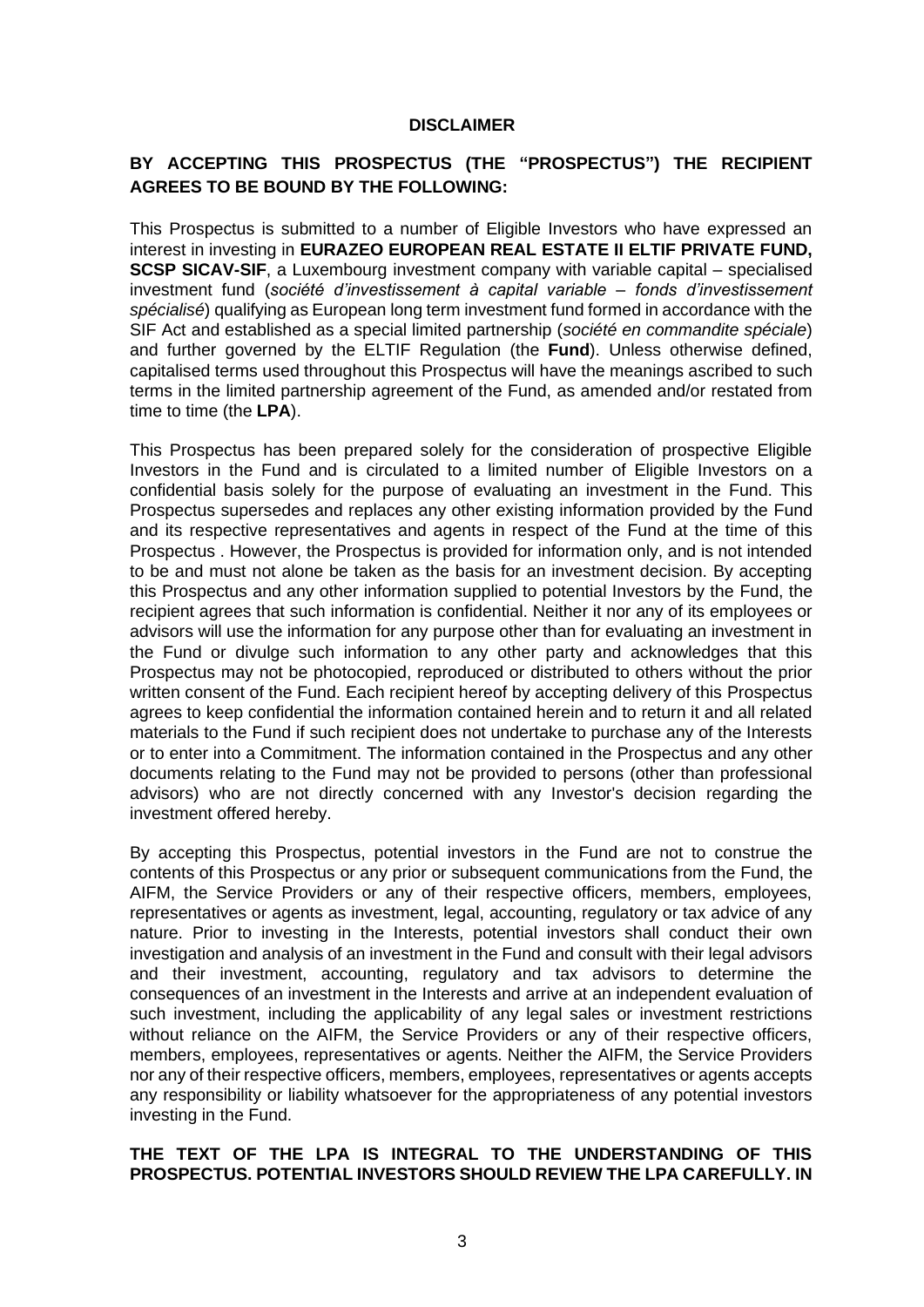# **THE EVENT OF ANY INCONSISTENCY BETWEEN THIS PROSPECTUS AND THE LPA, THE LPA WILL PREVAIL. ANY CAPITALISED TERM NOT OTHERWISE DEFINED HEREIN SHALL HAVE THE MEANING ASCRIBED TO IT IN THE LPA.**

The LPA, the Service Agreements, the Subscription Agreement and related documentation are described in summary form herein; these descriptions do not purport to be complete and each such summary description is subject to, and qualified in its entirety by reference to, the actual text of the LPA, the Service Agreements, the Subscription Agreement and related documentation, including any amendment thereto. The documents or information referred to in Section [6](#page-41-0) "Additional AIFMD Disclosures" are available upon request from Investors prior to their investment in the Fund.

# **PRIIPS KID**

The Interests may be advised on, offered, sold or otherwise made available to any professional Investor or Retail Investor, including through an appointed nominee, in any EEA Member State, in both case who qualifies as an Eligible Investor. For these purposes, a Retail Investor means a person who is one (or more) of: (i) a retail client as defined in point (11) of article 4(1) of Directive 2014/65/EU of the European Parliament and of the Council of 15 May 2014 on markets in financial instruments (**MiFID II Directive**) or (ii) a customer within the meaning of Directive 2002/92/EC, where that customer would not qualify as a professional client as defined in point (10) of Article 4(1) of MiFID II Directive (a **Retail Investor**). Consequently, a key information document (**KID**) is required by Regulation (EU) No 1286/2014 (the **PRIIPs Regulation**) for offering or selling the Interests or otherwise making them available to Retail Investors in EEA Member States. Such KID shall be handed over to future Retail Investors in good time prior to their subscription in the Fund and are (i) provided to the Retail Investor using a durable medium other than paper or (ii) available under <https://www.eurazeo.com/fr/societes-affiliees-reglementees/efml> and can be obtained in paper form free of charge upon request from the AIFM.

# **RISKS**

Investors should be aware that they may be required to bear the financial risk of their investment for a significant period of time because the redemption and Transfer of Interests may be either prohibited or subject to substantial restrictions, depending on the terms of the Fund and Interests may be subject to other restrictions on transfer under the securities laws, rules and regulations of other countries and jurisdictions. Additionally, there will be no public market for the Interests. Accordingly, Investors should have the financial ability and willingness to accept the risks of investing in the Fund (including, without limitation, the risk of loss of their entire investment) and accept that they will have recourse only to the assets of the Fund in which they invest as these will exist at any time.

# **FORWARD-LOOKING STATEMENTS**

Certain statements contained in this Prospectus are forward-looking statements. These forward- looking statements are based on current expectations, estimates and projections about the markets in which the Fund will operate, and the beliefs and assumptions of the Fund. Words such as "expects", "anticipates", "should", "intends", "plans", "believes", "seeks", "estimates", "forecasts", "projects", variations of such words and similar expressions are intended to identify such forward-looking statements. These statements are not guarantees of future performance and involve certain risks, uncertainties and assumptions which are difficult to predict. Therefore, actual outcomes and results may differ materially from what is expressed or forecasted in such forward- looking statements. Among the factors that could cause actual results to differ materially are the general economic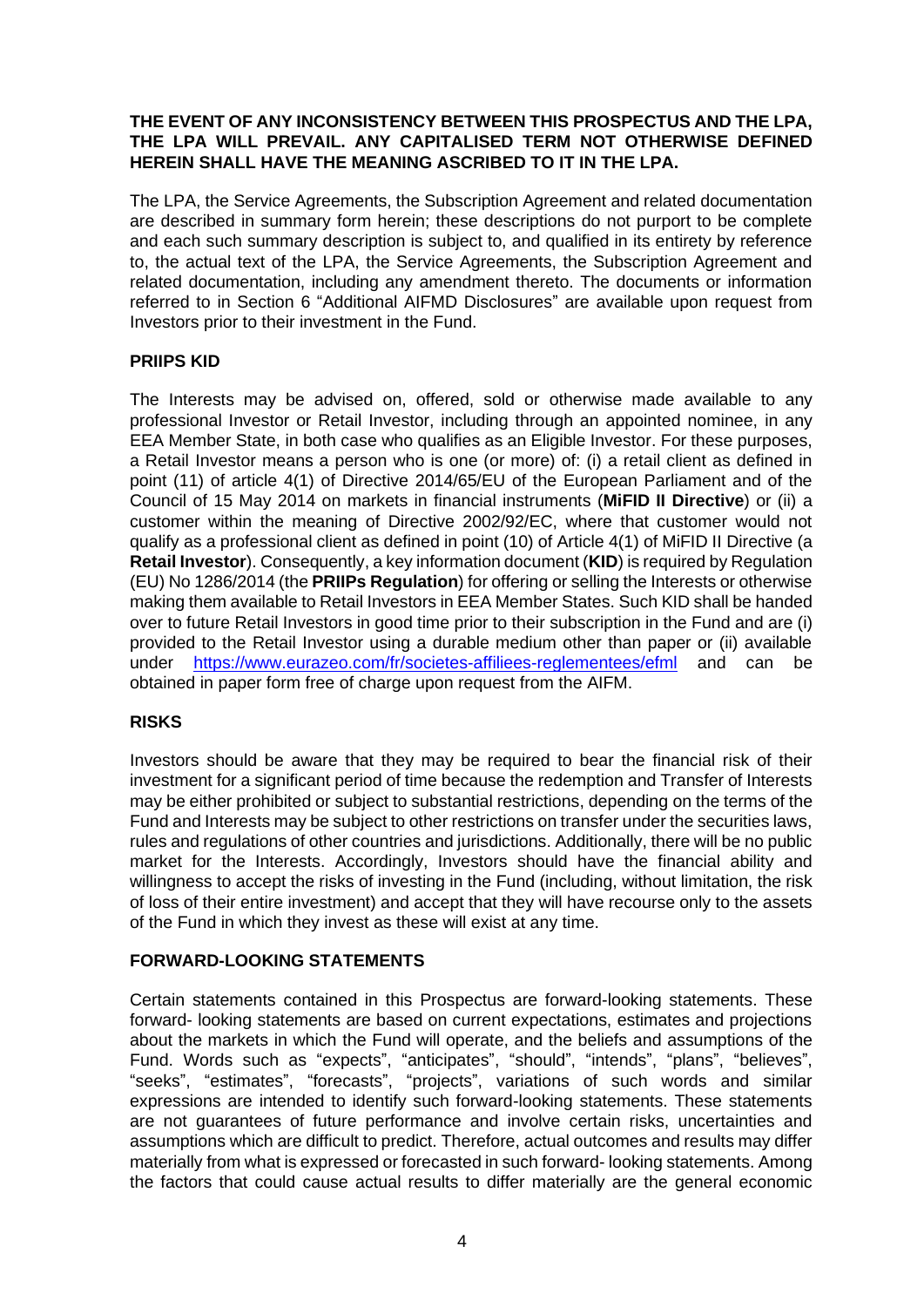climate, inflationary trends, competition and the supply of and demand for Investments, interest rate levels, the availability of financing, changes in tax and corporate regulations, risk of policy formation and implementation, and other risks associated with the ownership and acquisition of Investments, including changes in the legal or regulatory environment or that operation costs may be greater than anticipated.

**An investment in the Interests involves significant risks and there can be no assurance or guarantee as to positive return on any of the Fund's Investments or that there will be any return on invested capital**. Potential investors should in particular refer in this Prospectus to Section [9.](#page-47-0) The investment objectives are based on a number of assumptions which the Fund believes reasonable, but there is no assurance that the investment objectives will be realised.

**An investment in the Fund is an illiquid investment and its investments are long term in nature. Therefore the Fund may not be suitable for Retail Investors that are unable to sustain such a long-term and illiquid commitment.**

**Investors should ensure that only a small proportion of their overall investment portfolio should be invested in an ELTIF such as the Fund, as further described under Section [5](#page-22-0) "Eligible Investors and Minimum Commitment" below.**

**Investors shall have no obligation to make contributions to the Fund in excess of their respective subscription amount.**

The AIFM has taken all reasonable care to ensure that the information contained in this Prospectus is accurate as of the date of this Prospectus (or such other date as stated herein). Other than as described below, neither the AIFM, the Service Providers nor the Fund have any obligation to update this Prospectus.

Under no circumstances should the delivery of this Prospectus, irrespective of when it is made, create an implication that there has been no change in the affairs of the Fund since such date. The AIFM reserves the right to modify any of the terms of the offering and the Interests described herein. this Prospectus may be updated and amended by a supplement and where such supplement is prepared this Prospectus will be read and construed with such supplement.

This Prospectus will be updated in accordance with Luxembourg Law.

No person has been authorised to give any information or to make any representation concerning the Fund or the offer of the Interests other than the information contained in this Prospectus and any other documents relating to the Fund, and, if given or made, such information or representation must not be relied upon as having been authorised by the Fund or any Service Provider.

*Any translation of this Prospectus or of any other transaction document into any other language will only be for convenience of the relevant Investors having requested such translation. In the case of any discrepancy due to translation, the English version of the Prospectus and of any other transaction document will prevail.*

#### **DATA PROTECTION**

In this section "**Data Protection Legislation**" means any applicable law, statute, declaration, decree, directive, legislative enactment, order, ordinance, regulation, rule or other binding instrument which notably implements the Directive (95/46/EC) and as from 25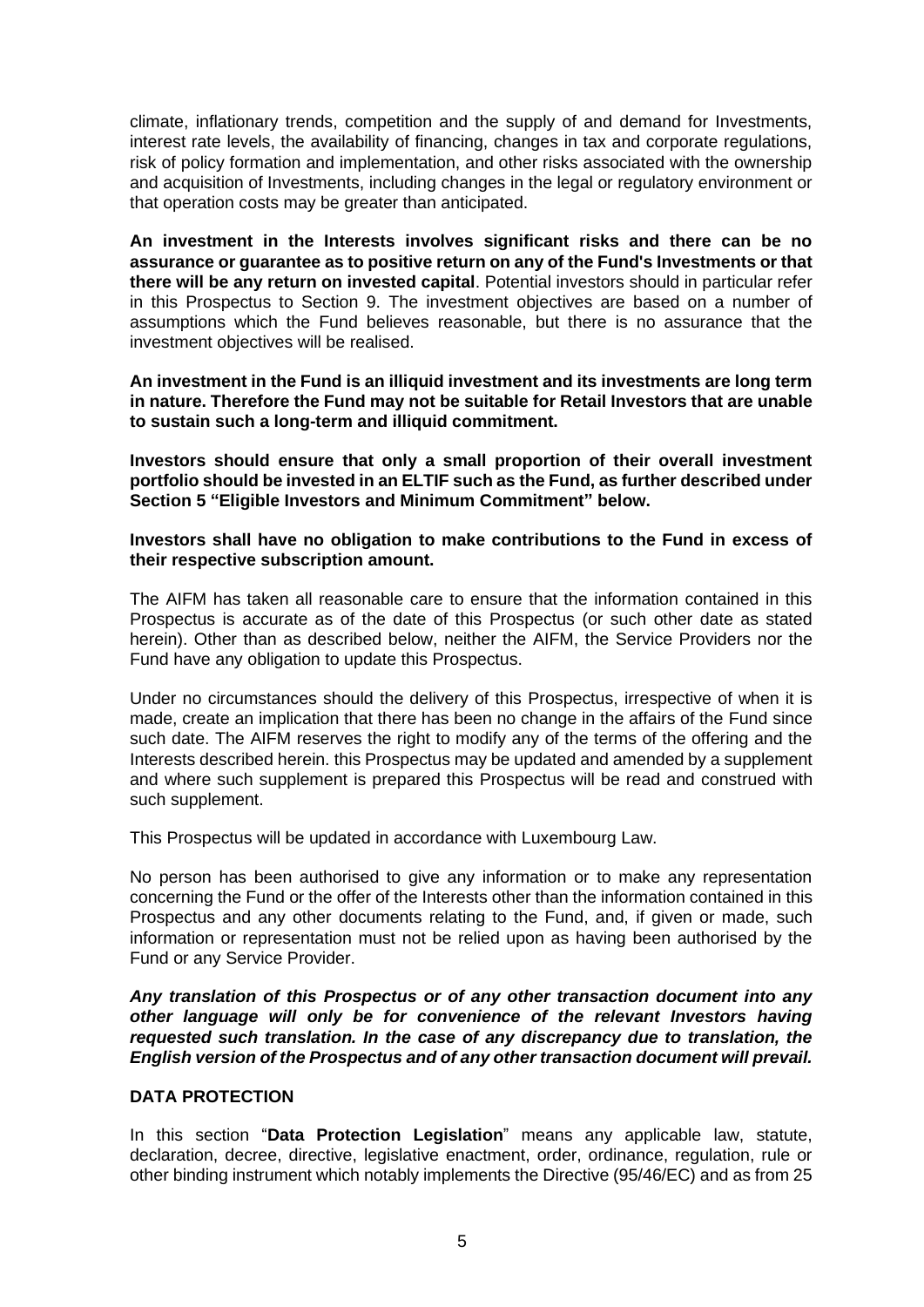May 2018 Regulation 2016/679 of the European Parliament and of the Council of 27 April 2016 on the protection of natural persons with regard to the processing of personal data and on the free movement of such data, and repealing Directive 95/46/EC (the **GDPR**) as such legislation and guidance may be amended, replaced or repealed from time to time. The terms "personal data", "data subject", "data controller" and "process" shall have their meanings given to them as set out in Data Protection Legislation.

In terms of Data Protection Legislation, the Fund is acting as data controller in relation to any personal data the Investor provides to the Fund.

The Investor, the Fund, the AIFM, the Depositary shall comply with all applicable Data Protection Legislation when processing personal data arising out of the Subscription Agreement.

To the extent the Investor is an individual, the Investor is informed and acknowledges that the documentation and information the Investor provides in relation to its Subscription Agreement will be processed in accordance with Schedule 2 thereto (the **Privacy Notice**).

Where personal data is shared by the Investor on individuals relating to such Investor (including beneficial owners, contact persons, etc.), with the Fund, the AIFM and the Depositary (e.g. information relating to its representatives, contact persons, directors, trustees, settlors and beneficial owners), the Investor shall ensure such disclosure is in compliance with all Data Protection Legislation and that there is no prohibition or restriction which could:

- prevent or restrict it from disclosing or transferring the personal data to the Fund, the AIFM, and the Depositary;
- prevent or restrict the Fund, the AIFM, and the Depositary from disclosing or transferring personal data to any of their affiliates, subcontractors, vendors, credit reference agencies and competent authorities pursuant to its obligations under its Subscription Agreement; and
- prevent or restrict the Fund, the AIFM, and the Depositary or any of their affiliates and subcontractors from processing the personal data for the purposes set out in its Subscription Agreement.

If an Investor shares personal data on individuals relating to such Investor with the Fund, the AIFM, and the Depositary, the Investor shall ensure that it has provided a fair processing notice informing the data subjects of the Fund's, the AIFM's, and the Depositary's processing of such personal data as described in the Privacy Notice, including notifying data subjects of any updates to the Privacy Notice. Where required, the Investor shall procure the necessary consents from data subjects to the processing of Personal Data as described in the Privacy Notice.

The Investor who shares personal data relating to such Investor with the Fund, the AIFM, and the Depositary shall indemnify and hold the Fund, the AIFM, and the Depositary harmless for and against all direct and indirect damages and financial consequences arising from any breach of these warranties.

# **RESPONSIBLE INVESTMENT (SFDR REGULATION)**

The AIFM declares that the Fund specifically promotes ESG characteristics and is therefore framed as a financial product within the meaning of Article 8 of the Regulation (EU)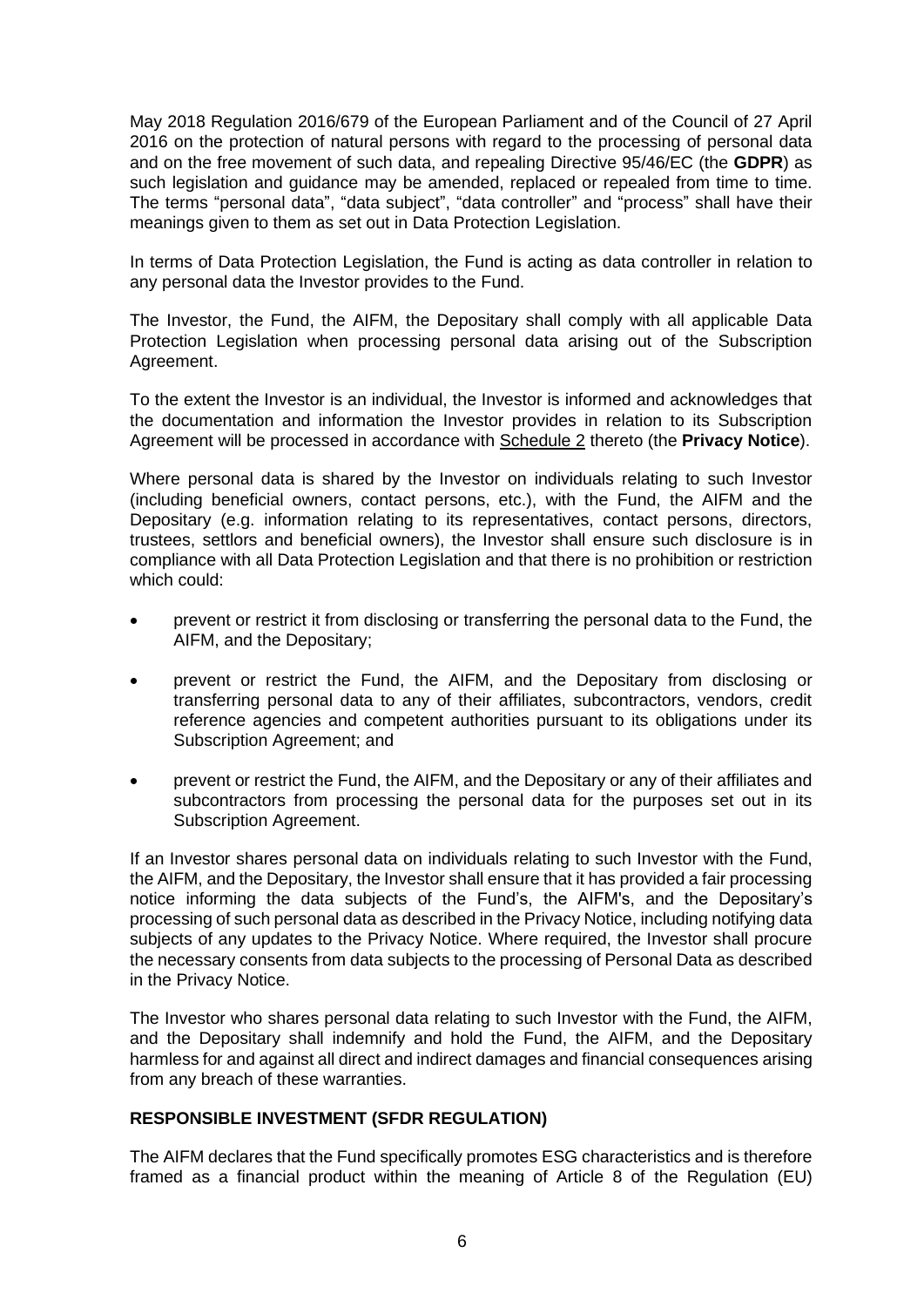2019/2088 of the European Parliament and of the Council of 27 November 2019 on sustainability‐related disclosures in the financial services sector (the **SFDR Regulation**).

The investment analysis performed by the AIFM aims at proactively integrating ESG screening, monitoring and engagement as a way to recognize, analyse and tackle factors of long term risk that may affect the performance of portfolio companies and of the society as a whole and to promote ESG characteristics.

The Fund's investments are subject to a comprehensive ESG assessment in which ESG factors, such as environmental, social and governance concerns, each as determined by the AIFM in accordance with Schedule 3.

In order to comply with its legal obligations under the SFDR Regulation and the Regulation (EU) 2020/852 of the European Parliament and of the Council of 18 June 2020 on the establishment of a framework to facilitate sustainable investment, the AIFM is authorised to unilaterally update Schedule 3 without prior approval of the Investors, provided that the AIFM will inform the CSSF and the Investors beforehand of any material changes made to Schedule 3. For the avoidance of doubt, changes with respect to the Fund's classification (according to the SFDR Regulation) have to be considered material.

#### **EQUAL TREATMENT**

All Investors benefit from equal treatment and no preferential treatment nor specific economic benefits are granted to individual Investors or groups of Investors.

# **MARKETING OF THE FUND TO RETAIL INVESTORS**

As further described in Section [4.1.5](#page-20-0) below, it is acknowledged that:

- the marketing of the Fund to Retail Investors shall not be performed directly by the AIFM;
- the marketing of the Fund to Retail Investors shall be performed by the Master Distributor which is duly licensed to do so in accordance with the MiFID II Directive; and
- where the Master Distributor sub-delegate to Distributors the marketing of the Fund to Retail Investors, the Master Distributor shall ensure that the Distributors are also duly licensed to do so in accordance with the MiFID II Directive.

# **QUERIES AND COMPLAINTS**

Any person who would like to receive further information regarding the Fund or wishes to make a complaint about the operation of the Fund should contact the compliance officer of the AIFM:

#### **Eurazeo Funds Management Luxembourg**

Att: Florine Letort 25C, Boulevard Royal, L-2449 Luxembourg Grand Duchy of Luxembourg E-mail: fletort@eurazeo.com Direct line: +352 2673 2028

The AIFM has established a policy for handling clients complaints that can be accessed at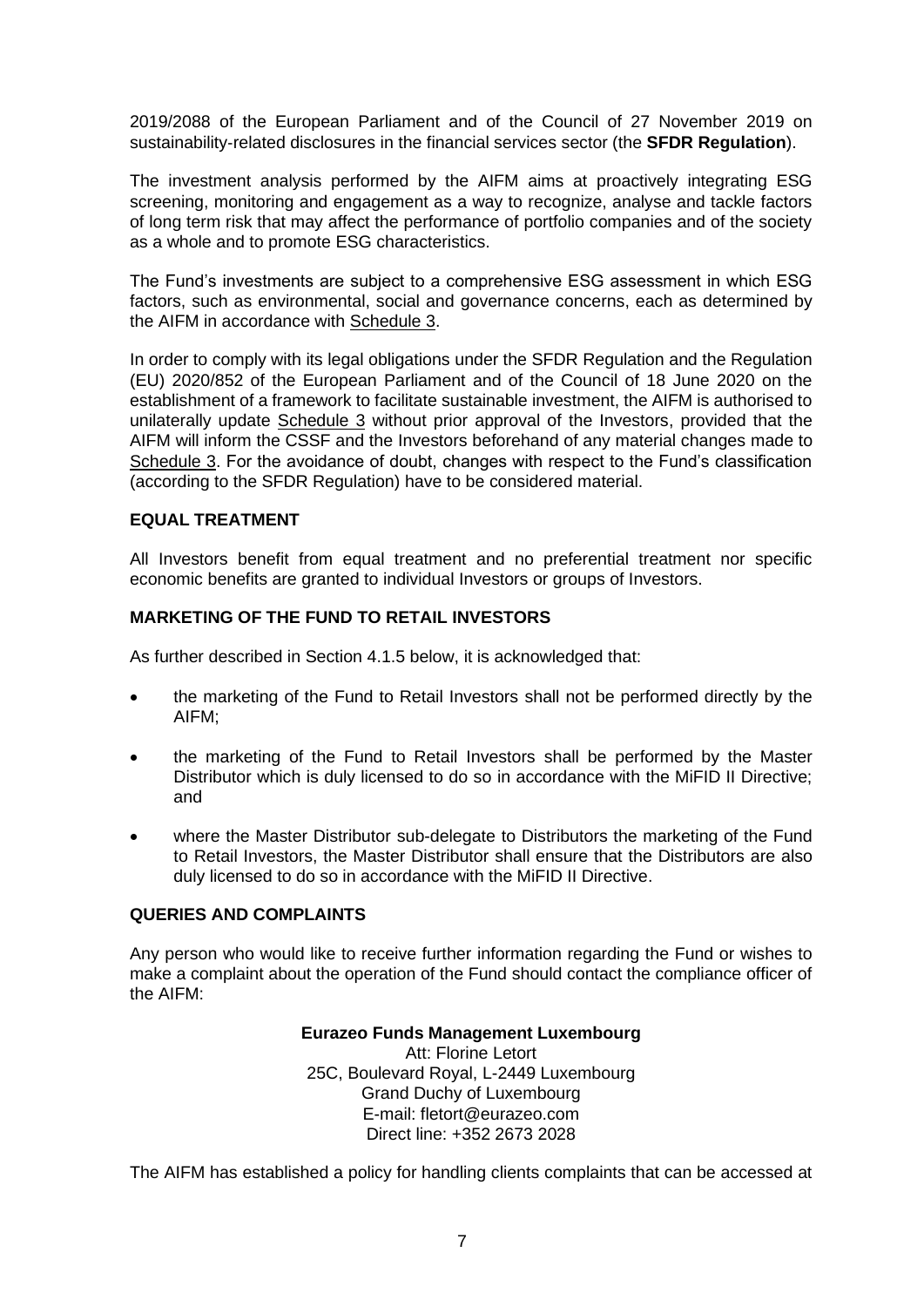#### [www.eurazeo.com.](http://www.eurazeo.com/)

The facilities which are required to be made available to Retail Investors in accordance with Article 26 of the ELTIF Regulation will be provided, to the extent applicable, by Retail Investors' placement agents or financial advisers (as the case may be), in accordance with Commission Delegated Regulation (EU) 2018/480 of 4 December 2017 (the **ELTIF Delegated Regulation**). In addition, local regulations in certain jurisdictions in which the Fund may be marketed may, from time to time, require the appointment of paying agents and/or other local agents.

#### **SPECIFIC NOTICES TO RECIPIENTS IN CERTAIN JURISDICTIONS**

#### **Notices to Investors in Switzerland**

#### General:

The Fund has not been approved for distribution to non-qualified investors by, and is not subject to the supervision of, the Swiss Financial Market Supervisory Authority FINMA. Accordingly, Investors will not enjoy the benefits set forth under the Swiss Collective Investment Schemes Act dated June 23, 2006 (status as of 1 January 2020) (**CISA**) and its implementing regulations for non-qualified investors. Furthermore, the Interests (as defined below) may only be offered, and this Prospectus as well as any other documents relating to the Fund may only be made available, in or from Switzerland to qualified investors as defined in article 10(3) and article 10(3ter) CISA. The Fund has entered into written agreements with a representative (the **Swiss Representative**) and a paying agent (the **Swiss Paying Agent**) in Switzerland.

Moreover, the Interests have not been and will not be publicly offered, directly or indirectly, in Switzerland within the meaning of the Swiss Financial Services Act dated 15 June 2018 (status as of 1 January 2020) (**FinSA**), except (i) to persons that qualify as professional clients within the meaning of the FinSA or (ii) in any other circumstances falling within article 36(1) FinSA, always subject to the restrictions referred to in the immediately preceding paragraph. The Interests have not been and will not be admitted to any trading venue (exchange or multilateral trading facility) in Switzerland.

Neither this Prospectus nor any other offering materials relating to the Interests constitute a prospectus within the meaning of the FinSA. This Prospectus has not been and will not be reviewed or approved by a Swiss review body and does not comply with the disclosure requirements applicable to a prospectus within the meaning of the FinSA.

Representative:

The Swiss Representative is Mont-Fort Funds AG, Chemin de Plan Pra 63, 1936 Verbier, Switzerland.

Paying agent:

The Swiss Paying Agent is Banque Cantonale de Genève, Quai de l'Ile 17, 1204 Geneva, Switzerland.

Location where the relevant documents may be obtained:

Copies of the legal fund documents, such as this Prospectus and the annual reports of the Fund, may be obtained free of charge from the Swiss Representative.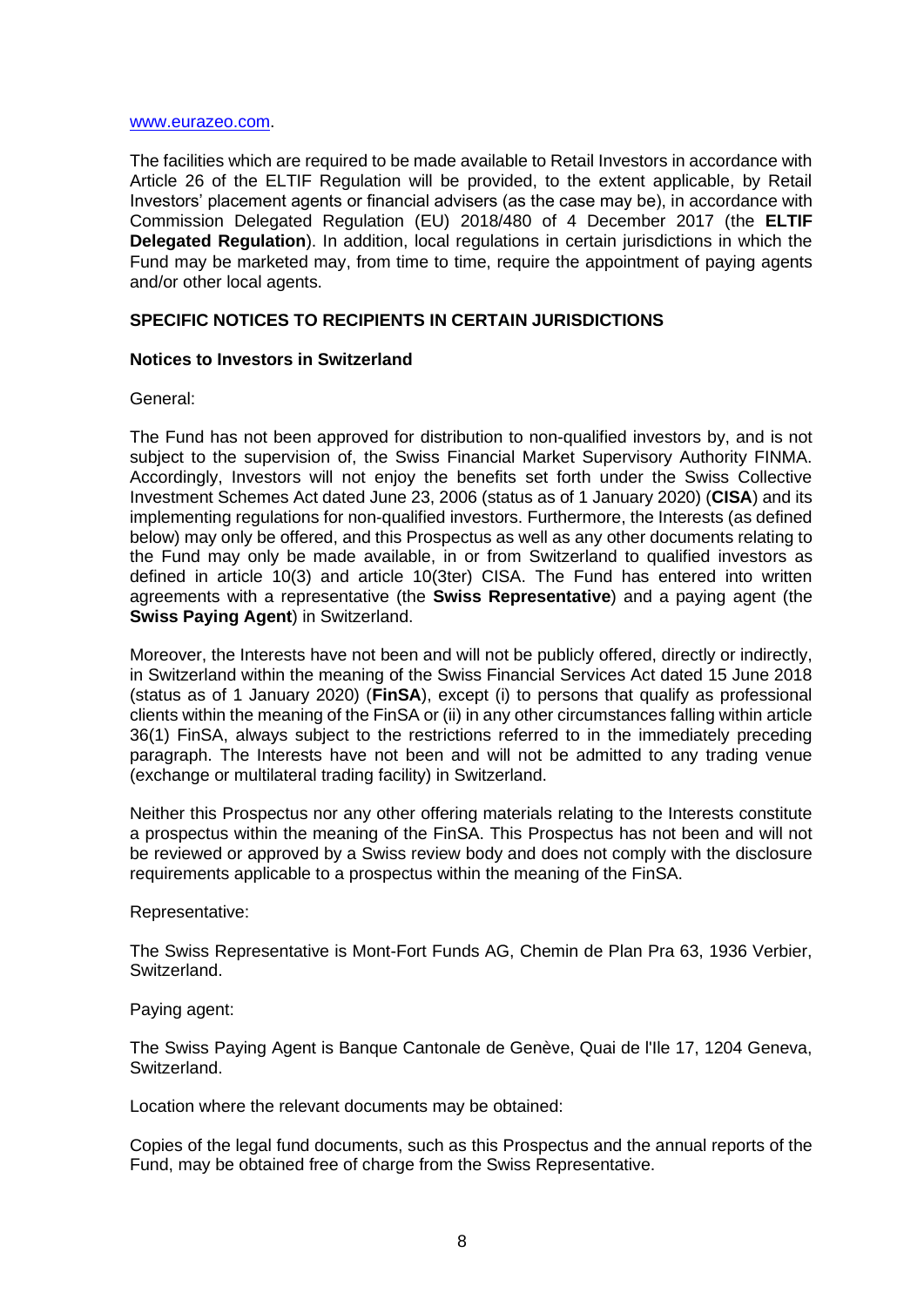Payment of retrocessions and rebates:

The Fund and its agents may pay retrocessions as remuneration for distribution activities in respect of the Interests in or from Switzerland. This remuneration may be deemed payment for the following services in particular:

- Setting up processes for subscribing, holding and safe custody of the Interests;
- Keeping a supply of marketing and legal documents, and issuing the said;
- Forwarding or providing access to legally required publications and other publications;
- Performing due diligence delegated by the Fund in areas such as money laundering, ascertaining client needs and distribution restrictions;
- Mandating an authorised auditor to check compliance with certain duties of the distributor, in particular with the Guidelines on the Distribution of Collective Investment Schemes issued by the Swiss Funds & Asset Management Association SFAMA;
- Operating and maintaining an electronic distribution and/or information platform;
- Clarifying and answering specific questions from investors pertaining to the Fund and/or the AIFM;
- Drawing up fund research material;
- Central relationship management;
- Organisation of roadshows;
- Participation in fairs and events;
- Subscribing Interests as a "nominee" for several clients as mandated by the Fund;
- Training client advisors in collective investment schemes;
- Mandating and monitoring additional distributors.

Retrocessions are not deemed to be rebates even if they are ultimately passed on, in full or in part, to investors.

The recipients of the retrocessions must ensure transparent disclosure and inform investors, unsolicited and free of charge, about the amount of remuneration they may receive for distribution.

On request, the recipients of retrocessions must disclose the amounts they actually receive for distributing the collective investment schemes of the investor concerned.

In case of the distribution of the Interests in or from Switzerland, the Fund and its agents do not pay any rebates to reduce the fees or costs incurred by the Investors and charged to the Fund.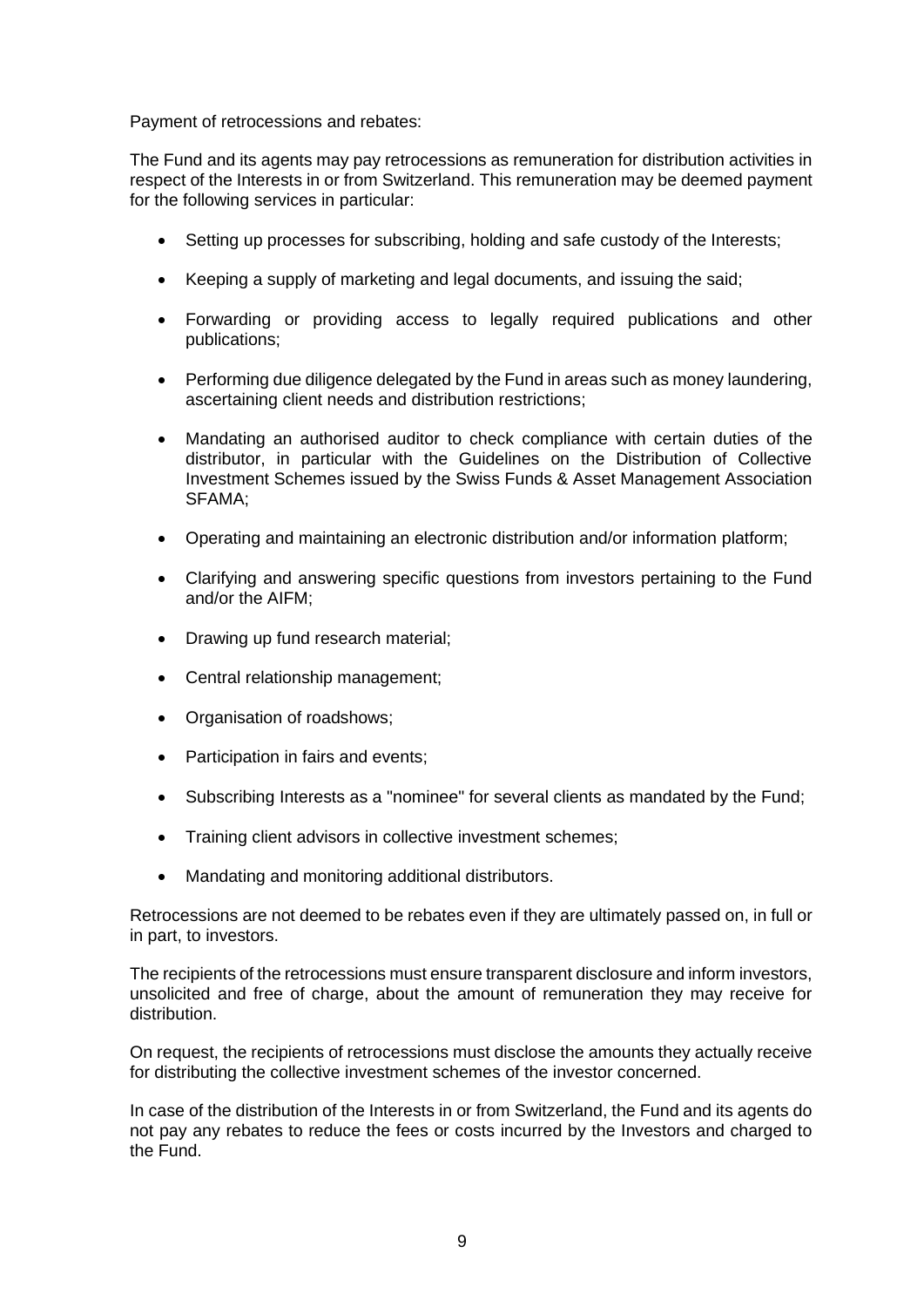Place of performance and place of jurisdiction:

In respect of the Interests distributed in and from Switzerland, the place of performance and jurisdiction is the registered office of the Swiss Representative.

#### **Notices to Investors in Singapore**

The Fund is governed by the Luxembourg law of 13 February 2007 relating to specialised investment funds and subject to the prudential supervision of the Luxembourg Financial Sector Supervisory Commission (*Commission de Surveillance du Secteur Financier*), the contact details of which can be found here below:

#### *Commission de Surveillance du Secteur Financier*

283, route d'Arlon L-1150 Luxembourg Luxembourg Postal address : L-2991 Phone : (+352) 26 251 - 1 Fax : (+352) 26 251 – 601 <https://www.cssf.lu/en/contacts/>

It is not, however, authorised nor recognised by the Monetary Authority of Singapore (the **MAS**) and the Interests are not allowed to be offered to the retail public in Singapore. This Prospectus is not a prospectus as defined in the Securities and Futures Act (Chapter 289) of Singapore (the **SFA**) and accordingly, statutory liability under the SFA in relation to the content of prospectuses does not apply, and you should consider carefully whether the investment is suitable for you. The MAS assumes no responsibility for the contents of this Prospectus. Accordingly, this Prospectus and any other document or material in connection with the offer or sale, or invitation for subscription or purchase, of Interests may not be circulated or distributed, nor may Interests be offered or sold, or be made the subject of an invitation for subscription or purchase, whether directly or indirectly, to persons in Singapore other than to (i) a relevant person pursuant to Section 305(1) of the SFA, or any person pursuant to Section 305(2) of the SFA, and in accordance with the conditions specified in Section 305 of the SFA, or (ii) otherwise pursuant to, and in accordance with the conditions of, any other applicable provision of the SFA.

Where Interests are subscribed or purchased in reliance of an exemption under Section 305 of the SFA, the Interests shall not be sold within the period of six months from the date of the initial acquisition of the Interests, except to any of the following persons:

- a) to an institutional investor (as defined in Section 4A of the SFA);
- b) to a relevant person (as defined in Section 305(5) of the SFA); or
- c) any person pursuant to an offer referred to in Section 305(2) of the SFA,

unless expressly specified otherwise in Section 305(A)(5) of the SFA or Regulation 36 of the Securities and Futures (Offers of Investments) (Collective Investment Schemes) Regulations 2005 of Singapore (the **SFR**).

Where Interests are subscribed or purchased under Section 305 of the SFA by a corporation (which is not an accredited investor (as defined in Section 4A of the SFA)) the sole business of which is to hold investments and the entire share capital of which is owned by one or more individuals, each of whom is an accredited investor, securities of that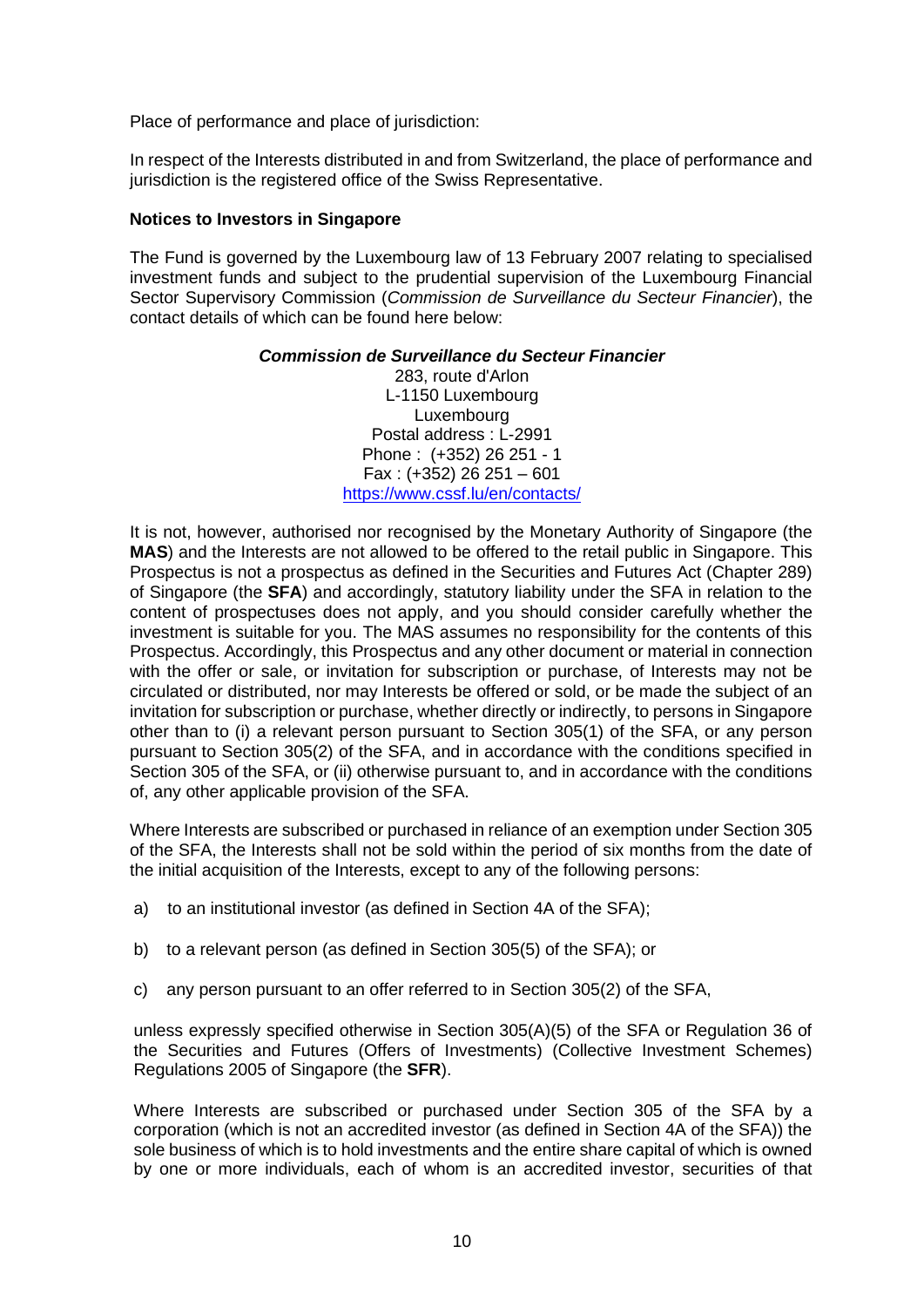corporation shall not be transferred within six months after that corporation has acquired the Interests pursuant to an offer made under Section 305 of the SFA unless:

- a) that transfer is made only to institutional investors or relevant persons as defined in section 305(5) of the SFA or arises from an offer referred to in section 275(1A) of the SFA;
- b) no consideration is or will be given for the transfer;
- c) the transfer is by operation of law;
- d) as specified in Section 305A(5) of the SFA; or
- e) as specified in Regulation 36 of the SFR.

Where Interests are subscribed or purchased under Section 305 of the SFA by a trust (where the trustee is not an accredited investor) whose sole purpose is to hold investments and each beneficiary of the trust is an individual who is an accredited investor, the beneficiaries' rights and interest (howsoever described) in that trust shall not be transferred within six months after that trust has acquired the Interests pursuant to an offer made under Section 305 of the SFA unless:

- a) the transfer is made only to institutional investors or relevant persons as defined in section 305(5) of the SFA or arises from an offer that is made on terms that such rights or interests are acquired at a consideration of not less than S\$200,000 (or its equivalent in a foreign currency) for each transaction, whether such amount is to be paid for in cash or by exchange of securities or other assets;
- b) no consideration is or will be given for the transfer;
- c) the transfer is by operation of law;
- d) as specified in Section 305A(5) of the SFA; or
- e) as specified in Regulation 36 of the SFR.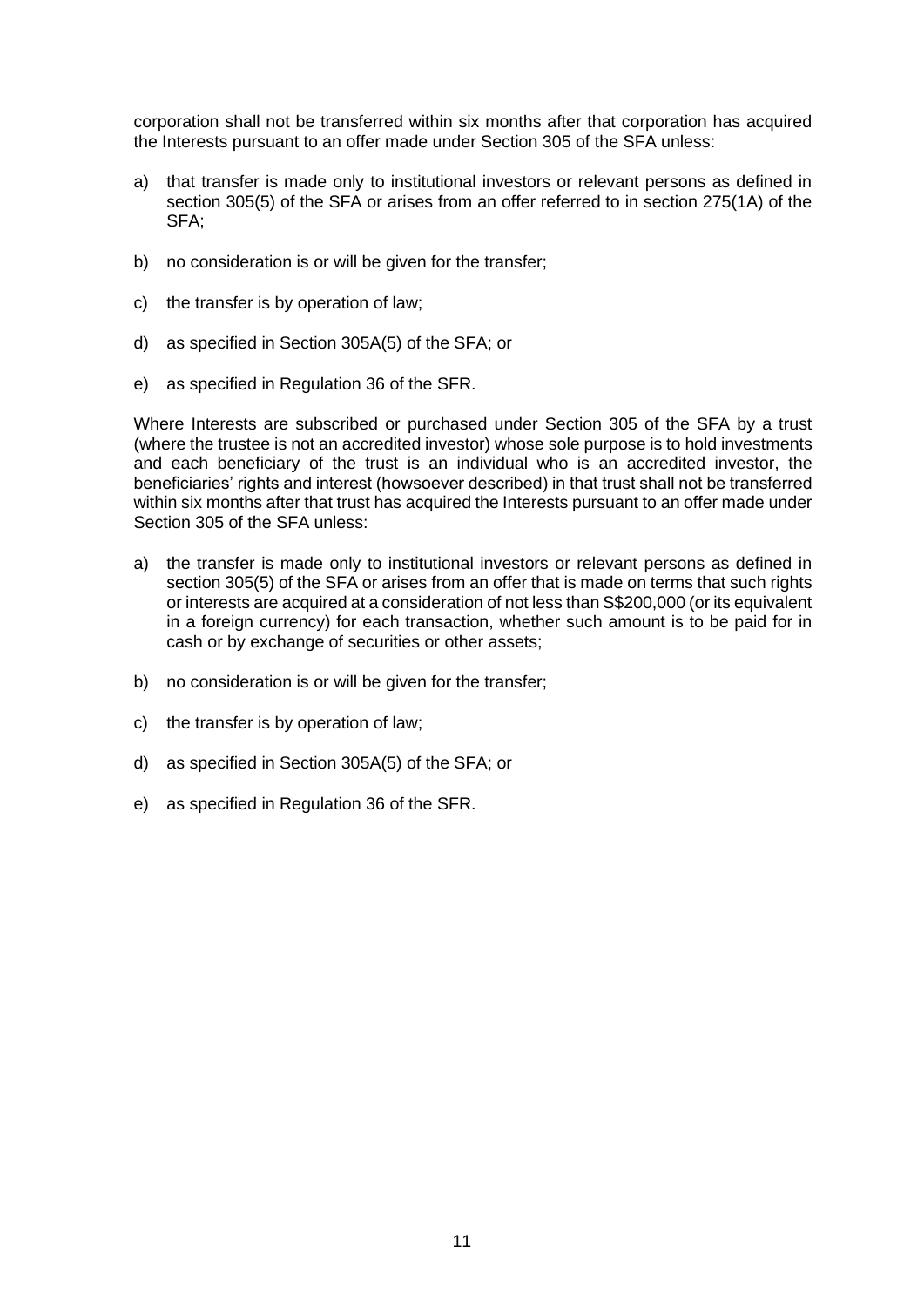# <span id="page-11-0"></span>**1. DIRECTORY**

| <b>General Partner</b>                  | AIFM                                    |  |
|-----------------------------------------|-----------------------------------------|--|
| Eurazeo European Real Estate II General | Eurazeo Funds Management Luxembourg     |  |
| Partner S.À R.L.                        |                                         |  |
|                                         |                                         |  |
|                                         |                                         |  |
| 25C, boulevard Royal,                   | 25C, boulevard Royal,                   |  |
| L-2449 Luxembourg                       | L-2449 Luxembourg                       |  |
| <b>Grand Duchy of Luxembourg</b>        | <b>Grand Duchy of Luxembourg</b>        |  |
|                                         |                                         |  |
| <b>Board of Managers:</b>               | <b>Board of Directors:</b>              |  |
|                                         |                                         |  |
|                                         |                                         |  |
| Marc Boulesteix                         | Marc Boulesteix;                        |  |
|                                         |                                         |  |
| Renaud Haberkorn;                       | Frans Tieleman;<br>$\bullet$            |  |
|                                         |                                         |  |
| Pierre Larivière; and                   | Francois Pfister; and                   |  |
|                                         |                                         |  |
|                                         |                                         |  |
| Henri Helier.                           | Christophe Aubut.                       |  |
|                                         |                                         |  |
|                                         |                                         |  |
| <b>Investment Advisor</b>               | <b>Co-Investment Advisor and Master</b> |  |
| Eurazeo - Société européenne            | <b>Distributor</b>                      |  |
|                                         | Eurazeo Investment Manager              |  |
|                                         |                                         |  |
| 1, rue Georges Berger                   |                                         |  |
| <b>75017 Paris</b>                      | 117, avenue des Champs-Elysées          |  |
| France                                  | 75008 Paris                             |  |
|                                         | France                                  |  |
|                                         |                                         |  |
|                                         |                                         |  |
| <b>Depositary and Paying Agent</b>      | <b>Auditor</b>                          |  |
| <b>BNP Paribas Securities Services,</b> | <b>MAZARS Luxembourg</b>                |  |
| succursale de Luxembourg                |                                         |  |
|                                         | 5, rue Guillaume Kroll                  |  |
|                                         |                                         |  |
| 60, avenue J. F. Kennedy                | L-1882 Luxembourg                       |  |
| L-1855 Luxembourg                       | Grand-Duchy of Luxembourg               |  |
| Grand-Duchy of Luxembourg               |                                         |  |
|                                         |                                         |  |
| <b>Transfer Agent</b>                   | <b>Legal advisor</b>                    |  |
|                                         |                                         |  |
| <b>VPsf</b>                             | <b>CMS Luxembourg</b>                   |  |
|                                         |                                         |  |
| 89D, Parc d'activités Capellen          | 3, rue Goethe                           |  |
| L - 8308 Capellen                       | L-1637 Luxembourg                       |  |
| Grand-Duchy of Luxembourg               | Grand Duchy of Luxembourg               |  |
|                                         |                                         |  |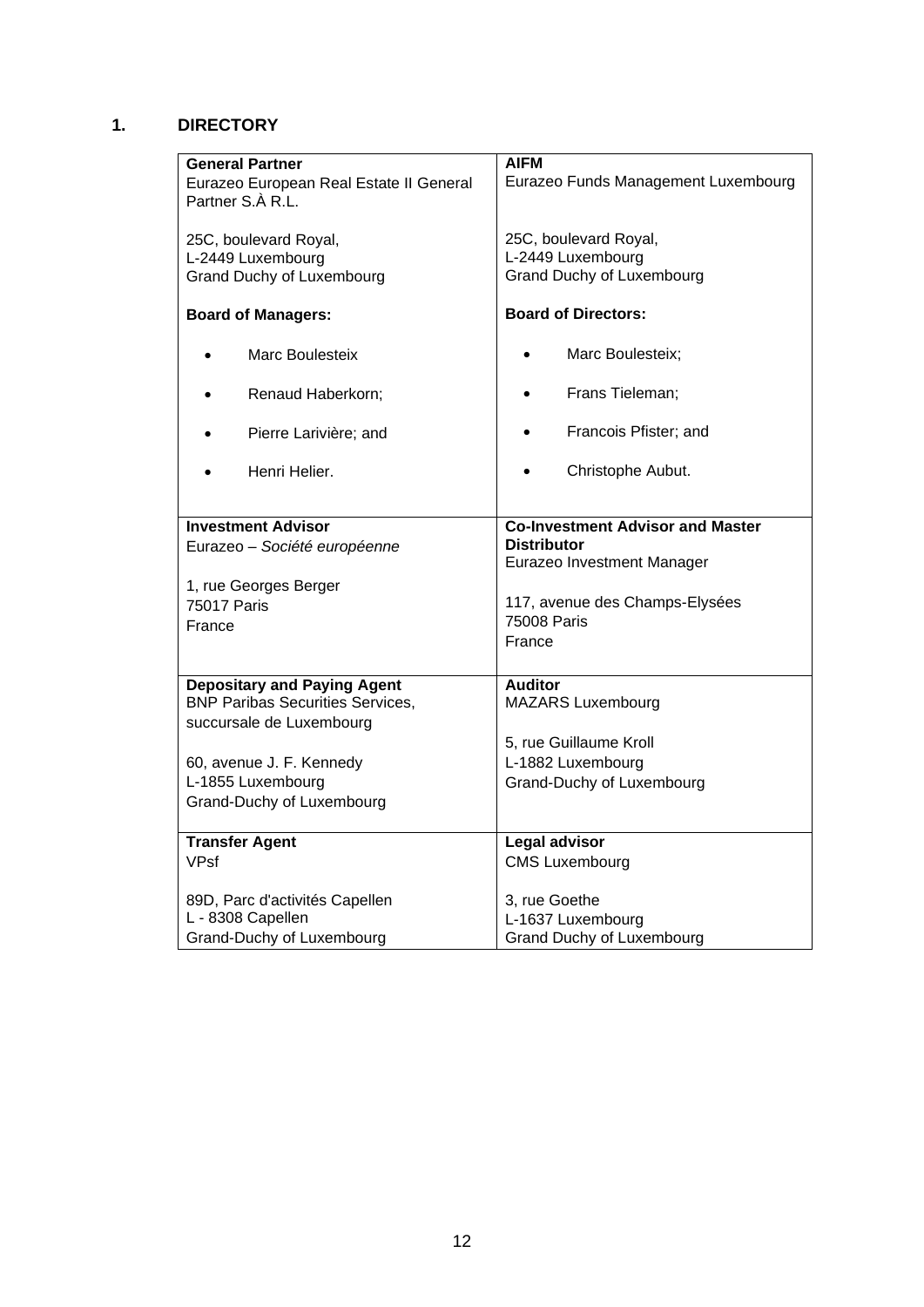# <span id="page-12-0"></span>**2. INVESTMENT OBJECTIVE AND STRATEGY**

#### 2.1 Investment Objective

The overall investment objective of the Fund is to generate profits for the benefit of the Investors by acquiring Eligible Investments in accordance with the investment strategy set out below.

As an ELTIF, the Fund may invest in long-term assets, meaning assets that are typically of an illiquid nature, require patient capital based on commitments made for a considerable period of time, often provide late return on investment and generally have an economic profile of a long-term nature. The Fund will itself be, and an investment in the Fund should be viewed by Investors as, long-term in nature. The Fund's investments will qualify as eligible investments for an ELTIF, in particular with regard to eligible assets and spreading of investment risks in accordance with Chapter II of the ELTIF Regulation.

Pursuant to article 9(1) of the ELTIF Regulation, the Fund shall only invest in assets that are either eligible investment assets within the meaning of Article 10 of the ELTIF Regulation or assets referred to in Article 50(1) of Directive 2009/65/EC on the coordination of laws, regulations and administrative provisions relating to undertakings for collective investment in transferable securities (UCITS). The Fund shall not undertake any of the prohibited activities laid out in Article 9(2) of the ELTIF Regulation. In case the Fund invests in direct holdings or indirect holdings via qualifying portfolio undertakings, it shall ensure that such qualifying portfolio undertakings fulfils the requirements provided in Article 11 of the ELTIF Regulation. The Fund shall ensure that its investment objective and strategy, as described herein, respect the provisions of Article 13 of the ELTIF Regulation on portfolio composition and diversification.

The Fund's performance will not be determined by reference to any benchmark, as such the Fund is outside the scope of the Regulation (EU) 2016/1011 of the European Parliament and of the Council of 8 June 2016 on indices used as benchmarks in financial instruments and financial contracts or to measure the performance of investment funds.

The investment objective and strategy of the Fund are determined by the AIFM. The AIFM may change the investment objective and policy of the Fund, subject to the approval of the CSSF. In such case, Investors will be duly informed of such changes prior to implementation and the Prospectus will be amended accordingly.

#### 2.2 Investment Strategy

In accordance with the ELTIF Regulation, the Fund will invest along with Co-Investing Entities, which include any Further Co-Investment Fund, in real assets strategies covering the three sectors set out in sections [2.2.1,](#page-13-0) [2.2.2](#page-13-1) and [2.2.3](#page-13-2) (the **Eligible Investments** or **Investments**). The Fund covenants (i) that the co-investments are carried out in a way that enables the Fund and the AIFM to ensure compliance with the ELTIF Regulation and the AIFM Directive at any time, (ii) that the Co-Investing Entities are bound by the risk diversification rules similar to those imposed by CSSF circular 07/309 and (iii) that specific risks related to co-investments are duly taken into account by the Conflict of Interest Policy.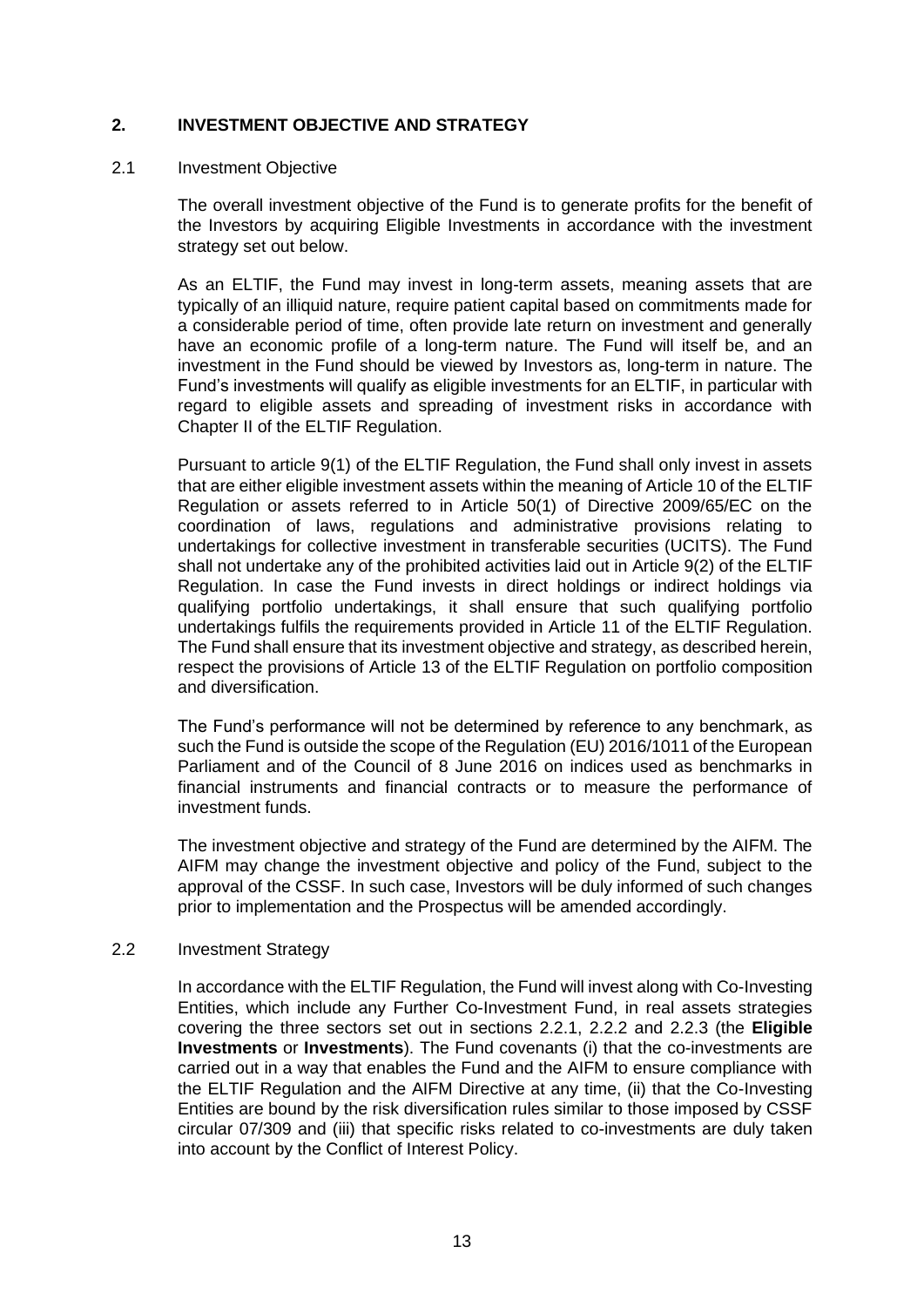#### <span id="page-13-0"></span>2.2.1 Hospitality

The Fund shall target the hotels, hostels and alternative hospitality (which may include outdoor hospitality, serviced apartments and extended stay) in Western Europe and shall seek to acquire properties, the business and eventually the operating companies with the intention to build-up a meaningful portfolio (the **Hospitality Strategy**).

The Fund shall invest in individual, or portfolios of, hotels with the aim to significantly enhance the value of the asset(s) through repositioning, performance optimisation and/or application of capital expenditure (the **CapEx**). The Fund shall also invest in hostels with the aim to buy-and-build a sizable hostels company with a proprietary brand (**Hostel Platform**). The Fund seeks to acquire existing hotel or hostel assets as well as assets that can be repurposed or redeveloped into hotels or hostels. All or part of such acquired hotels or hostels may be managed by Grape Hospitality Management upon decision of the AIFM. The Fund aims to sell hotel assets upon completion of their business plan or at a time when the AIFM deems to have maximised the value on behalf of the Investors.

The Fund shall invest in alternative hospitality through the acquisition of existing companies with the aim to optimise their operations, upgrade and/or reposition their customer offer and/or to expand their real estate portfolio. The envisaged exit strategy is a trade sale of the entire company.

#### <span id="page-13-1"></span>2.2.2 Healthcare

The Fund shall target companies owning and operating private clinics or hospitals (including rehabilitation, post-operation or follow-on care, etc.), senior living facilities as well as elderly or specialised care homes, medical houses and any specialized care centre (e.g. radiotherapy) in Western Europe, and shall seek to acquire both properties and operating companies owning some of their facilities, with the intention to build-up a meaningful portfolio (the **Healthcare Strategy**).

The Fund shall invest in such companies with the aim to buy-and-build one or several platforms (together the **Healthcare Platform**) and to significantly enhance the value of the assets through performance optimisation and/or application of CapEx. The Fund seeks to acquire existing assets as well as assets that can be repurposed or redeveloped into clinics, hospitals, senior living residences or care homes. All or part of such acquired assets shall be managed by their own management teams. The Fund aims to sell such Healthcare Platforms upon completion of their business plan or at a time when the AIFM deems to have maximised the value on behalf of the Investors, either as a trade sale of the entire company or through a separate sale of the real estate assets and the operating company.

#### <span id="page-13-2"></span>2.2.3 Direct value-add real estate

The Fund shall primarily focus on three asset classes (offices, residential and logistics) in Western Europe and shall seek to acquire properties directly, with the intention to improve the asset quality through significant asset management and CapEx and build up a meaningful portfolio (the **Value add Strategy**). The Fund shall also opportunistically target alternative asset classes, retail and operating companies specifically focused on rolling-out bespoke programs (e.g. last mile logistics, etc.).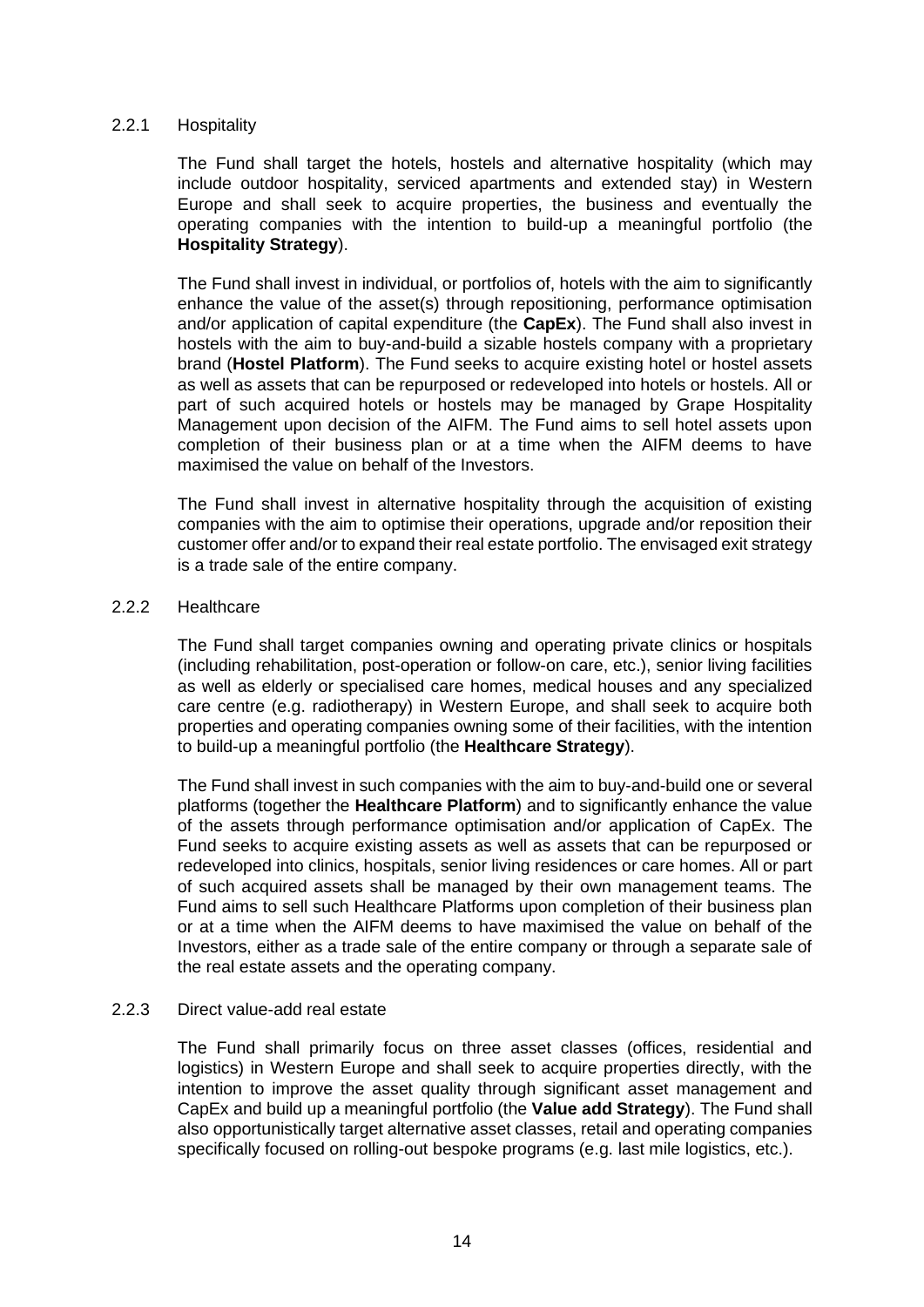# 2.2.4 Cross-sectors overall strategy

In general, the Fund shall invest along with the Co-Investing Entities in individual, or portfolios of, assets with the objective to enhance significantly the value of the asset(s) through development, repositioning, re-tenanting, optimising rent roll and/or application of CapEx with the aim at transforming the asset into an "institutional" core product. The Fund seeks to acquire existing assets as well as assets that can be repurposed or redeveloped. The Fund aims to sell assets upon completion of their business plan or at a time when the AIFM deems to have maximised the value on behalf of the Investors.

The Fund shall invest in equity and equity-like investments in real estate and real estate related operating companies within the Hospitality Strategy, the Healthcare Strategy, or the Value-add Strategy permitted under the ELTIF Regulation. When acquiring real estate, the Fund shall target to attain full ownership of any assets. It is intended that the majority of the real estate portfolio consists of freehold assets, however the Fund shall be able to acquire leasehold assets if there is a strategic rationale for doing so (e.g., leasehold assets that are part of an existing portfolio). When acquiring real estate related operating companies, if not acquiring full ownership, the Fund shall be allowed to take a controlling interest, either through minority or majority ownership.

# <span id="page-14-0"></span>**3. INVESTMENT RESTRICTIONS**

<span id="page-14-1"></span>3.1.1 General

As of the First Closing Date, the following investment restrictions apply to the Fund (the **Investment Restrictions**):

- the Fund is bound by the risk diversification rules imposed by CSSF circular 07/309 and Chapter 2 of the ELTIF Regulation and undertakes to comply with them. On the expiry of the Ramp-up Period and in accordance with Articles 13(1) and 13(2) of the ELTIF Regulation, at least seventy percent (70%) of the capital of the Fund must be invested in Eligible Investments and maximum ten percent (10%) of the capital of the Fund can be directly or indirectly invested in a single real asset or directly in a qualifying portfolio undertaking. For the avoidance of doubt, all investments will benefit from the Ramp-up Period. The said limit may be raised up to twenty percent (20%), provided that the aggregate value of the assets held by the Fund in individual real assets or in qualifying portfolio undertaking does not exceed forty percent (40%) of the value of the capital of the Fund; and
- The Fund shall not invest in (i) usual prohibited sectors (as defined by the Eurazeo internal rules); (ii) listed securities other than within the context of any public-to-private transaction and in compliance with ELTIF Regulation; and (iii) derivatives or foreign currency transactions for speculative purposes.

For the purpose of the foregoing, a "**qualifying portfolio undertaking**" has the meaning given in Article 11 of the ELTIF Regulation, which is, in summary, a portfolio undertaking other than a collective investment undertaking that fulfils the following requirements: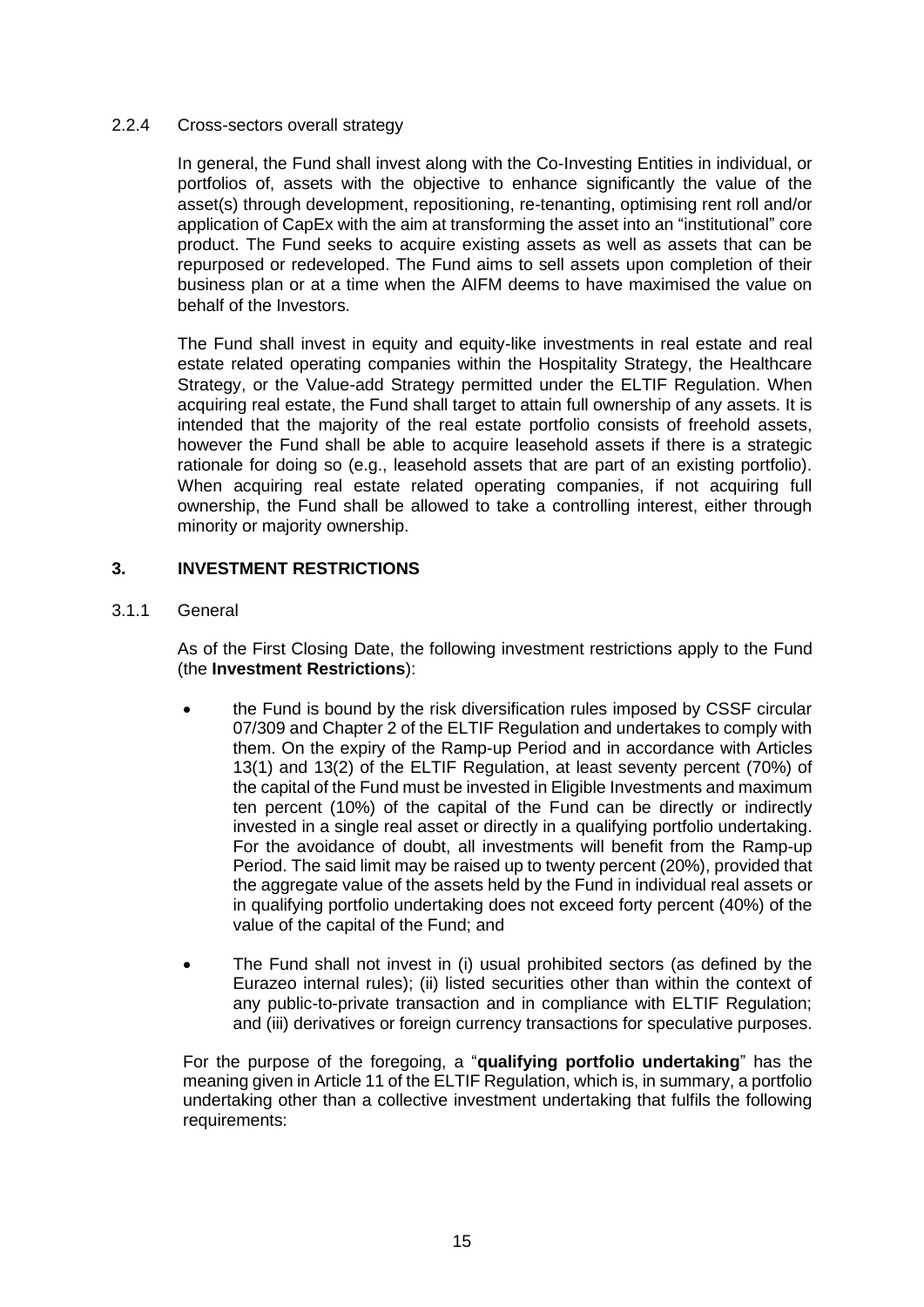- $\bullet$  it is not a financial undertaking<sup>1</sup>, other than a financial undertaking that exclusively finances qualifying portfolio undertakings or real assets;
- it is an undertaking which:
	- $\circ$  is not admitted to trading on a regulated market<sup>2</sup> or on a multilateral trading facility; or
	- $\circ$  is admitted to trading on a regulated market or on a multilateral trading facility and at the same time has a market capitalization of no more than €500,000,000;

it is established in an eligible jurisdiction<sup>3</sup>.

For the avoidance of doubt, Portfolio Companies and Intermediary Holding Vehicle (as defined in the LPA) must be qualifying portfolio undertaking within the meaning of the ELTIF Regulation as set out above.

The Fund may grant loans for the purpose of its Investments. The granting of such loans will, at all times, observe the restriction set forth in Article 13(5) of the ELTIF Regulation.

The AIFM reserves the right to sale any Investment where such Investment no longer complies with the investment restrictions set out in this section [3](#page-14-0) or the restrictions set out in ELTIF Regulation or in the SIF Act.

3.1.2 Ramp-up Period

The Fund's ramp-up period will commence on its First Closing Date and will end on the third anniversary of the First Closing Date (the **Ramp-up Period**), provided that the AIFM may extend the Ramp-up Period by up to one (1) year, subject to the requirement that the AIFM may not extend the Ramp-up Period past the halfway point of the Fund's life.

<sup>1</sup> "Financial undertaking" means any of the following: (a) a credit institution as defined in point (1) of Article 4(1) of Regulation (EU) No 575/2013 of the European Parliament and of the Council; (b) an investment firm as defined in point (1) of Article 4(1) of Directive 2014/65/EU; (c) an insurance undertaking as defined in point (1) of Article 13 of Directive 2009/138/EC of the European Parliament and of the Council; (d) a financial holding company as defined in point (20) of Article 4(1) of Regulation (EU) No 575/2013; (e) a mixedactivity holding company as defined in point (22) of Article 4(1) of Regulation (EU) No 575/2013; (f) a management company as defined in point (b) of Article 2(1) of Directive 2009/65/EC; and (g) an AIFM as defined in point (b) of Article 4(1) of Directive 2011/61/EU.

<sup>&</sup>lt;sup>2</sup> "Regulated market" means a regulated market as defined in point (21) of Article 4(1) of Directive 2014/65/EU and "multilateral trading facility" means a multilateral trading facility as defined in point (22) of Article 4(1) of Directive 2014/65/EU.

<sup>3</sup> "Eligible jurisdiction" means (i) EU member states; or (i) third countries, provided that the relevant third country (a) is not a high-risk and non-cooperative jurisdiction identified by the Financial Action Task Force, and (b) has signed an agreement with Ireland (as the AIFM's home EU member state) and with every other EU member state in which the Shares are intended to be marketed to ensure that the third country fully complies with the standards laid down in Article 26 of the OECD Model Tax Convention on Income and on Capital and ensures an effective exchange of information in tax matters, including any multilateral tax agreements.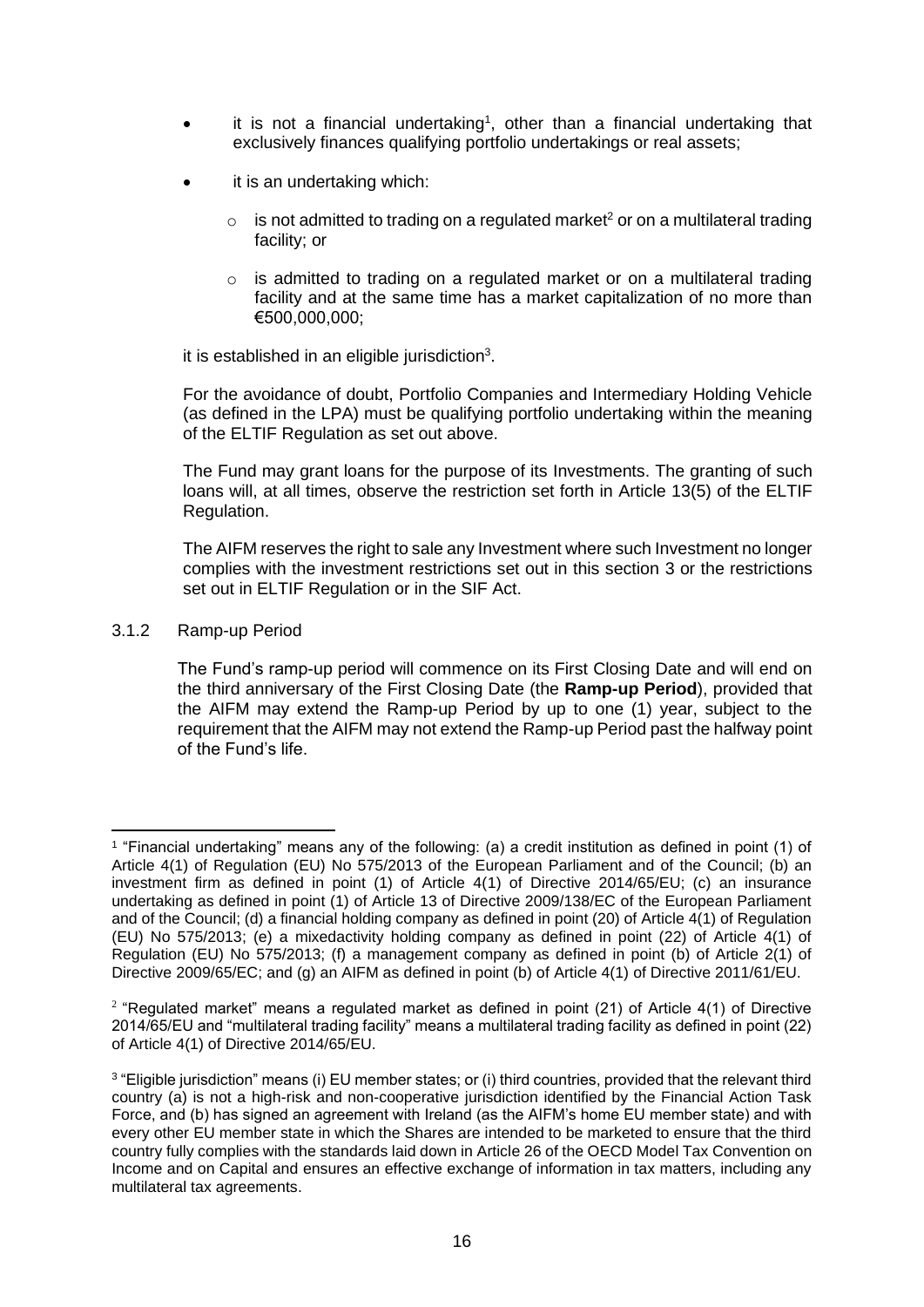#### 3.1.3 Passive Breach

If any of the investment restrictions set out in Section [3.1.1](#page-14-1) above are breached by reason other than an acquisition or purchase of an Investment (including, for the avoidance of doubt, if such investment restrictions are breached (a) due to an increase or decrease of the value of the relevant Investment, or (b) because the Fund has disposed of one or more of its Investments (a **Passive Breach**), the Fund will seek to remedy the Passive Breach, but will only do so if they reasonably consider it to be in the best interests of the Investors. In addition, the Fund will not commit to any new Investments that may aggravate a Passive Breach. Likewise, the investment restrictions will not be considered as being actively breached as a result of Investments being disposed of during the liquidation phase of the Fund.

The AIFM will monitor the investment restrictions applicable to the Fund but will not be required to take immediate remedial action to comply with any such investment restrictions, if (i) the failure to comply with the investment restrictions results in an event which is beyond the AIFM's control or (ii) the AIFM deems it advisable or in the best interest of the Fund not to dispose of or otherwise take action with respect to the relevant Investment.

With respect to the protection of Investors in case of non-compliance with the investment restrictions, the Fund intends to comply with the principles and rules set out in CSSF Circular 02/77.

#### <span id="page-16-0"></span>3.1.4 Borrowing

The Fund is not permitted to make long term borrowings (more than 12 months) and may not incur any form of leverage within the meaning of the AIFM Directive. The Fund may however borrow on a short-term basis (i) for interim bridge financing purposes and (ii) for working capital purposes and to pay liabilities and expenses.

Borrowings taken out by the Fund may be secured by the Undrawn Commitment or over the assets of the Fund.

The aggregate amount of any Fund's borrowings (excluding for the avoidance of doubt any Acquisition Leverage) shall not exceed (i) during the Investment Period, the lesser of  $(x)$  twenty percent (20%) of the total Commitments or  $(y)$  the Undrawn Commitments, and (ii) after the cut-off date, ten percent (10%) of the Fund's net assets.

#### 3.1.5 Acquisition Leverage

The Fund may invest through Intermediary Holding Vehicles which may recourse to acquisition leverage or other form of debt financing on a permanent or short-term basis to acquire, finance and develop real estate assets, provided that the Fund itself cannot as a result of any such third-party leverage and debt financing at an Intermediary Holding Vehicle level incur losses beyond its investment in the relevant Intermediary Holding Vehicle (the **Acquisition Leverage**).

The Fund intends to target a maximum average "loan-to-value-ratio" (a **LTV**) for such Acquisition Leverage of sixty-five percent (65%) globally across the Fund's portfolio as of the end of the Investment Period.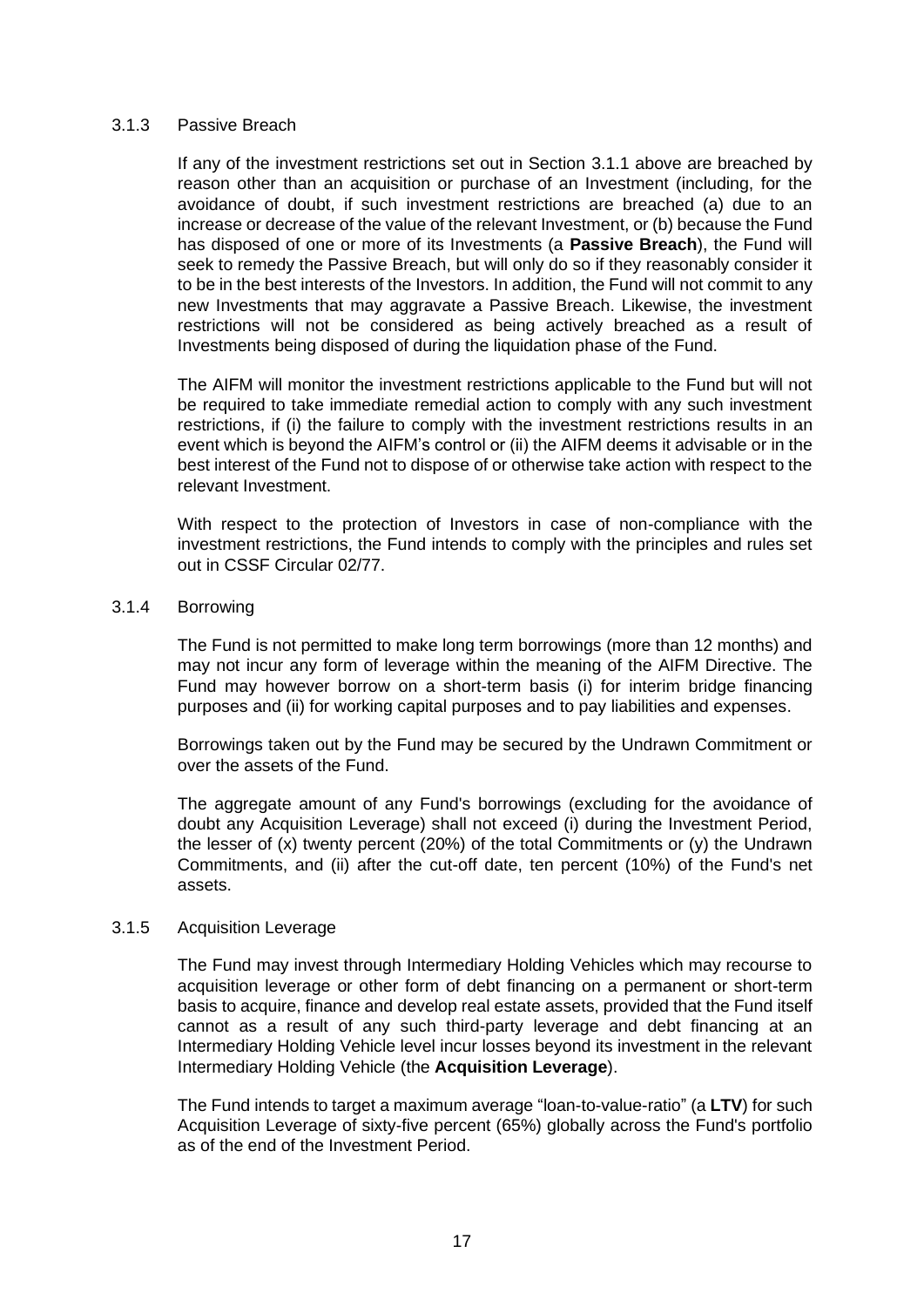# 3.1.6 Securities financing transactions

The Fund is prohibited from engaging in any securities financing transaction<sup>4</sup> or total return swap<sup>5</sup> within the meaning of Regulation (EU) 2015/2365 of the European Parliament and of the Council of 25 November 2015 on transparency of securities financing transactions and of reuse and amending Regulation (EU) No 648/2012 (SFTR).

#### 3.1.7 Investment through Intermediary Holding Vehicles

The Fund may invest through Intermediary Holding Vehicles. An Investment into an Intermediary Holding Vehicle should be ignored for the purpose of the above Investment Restrictions and the underlying investments of the Intermediary Holding Vehicle should be treated as if they were direct Investments made by the Fund. Any Intermediary Holding Vehicle used by the Fund in connection with its investments will be controlled by the Fund and will have the same auditor (to the extent that an audit of any such Intermediary Holding Vehicle is required) and the same financial year as the Fund.

#### <span id="page-17-1"></span>3.1.8 Leverage disclosure for the purpose of the AIFM Directive

As of the date of this Prospectus, the expected maximum level of leverage permitted in respect of the Fund is (i) one hundred percent (100%) of its Net Asset Value under the commitment method using a reference base of 1 (base 1: no leverage correspond to a ratio of 100%) and (b) one hundred percent (100%) of its Net Asset Value under the Gross Method (base 1). Investors should note that the maximum level of leverage set out above in respect of the Fund is only indicative and is provided in accordance with the requirement of Articles 23(1), a) and 23(5) of the AIFM Directive.

The maximum level of leverage set out in this Section [3.1.8](#page-17-1) in respect of the Fund is for information only and should not be read or construed as an investment limit or investment restriction or a commitment of the Fund or the AIFM to comply with such maximum level of leverage. For the avoidance of doubt, no Leverage shall be allowed at the level of the Fund.

# <span id="page-17-0"></span>**4. MANAGEMENT, ADMINISTRATION AND DISTRIBUTION**

#### 4.1.1 AIFM

Eurazeo Funds Management Luxembourg is a public limited liability company (*société anonyme*), incorporated under the laws of Luxembourg on 18 January 2018, with the purpose of managing AIFs and which may act as AIFM governed by the AIFM Act and duly supervised by the CSSF.

Pursuant to an alternative investment fund management agreement effective as of the date of establishment of the Fund (the **AIFM Agreement**), the Fund has

<sup>4</sup> Meaning (i) a repurchase transaction; (ii) securities or commodities lending and securities or commodities borrowing; (iii) a buy-sell back transaction or sell-buy back transaction; (iv) a margin lending transaction as defined under SFTR.

<sup>&</sup>lt;sup>5</sup> Meaning a derivative contract as defined in point (7) of article 2 of the SFTR in which one counterparty transfers the total economic performance, including income from interest and fees, gains and losses from price movements, and credit losses, of a reference obligation to another counterparty.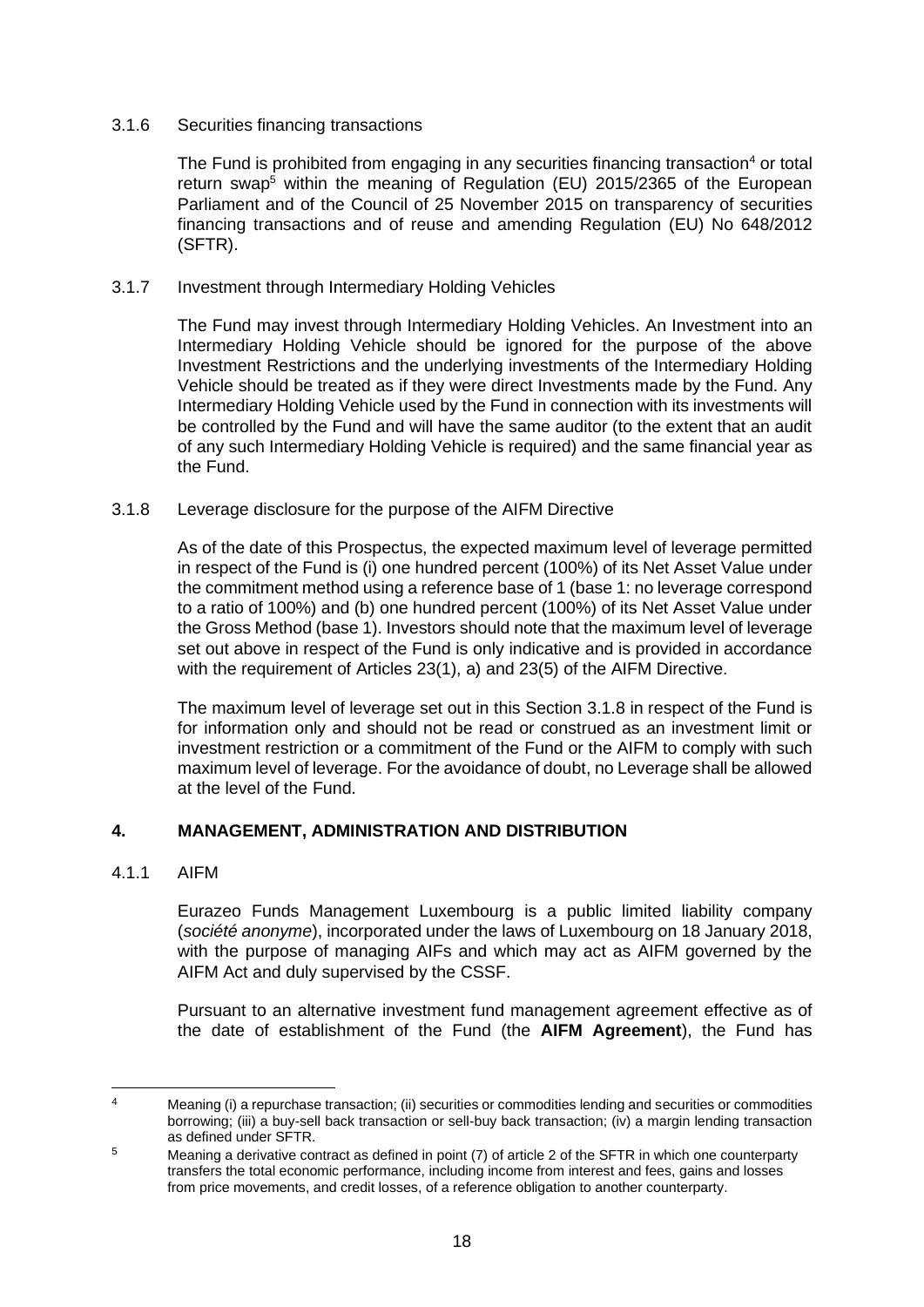appointed Eurazeo Funds Management Luxembourg as its external AIFM.

The AIFM is fully and exclusively responsible for the performance of the overall Investment Objective and Strategy, management and administration of the Fund. The AIFM will manage the assets of the Fund in compliance with the LPA and the provisions of this Prospectus for the sole benefit, and in the best interest, of the Limited Partners. The AIFM shall in particular be in charge of selecting, appointing and monitoring the Service Providers.

The Board of Directors of the AIFM is, as at the date of the Prospectus, composed of the following persons:

- Marc Boulesteix;
- Frans Tieleman;
- Francois Pfister; and
- Christophe Aubut.

The AIFM shall, in particular, be in charge of investment management services, including portfolio and risk management, administration, valuation and marketing and sales services. As the administrator of the Fund, the AIFM shall be responsible for all administrative duties required by Luxembourg law, and in particular for the bookkeeping and calculation of the Net Asset Value. The AIFM shall be authorised to delegate part of its functions subject to the AIFM Rules.

In accordance with circular CSSF 20/752 applying the Guidelines ESMA/34-39-897 of the European Securities and Market Authority on Liquidity Stress Testing in UCITS and AIFs and as part of its risk management framework, the AIFM shall ensure the implementation of the liquidity stress testing in its liquidity risk management.

The AIFM must have a share capital of at least one hundred and twenty-five thousand Euros (EUR 125,000), plus an additional amount of own funds equal to 0.02% of the value of the managed AIFs' portfolios in excess of two hundred and fifty million (EUR 250 million), with a cap at EUR 10 million. In addition, in order to cover potential professional liability risks resulting from the activities that the AIFM may carry out pursuant to the AIFM Directive, the AIFM will benefit from a professional liability insurance cover satisfying the requirement of article 15 of the AIFMD-CDR.

In consideration of the services rendered by the AIFM, the latter is entitled to receive the Management Fee as disclosed in this Prospectus and the AIFM Agreement.

#### 4.1.2 Investment Advisor and Co-Investment Advisor

The Fund has appointed Eurazeo – *Société européenne* (European company), whose head office is located at 1, rue Georges Berger - 75017 Paris, registered under the Paris trade and companies register under number 692 030 992, as investment adviser to the Fund to carry out investment advisory services as set out the Investment Advisor Agreement and in accordance with the Investment Objective and Strategy and the Investment Restrictions as set out in the LPA and this Prospectus and with the aim to achieve the Investment Objective.

The Fund has appointed Eurazeo Investment Manager, whose head office is located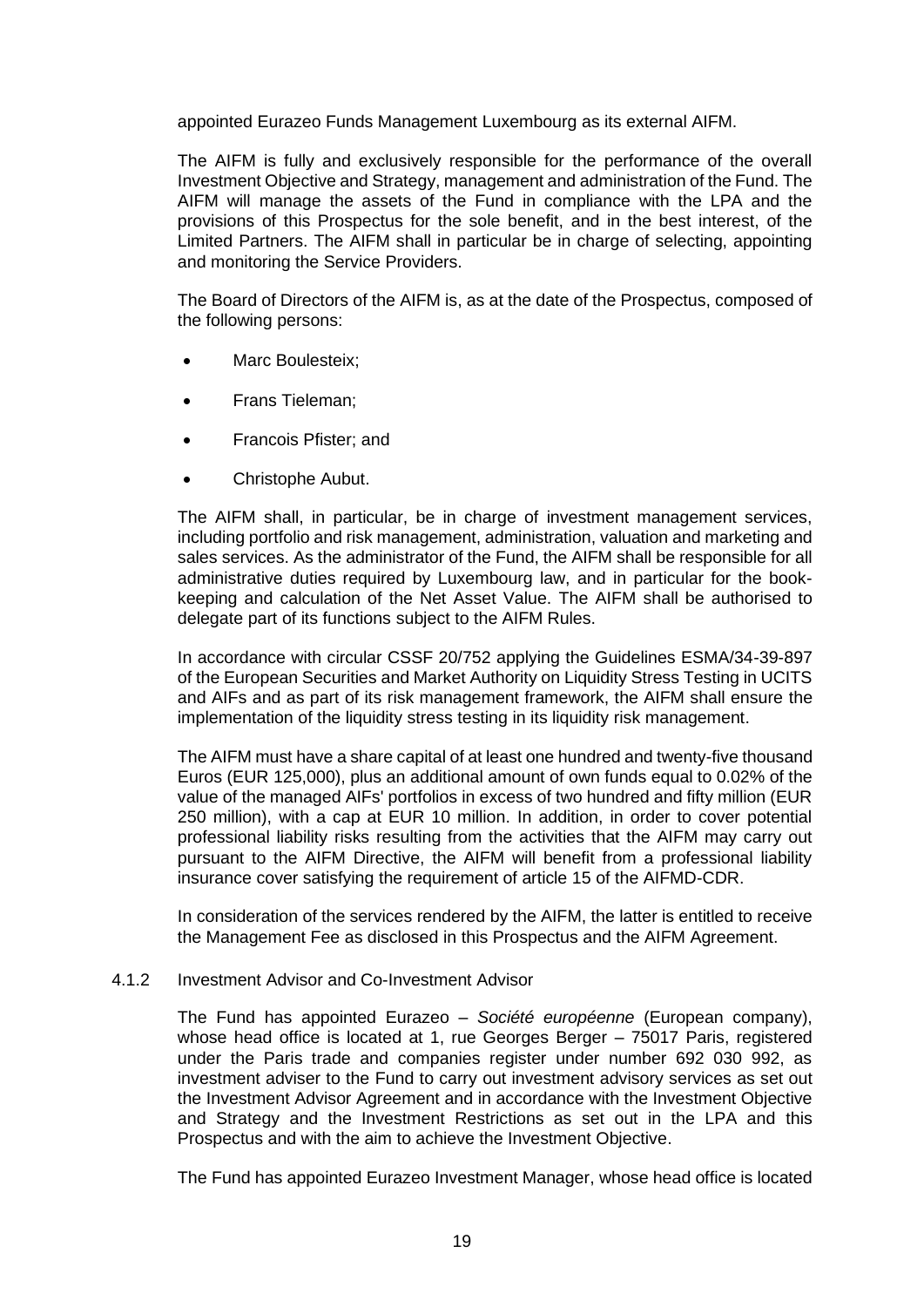at 117, avenue des Champs-Elysées registered with the trade and companies registry (*Registre du commerce et des sociétés*) of Paris under number 414 735 175 and regulated by the AMF *Autorité des marches financiers* (**AMF**) under number GP97123 as co-investment advisor to the Fund to carry out (i) investment advisory services as set out the Co-Investment Advisor Agreement and in accordance with the Investment Objective and Strategy and the Investment Restrictions as set out in the LPA and this Prospectus and with the aim to achieve the Investment Objective and (ii) to assist and advise (i) the Fund and the AIFM in selecting providers to implement proper information process to Retail Investors in accordance with the ELTIF Delegated Regulation.

#### 4.1.3 Depositary and paying agent

BNP Paribas Securities Services, Luxembourg Branch has been appointed Depositary of the Fund under the terms of a written agreement dated 8 November 2021 and effective as of 4 November 2021 between BNP Paribas Securities Services, Luxembourg Branch, the AIFM and the Fund (the **Depositary**).

BNP Paribas Securities Services Luxembourg is a branch of BNP Paribas Securities Services SCA, a wholly-owned subsidiary of BNP Paribas SA. BNP Paribas Securities Services SCA is a licensed bank incorporated in France as a *Société en Commandite par Actions* (partnership limited by shares) under No.552 108 011, authorised by the *Autorité de Contrôle Prudentiel et de Résolution* (ACPR) and supervised by the AMF, with its registered address at 3 rue d'Antin, 75002 Paris, acting through its Luxembourg Branch, whose office is at 60, avenue J.F. Kennedy, L-1855 Luxembourg, Grand-Duchy of Luxembourg, and is supervised by the CSSF.

The Depositary performs three types of functions, namely (i) the oversight duties (as defined in article 19(9) of the AIFM Act), (ii) the monitoring of the cash flows of the Fund (as set out in article19(7) of the AIFM Act and (iii) the safekeeping of the Fund's assets (as set out in article 19(8) of the AIFM Act).

Under its oversight duties, the Depositary is required to:

- ensure that the sale, issue, repurchase, redemption and cancellation of Interests effected on behalf of the Fund are carried out in accordance with the AIFM Act or with the LPA;
- ensure that the value of Interests is calculated in accordance with the AIFM Act and the LPA;
- carry out the instructions of the Fund or the AIFM acting on behalf of the Fund, unless they conflict with the AIFM Act or the LPA;
- ensure that in transactions involving the Fund's assets, the consideration is remitted to the Fund within the usual time limits; and
- ensure that the Fund's revenues are allocated in accordance with the AIFM Act and the LPA.

The overriding objective of the Depositary is to protect the interests of the Investors of the Fund, which always prevail over any commercial interests.

In the event that conflicts of interest do arise, the Depositary will undertake to use its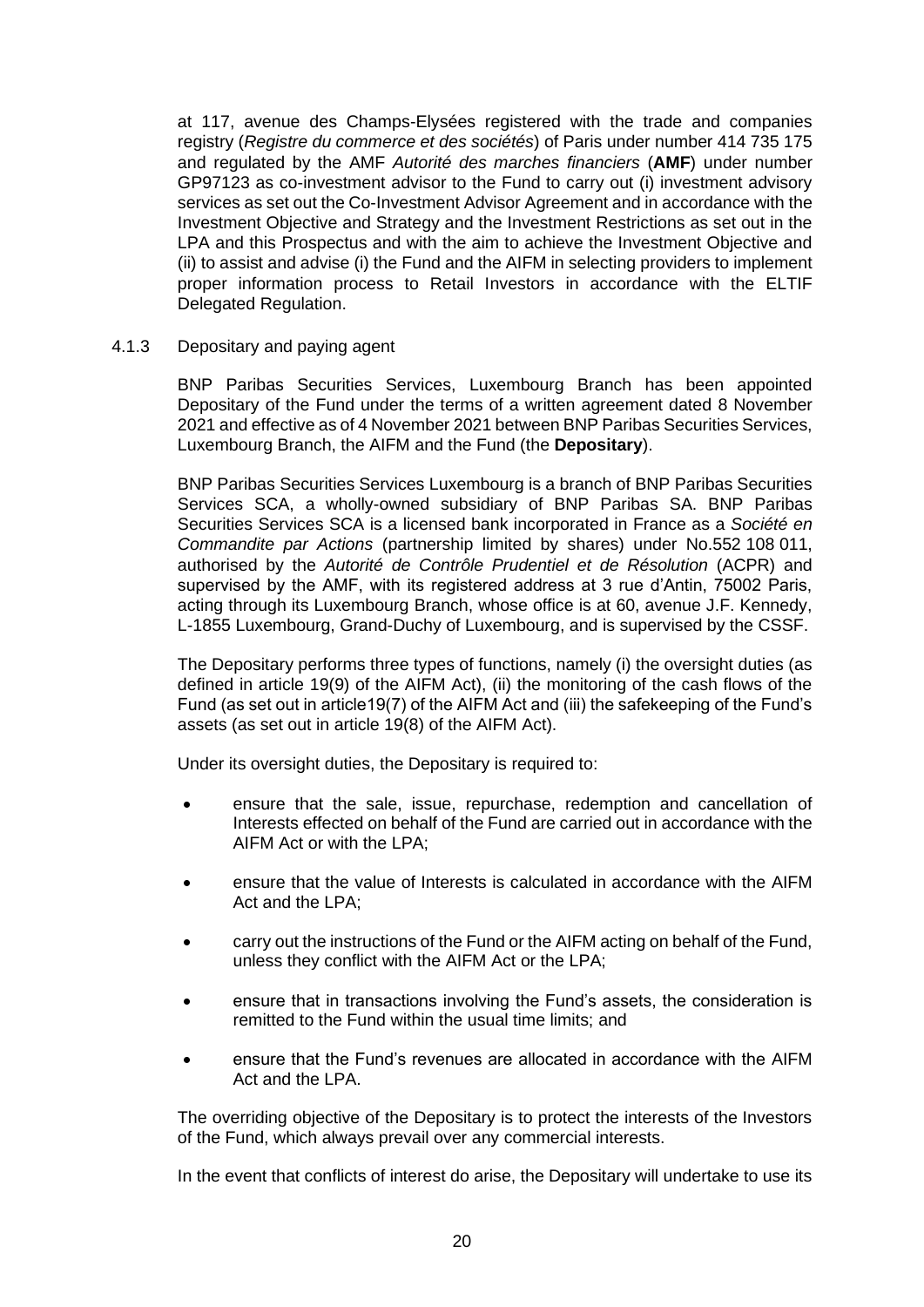reasonable endeavours to resolve any such conflicts of interest fairly (having regard to its respective obligations and duties) and to ensure that the Fund and the Investors are fairly treated.

The Depositary may delegate to third parties the safe-keeping of the Fund's assets subject to the conditions laid down in the applicable laws and regulations and the provisions of the Depositary Agreement. The process of appointing such delegates and their continuing oversight follows the highest quality standards, including the management of any potential conflict of interest that should arise from such an appointment. Such delegates must be subject to effective prudential regulation (including minimum capital requirements, supervision in the jurisdiction concerned and external periodic audit) for the custody of financial instruments. The Depositary's liability shall not be affected by any such delegation.

In addition to its duties laid out in the AIFM Act, the Depositary shall also be required to respect the specific provisions concerning the depositary of an ELTIF marketed to retail investors pursuant to Article 29 of ELTIF Regulation.

BNP Paribas Securities Services Luxembourg Branch, being part of a group providing clients with a worldwide network covering different time zones, may entrust parts of its operational processes to other BNP Paribas Group entities and/or third parties, whilst keeping ultimate accountability and responsibility in Luxembourg. More pertinently, entities located in France, Belgium, Spain, Portugal, Poland, USA, Canada, Singapore, Jersey, United Kingdom, Luxembourg, Germany, Ireland and India are involved in the support of internal organisation, banking services, central administration and transfer agency service. Further information on BNP Paribas Securities Services Luxembourg Branch international operating model may be provided upon request by the Fund and/or the AIFM.

The AIFM acting on behalf of the Fund may release the Depositary from its duties with ninety (90) days written notice to the Depositary. Likewise, the Depositary may resign from its duties with ninety (90) days written notice to the Fund. In that case, a new depositary must be designated to carry out the duties and assume the responsibilities of the Depositary, as defined in the agreement signed to this effect. The replacement of the Depositary shall happen within two (2) months.

#### 4.1.4 Auditor

Mazars Luxembourg is the Fund's auditor (i.e. the **Auditor**) (*réviseur d'entreprises agréé*) within the meaning of the SIF Act. The Auditor will inspect the accounting information contained in the Annual Report and fulfil other duties prescribed by the SIF Act.

The Auditor shall be remunerated for its services out of the Fund's assets with a remuneration calculated in accordance with market practice in Luxembourg fees.

#### <span id="page-20-0"></span>4.1.5 Master Distributor and Distributors

Pursuant to a distribution agreement entered into between the Fund, the AIFM and Eurazeo Investment Manager (the **Distribution Agreement**), the Fund has appointed Eurazeo Investment Manager as its distributor (the **Master Distributor**).

The Master Distributor may conclude agreements with other agents, including agents affiliated with the AIFM or the Depositary, to market and place the Interests of the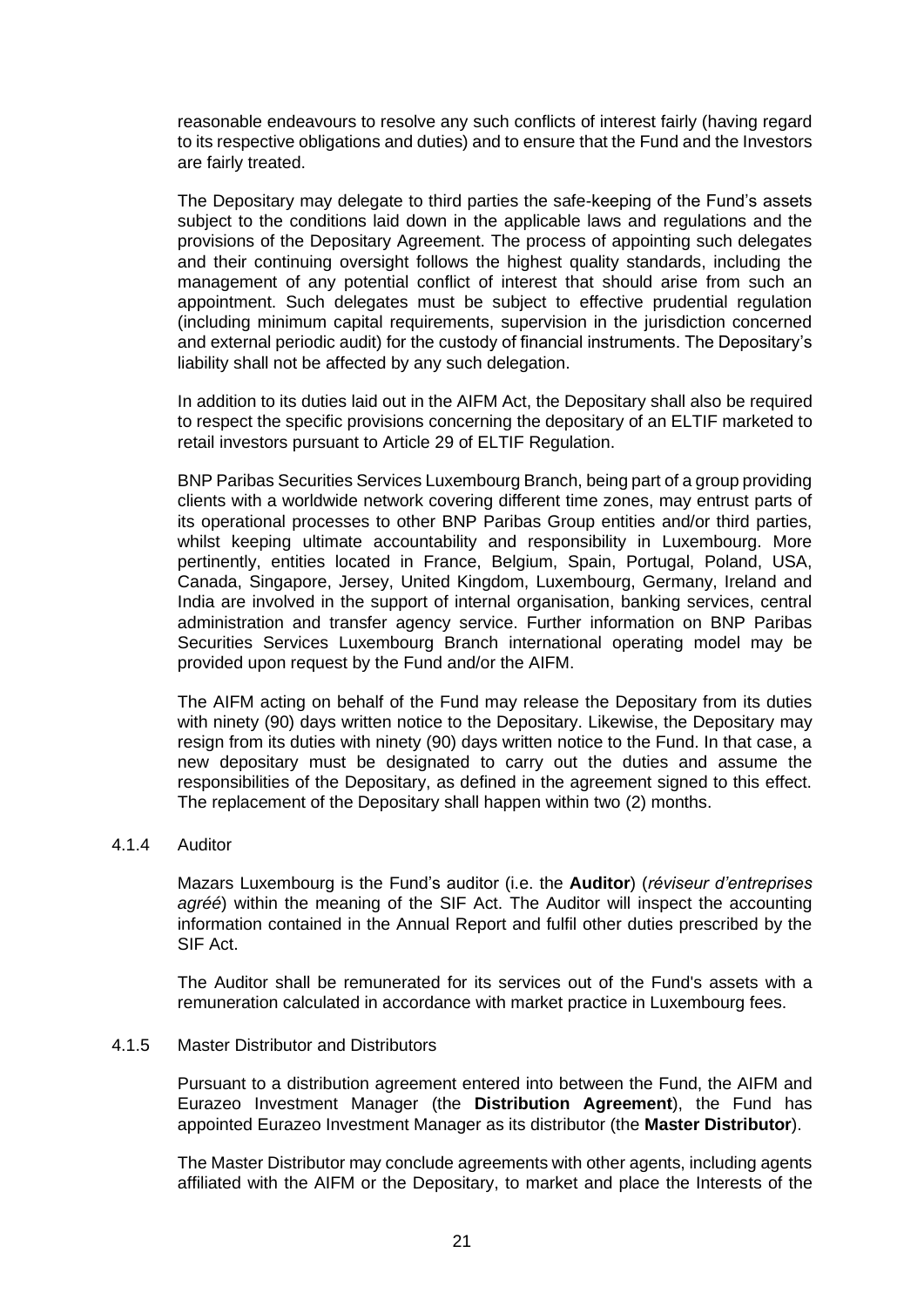Fund in various countries throughout the world except in the United States of America or any of its territories or possessions subject to its jurisdiction as well as for connected processing services. The Distribution Agreement also provides that the Master Distributor may also present other distributors to the AIFM to be appointed by the latter and supervised with the assistance of the Master Distributor (together with the Master Distributor, the **Distributors**).

The Master Distributor shall ensure that distribution to retail investors in the meaning of the MiFID II Directive shall be carried out in accordance with article 26 and article 30 of the ELTIF Regulation. To that extent, the Master Distributor may enter into such agreements as necessary to carry out such functions required under the said regulation or supervise a Distributor appointed by the AIFM for such a purpose.

A Distributor or its agents may be involved in the collection of subscription and redemption orders on behalf of the Fund and such Distributor may, subject to local law in countries where Limited Partner Interests are offered and with the agreement of the respective Investors, provide a nominee service to Investors purchasing Limited Partner Interests through them. In that respect, the Master Distributor is seeking authorisation by the AMF to provide French Retail Investors with the services referred to under 1° and 3° of article 411-135 of the General Regulation of the AMF.

A Distributor and its agents may only provide a nominee service to Investors if they are (i) professionals of the financial sector located in a country which, subject to the discretion of the AIFM, is generally accepted as a country which has ratified the conclusions of the Financial Action Task Force and deemed to have identification requirements equivalent to those required by Luxembourg law or (ii) professionals of the financial sector being a branch or qualifying subsidiary of an eligible intermediary referred to under (i), provided that such eligible intermediary is, pursuant to its national legislation or by virtue of a statutory or professional obligation pursuant to a group policy, obliged to impose the same identification duties on its branches and subsidiaries situated abroad. In this capacity, the Distributor and its agents shall, in their name but as nominee for the Investors, purchase or sell Limited Partner Interests for the Investor and request registration of such operations in the Fund's register of partners. However, the Investor may, subject as provided below, invest directly in the Fund without using the nominee service and if the Investor does invest through a nominee, he has at any time the right to terminate the nominee agreement and retain a direct claim to his Limited Partner Interests subscribed through the nominee. This is not applicable for Investors solicited in countries where the use of the services of a nominee is necessary or compulsory for legal, regulatory or compelling practical reasons. The Distributor and, if appropriate, its agents, shall, to the extent required by the AIFM, forward application forms to the AIFM. In exercising these rights, the Fund may consider trading done in multiple accounts under common ownership or control. Where accounts are held by an intermediary on behalf of client(s), such as nominee accounts, the Fund may require the intermediary to provide information about the transactions and to take action to prevent excessive trading practices. The Fund also has the power to redeem all Limited Partner Interests held by an Investor who is or has been engaged in excessive trading. The Fund will not be held liable for any loss resulting from rejecting orders or mandatory redemptions.

#### 4.1.6 Transfer Agent

The AIFM has appointed VPsf as the transfer agent (the **Transfer Agent**) of the Fund. The Transfer Agent is responsible for handling the processing of subscriptions for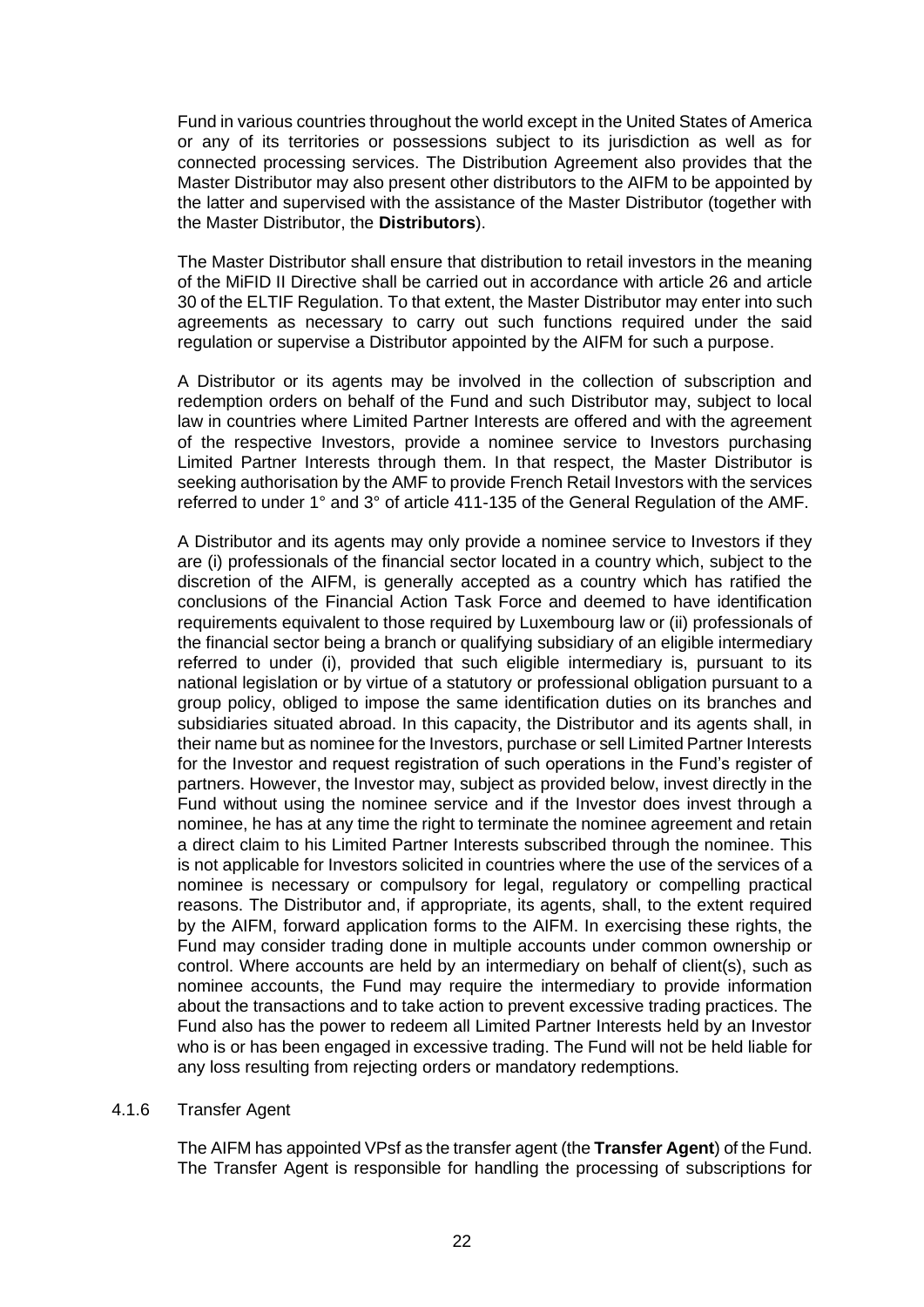Limited Partner Interests of the Fund, dealing with requests for redemption and conversion of Limited Partner Interests of the Fund and accepting transfers of funds, and providing and supervising the mailing of statements, reports, notices and other documents to the Limited Partners of the Fund. The appointment of the Transfer Agent was made pursuant to a transfer agent agreement between the AIFM, the Fund and the Transfer Agent, for an unlimited period of time from the date of its signature. It may be terminated at any time by either party upon three (3) months' notice.

# <span id="page-22-0"></span>**5. SUMMARY OF KEY TERMS**

The following "**Summary of Key Terms**" is subject to the detailed provisions of the LPA and is qualified in its entirety by reference to the LPA. In the event that the description of terms in this Summary of Key Terms is inconsistent with or contrary to the description in, or terms of, the LPA or related documents (including the Subscription Agreement), the terms of the LPA and the related documents will prevail.

| <b>Fund/Structure:</b>                                | Eurazeo European Real Estate II ELTIF Private Fund,<br><b>SCSp SICAV-SIF</b> (the <b>Fund</b> ), a special<br>limited<br>partnership established under Luxembourg law as an<br>investment company with variable capital – specialised<br>investment fund (société d'investissement à capital<br>variable – fonds d'investissement spécialisé) and which<br>qualifies as a European long term investment fund<br>(ELTIF) under Regulation (EU) 2015/760 of the<br>European Parliament and of the Council of 29 April 2015<br>on European long-term investment funds (the ELTIF<br>Regulation). |
|-------------------------------------------------------|-----------------------------------------------------------------------------------------------------------------------------------------------------------------------------------------------------------------------------------------------------------------------------------------------------------------------------------------------------------------------------------------------------------------------------------------------------------------------------------------------------------------------------------------------------------------------------------------------|
|                                                       | The Fund will hold its investments directly or through<br>Intermediary Holding Vehicles, which may include limited<br>partnerships, trusts and/or companies.                                                                                                                                                                                                                                                                                                                                                                                                                                  |
| <b>Carried</b><br><b>Interest</b><br><b>Partners:</b> | any person who is or will become (as the context<br>requires) an Investor entitled to carried interest through<br>the holding of Class C Interests.                                                                                                                                                                                                                                                                                                                                                                                                                                           |
| <b>Co-Investing Entities:</b>                         | means the (i) Fund, (ii) the Investment Advisor and/or its<br>affiliates (including but not limited to the Co-Investment<br>Advisor), (iii) the Institutional Funds, (iv) EERE CarryCo,<br>as well as (v) any Further Co-Investment Fund and/or<br>similar vehicle, if any.                                                                                                                                                                                                                                                                                                                   |
|                                                       | "Institutional Funds" means:                                                                                                                                                                                                                                                                                                                                                                                                                                                                                                                                                                  |
|                                                       | Eurazeo European Real Estate Hospitality II<br>SCSp;                                                                                                                                                                                                                                                                                                                                                                                                                                                                                                                                          |
|                                                       | Eurazeo European Real Estate Healthcare II<br>SCSp; and                                                                                                                                                                                                                                                                                                                                                                                                                                                                                                                                       |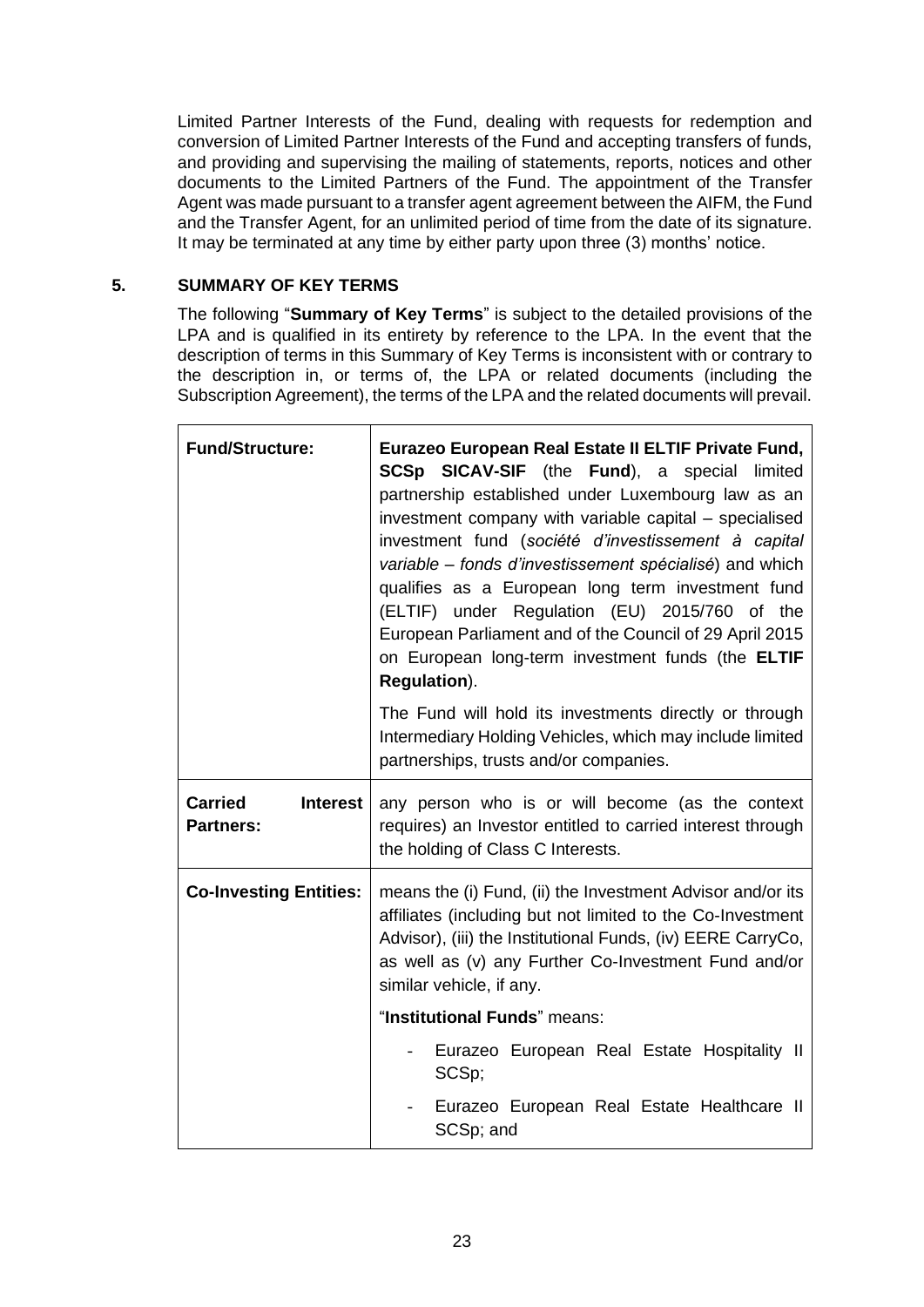|                           | Eurazeo European Direct Value Add Real Estate<br>II SCSp.                                                                                                                                                                                                                                                                                                                                                                       |
|---------------------------|---------------------------------------------------------------------------------------------------------------------------------------------------------------------------------------------------------------------------------------------------------------------------------------------------------------------------------------------------------------------------------------------------------------------------------|
|                           | "EERE CarryCo" means CarryCo Patrimoine 3, a<br>société par actions simplifée organized under the laws of<br>France, whose registered office is at 2, rue de Thann -<br>75017 Paris.                                                                                                                                                                                                                                            |
|                           | "Further Co-Investment Fund" means any investment<br>vehicle managed or advised by the AIFM and/or any of<br>their Affiliates, established for the purpose of carrying out<br>any direct or indirect future Investment in the Portfolio<br>Companies, it being specified that the terms of the<br>constitutive documents of such vehicle shall<br>be<br>substantially similar in all material respects to those of<br>the Fund. |
| <b>Term of Fund:</b>      | The Fund has a limited duration of eight (8) years from<br>the First Closing Date, with two possible one-year<br>extensions (the Term). The Fund may be put into<br>liquidation earlier if all the assets in its portfolio have<br>been realised before the Term.                                                                                                                                                               |
| <b>Investment Period:</b> | The investment period of the Fund is three (3) years from<br>the First Closing Date and may be extended by an<br>additional year or reduced at the sole discretion of the<br>AIFM (the <b>Investment Period</b> ). After the end of the<br>Investment Period, Commitments will only be able to be<br>drawn down for follow on investments.                                                                                      |
| <b>Exclusivity:</b>       | The AIFM shall allocate to the Fund on a priority basis<br>any investment opportunity falling within the investment<br>strategy of the Fund as described above until the<br>termination of the Investment Period.                                                                                                                                                                                                               |
| <b>Target Fund Size:</b>  | Up to two hundred fifty million euros (EUR 250,000,000.<br>-) of Aggregate Commitments.                                                                                                                                                                                                                                                                                                                                         |
| <b>Target Return:</b>     | The Fund will seek to provide Investors with a net internal<br>rate of return (IRR) in the two-digit range per annum<br>levered with minimum one point five multiple (1.5x) (the<br>Target Return).                                                                                                                                                                                                                             |
| <b>Preferred Return:</b>  | means the right for all Investors, other than the holders<br>of Class C Interests, to receive, after they received the<br>reimbursement of their Capital Contribution, a priority<br>attribution equal to twenty (20%) of their Total Drawdown                                                                                                                                                                                  |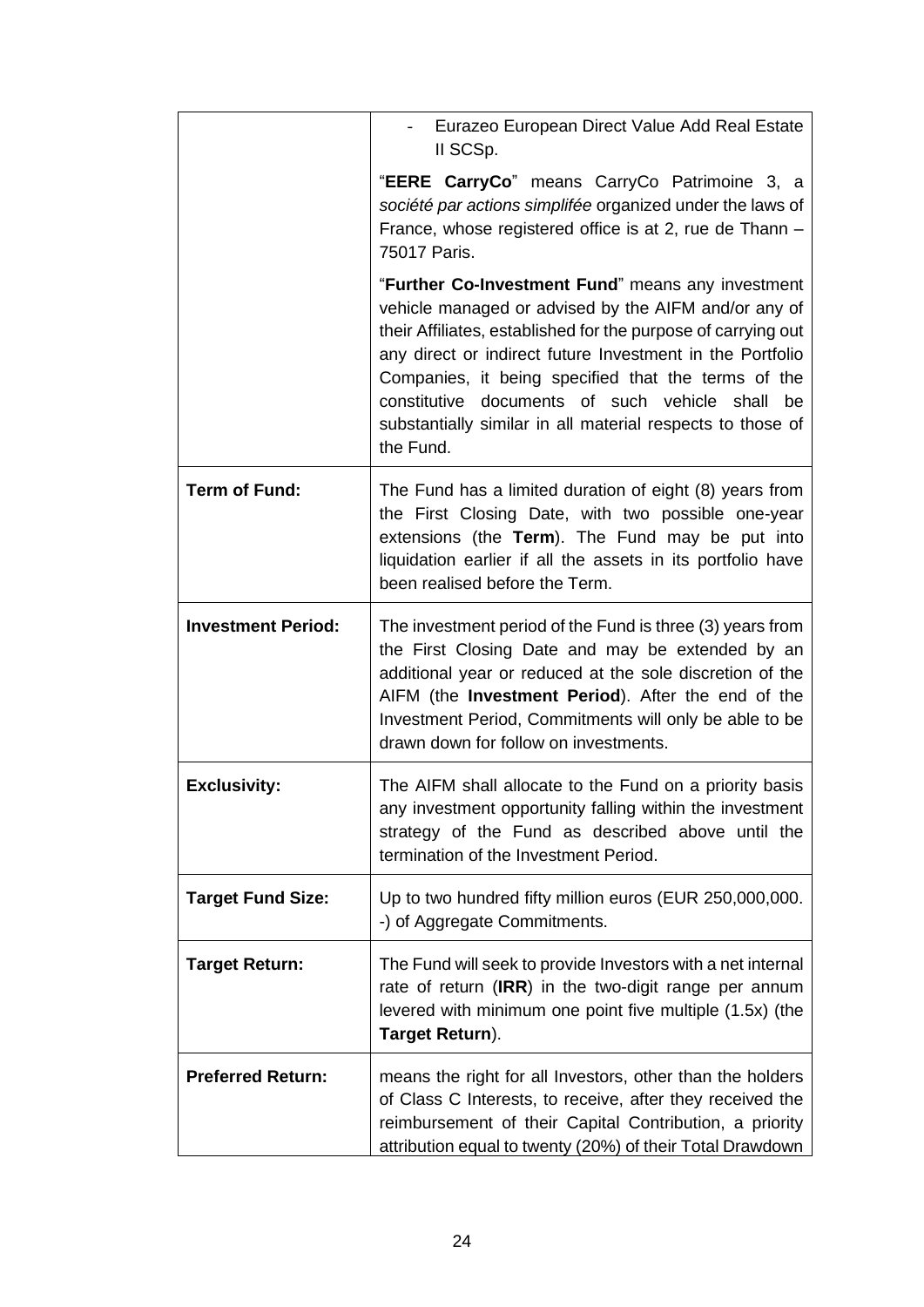|                                                                       | Commitments less any amount already paid up as part<br>of the Preferred Return.                                                                                                                                                                                                                                                                                                                                                                                                                                                                                                                                                                                                                                                                                                                                                                                                                                                          |
|-----------------------------------------------------------------------|------------------------------------------------------------------------------------------------------------------------------------------------------------------------------------------------------------------------------------------------------------------------------------------------------------------------------------------------------------------------------------------------------------------------------------------------------------------------------------------------------------------------------------------------------------------------------------------------------------------------------------------------------------------------------------------------------------------------------------------------------------------------------------------------------------------------------------------------------------------------------------------------------------------------------------------|
| <b>Eligible Investors and</b><br><b>Minimum</b><br><b>Commitment:</b> | Investors must be well-informed investors within the<br>meaning of the Luxembourg law on specialised<br>investment funds, as amended (the SIF Act).                                                                                                                                                                                                                                                                                                                                                                                                                                                                                                                                                                                                                                                                                                                                                                                      |
|                                                                       | Well-informed investors include:<br>(a) institutional<br>within<br>investors,<br>the<br>meaning<br>ascribed<br>under<br>Luxembourg laws and regulations; (b) professional<br>investors, i.e. those investors who are, in accordance<br>with Luxembourg laws and regulations, deemed to have<br>the experience, knowledge and expertise to make their<br>own investment decisions and properly assess the risks<br>they incur; and (c) any other investor who meets certain<br>criteria specified in the SIF Act (all together an Eligible<br>Investors or an Investor).                                                                                                                                                                                                                                                                                                                                                                  |
|                                                                       | Each Investor must be approved by the AIFM and each<br>investor must make a minimum Commitment of one<br>hundred twenty-five thousand euros (EUR 125,000. -)<br>(the Minimum Commitment and each a Commitment),<br>subject to the absolute discretion of the AIFM to accept<br>Commitments of a lesser amount from any Investor.                                                                                                                                                                                                                                                                                                                                                                                                                                                                                                                                                                                                         |
| <b>Closings and Classes</b><br>of Interests:                          | The following classes of limited partner interests are<br>available:                                                                                                                                                                                                                                                                                                                                                                                                                                                                                                                                                                                                                                                                                                                                                                                                                                                                     |
|                                                                       | Class A Interests, dedicated to Investors<br>committing from one hundred and twenty-five<br>thousand euros (EUR 125,000. -) to five hundred<br>thousand euros (EUR 500,000. -) in the Fund,<br>subject to a Management Fee of two point three<br>percent (2.3%) calculated on the basis of the<br>Investor's Commitment during the Investment<br>Period and then on the Class A Limited Partners'<br>pro rata share of the invested amount less the<br>Class A Limited Partners' pro rata share of the<br>Acquisition Cost of the Investments that have<br>been fully or partially realised, reimbursed,<br>distributed or entirely and permanently written-off<br>by the Fund, including the distributor's share of<br>forty percent (40%) for five (5) years from the First<br>Closing Date. Class A Interests will be partly paid<br>up;<br>Class A1 Interests, dedicated to Investors<br>committing from one hundred and twenty-five |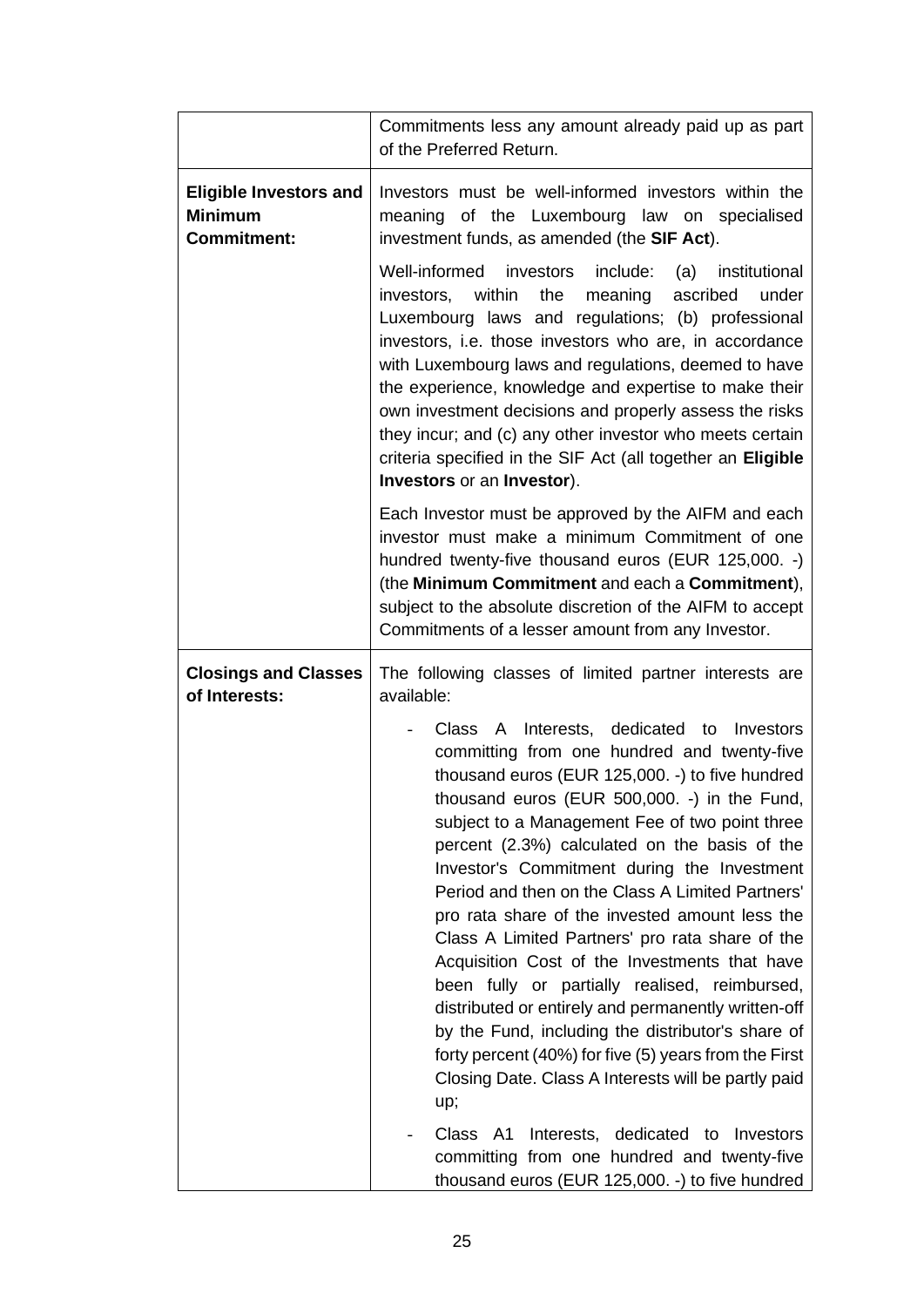| thousand euros (EUR 500,000. -) in the Fund,<br>subject to a Management Fee of two point three<br>percent (2.3%) calculated on the basis of the<br>Investor's Commitment during the Investment<br>Period and then on the Class A Limited Partners'<br>pro rata share of the invested amount less the<br>Class A Limited Partners' pro rata share of the<br>Acquisition Cost of the Investments that have<br>been fully or partially realised, reimbursed,<br>distributed or entirely and permanently written-off<br>by the Fund, including the distributor's share of<br>forty percent (40%) for five (5) years from the First<br>Closing Date. Class A1 Interests will be fully paid<br>up;                                                                                          |
|---------------------------------------------------------------------------------------------------------------------------------------------------------------------------------------------------------------------------------------------------------------------------------------------------------------------------------------------------------------------------------------------------------------------------------------------------------------------------------------------------------------------------------------------------------------------------------------------------------------------------------------------------------------------------------------------------------------------------------------------------------------------------------------|
| Interests, dedicated<br>Class B<br>Investors<br>to<br>committing more than five hundred thousand<br>euros (EUR 500,000. -) in the Fund, subject to a<br>Management Fee of one point eight percent<br>(1.8%) calculated on the basis of the Investor's<br>Commitment during the Investment Period and<br>then on the Class B limited partners' pro rata<br>share of the invested amount (less the Class B<br>limited partners' pro rata share of the Acquisition<br>Cost of the Investments that have been fully or<br>partially realised, reimbursed, distributed or<br>entirely and permanently written-off by the Fund,<br>including the distributor's share of forty percent<br>(40%) for five (5) years from the First Closing<br>Date. Class B Interests will be partly paid up; |
| Interests, dedicated to Investors<br>Class B1<br>committing more than five hundred thousand<br>euros (EUR 500,000. -) in the Fund, subject to a<br>Management Fee of one point eight percent<br>(1.8%) calculated on the basis of the Investor's<br>Commitment during the Investment Period and<br>then on the Class B limited partners' pro rata<br>share of the invested amount (less the Class B<br>limited partners' pro rata share of the Acquisition<br>Cost of the Investments that have been fully or<br>partially realised, reimbursed, distributed or<br>entirely and permanently written-off by the Fund,<br>including the distributor's share of forty percent<br>(40%) for five (5) years from the First Closing<br>Date. Class B1 Interests will be fully paid up;      |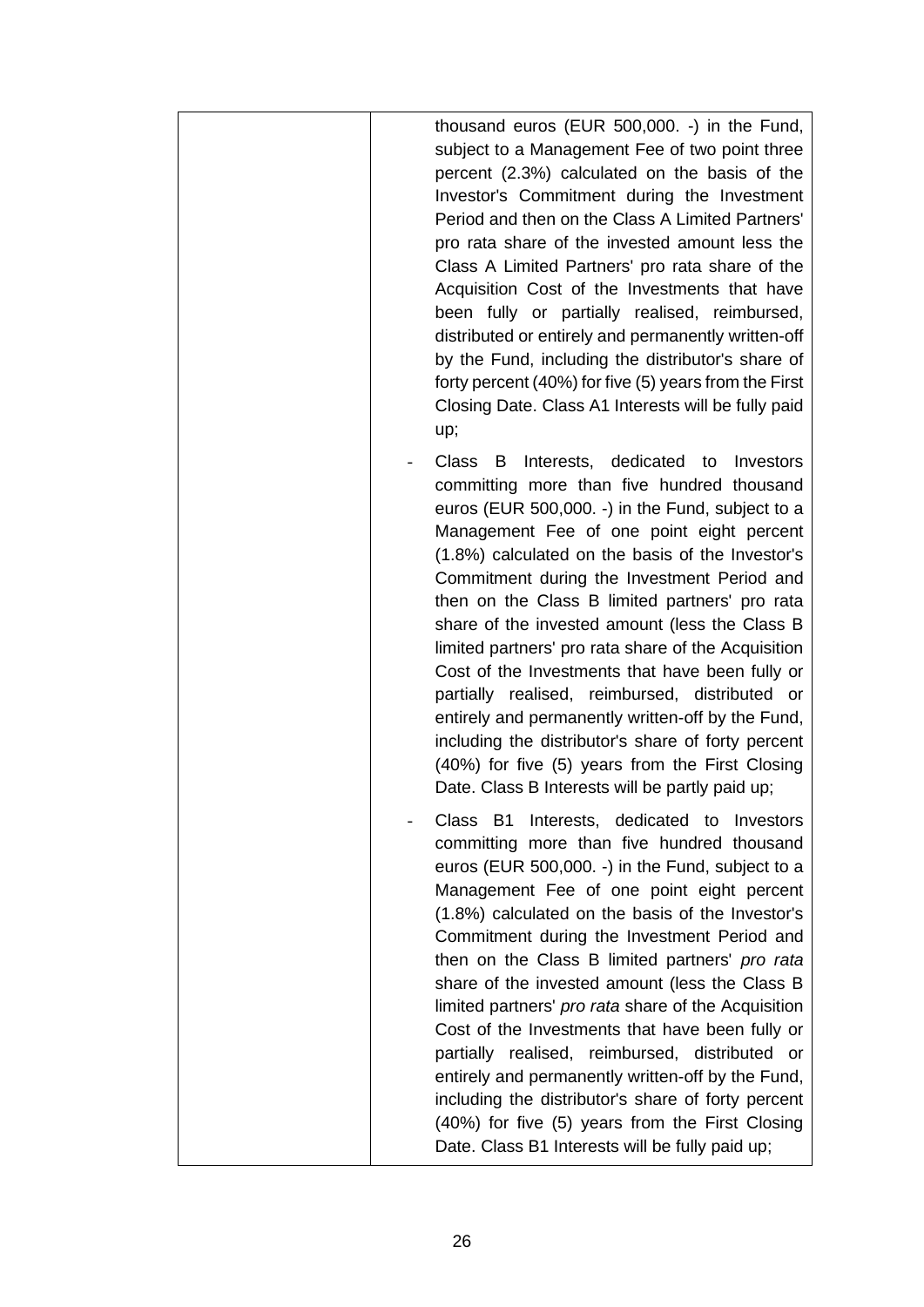| Class C Interests, dedicated to the Carried<br>Interest Partners and which shall at all time during<br>the Term represent no less than one percent (1%)<br>of the Fund's Aggregate Commitments (which for<br>the avoidance of doubt include Commitments<br>made from the Carried Interest Partners). Class<br>C Interests will be fully paid up;                                                                                                                       |
|------------------------------------------------------------------------------------------------------------------------------------------------------------------------------------------------------------------------------------------------------------------------------------------------------------------------------------------------------------------------------------------------------------------------------------------------------------------------|
| Class D<br>Interests, dedicated to Investors<br>committing at least one hundred and twenty-five<br>thousand Euro (EUR 125,000.-) to the Fund, who<br>(i) enter the Fund through a specific mandate and<br>(ii) pay a separate fee in relation to their<br>subscription, subject to a Management Fee of<br>one point thirty-eight percent (1.38%) calculated<br>on the basis of the Investor's Commitment during<br>the Term. Class D Interests will be partly paid up; |
| Class D1 Interests, dedicated to Investors<br>committing at least one hundred and twenty-five<br>thousand Euro (EUR 125,000.-) to the Fund, who<br>(i) enter the Fund through a specific mandate and<br>(ii) pay a separate fee in relation to their<br>subscription, subject to a Management Fee of<br>one point thirty-eight percent (1.38%) calculated<br>on the basis of the Investor's Commitment during<br>the Term. Class D1 Interests will be fully paid up;   |
| Together referred to as the "Limited Partner<br>Interests" or the "Interests".                                                                                                                                                                                                                                                                                                                                                                                         |
| <b>Issue Price</b>                                                                                                                                                                                                                                                                                                                                                                                                                                                     |
| Limited Partner Interests subscribed at First Closing<br>Date will be issued at a price equal to ten euros (EUR 10.<br>-) per Limited Partner Interest (the Initial Issue Price).                                                                                                                                                                                                                                                                                      |
| <b>Capital Contributions, Actualisation Interest</b>                                                                                                                                                                                                                                                                                                                                                                                                                   |
| Each Investor subscribing for Class A, B, and D Interests<br>will be required to enter into a subscription agreement<br>with the Fund (the Subscription Agreement) whereby it<br>irrevocably commits to make all subscriptions and<br>payments for the entire Commitment and each Investor<br>will be required to make capital contributions equal, in<br>total, to the Investor's Commitment in consideration for                                                     |
| the issuance of fully or partly, as applicable, paid up<br>Limited Partner Interests of the relevant class by the<br>Fund. For the avoidance of doubt, for Class A1 Interests,<br>Class B1 Interests, Class C Interests and Class D1                                                                                                                                                                                                                                   |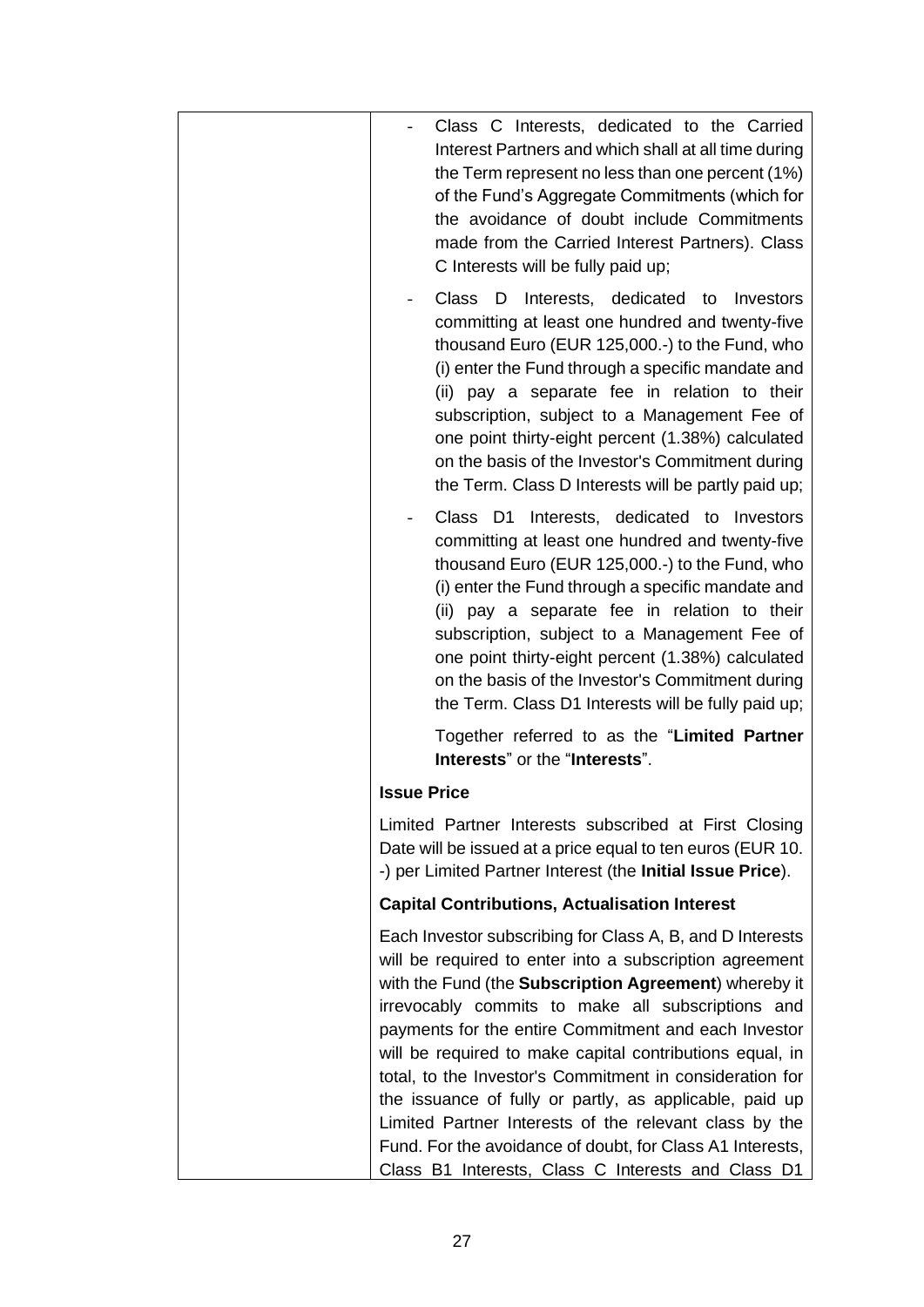| Interests, the entire Commitment will be fully drawn down<br>in one single tranche in accordance with the Subscription<br>Agreement.                                                                                                                                                                                                                                                                                                                                                                                                                                                                                                                                                                                                                                                                                                                                                                                                                                                                                                                 |
|------------------------------------------------------------------------------------------------------------------------------------------------------------------------------------------------------------------------------------------------------------------------------------------------------------------------------------------------------------------------------------------------------------------------------------------------------------------------------------------------------------------------------------------------------------------------------------------------------------------------------------------------------------------------------------------------------------------------------------------------------------------------------------------------------------------------------------------------------------------------------------------------------------------------------------------------------------------------------------------------------------------------------------------------------|
| <b>First Closing</b>                                                                                                                                                                                                                                                                                                                                                                                                                                                                                                                                                                                                                                                                                                                                                                                                                                                                                                                                                                                                                                 |
| Investors may commit to subscribe for Limited Partner<br>Interest at the initial closing date of the Fund, which will<br>occur as soon as reasonably practicable and is<br>envisaged to take place in the first quarter of the calendar<br>year 2022 (the First Closing Date). Investors that have<br>submitted a Subscription Agreement for acceptance to<br>the AIFM will be notified by mail or through appropriate<br>electronic communication means by the AIFM of the First<br>Closing Date at least five (5) business days in advance<br>of the First Closing Date.                                                                                                                                                                                                                                                                                                                                                                                                                                                                           |
| <b>Further Closings, Subscription Period</b>                                                                                                                                                                                                                                                                                                                                                                                                                                                                                                                                                                                                                                                                                                                                                                                                                                                                                                                                                                                                         |
| After the First Closing Date and until 31 December 2022<br>or such later date within six (6) months of 31 December<br>2022 as determined by the AIFM (the Final Closing<br>Date), the AIFM shall organise subsequent closings on a<br>quarterly basis, or at such other frequency as the AIFM<br>may deem appropriate, to be held at the end of each<br>calendar month (each a Subsequent Closing Date) at<br>which new Investors are admitted or at which existing<br>Investors may increase their Commitments (each a<br><b>Subsequent Investor</b> ), provided however that in the<br>latter case such Investor shall only be a Subsequent<br>Investor in respect of its increased Commitment).<br>submitted<br>Subsequent Investors<br>that<br>have<br>a<br>Subscription Agreement for acceptance to the AIFM will<br>be notified by mail or through appropriate electronic<br>communication means by the AIFM of the relevant<br>Subsequent Closing Date at least five (5) business days<br>in advance of the relevant Subsequent Closing Date. |
| <b>Equalisation Payment by Subsequent Investors</b>                                                                                                                                                                                                                                                                                                                                                                                                                                                                                                                                                                                                                                                                                                                                                                                                                                                                                                                                                                                                  |
| This equalisation payment mechanism applies to any<br>Subsequent Investor who is admitted to the Fund after<br>the First Closing Date or who has increased its<br>Commitment and Commitments have been drawn down<br>(the Relevant Drawdown) from existing Investors<br>(Previous Investors) on or after the First Closing Date<br>but prior to the first drawdown date of the Subsequent<br>Investor. Such Subsequent Investor shall contribute to<br>the Fund on its first drawdown Date by way of Drawdown<br>Notice an amount (which, for the avoidance of doubt,                                                                                                                                                                                                                                                                                                                                                                                                                                                                                |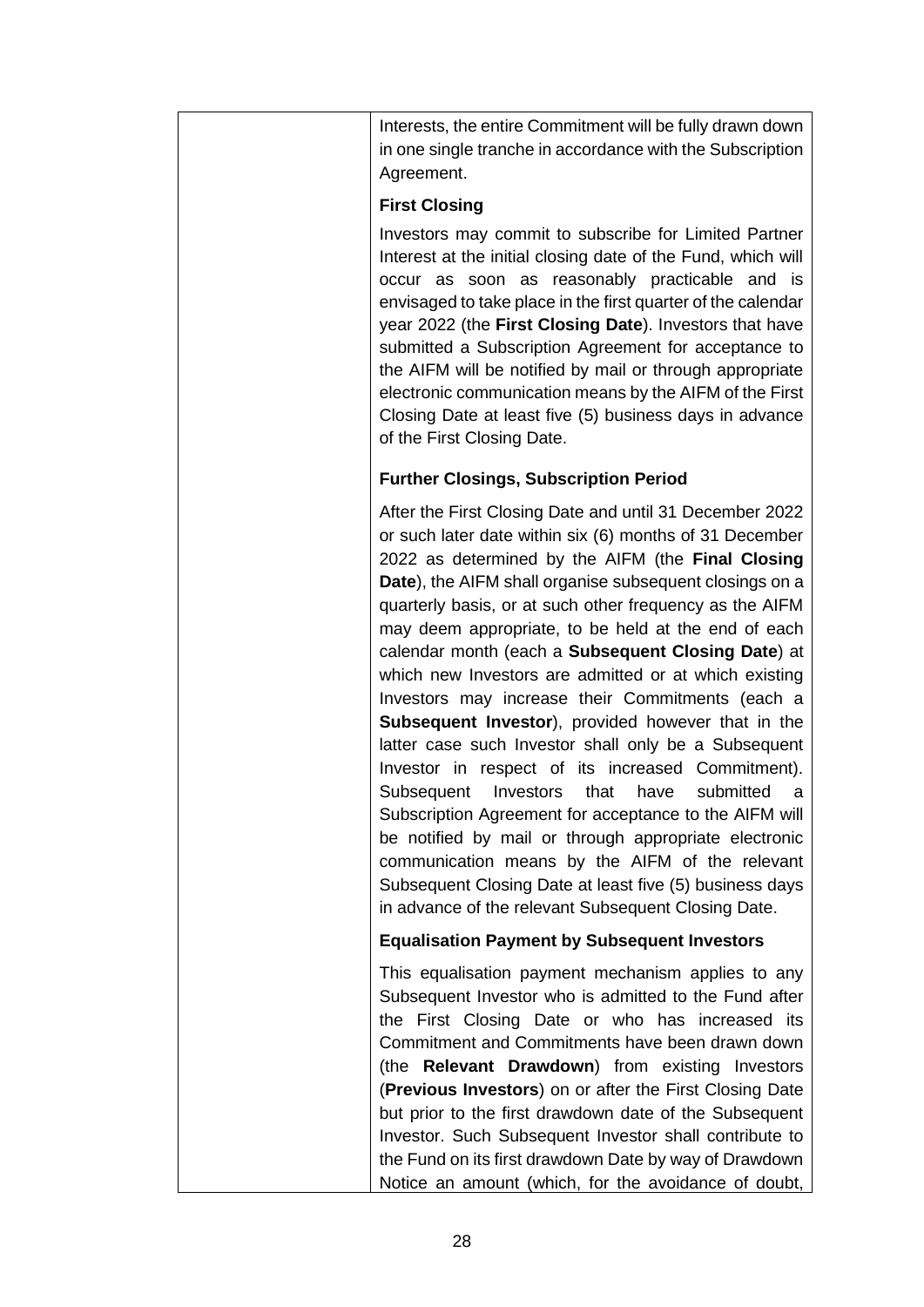| shall include its pro-rata share of Formation Expenses)                                                                                                                                                                                                                                                                                                                                                                                                                                                                                                                                            |
|----------------------------------------------------------------------------------------------------------------------------------------------------------------------------------------------------------------------------------------------------------------------------------------------------------------------------------------------------------------------------------------------------------------------------------------------------------------------------------------------------------------------------------------------------------------------------------------------------|
| calculated thereon during the period commencing on the                                                                                                                                                                                                                                                                                                                                                                                                                                                                                                                                             |
| date of the first Relevant Drawdown and ending on the                                                                                                                                                                                                                                                                                                                                                                                                                                                                                                                                              |
| first drawdown date of such Subsequent Investor equal                                                                                                                                                                                                                                                                                                                                                                                                                                                                                                                                              |
| to:                                                                                                                                                                                                                                                                                                                                                                                                                                                                                                                                                                                                |
| the amount notified to such Subsequent Investor<br>by the AIFM as being necessary to equalise (in<br>percentage terms) the net amount drawn down<br>from all relevant Investors (excluding<br>any<br>drawdowns in respect of the Management Fee<br>but including any drawdowns in respect of any<br>costs, other fees and expenses) after taking into<br>account any amounts distributed to Previous<br>Investors by the Fund, so that immediately<br>thereafter the amounts of all investors Undrawn<br>Commitments will bear the same proportion of<br>their respective commitments;             |
| an interest at the rate of four percent (4%) applied<br>to the amount referred to in the preceding<br>paragraph for the period starting from the date<br>when such amount (or the relevant portion<br>thereof) would have been drawn down had such<br>Subsequent Investor been an Investor since the<br>First Closing Date to the date of its admission; it<br>being specified that such amount (i) shall not<br>Undrawn Commitment of<br>the<br>reduce<br>the<br>Subsequent Investor and (ii) shall be paid to the<br>Fund.                                                                       |
| The Subsequent Investor shall also contribute to the<br>Fund an amount equal to the Management Fee which<br>should have been borne by it from the First Closing Date<br>to the first drawdown date of the Subsequent Investor<br>and such amount will be paid to the AIFM.                                                                                                                                                                                                                                                                                                                         |
| For the avoidance of doubt, the amount of the<br>Management Fee and all expenses of the Fund from the<br>First Closing Date which are charged to any Investor<br>pursuant to the LPA and this Prospectus shall not be<br>affected by the date upon which such Investor became a<br>limited partner and the AIFM shall be entitled to make<br>such adjustment permitted under this equalisation<br>payment provision as it shall consider reasonable to<br>reflect the fact that all Investors of the Fund are intended<br>to be treated as if they had been admitted on the First<br>Closing Date. |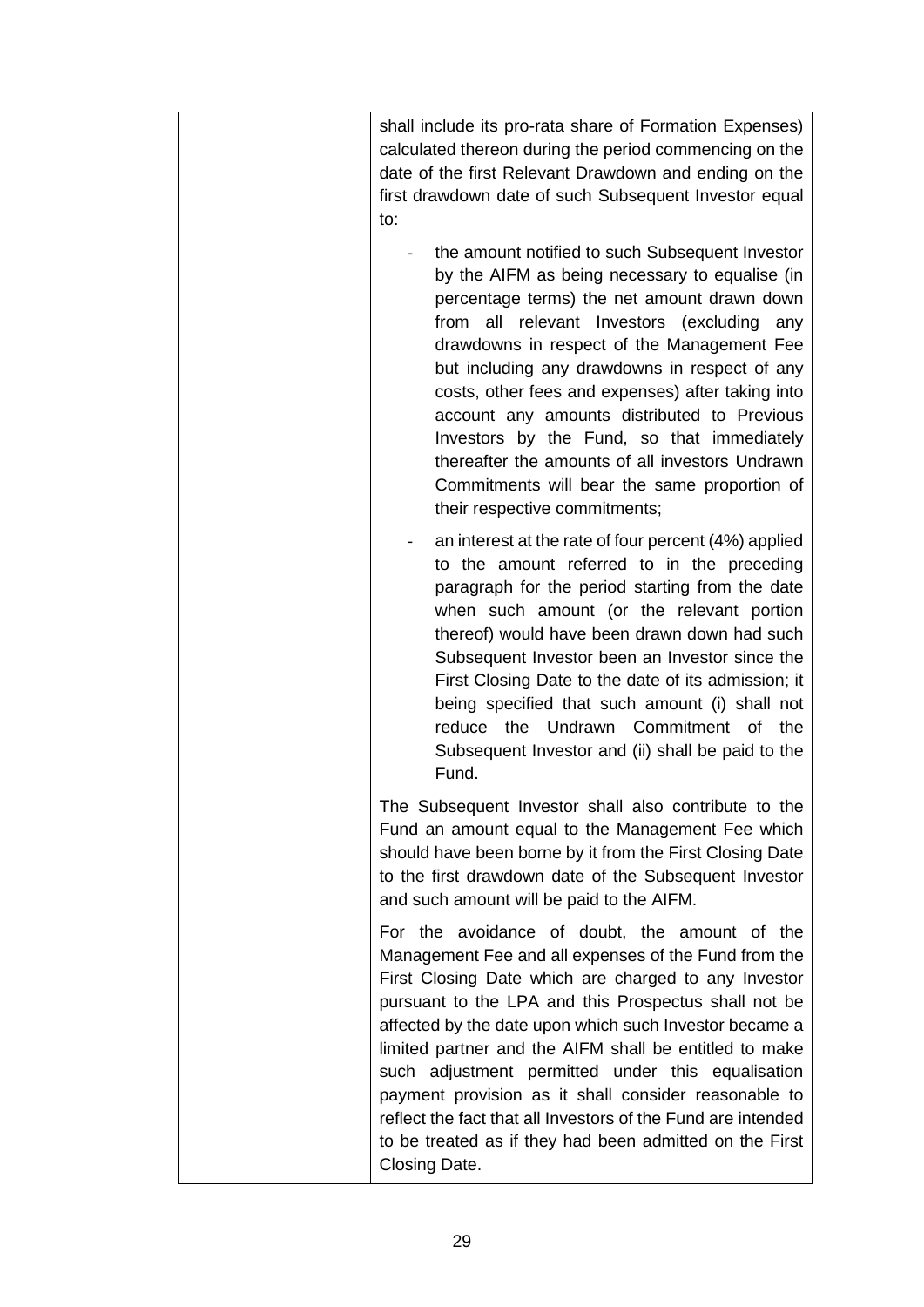| <b>Drawdowns:</b>          | Commitments will be drawn down by the Fund pro rata<br>to Investors' Commitments on an as needed basis to<br>make investments and to pay Fund liabilities and<br>expenses (including operating costs of holding vehicles<br>and existing assets), including payments of fees (except<br>for Carried Interest Partners which shall not bear any<br>Management Fee). Not less than ten (10) business days'<br>prior written notice will be given for a drawdown notice<br>(each a Drawdown Notice).                                                                                                                                                                                                                                                                                                                                                                                          |
|----------------------------|--------------------------------------------------------------------------------------------------------------------------------------------------------------------------------------------------------------------------------------------------------------------------------------------------------------------------------------------------------------------------------------------------------------------------------------------------------------------------------------------------------------------------------------------------------------------------------------------------------------------------------------------------------------------------------------------------------------------------------------------------------------------------------------------------------------------------------------------------------------------------------------------|
|                            | Where a Commitment is drawn down for the purposes of<br>an investment and a portion of the Commitment remains<br>unused (due to, <i>inter alia</i> , completion of an acquisition<br>not proceeding), it may either be retained by the Fund to<br>be used in respect of the Fund or any asset or investment<br>or returned to the Investors, in which case it shall be<br>available for drawdown again.                                                                                                                                                                                                                                                                                                                                                                                                                                                                                    |
|                            | For the avoidance of doubt, for Class A1 Interests, Class<br>B1 Interests, Class C Interests and Class D1 Interests,<br>the entire Commitment will be fully drawn down in one<br>single tranche in accordance with the Subscription<br>Agreement, so that regarding Class A1 Interests, Class<br>B1 Interests, Class C Interests and Class D1 Interests<br>there will be no Undrawn Commitment after the date of<br>payment of their single Capital Contribution.                                                                                                                                                                                                                                                                                                                                                                                                                          |
| <b>Default Provisions:</b> | Notwithstanding any provision of the LPA and/or the<br>Prospectus to the contrary, if any Investor fails to<br>advance to the Fund the amount which is the subject of<br>a Drawdown Notice on or before the date of expiry of<br>such Drawdown Notice, then the AIFM may, at any time<br>thereafter, give notice to such Investor requiring it to<br>remedy such default and to pay interest to the Fund on<br>the amount outstanding for the period from the date of<br>expiry of the Drawdown Notice up to the date of payment<br>(or, if earlier the date of forfeiture of such Defaulting<br>Investor's Limited Partner Interest as set out below)<br>thereof at the rate of four percent (4%) from time to time,<br>on or before the expiry of twenty (20) business days from<br>the date of such notice from the AIFM.<br>If the Investor has not remedied such default and paid all |
|                            | interest pursuant to the LPA at the expiry of twenty (20)<br>business days from the date of such notice, the AIFM<br>may deem such Investor to be a "Defaulting Investor".                                                                                                                                                                                                                                                                                                                                                                                                                                                                                                                                                                                                                                                                                                                 |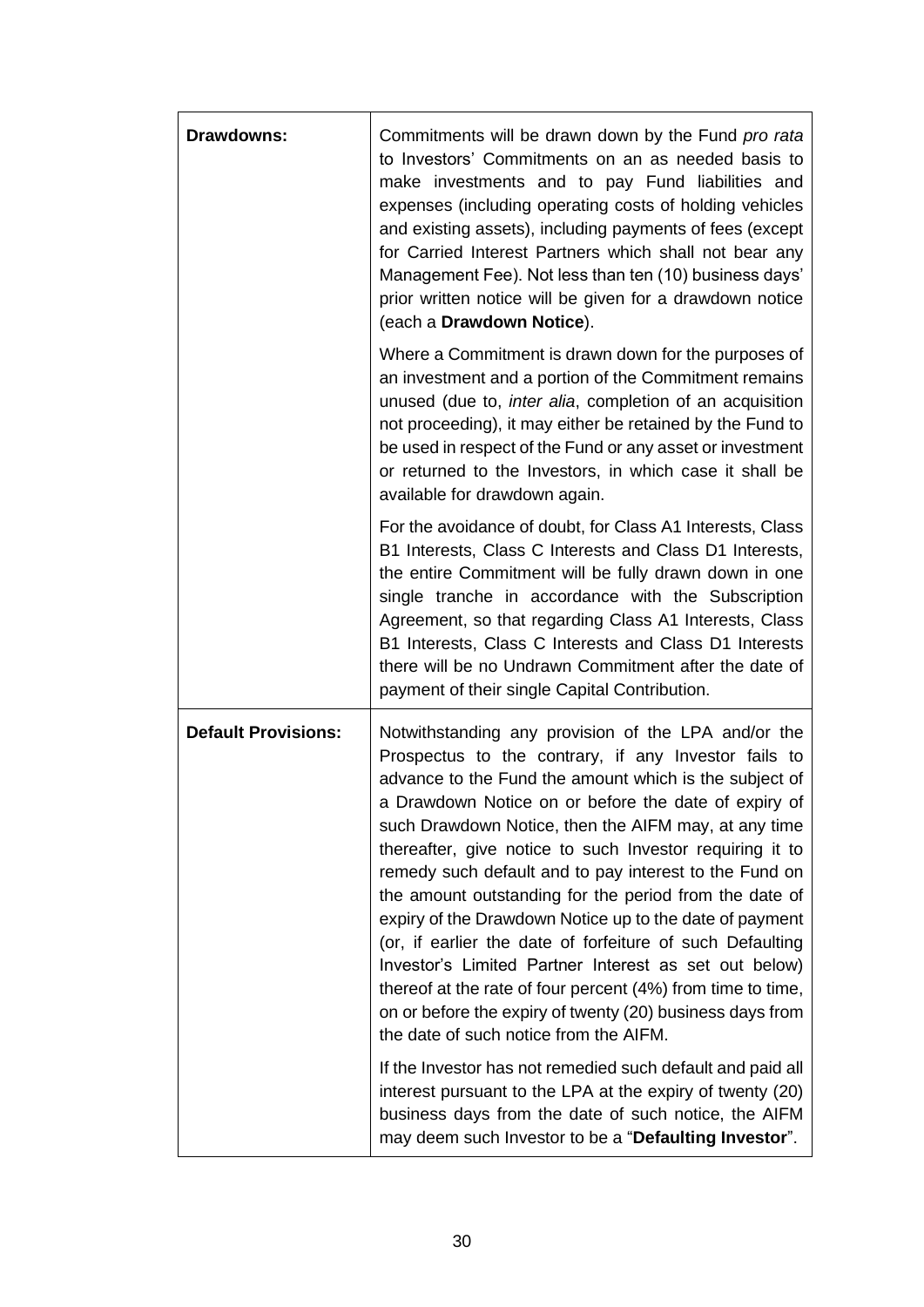| The AIFM shall have the right (but shall not be required),<br>without prejudice to any other rights it or the Fund may<br>have (and so that interest as set out above shall continue<br>to accrue after such period of twenty (20) business days),<br>at any time after the expiry of such period of twenty (20)<br>business days to do any of the following:            |
|--------------------------------------------------------------------------------------------------------------------------------------------------------------------------------------------------------------------------------------------------------------------------------------------------------------------------------------------------------------------------|
| to cause the Commitment, the Limited Partner<br>Interests and outstanding Commitment of the<br>Defaulting Investor to be forfeited in which event:                                                                                                                                                                                                                       |
| the Limited Partner Interests of the<br>$\circ$<br>Defaulting Investor will be redeemed and<br>cancelled by the Fund. The redemption<br>price will be the lower of the two following<br>amounts:                                                                                                                                                                         |
| fifty percent (50%) of the amounts<br>п<br>paid (and not reimbursed) to the<br>Fund by the Defaulting Investor,<br>after the deduction of the late<br>interest set out above;                                                                                                                                                                                            |
| fifty<br>percent<br>(50%)<br>the<br>οf<br>liquidating value of the Defaulting<br>Investor's<br>Limited<br>Partner<br>Interests, after the deduction of<br>the late interest set out above. The<br>liquidating value will be the lower<br>of the two following values:                                                                                                    |
| the value calculated at the<br>date which is closest to the<br>Drawdown<br>Notice date,<br>upon which the Investor<br>has been defaulting, or                                                                                                                                                                                                                            |
| the value calculated at the<br>date which is closest to the<br>redemption date.                                                                                                                                                                                                                                                                                          |
| the payment of the redemption price will<br>$\circ$<br>only occur at the liquidation of the Fund<br>(subject to such deductions as are set out<br>below), and after all other Investors shall<br>have received full repayment of their<br>outstanding Commitment in accordance<br>with the "Distribution Waterfall" section of<br>this Summary of Key Terms and the LPA; |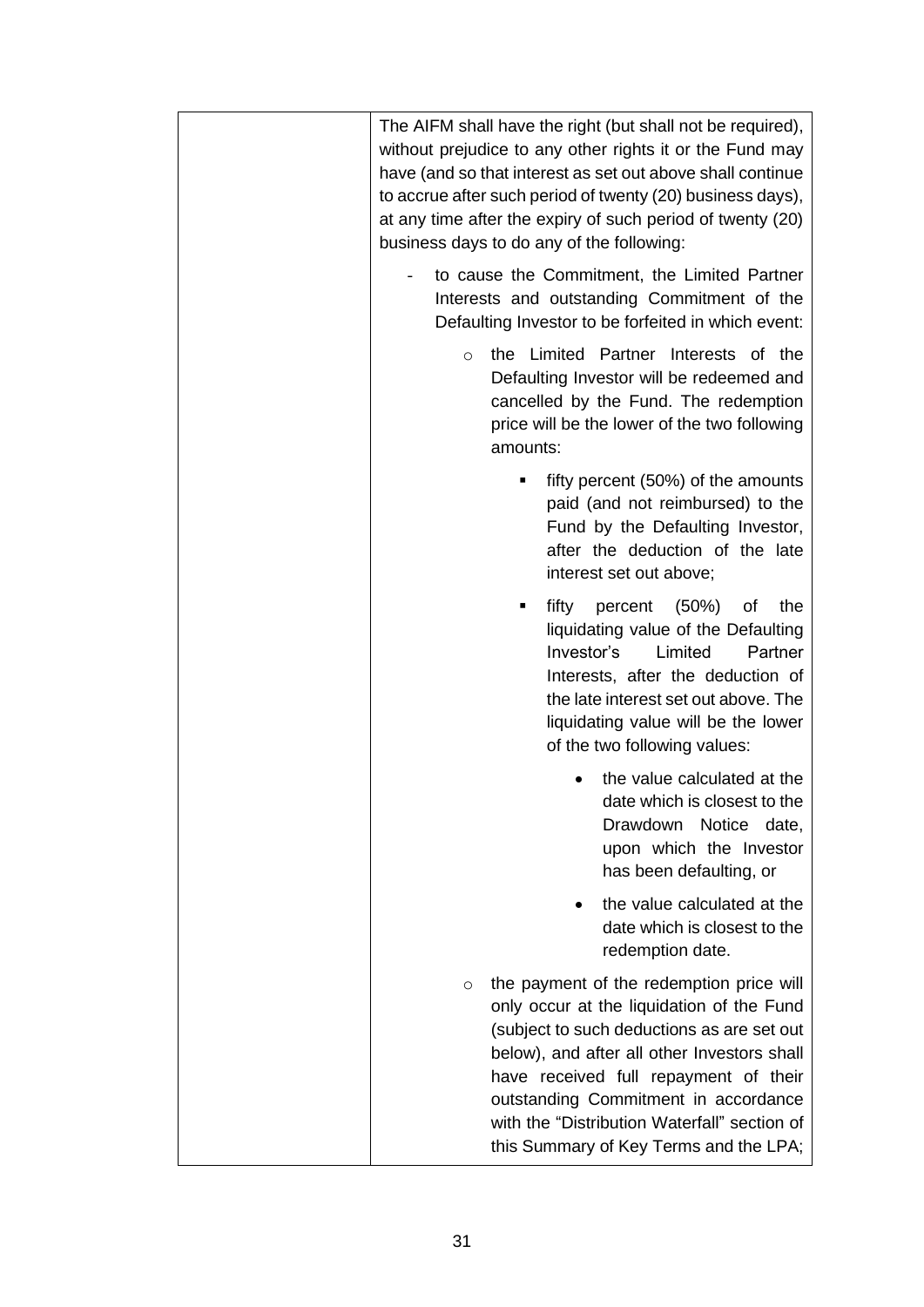| for the purposes of the determination of<br>$\circ$<br>the Management Fee (as define below),<br>from the date following the payment of<br>Management Fee (or drawings<br>on<br>account thereof) following the date of<br>forfeiture, the total Commitments of the<br>Fund shall be deemed to have been<br>reduced by an amount equal to the<br>Commitment of the Defaulting Investor;                                                                                                                                                                                                                                                                                                                                                                                                                 |
|-------------------------------------------------------------------------------------------------------------------------------------------------------------------------------------------------------------------------------------------------------------------------------------------------------------------------------------------------------------------------------------------------------------------------------------------------------------------------------------------------------------------------------------------------------------------------------------------------------------------------------------------------------------------------------------------------------------------------------------------------------------------------------------------------------|
| out of the amounts otherwise due to be<br>O<br>distributed to the Defaulting Investor in<br>accordance with this section, the AIFM<br>shall be entitled to deduct and retain an<br>amount equal to any costs or expenses<br>(including any taxes) incurred by the<br>AIFM in relation to dealing with the<br>Defaulting Investor plus an amount equal<br>to the amount of Management Fee that<br>the AIFM has lost or otherwise not been<br>entitled to receive as a result of the<br>application of this section plus any costs<br>(including interest) incurred as a result of<br>any borrowings entered into by the Fund<br>to cover any shortfall as a result of the<br>actions of the Defaulting Investor; and                                                                                   |
| such Defaulting Investor shall cease to be<br>O<br>a limited partner for all purposes as at the<br>date that the Commitment of such<br>Defaulting<br>forfeited<br>Investor<br>is<br>as<br>provided above; or                                                                                                                                                                                                                                                                                                                                                                                                                                                                                                                                                                                          |
| to offer the whole or part of the Limited Partner<br>Interests of the Defaulting Investor to such person<br>as the AIFM shall determine (for the avoidance of<br>doubt, excluding the AIFM and its affiliates) (the<br><b>Purchaser</b> ) for such price(s) as may be<br>determined by the AIFM (who is setting such<br>price shall act with regard to the interests of the<br>Fund and the non-defaulting Investors). In the<br>absence of fraud none of the AIFM, or any of the<br>Investors shall be liable to a Defaulting Investor<br>whose Limited Partner Interests is<br>being<br>transferred, or to an Investor purchasing Limited<br>Partner Interests pursuant to this section. The<br>AIFM shall be constituted the agent for the sale<br>the Defaulting Investor's Limited Partner<br>of |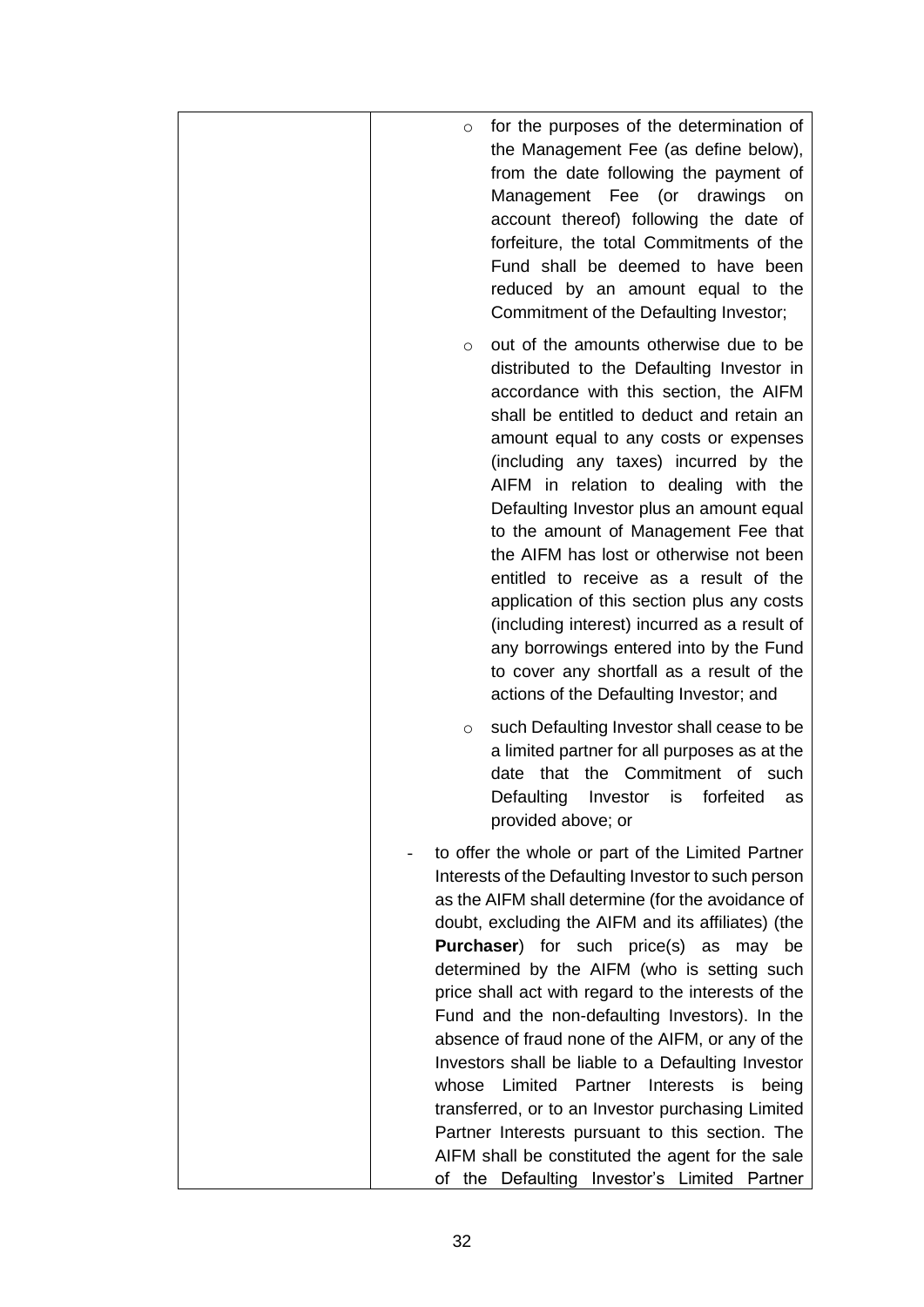|                                    | Interests and each of the Investors hereby<br>irrevocably appoints the AIFM as their true and<br>lawful attorney to execute any documents<br>required in connection with such transfer if they<br>shall become a Defaulting Investor and each<br>such Investor undertakes to ratify whatever the<br>AIFM shall lawfully do pursuant to such power of<br>attorney and to keep the AIFM indemnified<br>against any claims, costs and expenses which<br>the AIFM may suffer as a result thereof. The<br>receipt by the AIFM or the Fund of the sale<br>proceeds shall constitute a good and valid<br>discharge to the Purchaser of the Defaulting<br><b>The</b><br>Investor's<br>Limited<br>Partner<br>Interests.<br>Purchaser shall, on completion of the transfer, be<br>treated as a substitute investor; or |
|------------------------------------|--------------------------------------------------------------------------------------------------------------------------------------------------------------------------------------------------------------------------------------------------------------------------------------------------------------------------------------------------------------------------------------------------------------------------------------------------------------------------------------------------------------------------------------------------------------------------------------------------------------------------------------------------------------------------------------------------------------------------------------------------------------------------------------------------------------|
|                                    | to take any action as the AIFM may think<br>necessary to enforce the obligations of the<br>Defaulting Investor to make payment of any sums<br>required pursuant to its Commitment.                                                                                                                                                                                                                                                                                                                                                                                                                                                                                                                                                                                                                           |
|                                    | Pending the AIFM exercising its discretion pursuant<br>to this paragraph, the AIFM shall be entitled to<br>suspend indefinitely the right of such Defaulting<br>Investor to receive any distributions from the Fund.                                                                                                                                                                                                                                                                                                                                                                                                                                                                                                                                                                                         |
|                                    | In addition, and notwithstanding the above, an Investor<br>is also considered as a Defaulting Investor when it may<br>not anymore be considered as an Eligible Investor, as<br>determined by the AIFM.                                                                                                                                                                                                                                                                                                                                                                                                                                                                                                                                                                                                       |
|                                    | For the avoidance of doubt and unless otherwise<br>required under applicable law, a Defaulting Investor shall<br>not be entitled to (a) receive any Fund information<br>pursuant to the relevant clauses and sections of the LPA,<br>(b) receive notice of or vote at any meeting of the Fund,<br>or (c) participate in any consent of the Investors, and its<br>Commitment shall not be included as part of total<br>Commitments for these purposes.                                                                                                                                                                                                                                                                                                                                                        |
| <b>Decision-Making</b><br>Process: | The decision-making process shall be as follows:<br>Firstly, the Investment Advisor will source and<br>document potential transactions and provide its<br>recommendations<br>the AIFM. The<br>to<br>$Co-$<br>will<br>Investment<br>Advisor<br>these<br>review<br>recommendations and provide its analysis.                                                                                                                                                                                                                                                                                                                                                                                                                                                                                                   |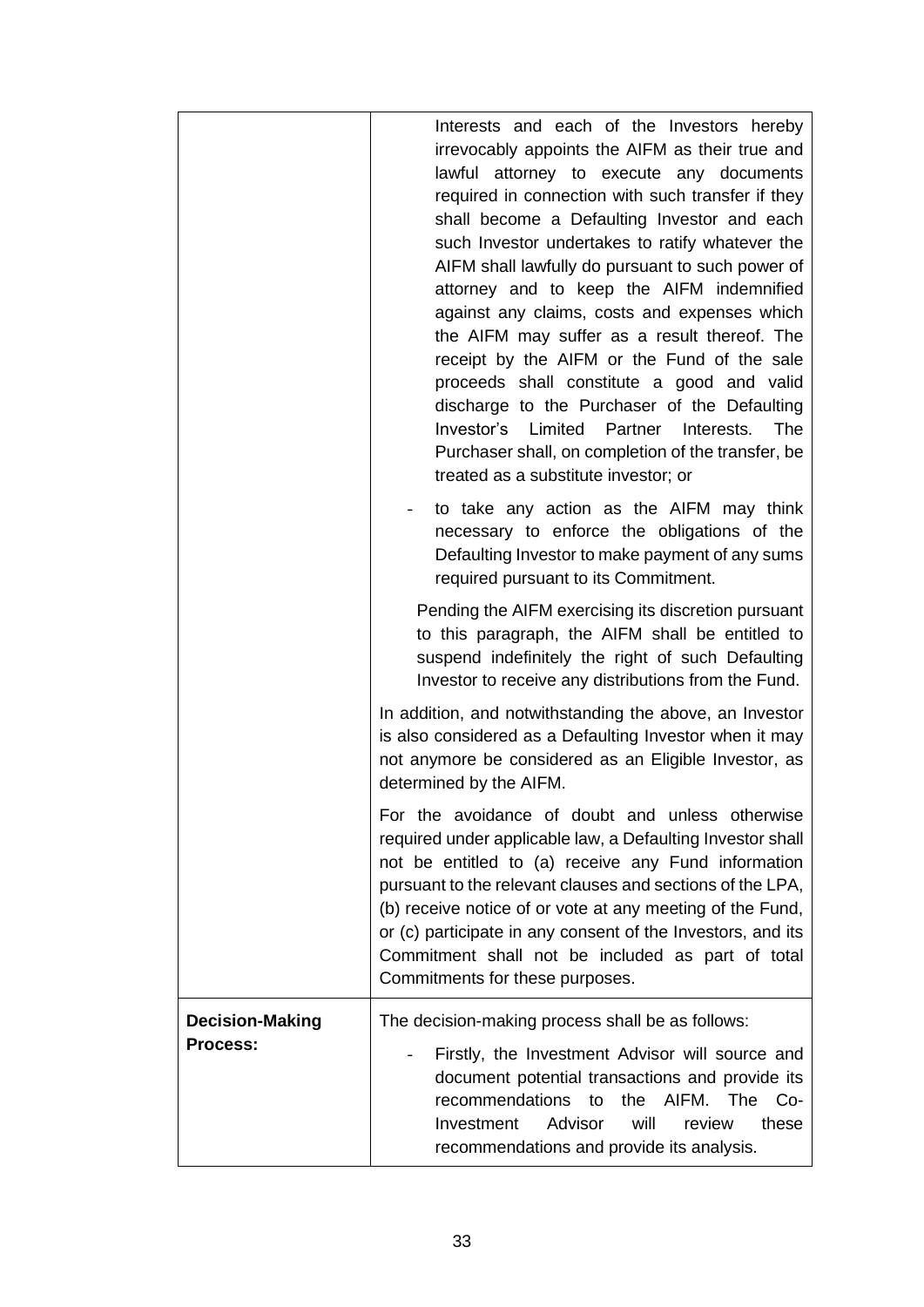|                                          | Then, the AIFM will review the Investment<br>Advisor's recommendations, which must be<br>endorsed by its investment committee dedicated<br>to real assets.                                                                                                                                                                                                                                |
|------------------------------------------|-------------------------------------------------------------------------------------------------------------------------------------------------------------------------------------------------------------------------------------------------------------------------------------------------------------------------------------------------------------------------------------------|
|                                          | Thirdly, once the recommendations are endorsed<br>by the AIFM, the AIFM will implement such<br>investment decisions for the Fund.                                                                                                                                                                                                                                                         |
| Pledge of Undrawn<br><b>Commitments:</b> | Within the limit set forth in Section 3.1.4 of this<br>Prospectus, the Fund may seek to obtain a credit facility<br>and borrow funds to finance investments or pay<br>expenses in advance of drawing down Commitments.                                                                                                                                                                    |
|                                          | The Fund expects that, as security for such credit facility,<br>the lender will require an assignment of the obligations of<br>the Investors to make Commitments and may require<br>investors to execute an acknowledgement of their<br>obligations in favour of the relevant lender.                                                                                                     |
|                                          | Investors may also be required to confirm that their<br>Commitment obligations are unconditional, that they will<br>honour any calls made by a lender under a credit facility<br>and that they will provide financial information, deliver<br>legal opinions or execute documents required to obtain<br>such credit facility.                                                             |
| <b>Distribution Policy:</b>              | In general terms, distributions of available cash,<br>inter alia capital proceeds and income<br>including<br>proceeds (after expenses, liabilities and reserves,<br>including payments in respect of the fees such has the<br>Management Fee) (the Net Proceeds) will be at such<br>times and with such frequency as the AIFM may<br>determine in its absolute discretion.                |
|                                          | Amounts available for distribution will be allocated to<br>each Investor and the Carried Interest Partners, if<br>relevant, <i>pro-rata</i> to their respective relevant proportions<br>and after having taken into account any specific costs<br>and expenses attributable to such Investor (including the<br>Management Fee) in accordance with the following order<br>of distribution: |
|                                          | First, one hundred percent (100%) to the<br>i.<br>Investors until such Investors have received an<br>amount equal to their Capital Contribution;                                                                                                                                                                                                                                          |
|                                          | ii.<br>Second, one hundred percent (100%) to such<br>Investor, other than a Carried Interest Partner,<br>pari passu until such Investor, other than a                                                                                                                                                                                                                                     |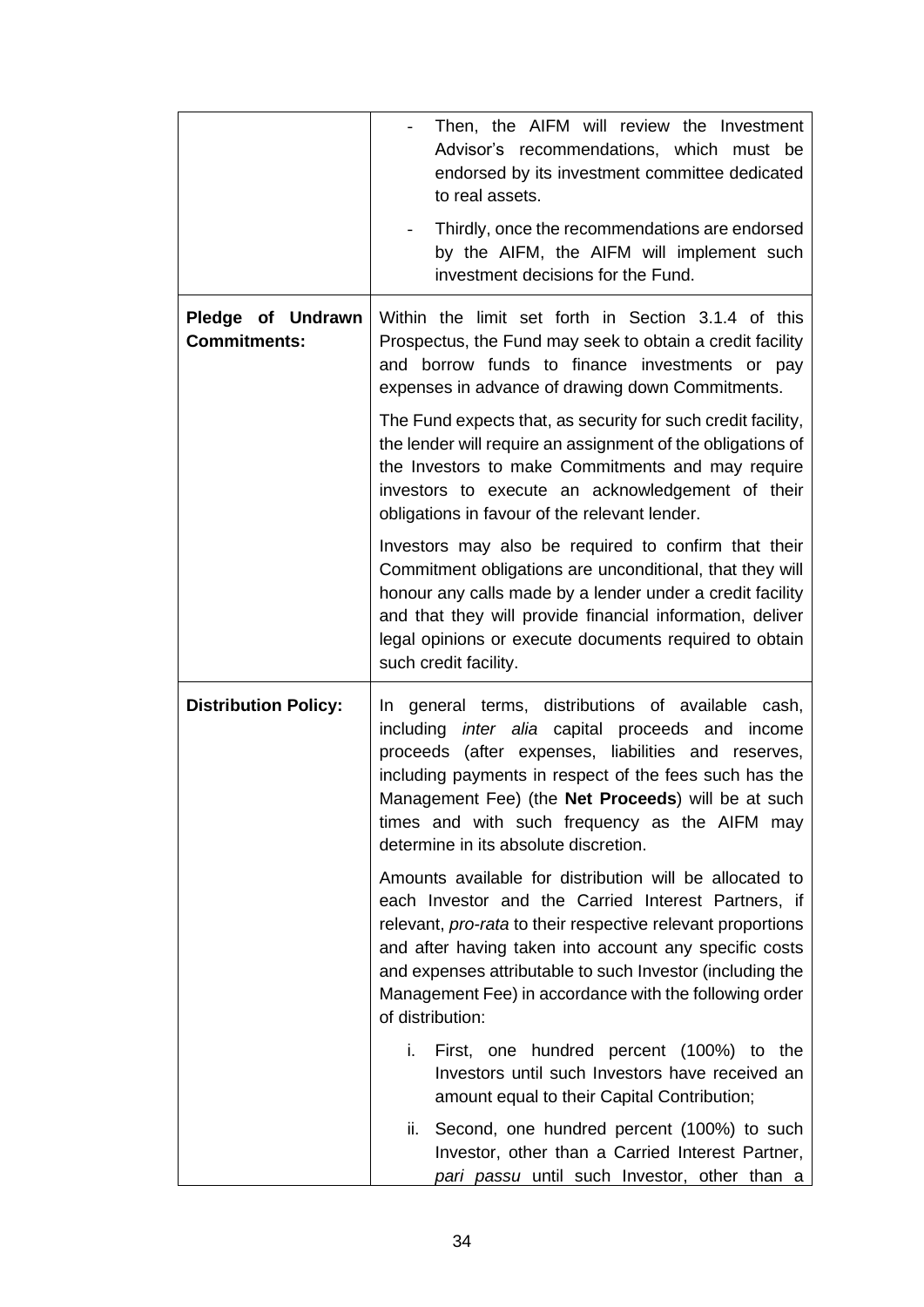|                                                | Carried Interest Partner, has received its relevant<br>portion of the Preferred Return;                                                                                                                                                                                                                                                                                                                                                                                                                                      |
|------------------------------------------------|------------------------------------------------------------------------------------------------------------------------------------------------------------------------------------------------------------------------------------------------------------------------------------------------------------------------------------------------------------------------------------------------------------------------------------------------------------------------------------------------------------------------------|
|                                                | Third, one hundred percent (100%) to the Carried<br>iii.<br>Partners until the<br>Carried<br>Interest<br>Interest<br>Partners have received twenty percent (20%) of<br>the aggregate amounts distributed pursuant to<br>paragraph (ii) and pursuant to this paragraph (iii);<br>and                                                                                                                                                                                                                                          |
|                                                | iv. Finally, the balance in proportion of eighty<br>percent (80%) to such Investor, other than a<br>Carried Interest Partner, and twenty percent<br>(20%) to the Carried Interest Partners,                                                                                                                                                                                                                                                                                                                                  |
|                                                | The "Distribution Waterfall".                                                                                                                                                                                                                                                                                                                                                                                                                                                                                                |
|                                                | The Fund will not be required to make any distribution:                                                                                                                                                                                                                                                                                                                                                                                                                                                                      |
|                                                | unless there is sufficient cash available;                                                                                                                                                                                                                                                                                                                                                                                                                                                                                   |
|                                                | which, in the reasonable opinion of the AIFM,<br>would or might leave the Fund with a subscribed<br>share capital of less than one million two hundred<br>and fifty thousand euros (EUR 1,250,000. -);                                                                                                                                                                                                                                                                                                                       |
|                                                | which would render the Fund insolvent; or                                                                                                                                                                                                                                                                                                                                                                                                                                                                                    |
|                                                | which, in the opinion of the AIFM, would or might<br>leave the Fund with insufficient funds or profits to<br>meet any present or future contemplated<br>obligations, liabilities or contingencies.                                                                                                                                                                                                                                                                                                                           |
| <b>Reinvestment/Follow-</b><br>on Investments: | At any time during the Investment Period, the AIFM<br>reserve the right to re-invest all or part of the Net<br>Proceeds to meet the obligations of the Fund as further<br>specified in the LPA.                                                                                                                                                                                                                                                                                                                              |
|                                                | Following the end of the Investment Period, the AIFM<br>shall be able to perform follow-on investments until the<br>end of the Term, in order to inter alia:                                                                                                                                                                                                                                                                                                                                                                 |
|                                                | meet commitments: (i) in relation to investments<br>with respect to which the Fund or any of its<br>subsidiary entities has, prior to the end of the<br>Investment Period, entered into a contract or<br>other agreement, or has in good faith entered into<br>heads of terms, a letter of intent, undertaking or<br>agreement in principle to enter into such a<br>contract or other agreement (provided that such<br>contract or other agreement is entered into within<br>twelve (12) months of the end of the Investment |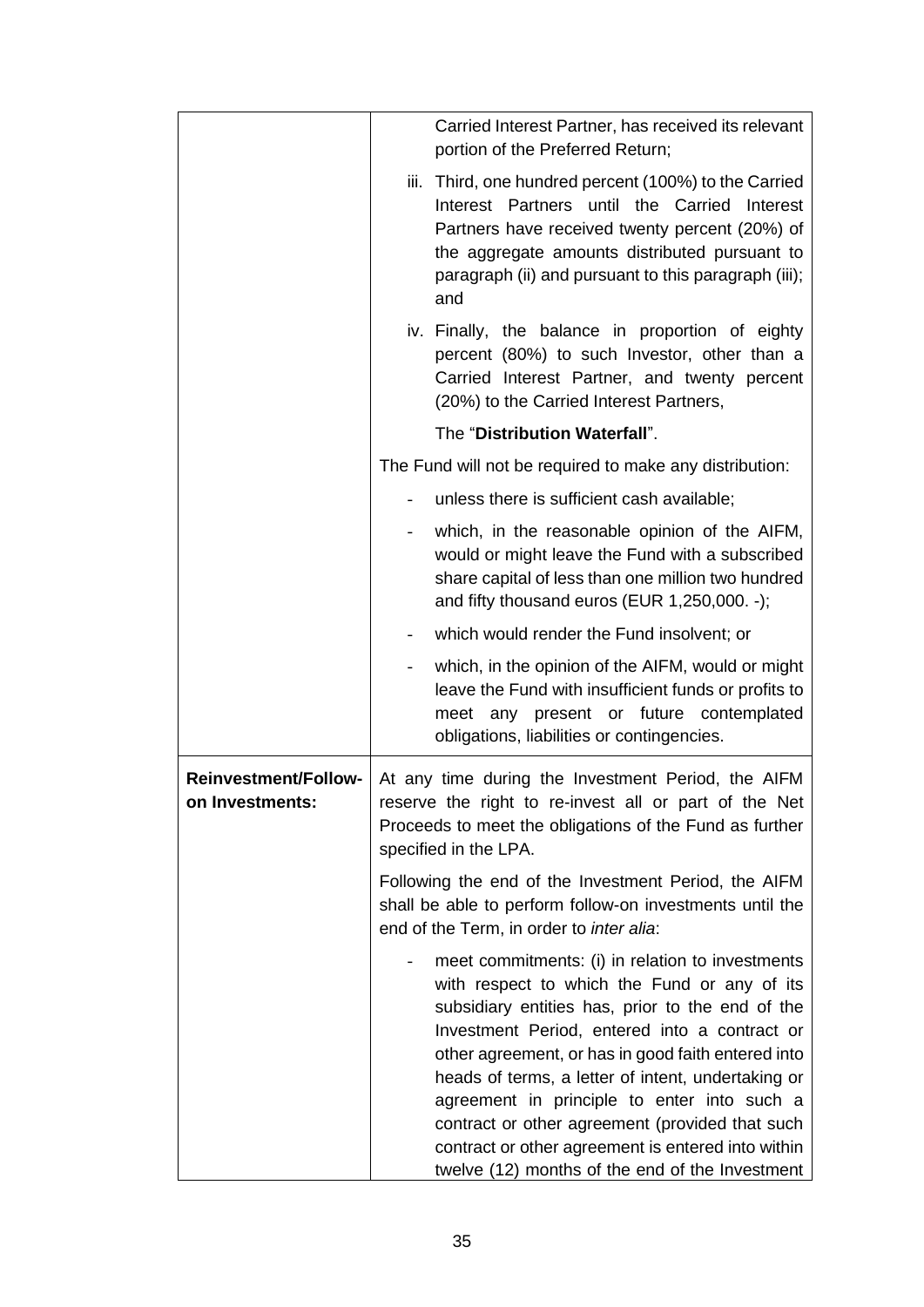|                              | Period); or (ii) arising as a result of variations to<br>any contracts or agreements in relation to<br>investments entered into by the Fund or any of its<br>subsidiary entities prior to the end of the<br>Investment Period; |
|------------------------------|--------------------------------------------------------------------------------------------------------------------------------------------------------------------------------------------------------------------------------|
|                              | meet obligations under Drawdown Notices issued<br>before the end of the Investment Period;                                                                                                                                     |
|                              | pay amounts under any credit facilities of the<br>Fund or any of its subsidiary entities;                                                                                                                                      |
|                              | maintain, repair or keep any investment in good<br>and substantial repair;                                                                                                                                                     |
|                              | pay or establish reserves for expenses, liabilities<br>and obligations of the Fund, and advisers' fees;                                                                                                                        |
|                              | enable the Fund to redeem a Defaulting<br>Investor's interest in the Fund;                                                                                                                                                     |
|                              | meet any ongoing operating expenses<br>or<br>outstanding liabilities of the Fund; or                                                                                                                                           |
|                              | meet the costs of any expenditure relating to any<br>investment or investment vehicle.                                                                                                                                         |
|                              |                                                                                                                                                                                                                                |
| Value-added-tax<br>$(VAT)$ : | Unless specifically provided otherwise, all fees and<br>expenses (including the percentage thereof) expressed<br>in the LPA and the Prospectus are exclusive of VAT,<br>where chargeable.                                      |
| <b>Seed Investments:</b>     | Eurazeo has acquired five (5) assets:                                                                                                                                                                                          |
|                              | two (2) residential assets in Spain;                                                                                                                                                                                           |
|                              | one (1) office building in London;                                                                                                                                                                                             |
|                              | one (1) hotel in Florence;                                                                                                                                                                                                     |
|                              | one (1) Hostel Platform (seven (7) assets<br>including People Hostels and Les Piaules),                                                                                                                                        |
|                              | together referred to as the Seed Investments,<br>that will be contributed to the Fund.                                                                                                                                         |
|                              | To date, Eurazeo has committed approximately one<br>hundred forty-five million euros (EUR 145,000,000. -) of<br>equity for the Seed Investments.                                                                               |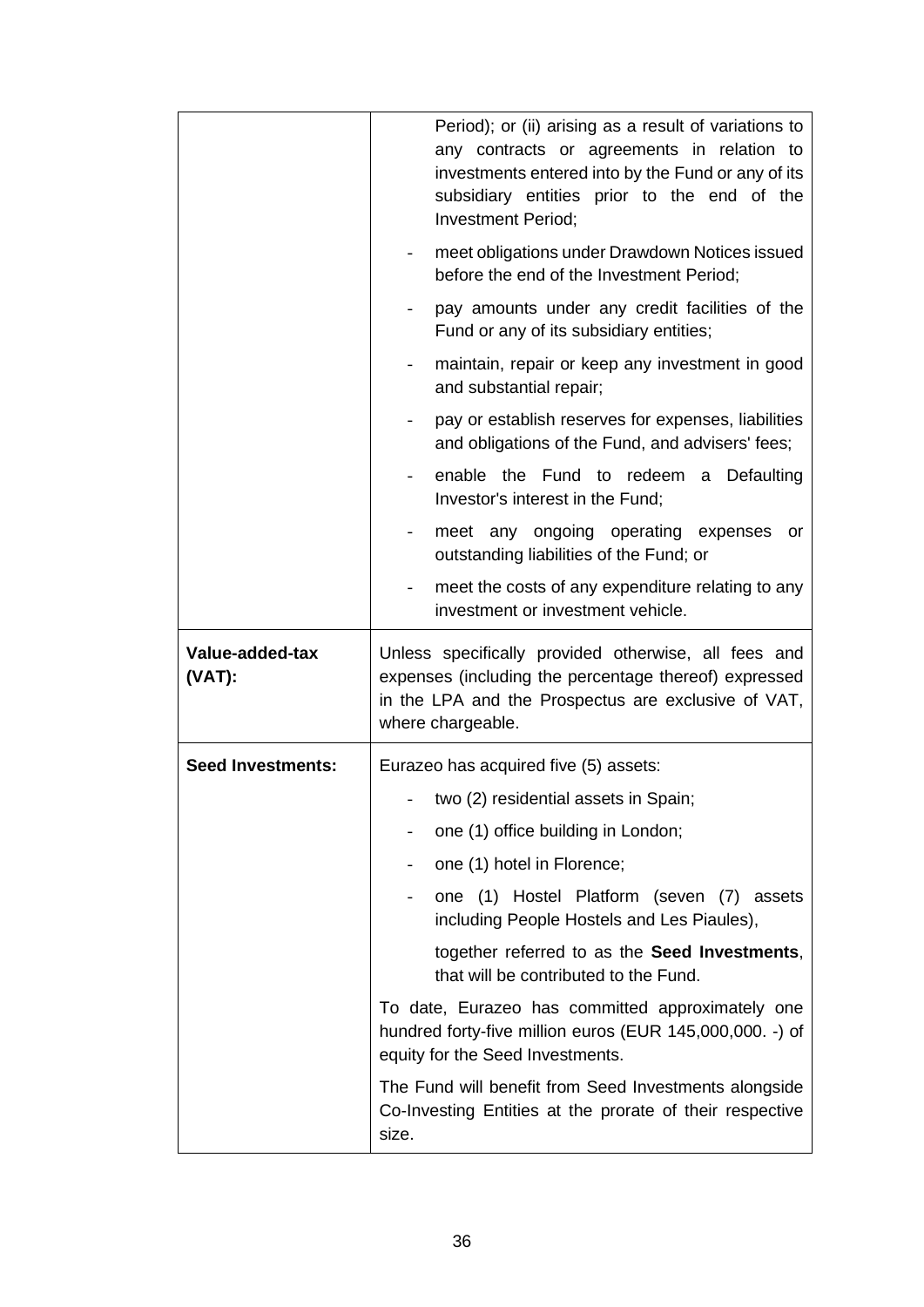|                                 | The value of these Seed Investments is calculated on the<br>basis of their acquisition cost plus a carrying cost of four<br>percent (4%) prorated from the date of acquisition by<br>Eurazeo to the date of their transfer to the Fund and the<br>Co-Investing Entities.                                                                                                                                                                                                             |  |  |
|---------------------------------|--------------------------------------------------------------------------------------------------------------------------------------------------------------------------------------------------------------------------------------------------------------------------------------------------------------------------------------------------------------------------------------------------------------------------------------------------------------------------------------|--|--|
| Distribution of<br>the<br>Fund: | The Fund will appoint the Co-Investment Advisor as the<br>Master Distributor. For the avoidance of doubt, the AIFM<br>shall not directly distribute the Fund.                                                                                                                                                                                                                                                                                                                        |  |  |
|                                 | Any distribution services will be performed under the<br>supervision of the AIFM.                                                                                                                                                                                                                                                                                                                                                                                                    |  |  |
| Limited<br>Partners'            | <b>Meetings</b>                                                                                                                                                                                                                                                                                                                                                                                                                                                                      |  |  |
| <b>Meetings:</b>                | The AIFM may convene annual meetings of the Fund<br>and may, whenever it thinks fit, convene other meetings<br>of the Fund, in any case on not less than ten (10)<br>business days' written notice in advance.                                                                                                                                                                                                                                                                       |  |  |
|                                 | A partner may act at any general meeting by appointing<br>in writing, transmitted by any means of communication<br>allowing for the transmission of a written text, another<br>person who need not to be a partner himself, as his proxy<br>holder.                                                                                                                                                                                                                                  |  |  |
|                                 | Partners participating in a general meeting<br>by<br>videoconference or any<br>other similar<br>of<br>means<br>telecommunication allowing for their identification, shall<br>be deemed present for the purpose of the quorum and<br>majority computation. Such telecommunication method<br>shall satisfy all technical requirements to enable the<br>effective participation in the meeting and the<br>deliberations of the meeting shall be retransmitted on a<br>continuous basis. |  |  |
|                                 | Any general meeting shall be held in the Grand Duchy of<br>Luxembourg and the resolutions in writing taken by the<br>Fund pursuant to this section shall be deemed to have<br>been taken in the Grand Duchy of Luxembourg.                                                                                                                                                                                                                                                           |  |  |
|                                 | Quorum                                                                                                                                                                                                                                                                                                                                                                                                                                                                               |  |  |
|                                 | No business shall be transacted at any general meeting<br>unless a quorum of partners of the Fund is present at the<br>time when the meeting proceeds to business; save as<br>herein otherwise provided, the quorum for general<br>meetings is equal to fifty percent (50%) of the total<br>Commitments.                                                                                                                                                                             |  |  |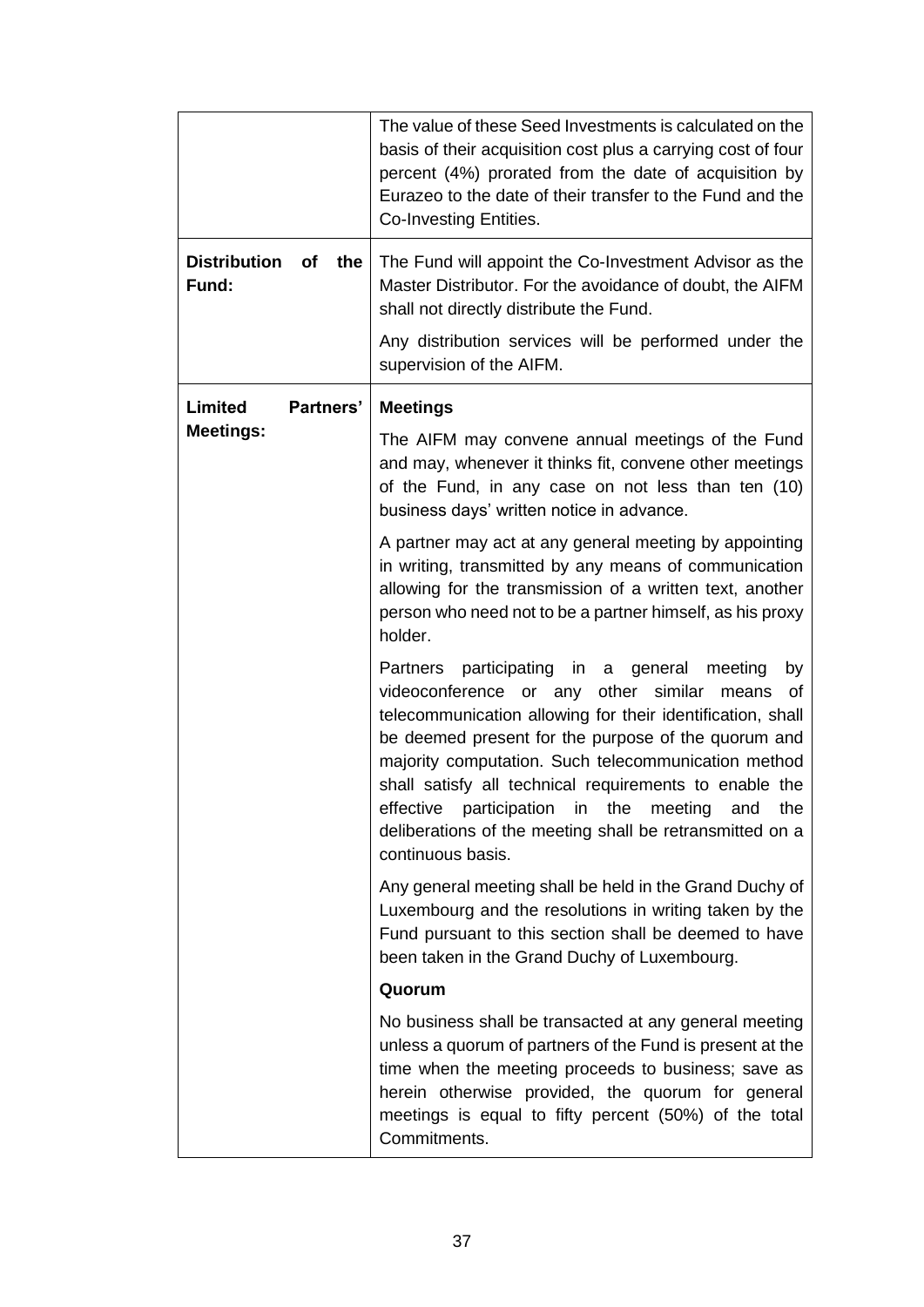|                            | If the quorum is not met, a second meeting may be<br>convened, which shall validly deliberate regardless of<br>the proportion of Commitments represented at the<br>meeting.                                                                                                                                                                                                                                                                         |
|----------------------------|-----------------------------------------------------------------------------------------------------------------------------------------------------------------------------------------------------------------------------------------------------------------------------------------------------------------------------------------------------------------------------------------------------------------------------------------------------|
|                            | <b>Chairman</b>                                                                                                                                                                                                                                                                                                                                                                                                                                     |
|                            | The chairman of the AIFM shall preside as chairman of<br>every general meeting of the Fund or if it is not present<br>or is unwilling to act the directors of the AIFM shall elect<br>one of their number to be chairman of the meeting.                                                                                                                                                                                                            |
|                            | Voting                                                                                                                                                                                                                                                                                                                                                                                                                                              |
|                            | The voting rights of each Investor will be proportional to<br>its Commitment.                                                                                                                                                                                                                                                                                                                                                                       |
|                            | At any general meeting a resolution put to the vote of the<br>meeting shall be validly adopted if approved by an<br>Limited Partners' Consent (as this term is defined in the<br>LPA). If, however, the particular action would under the<br>terms of the LPA and/or the Prospectus require approval<br>by an Investors' special consent or otherwise, such<br>resolution shall only be validly adopted if also approved<br>pursuant to such terms. |
|                            | <b>Written resolutions</b>                                                                                                                                                                                                                                                                                                                                                                                                                          |
|                            | Resolutions may also be adopted outside meetings in<br>written form, by email or telefax provided that the<br>Investors have been notified in writing (including by<br>email) in respect of the agenda and the proposed<br>resolution.                                                                                                                                                                                                              |
|                            | Written resolutions of partners shall be validly passed<br>immediately upon receipt by the Fund of original copies<br>(or copies sent as e-mail attachment) of partners' votes<br>subject to the requirements as provided in the LPA,<br>irrespective of whether all partners have voted or not.                                                                                                                                                    |
|                            | <b>Minutes</b>                                                                                                                                                                                                                                                                                                                                                                                                                                      |
|                            | Minutes shall be prepared of the resolutions passed in<br>accordance with this section, containing the resolution<br>adopted and stating their wording and the result of the<br>votes. The minutes shall be signed by the AIFM and a<br>copy of the signed minutes shall be sent to the Investors.                                                                                                                                                  |
| <b>Calculation of NAV:</b> | The Fund and each class of Limited Partner Interest have<br>a net asset value (NAV) determined in accordance with<br>Luxembourg law and the Lux GAAP. The calculation of<br>the NAV may be subject to adjustments required to                                                                                                                                                                                                                       |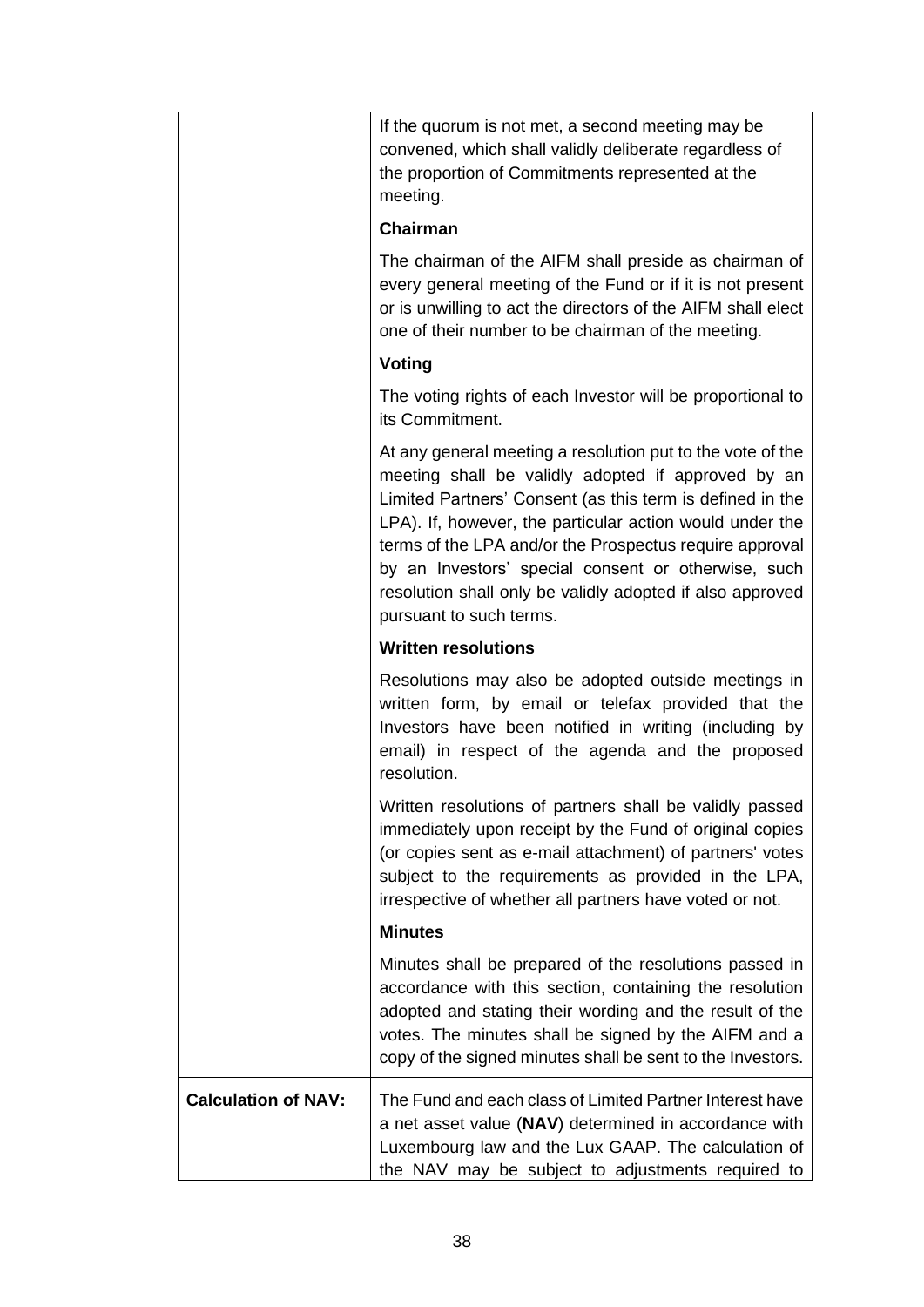|                           | ensure that Investors are treated fairly and in accordance<br>with the LPA. The reference currency of the Fund is the<br>Euro.                                                                                                                                                                                                                                                                                                                                                                                                                                                                                                                                                                                                                                                                                              |  |  |
|---------------------------|-----------------------------------------------------------------------------------------------------------------------------------------------------------------------------------------------------------------------------------------------------------------------------------------------------------------------------------------------------------------------------------------------------------------------------------------------------------------------------------------------------------------------------------------------------------------------------------------------------------------------------------------------------------------------------------------------------------------------------------------------------------------------------------------------------------------------------|--|--|
| <b>Accounts, Reports:</b> | <b>Fiscal Year</b>                                                                                                                                                                                                                                                                                                                                                                                                                                                                                                                                                                                                                                                                                                                                                                                                          |  |  |
|                           | The financial year of the Fund (the Fiscal Year) will begin<br>on 1 January of each year and will terminate on 31<br>December of such year. The first Fiscal Year of the Fund<br>will begin at its establishment and will terminate on 31<br>December 2022.                                                                                                                                                                                                                                                                                                                                                                                                                                                                                                                                                                 |  |  |
|                           | <b>Reporting</b>                                                                                                                                                                                                                                                                                                                                                                                                                                                                                                                                                                                                                                                                                                                                                                                                            |  |  |
|                           | The Fund will publish annually a report on the Fund's<br>activities, on its Investments and on the management of<br>its Investments (the Annual Report). The Annual Report<br>will include, inter alia, audited financial statements, a<br>description of the assets of the Fund, a report from the<br>Auditor, a management report, a report on any matters<br>or material changes required to be disclosed in<br>accordance with the AIFM Directive and a calculation of<br>the value of the assets of the Fund as per the Fiscal Year<br>end. The Annual Report will be drawn up in accordance<br>with AIFM Rules. The first Annual Report will cover the<br>period from the date of establishment of the Fund to 31<br>December 2022, as applicable. The Annual Report will<br>be drawn up in accordance with LUX GAAP. |  |  |
|                           | The Annual Report will be provided to each Partner<br>annually as soon as reasonably possible following the<br>end of each Fiscal Year, and the AIFM will use<br>commercially reasonable efforts to provide<br>such<br>accounts within six (6) months of the end of each Fiscal<br>Year.                                                                                                                                                                                                                                                                                                                                                                                                                                                                                                                                    |  |  |
|                           | In addition, in the sole discretion of the AIFM, the AIFM<br>may provide, on a quarterly basis, as soon as possible<br>(but in any event within ninety (90) calendar days)<br>following the end of each quarter, a report comprising:                                                                                                                                                                                                                                                                                                                                                                                                                                                                                                                                                                                       |  |  |
|                           | details of the Eligible Investments purchased and<br>of Eligible Investments sold and otherwise<br>disposed of during the relevant period;                                                                                                                                                                                                                                                                                                                                                                                                                                                                                                                                                                                                                                                                                  |  |  |
|                           | a statement of the Eligible Investments and other<br>property and assets of the Fund together with a<br>brief commentary on the progress of Eligible<br>Investments; and                                                                                                                                                                                                                                                                                                                                                                                                                                                                                                                                                                                                                                                    |  |  |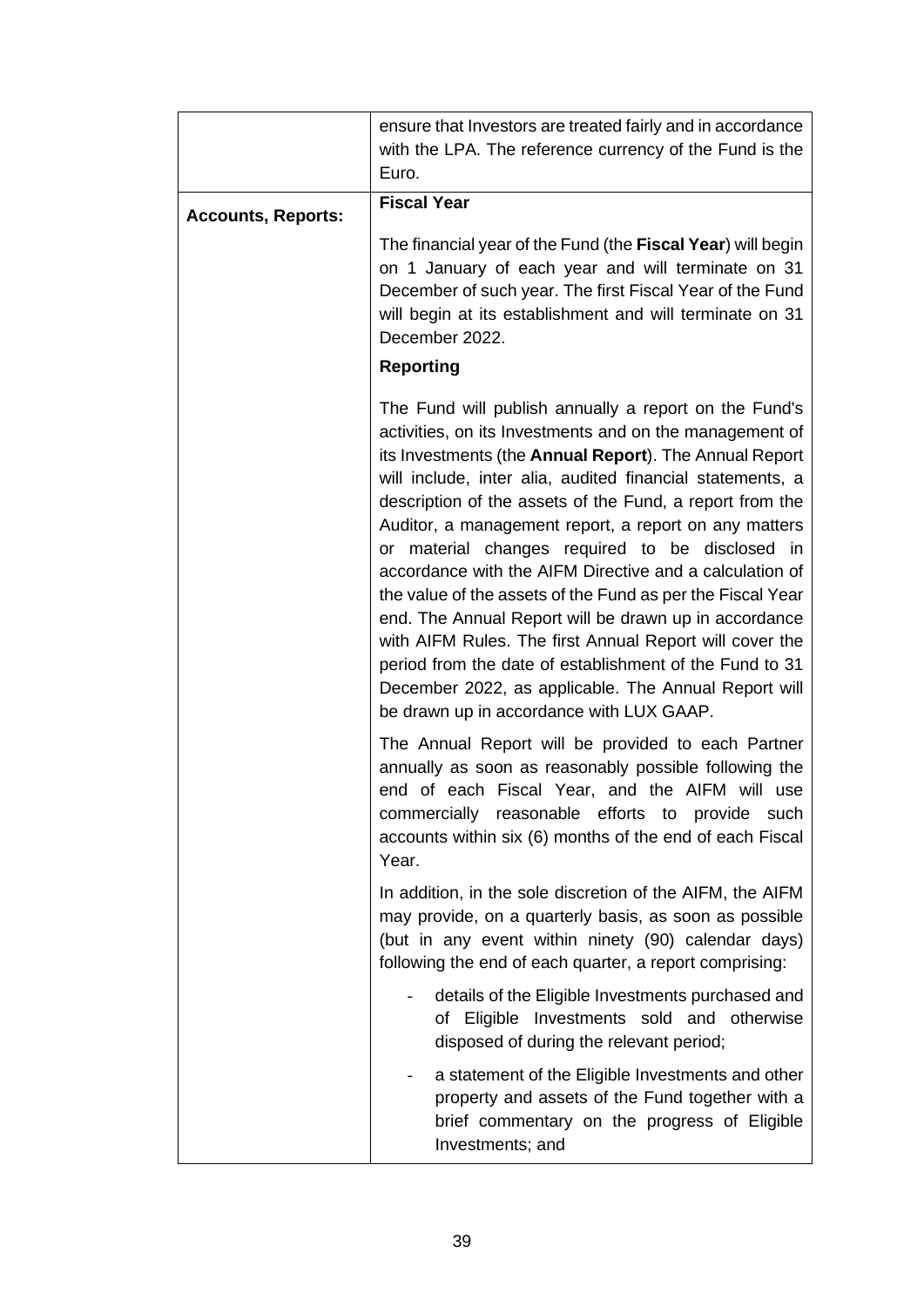|                                             | the AIFM's unaudited valuation of each Eligible<br>Investment and a portfolio valuation as at such<br>quarter date.                                                                                                                                                                                                                                                                                                                                                                                                                                                                                                                                                                                                                                                                                                                                                                                                                                                                                                                                                                                                                                                                                                                                                                                                                                                                                                                                                                                                                                                                                                                                                                                                                                                                                                                                                                                                                   |  |  |
|---------------------------------------------|---------------------------------------------------------------------------------------------------------------------------------------------------------------------------------------------------------------------------------------------------------------------------------------------------------------------------------------------------------------------------------------------------------------------------------------------------------------------------------------------------------------------------------------------------------------------------------------------------------------------------------------------------------------------------------------------------------------------------------------------------------------------------------------------------------------------------------------------------------------------------------------------------------------------------------------------------------------------------------------------------------------------------------------------------------------------------------------------------------------------------------------------------------------------------------------------------------------------------------------------------------------------------------------------------------------------------------------------------------------------------------------------------------------------------------------------------------------------------------------------------------------------------------------------------------------------------------------------------------------------------------------------------------------------------------------------------------------------------------------------------------------------------------------------------------------------------------------------------------------------------------------------------------------------------------------|--|--|
| Independent<br><b>Appraiser/Valuations:</b> | The AIFM shall be responsible of the evaluation of each<br>investment of the Fund and the NAV of the Fund. The<br>AIFM is assisted by an internal independent valuer. The<br>AIFM may appoint valuation or accounting advisers to<br>advise on valuations.                                                                                                                                                                                                                                                                                                                                                                                                                                                                                                                                                                                                                                                                                                                                                                                                                                                                                                                                                                                                                                                                                                                                                                                                                                                                                                                                                                                                                                                                                                                                                                                                                                                                            |  |  |
| <b>Currency of the Fund:</b>                | The reference currency of the Fund will be the Euro.<br>all<br>Accordingly,<br>amounts drawn down<br>and<br>any<br>allocations and distributions to Investors will be in Euro.                                                                                                                                                                                                                                                                                                                                                                                                                                                                                                                                                                                                                                                                                                                                                                                                                                                                                                                                                                                                                                                                                                                                                                                                                                                                                                                                                                                                                                                                                                                                                                                                                                                                                                                                                        |  |  |
| Liability,<br>Indemnification:              | None of the AIFM, the Investment Advisor or their<br>respective affiliates (including but not limited to the Co-<br>Investment Advisor), or the shareholders, members,<br>partners, directors, officers, employees, agents, advisers<br>and personnel of each of them (each an Indemnified<br>Person) will be liable to the Fund or the Investors for any<br>act or omission of such person relating to the Fund, other<br>than in respect of any matter where a competent court<br>has handed down a judgment that such matter resulted<br>from its or his wilful misconduct (dol), gross negligence<br>(faute lourde), fraud or criminal offence or material<br>(unless remedied) breach of its or his/her obligations.<br>The Fund agrees to indemnify and hold harmless out of<br>Fund's assets the Indemnified Persons within the limit of<br>thirty percent (30%) of the total Commitments against<br>any and all liabilities, actions, proceedings, claims,<br>penalties, costs, demands, damages and expenses<br>(including legal fees) incurred or threatened arising out<br>of or in connection with or relating to or resulting from the<br>Indemnified Person being or having acted as a general<br>partner or manager in respect of the Fund, or arising in<br>respect of or in connection with any matter or other<br>circumstance relating to or resulting from the exercise of<br>its powers as a general partner or investment advisor<br>from the provision of services to or in respect of the Fund<br>or under or pursuant to any investment advisor or other<br>agreement relating to the Fund or in respect of services<br>as a nominated director or which otherwise arise in<br>relation to the operation, business or activities of the<br>Fund and which the Indemnified Person in good faith<br>believes does not relate to a dispute arising solely<br>between the Fund, the AIFM, their shareholders and |  |  |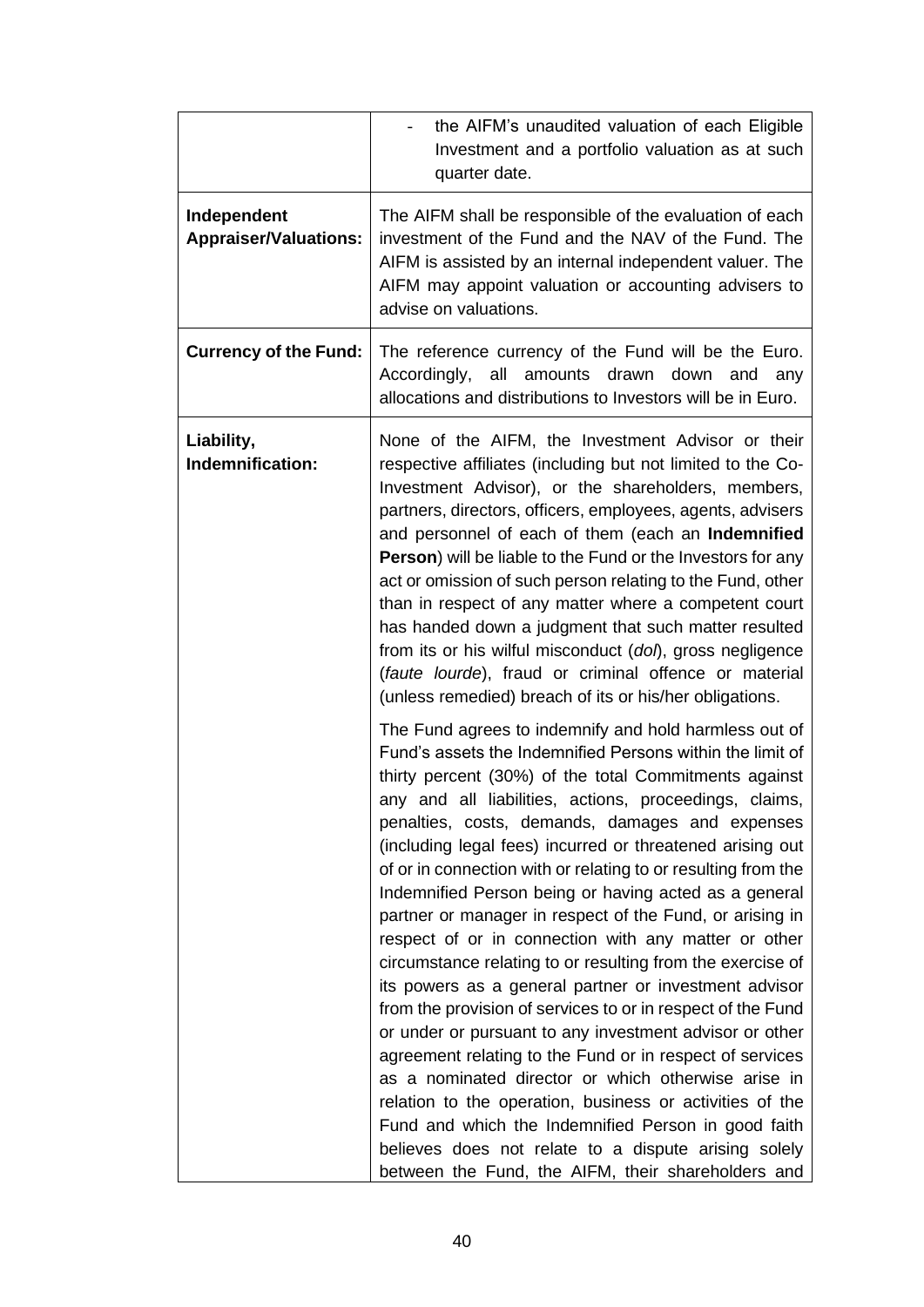|                                   | directors and the nominated directors, provided however<br>that any Indemnified Person shall not be so indemnified<br>with respect to any matter resulting from such<br>Indemnified Person's breach of a material provision of<br>the LPA or the Prospectus, wilful misconduct (dol), gross<br>negligence (faute lourde), fraud or criminal offence in<br>relation with the Fund in each case as determined by a<br>final decision of competent court with no right of appeal,<br>provided that neither the AIFM nor any Indemnified<br>Person shall be indemnified pursuant to this section in<br>respect of any matter for which such person may not,<br>under Luxembourg law, be indemnified. For the<br>avoidance of doubt, no Indemnified Person shall be<br>entitled to indemnification to the extent that the relevant<br>liability, action, proceeding, claim, penalty, cost, demand,<br>damage or expense occurs after the final liquidation date<br>of the Fund. |
|-----------------------------------|----------------------------------------------------------------------------------------------------------------------------------------------------------------------------------------------------------------------------------------------------------------------------------------------------------------------------------------------------------------------------------------------------------------------------------------------------------------------------------------------------------------------------------------------------------------------------------------------------------------------------------------------------------------------------------------------------------------------------------------------------------------------------------------------------------------------------------------------------------------------------------------------------------------------------------------------------------------------------|
| <b>Transfers:</b>                 | An Investor may not sell, assign, exchange, pledge<br>(other than in connection with a credit facility for the<br>benefit of the Fund), encumber, hypothecate or<br>otherwise transfer or dispose of all or any part of its<br>Limited Partner Interests or its Undrawn Commitment<br>except with the prior written consent of the AIFM, which<br>shall not be unreasonably withheld or delayed in the case<br>of a transfer of all (and not part only) of its interests in the<br>Fund to an affiliate.                                                                                                                                                                                                                                                                                                                                                                                                                                                                   |
|                                   | Notwithstanding the generality of the foregoing, the<br>conditions and procedures for the authorisation of such<br>transfer of Limited Partner Interests are set out in the<br>LPA.                                                                                                                                                                                                                                                                                                                                                                                                                                                                                                                                                                                                                                                                                                                                                                                        |
| <b>Redemption:</b>                | The Fund is closed-ended, which means that Limited<br>Partner Interests may not be redeemed at the request of<br>the limited partners, unless otherwise authorised in the<br>LPA.                                                                                                                                                                                                                                                                                                                                                                                                                                                                                                                                                                                                                                                                                                                                                                                          |
|                                   | A detailed schedule will be adopted at the latest one year<br>before the Fund's termination date, in accordance with<br>article 21 of the ELTIF Regulation.                                                                                                                                                                                                                                                                                                                                                                                                                                                                                                                                                                                                                                                                                                                                                                                                                |
| Liquidation<br>οf<br>the<br>Fund: | In the event of a voluntary liquidation, the Fund shall,<br>upon its dissolution, be deemed to continue to exist for<br>the purposes of the liquidation. The operations of the<br>Fund shall be conducted by one or several liquidator(s),<br>duly approved by the CSSF, being potentially the AIFM<br>and/or an externally appointed liquidator, who will be                                                                                                                                                                                                                                                                                                                                                                                                                                                                                                                                                                                                              |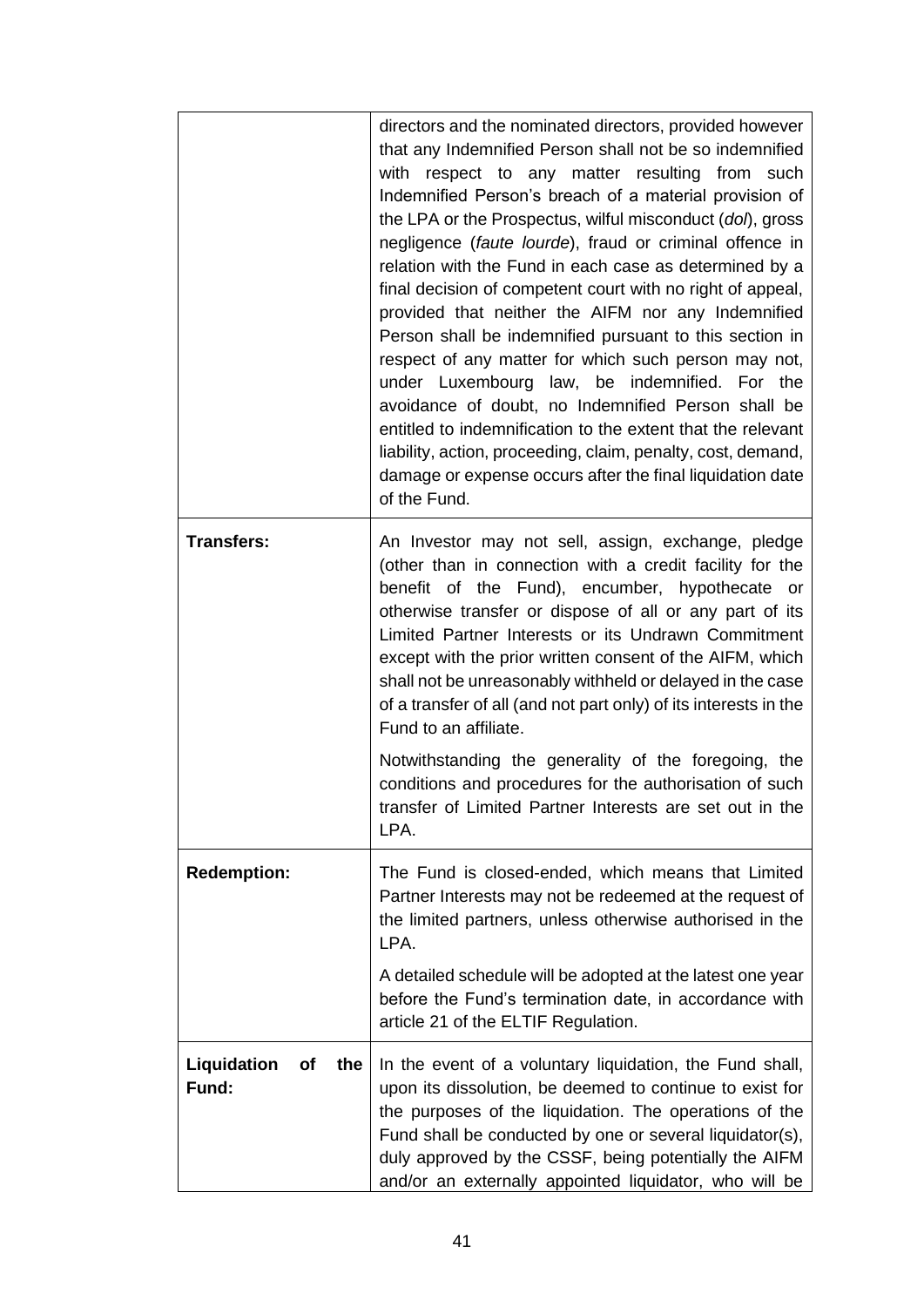|                                                                     | appointed by a general meeting of the partners of the<br>Fund with the consent of the AIFM, which shall determine<br>its powers and compensation.                                                                                                                                                                                                                                                                                                                                                      |
|---------------------------------------------------------------------|--------------------------------------------------------------------------------------------------------------------------------------------------------------------------------------------------------------------------------------------------------------------------------------------------------------------------------------------------------------------------------------------------------------------------------------------------------------------------------------------------------|
|                                                                     | Should the Fund be voluntarily liquidated, then its<br>liquidation will be carried out in accordance with the<br>provisions of the SIF Act and the Luxembourg law of 10<br>August 1915 on commercial companies, as amended.<br>The liquidation report will be audited by the Auditor or by<br>an ad hoc external auditor appointed by the general<br>meeting of the Partners.                                                                                                                          |
|                                                                     | If the Fund were to be compulsorily liquidated, the<br>provision of the SIF Act will be applicable.                                                                                                                                                                                                                                                                                                                                                                                                    |
|                                                                     | The proceeds of the liquidation of the Fund, net of all<br>liquidation expenses, shall be distributed by the<br>liquidators among the holders of Limited Partner<br>Interests in accordance with their respective rights. The<br>amounts not claimed by Investors at the end of the<br>liquidation process shall be deposited, in accordance<br>with applicable Luxembourg laws and regulations, with<br>the Caisse de Consignation in Luxembourg until the<br>statutory limitation period has lapsed. |
| Amendments to the<br>the<br><b>LPA</b><br>and<br><b>Prospectus:</b> | The AIFM may approve any amendment to the LPA and<br>the Prospectus without the consent of the Investors<br>where in its opinion such amendment does not have a<br>materially adverse effect on the Investors or does not<br>materially benefit the AIFM or in any other cases<br>specified in the LPA.<br>Otherwise, any amendments made to the<br>Fund<br>documentation will require the consent of the Investor in                                                                                  |
|                                                                     | accordance with the provisions of the LPA.                                                                                                                                                                                                                                                                                                                                                                                                                                                             |
| <b>Confidentiality</b><br><b>Obligations:</b>                       | Investors will be subject to customary confidentiality<br>restrictions with respect to the Fund's and other<br>Investors' confidential information.                                                                                                                                                                                                                                                                                                                                                    |

# **6. FUND COSTS**

It is expected that based on the current business forecast, the following costs (in % of the net assets of the Fund that is its total Capital Contributions and Undrawn Commitments) would be borne, directly or indirectly, by Investors in the Fund:

| <b>Class A</b><br>and A1<br><b>Interests</b> | Class B<br>and B1<br><b>Interests</b> | <b>Class C</b><br><b>Interests</b> | <b>Class D</b><br>and D1<br><b>Interests</b> |
|----------------------------------------------|---------------------------------------|------------------------------------|----------------------------------------------|
|----------------------------------------------|---------------------------------------|------------------------------------|----------------------------------------------|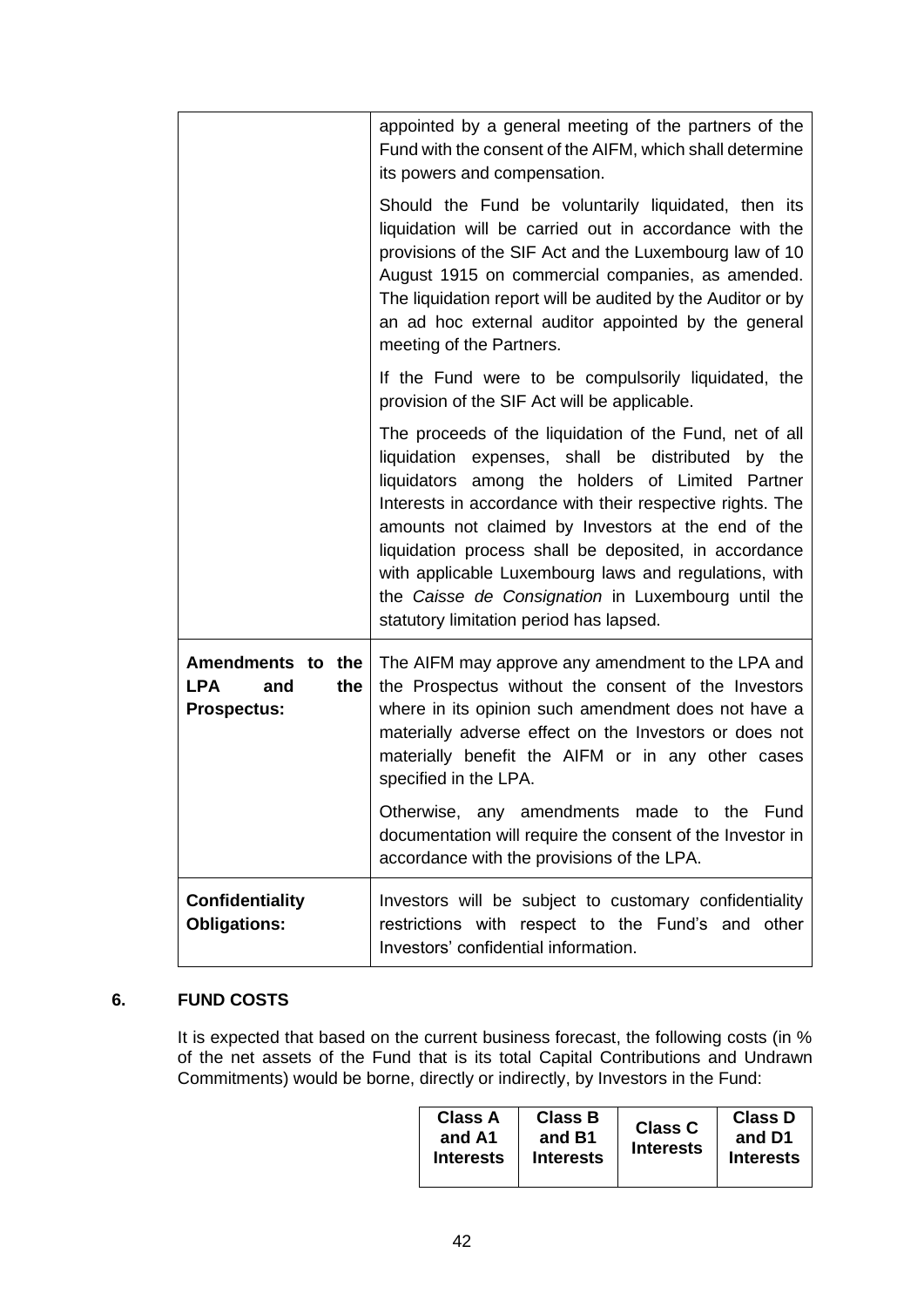| <b>One-off costs</b>                                  |                                  |       |             |       |
|-------------------------------------------------------|----------------------------------|-------|-------------|-------|
| Cost of setting up the Fund<br>(1)                    | Lower of 1% and EUR 1,000,000. - |       |             |       |
| Costs related to the<br>acquisition of assets (2)     | 0.5%                             |       |             |       |
| Charges taken from the Fund over a year               |                                  |       |             |       |
| Distribution costs (3)                                | 0.2%                             | 0.2%  | <b>None</b> | None  |
| Management fees (4)                                   | 2.3%                             | 1.8%  | <b>None</b> | 1.38% |
| Other costs (5)                                       | 0.1%                             |       |             |       |
| Charges taken from the Fund under specific conditions |                                  |       |             |       |
| Performance fees                                      | None                             |       |             |       |
| Aggregate all the costs and charges mentioned above   |                                  |       |             |       |
| Overall ratio (6)                                     | 2.75%                            | 2.25% | 0.25%       | 1.63% |

The figures set out in the table above are based on ex-ante estimated costs. Ex-posts effective costs will be disclosed in the Fund's annual report.

# *(1) Costs of setting up the Fund (Formation Expenses)*

The Fund will bear all expenses (together with any VAT therein) incurred in connection with the establishment of the Fund, excluding distribution fees, and the offering of the Limited Partner Interests, up to the lower of one percent (1%) of the total Commitments or one million euros (EUR 1,000,000. -).

These "**Formation expenses**" comprises all fees, expenses and costs incurred by the Fund, the AIFM, the Investment Advisor, the Co-Investment Advisor or any of their Affiliates for the Fund or on its behalf or otherwise fairly allocable to the Fund in connection with organising and establishing the Fund and the General Partner and the marketing and offering of Interests in the Fund (including commissions, costs, fees and expenses for legal, notary, accounting, filing, tax, raising of capital, printing expenses and other similar costs, fees and expenses).

These costs are expressed as a percentage of the capital of the Fund that is its total capital contributions and uncalled committed capital.

# *(2) Costs related to acquisition of assets*

The Fund (including any subsidiary or other vehicles, through which it makes investments) will be responsible for, and the Investors in the Fund will bear their allocable share of, all the expected expenses incurred by the Fund in connection with the Transaction Fees, including Dead-Deal expenses, legal, accounting, advisory fees, fees of finders or sourcing partners, and travel and accommodation expenses.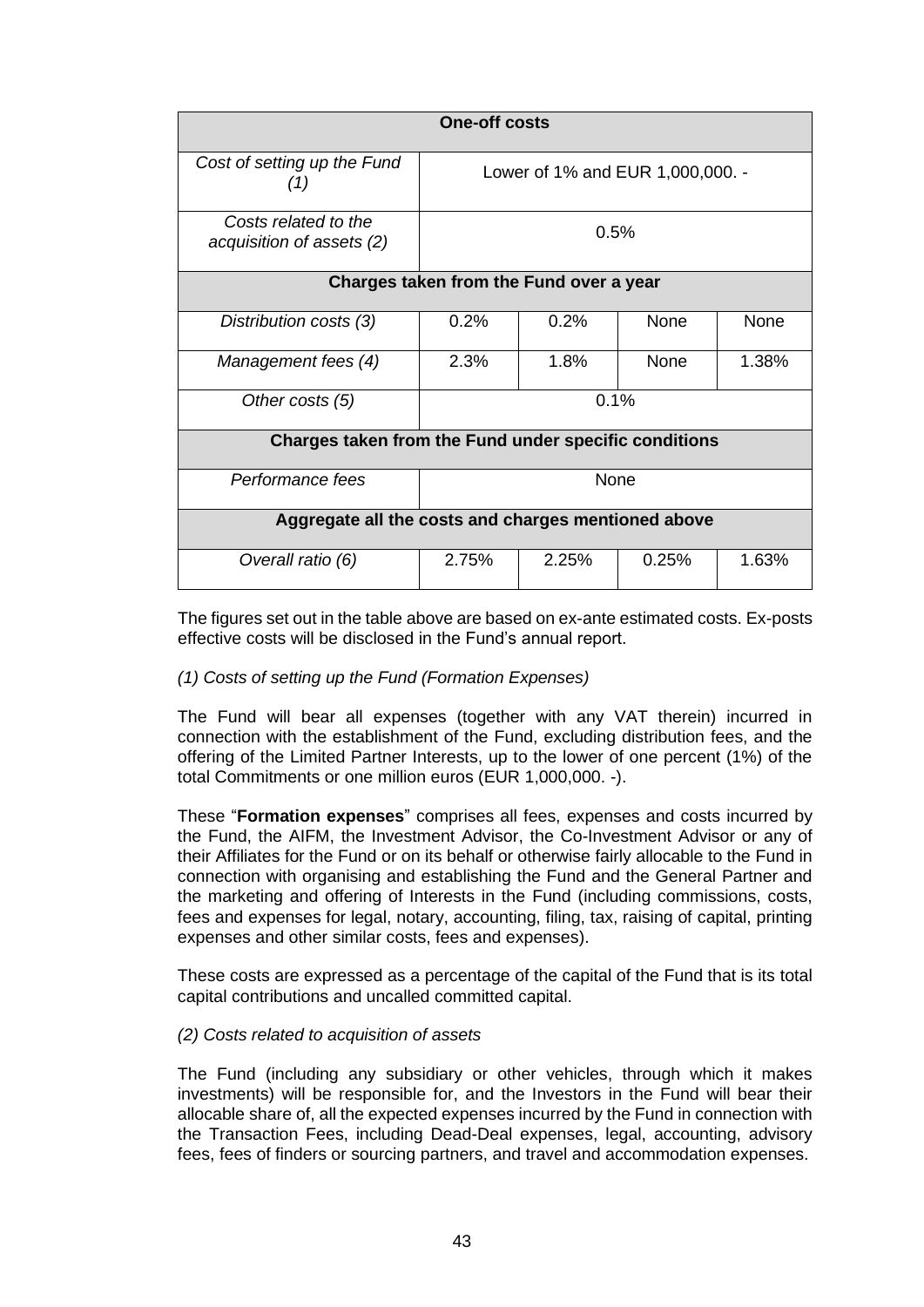"**Transaction Fees**" are all transaction, monitoring, advisory, consulting, underwriting fees and any other transaction fees to be received by the AIFM, the Investment Advisor, the Co-Investment Advisor or any of their affiliates or any officer, director, shareholder, agent, member, partner or employee of any of them (for the avoidance of doubt, excluding any fees received by independent directors of the portfolio companies), agreed upon at the time of, and attributable to the making of, an investment by the Fund shall be set off against their respective fees or remuneration (including Management Fee), except with regards to any fees charged by the AIFM, the Investment Advisor, the Co-Investment Advisor or any of their affiliates to investment holding companies and corresponding to domiciliation, administration, accounting and legal services which otherwise would have been provided by a third party services provider or advisor; it being specified that the AIFM (representing the Fund) shall ensure that such fees will be invoiced on a market practice and arms lengths basis.

"**Dead-Deal Expenses**" are due diligence, transaction and dead-deal expenses incurred by the AIFM in relation to proposed transactions by the Fund which do not proceed to completion.

These costs are expressed as a percentage of the capital of the Fund that is its total capital contributions and uncalled committed capital.

#### *(3) Distribution costs*

The distribution costs comprise all the expected administrative, regulatory, professional service and audit costs related to distribution, excluding any Entry Fees.

Investors (other than Carried Interest Partners) shall bear a maximum entry fee (the **Entry Fees**) of up to two percent (2%) of their respective Commitments and to be paid directly by the Investors to the distributor(s) in addition to their Commitments.

These costs are expressed as a percentage of the capital of the Fund that is its total capital contributions over a one-year period.

#### *(4) Management Fees*

The AIFM will be entitled throughout the term of the Fund to receive an annual management fee (the **Management Fee**), for each Class of Interest, of up to twopoint three percent (2.3%) calculated on the Aggregate Commitment during the Investment Period, then on the invested amounts by the Fund less the proceeds of investments realised, reimbursed, distributed or entirely and permanently written-off, as further detailed in clause 7.4 of the LPA.

These costs are expressed as a percentage of the capital of the Fund that is its total capital contributions over a one-year period.

*(5) Other costs, including administrative, regulatory, depositary, custodial, professional services and audit costs, and operating expenses*

Those costs comprise all the expected payments to the Depositary and the Auditor, including any person to whom they have delegated any function. These costs also comprise all payments to any person providing outsourced services to any of the above, and all the expected payments to legal and professional advisers, audit fees, registration fees, regulatory fees. These costs do not include the costs related to the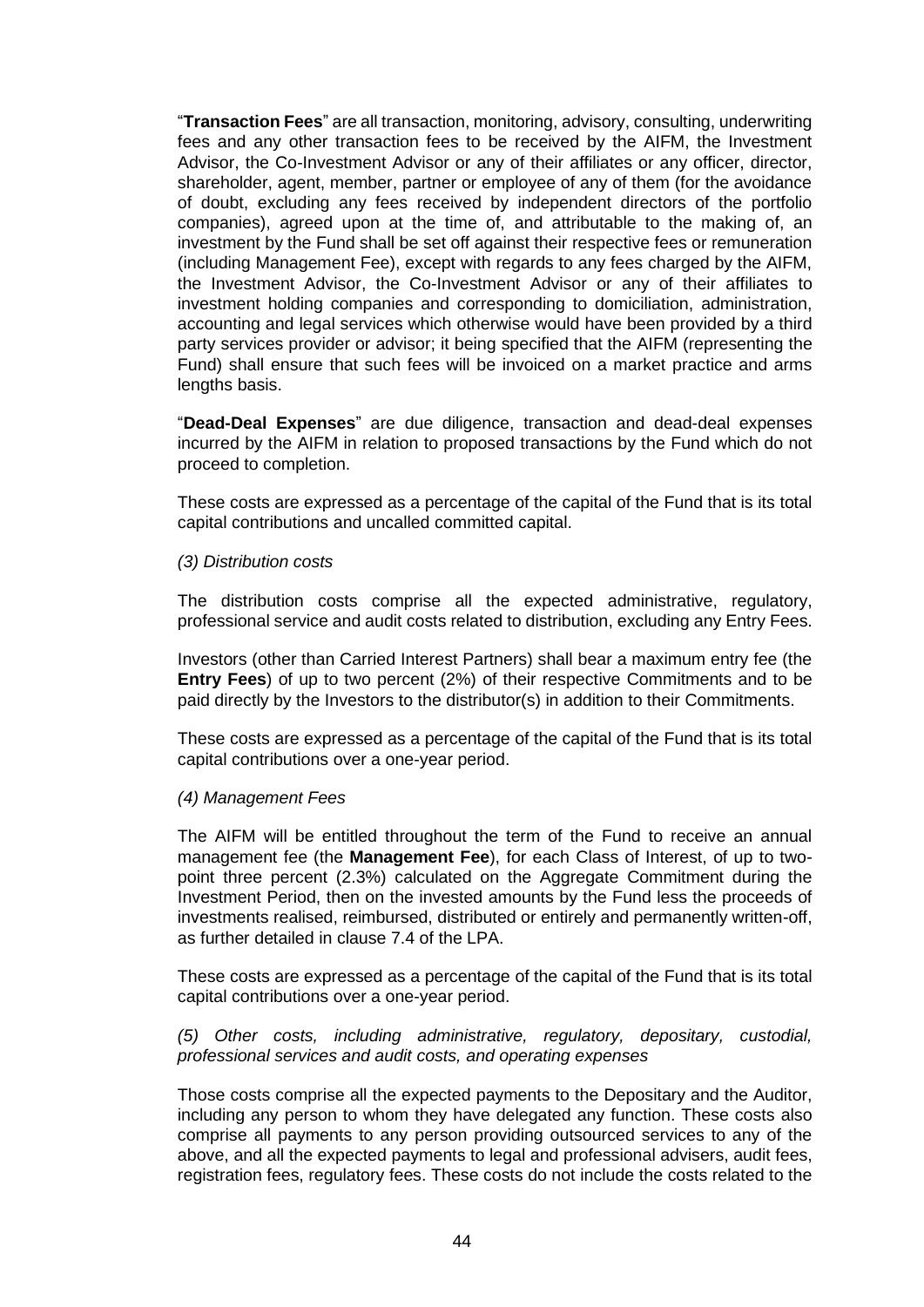setting up of the Fund, the costs related to acquisition of assets, the distribution costs and the management fees.

The Fund (including any subsidiary or other vehicles, through which it makes investments) will be responsible for, and the Investors in the Fund will bear their allocable share of, all the expected expenses incurred by the Fund in connection with the Fund's Operating Expenses.

"**Operating Expenses**" are all expenses, director or indirect, associated with its operations and its pro rata share of the costs associated with the acquisition and disposal of investments (transaction expenses), including any fees and expenses payable to third parties and abort costs. The Fund will also bear its operating expenses which may include the remuneration, as the case may be, of the Depositary, the Auditor, any independent valuer and other agents appointed by the Fund from time to time, as well as distributor's expenses, in each case as set out in the Prospectus.

These costs are expressed as a percentage of the capital of the Fund that is its total capital contributions and uncalled committed capital over a one-year period.

*(6) Overall ratio*

The overall ratio is the ratio of the expected total ex-ante estimated costs of the Fund to the capital of the Fund, based on the current business forecast. The total ex-ante estimated costs are equal the sum of:

- $(i)$  the management fees as referred to in  $(4)$  above;
- (ii) the distribution costs as referred to in (3) above
- (iii) the other costs as referred to in (5) above, and
- (iv) the sum of the costs of setting up the Fund referred to in (1) above and the costs related to the acquisition of assets referred to in (2) above, divided by the life of the Fund (i.e. eight-year as from its First Closing Date).

# **7. ADDITIONAL AIFMD DISCLOSURES**

The following documents or information are available upon request from Investors prior to their investment in the Fund:

(i) the latest Annual Report (if any);

(ii) the liquidity risk management policy of the AIFM in respect of the Fund (the **Liquidity Management Policy**);

(iii) a description of any arrangement made by the Depositary to contractually discharge itself of liability in accordance with the AIFM Rules (or a confirmation that no such arrangement exists);

- (iv) the latest Net Asset Value of the Fund; and
- (v) the historical performance of the Fund.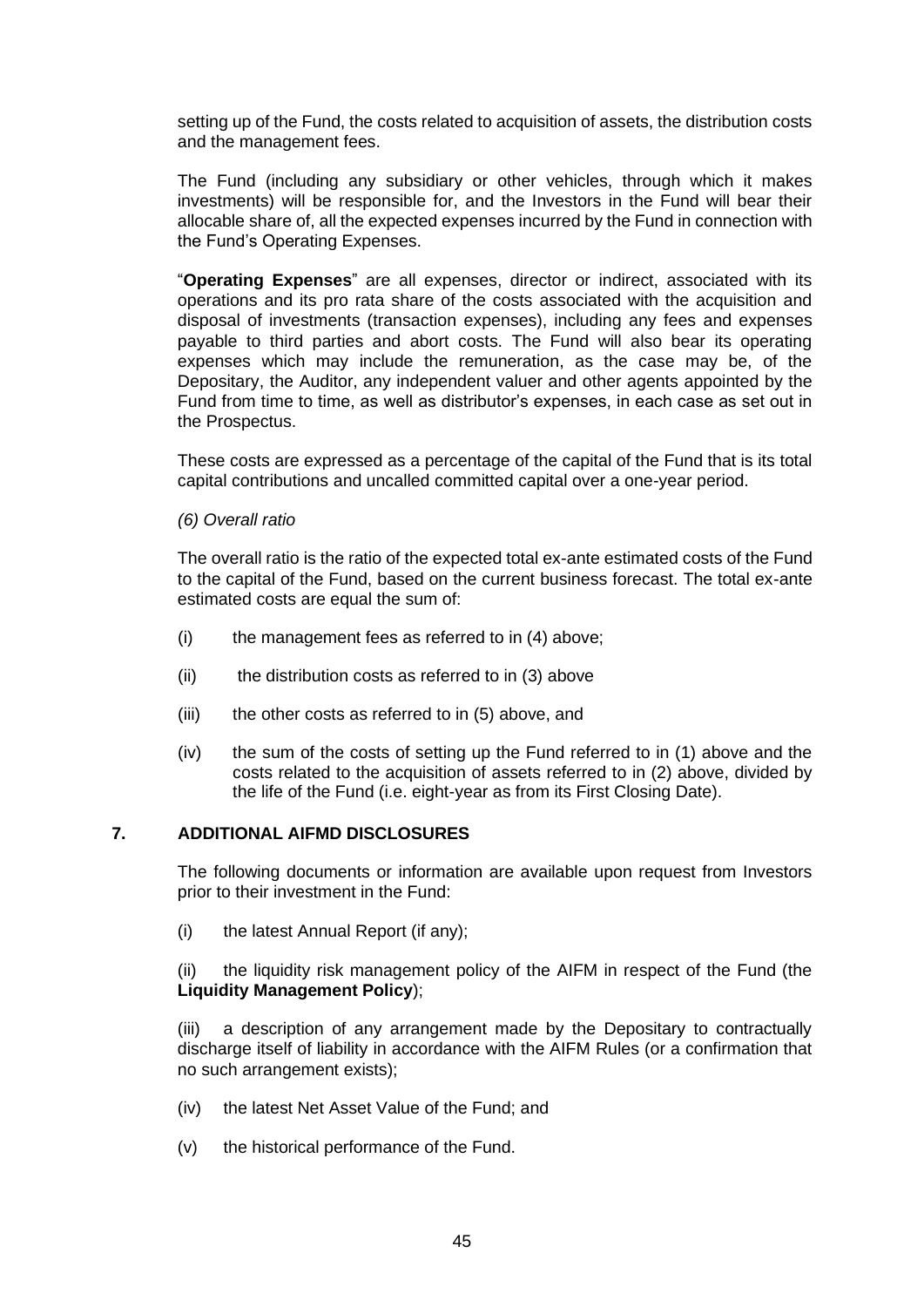The following documents are available for inspection by Investors free of charge, during usual business hours at the registered office of the Fund in Luxembourg in accordance with Article 23 of the AIFM Directive:

- (i) the Prospectus;
- (ii) the LPA;
- (iii) the Depositary Agreement;
- (iv) the AIFM Agreement;
- (v) the Investment Advisor Agreement;
- (vi) the Co-Investment Advisor Agreement;
- (vii) the latest available Annual Report;
- (viii) the Liquidity Management Policy;
- (ix) a description of any arrangement made by the Depositary to contractually discharge itself of liability in accordance with the AIFM Rules (or a confirmation that no such arrangement exists);
- (x) the latest Net Asset Value of the relevant Class; and
- (xi) the historical performance of the Fund.

On-going information which the AIFM has to provide to Investors in accordance with the AIFM Directive will be communicated by any means communicated in advance to all the Investors and, in particular, the following information will be made available to the Investors:

- (i) (upon request), a summary description of the voting policy of the AIFM in respect of the Fund (the **Voting Policy**) and details of the actions taken on the basis of that Voting Policy;
- (ii) without undue delay by the AIFM:
	- any changes to the maximum level of leverage that may be incurred by the Fund,
	- the granting to a counterparty of a right of use over the assets of the Fund; and
	- any guarantee granted for the account of the Fund to a third-party under leveraging arrangements;
	- any change to the arrangements made by the Depositary to contractually discharge itself of liability in accordance with the AIFM Directive; and
	- any material conflicts of interest identified by the AIFM under Article 14, para. 3 of the AIFM Directive in the context of the Fund;
- (iii) periodically in accordance with the provisions of the AIFM Directive (whether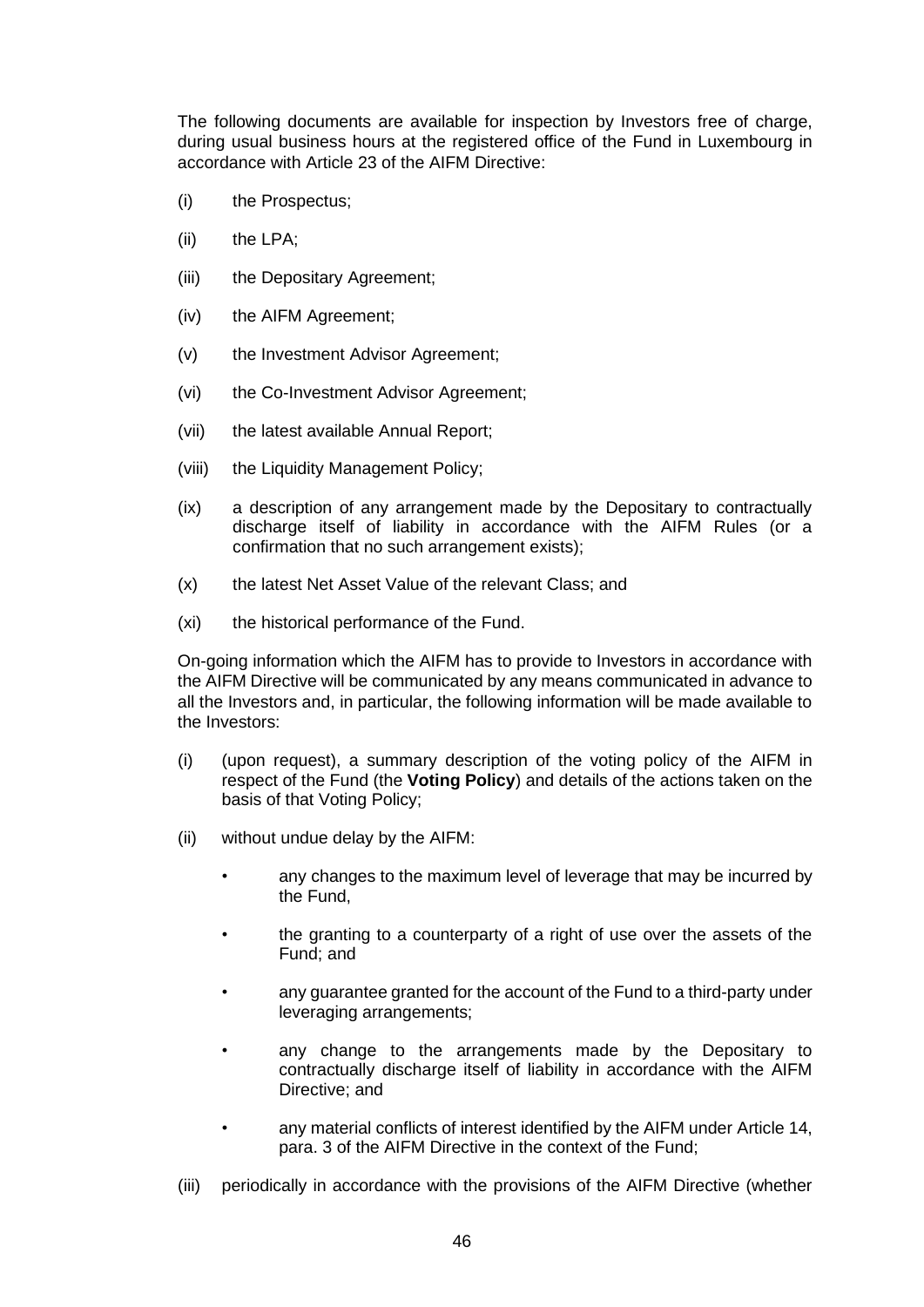by way of individual communication or through the inclusion of a note in the Annual Report or other reports to Investors):

- the percentage of assets which are subject to special arrangements arising from their illiquid nature;
- any new arrangements for managing the liquidity;
- the current risk profile of the Fund and an overview of the risk management systems employed by the AIFM to manage those risks;
- the total amount of leverage employed by of the Fund calculated in accordance with the gross and commitment methods;
- any material changes in the information listed in Article 23 of the AIFM Directive over a relevant Fiscal Year,
- the total amount of remuneration for the relevant Fiscal Year, split into fixed and variable remuneration, paid by the AIFM to its staff, and number of beneficiaries;
- the aggregate amount of remuneration broken down by senior management and members of the staff of the AIFM whose actions have a material impact on the risk profile of the Fund; and
- the general nature or sources of conflicts of interest to the extent the AIFM's organisational arrangements established to identify, prevent, manage and monitor conflicts of interest are not sufficient to ensure, with reasonable confidence, that any risks of damage to the Investors' interests will be prevented.

# **8. CONFLICT OF INTERESTS**

In accordance with the AIFM Act, the AIFM shall take all reasonable steps to identify conflicts of interest that arise in the course of managing the Fund between (i) the Fund (including its managers, employees or its affiliates) and the Fund or the limited partners, (ii) the Fund or the limited partners and another client of the AIFM (including another alternative investment fund or its investors), and (iii) two clients of the AIFM.

The AIFM shall maintain and operate effective organisational and administrative arrangements with a view to taking all reasonable steps designed to identify, prevent, manage and monitor conflicts of interest in order to prevent them from adversely affecting the interests of the Fund and the limited partners.

The Fund will enter into all transactions on an arm's length basis. The Fund will inform the Limited Partners of any business activities in which the AIFM or any affiliate thereof are involved and which could create an opportunity for conflicts of interest to arise in relation to the Fund's investment activity and of any proposed investments in which any Investor has a vested interest.

Investors are informed that the investment strategy of the Fund is to co-invest alongside the Institutional Funds, Eurazeo S.E., its affiliates, EERE CarryCo, any Further Co-Investment Fund pursuant to the terms and conditions of the LPA and this Prospectus. Nothing in the Prospectus or this Prospectus should prevent the Institutional Funds, Eurazeo S.E., its affiliates, EERE CarryCo, any Further Co-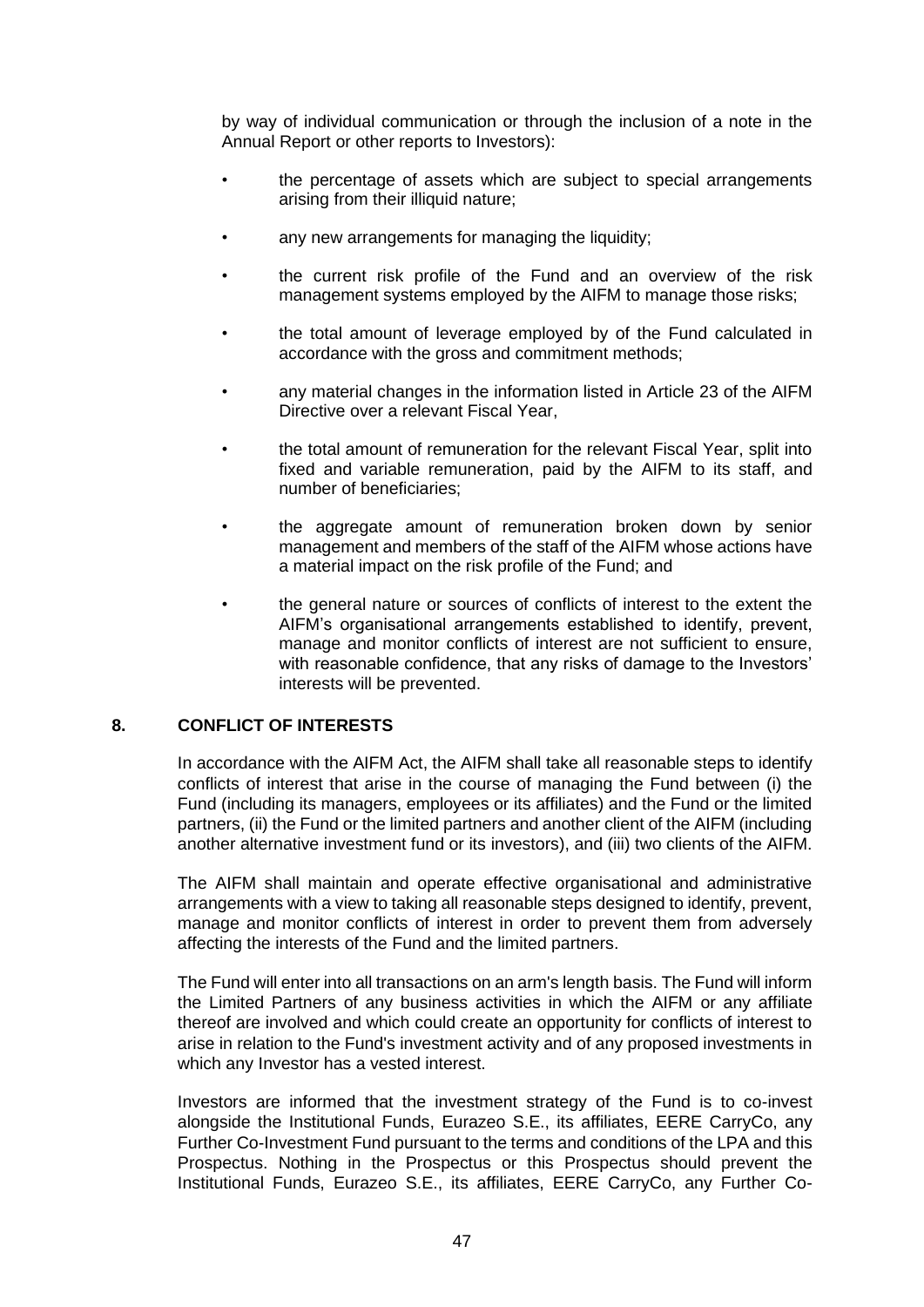Investment Fund to invest in the portfolio companies alongside the Fund in accordance with the LPA and this Prospectus, to invest in Eligible Investments (including portfolio companies) whenever the Fund does not have any further investment capacity, and more generally to carry out their ongoing activities.

# <span id="page-47-0"></span>**9. ANTI-MONEY LAUNDERING AND TERRORIST FINANCING REQUIREMENTS**

Measures aimed at the prevention of money laundering, as provided by (but not limited to) the Luxembourg law of 12 November 2004 relating to the fight against money-laundering (the **2004 Act**) and the financing of terrorism and CSSF Regulation n°12-02 of 14 December 2012 on the fight against money laundering and terrorist financing, as amended, are the responsibility of the Fund and have been delegated (under its supervision) to the AIFM.

These measures require the AIFM to request materials on a risk-weighted basis verifying the nature and identity of any prospective Investor (and each Person who holds a qualifying beneficial interest in that Investor) and its source of funds. By way of example, an individual will be required to produce a copy of his passport or identification card duly certified by a competent authority (e.g. embassy, consulate, notary, police officer, solicitor, financial institution domiciled in a country imposing equivalent identification requirements or any other competent authority). In the case of corporate applicants, this will require, amongst others, production of a certified copy of the certificate of incorporation (and any change of name) and Investor's memorandum and articles of association (or equivalent), a recent list of its shareholders showing a recent stake in its capital, printed on the letterhead of the Investor duly dated and signed, an authorised signature list and an excerpt of the trade register together with information on any relevant controllers. It should be noted that the above list is not exhaustive and that prospective Investors may be required to provide further information to the AIFM in order to ensure the identification of the final beneficial owner of the Interests. In case the subscription to the Fund is carried out through intermediaries and/or nominees, the AIFM will apply enhanced due diligence measures on the relevant intermediaries and/or nominees.

Until satisfactory proof of identity is provided by potential investors or transferees as determined by the AIFM, the AIFM reserves the right to withhold issue or approval of registration of Transfers of Interest. In any such event, the AIFM will not be liable for any interest, costs or compensation. In case of a delay or failure to provide satisfactory proof of identity, the AIFM will take such action as it thinks fit.

A list of documents to be provided by an Investor for the purpose of the prevention of money laundering as provided by Luxembourg Law will be annexed to the Subscription Agreement.

Each prospective Investor will be required to make representations and warranties to the AIFM and the Fund in the Subscription Agreement that, among other things, the Interests to be purchased by the Investor will not be held by, or for the benefit of, a Person currently subject to certain sanctions.

The AIFM ensures an ongoing risk-based approach with regard to the Fund's assets and investments.

As proof of identity materials are subject to periodic review and update and as international sanctions and other investment restrictions continue to develop, the AIFM, the Fund and/or the AIFM will be required in the future to obtain additional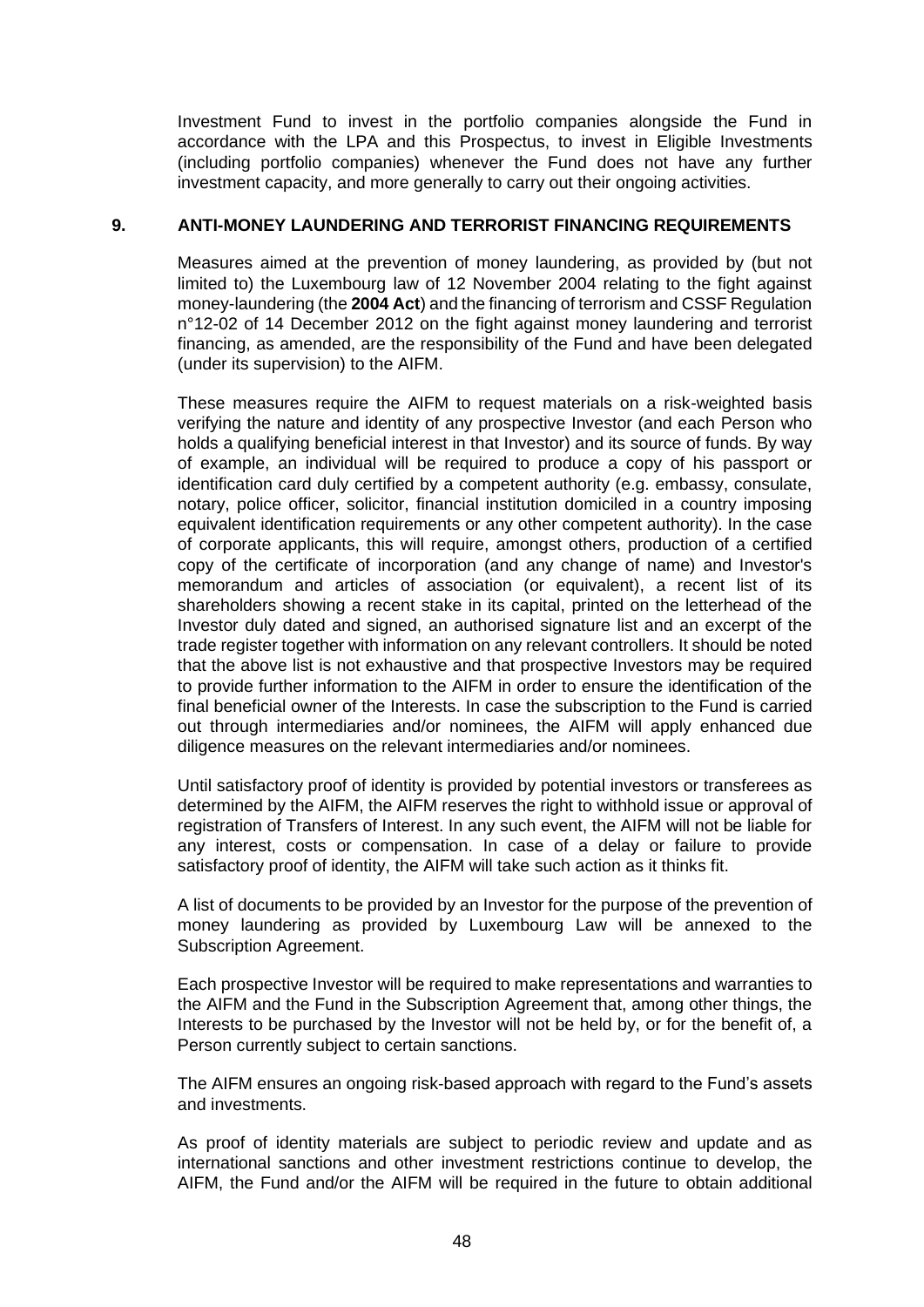disclosures from Investors (and the qualifying beneficial owners of each) in order to comply with such laws, regulations or orders and appropriate undertakings will be sought by the AIFM and the Fund in the Subscription Agreement to this effect.

#### **10. RISK FACTORS**

#### 10.1.1 General

An investment in the Fund involves certain risks relating to the Fund's structure and Investment Objective and Strategy which Investors should evaluate before making a decision to invest in the Fund. Investment in the Fund is only suitable for those persons who are able to bear the economic risk of the investment, understand the high degree of risk involved, believe that the investment is suitable based upon their investment objectives and financial needs, and have no need for liquidity of investment. An investment in the Fund requires a long-term commitment, and there can be no assurance that the Fund's objectives will be achieved or that there will be any return of capital. Past performance of the AIFM cannot under any circumstances be construed as an indicator of future results in regard to its involvement in the Fund.

Before making an investment decision with respect to Interests of any Class, prospective Investors should carefully consider all of the information set out in this Prospectus, as well as their own personal circumstances. Prospective Investors should have particular regard to, among other matters, the considerations set out in this Section [9.](#page-47-0) The risk factors referred to therein, and in this Prospectus, alone or collectively, may reduce the return on the Interests of any Class and could result in the loss of all or a proportion of a Limited Partner's investment in the Interests of any Class. The price of the Interests can go down as well as up and their value is not guaranteed. Investors may not receive, at redemption or liquidation, the amount that they originally invested in any Class or any amount at all.

An investment in the Interests is only suitable for Investors who (either alone or in conjunction with an appropriate financial or other adviser) are capable of evaluating the merits and risks of such an investment, who have sufficient resources to be able to bear any losses that may result therefrom and accept that they will have recourse only to the assets of the Fund in respect of which they hold Interests as these exist at any time. The following is a brief description of certain factors which should be considered along with other matters discussed elsewhere in this Prospectus. The following, however, does not purport to be a comprehensive summary of all the risks associated with an investment in the Interests generally. Rather, the following are only certain particular risks to which Limited Partners will be subject that prospective investors are urged to discuss in detail with their professional advisers.

Before making any investment decision with respect to the Interests, prospective Investors should consult their own stockbroker, bank manager, lawyer, solicitor, accountant, family officer and/or financial adviser and carefully review and consider such an investment decision in the light of the foregoing and the prospective Investor's personal circumstances.

#### 10.1.2 Unspecified Investments

As of the date of this Prospectus, other than the Seed Investments, no Investments have been made or committed. No assurance can be given that the Fund will be successful in obtaining suitable Investments or, if such Investments are made, that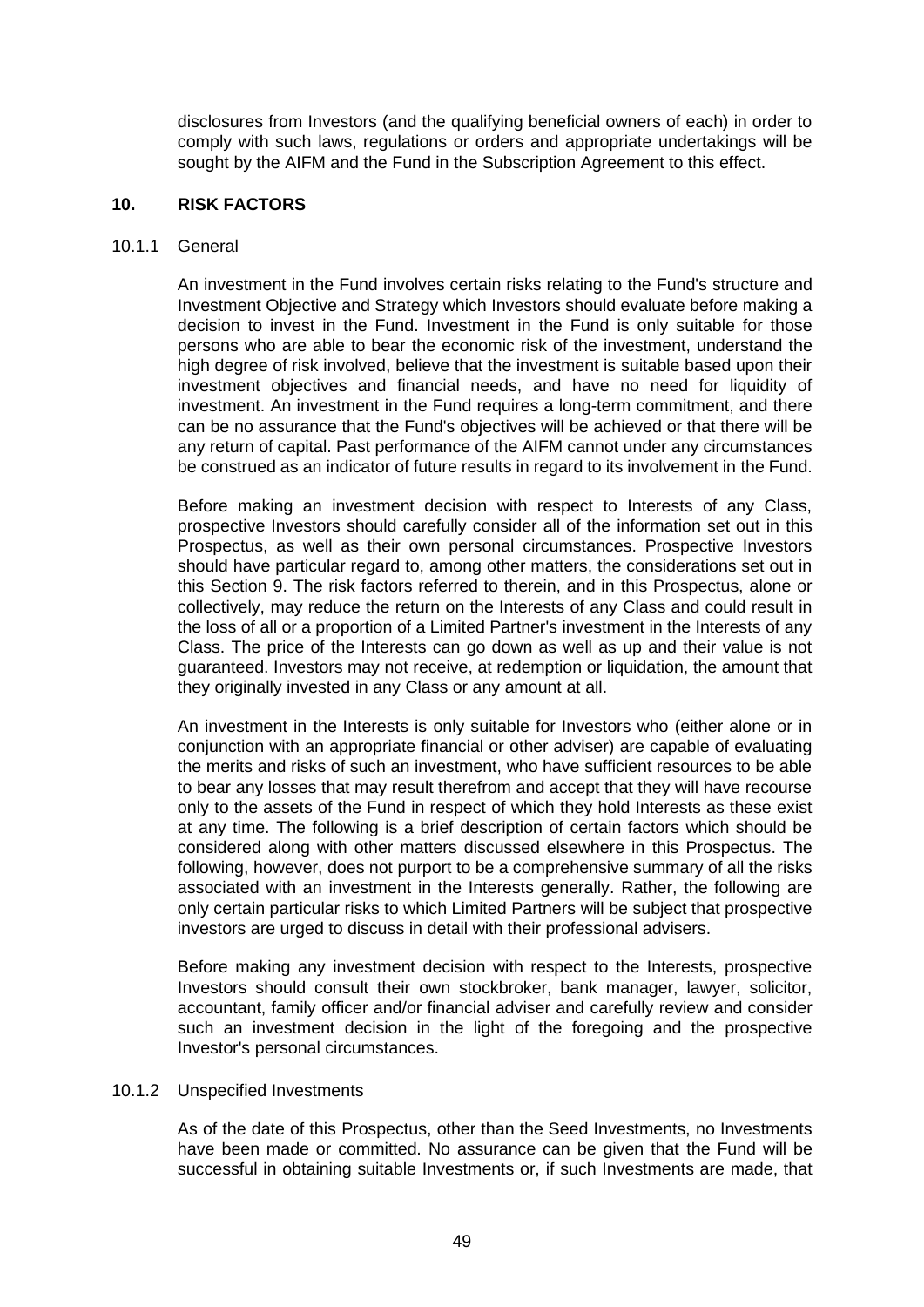the objectives of the Fund will be achieved. Prospective Investors will be unable to evaluate the economic merit of any future Investment which may be acquired. Investors must rely entirely on the judgement of the AIFM and, as the case may be, the Investment Advisor and/or the Co-Investment Advisor with respect to the selection and acquisition of Investments.

#### 10.1.3 Lack of Fund history

The Fund has no prior operating history and will be entirely dependent on the AIFM. Although the AIFM and its affiliates have significant experience in the creation and management of real estate investment portfolios on behalf of institutional investors, such experience cannot be relied upon as an indicator of the ability of the Fund to achieve its objectives. While the AIFM intends for the Fund to make investments that have estimated returns commensurate with the risks undertaken, there can be no assurances that the Fund will be profitable, that any particular investment return will be achieved or that the Fund's investments will achieve results similar to those attained by previous investments of the AIFM or its affiliates. On any given investment, the loss of the entire capital is possible. Accordingly, an investment in the Fund should only be considered by persons who can afford a loss of their entire investment.

The Fund's investments may differ from previous investments made by the AIFM or its affiliates in a number of respects. Past performance of investment entities associated with the AIFM and/or entities associated with the AIFM's investment professionals is not necessarily indicative of future results or performance and provides no assurance of future results.

Projected performance for the Fund's investments will normally be based primarily on financial projections. In all cases, projections are only estimates of future results that are based upon information relating to investments and assumptions made at the time the projections are developed. There can be no assurance that the results set forth in the projections will be attained, and actual results may be significantly different from the projections. Also, general economic factors, which are not predictable, can have a material effect on the reliability of projections.

# 10.1.4 Liability of Investors

The Fund is established as a Luxembourg special limited partnership (*société en commandite spéciale*) registered under the Companies Act. As such, the liability of each Limited Partner under Luxembourg law is limited to the amount of its commitments to the Fund. Limited liability will be lost if a Limited Partner takes part in the management of the Fund's business or the Fund ceases to be duly registered under the Companies Act.

#### 10.1.5 Investment in unquoted securities

Among the investments the Fund may consider are investments in unquoted securities for the purpose of gaining control of a company's underlying real estate assets. Unquoted securities are illiquid investments by nature since it is rare to find a secondary market for unquoted securities and disposal of such securities may not be possible at a price which nominally corresponds with their value as stated in the Fund's portfolio or the acquisition cost of such securities.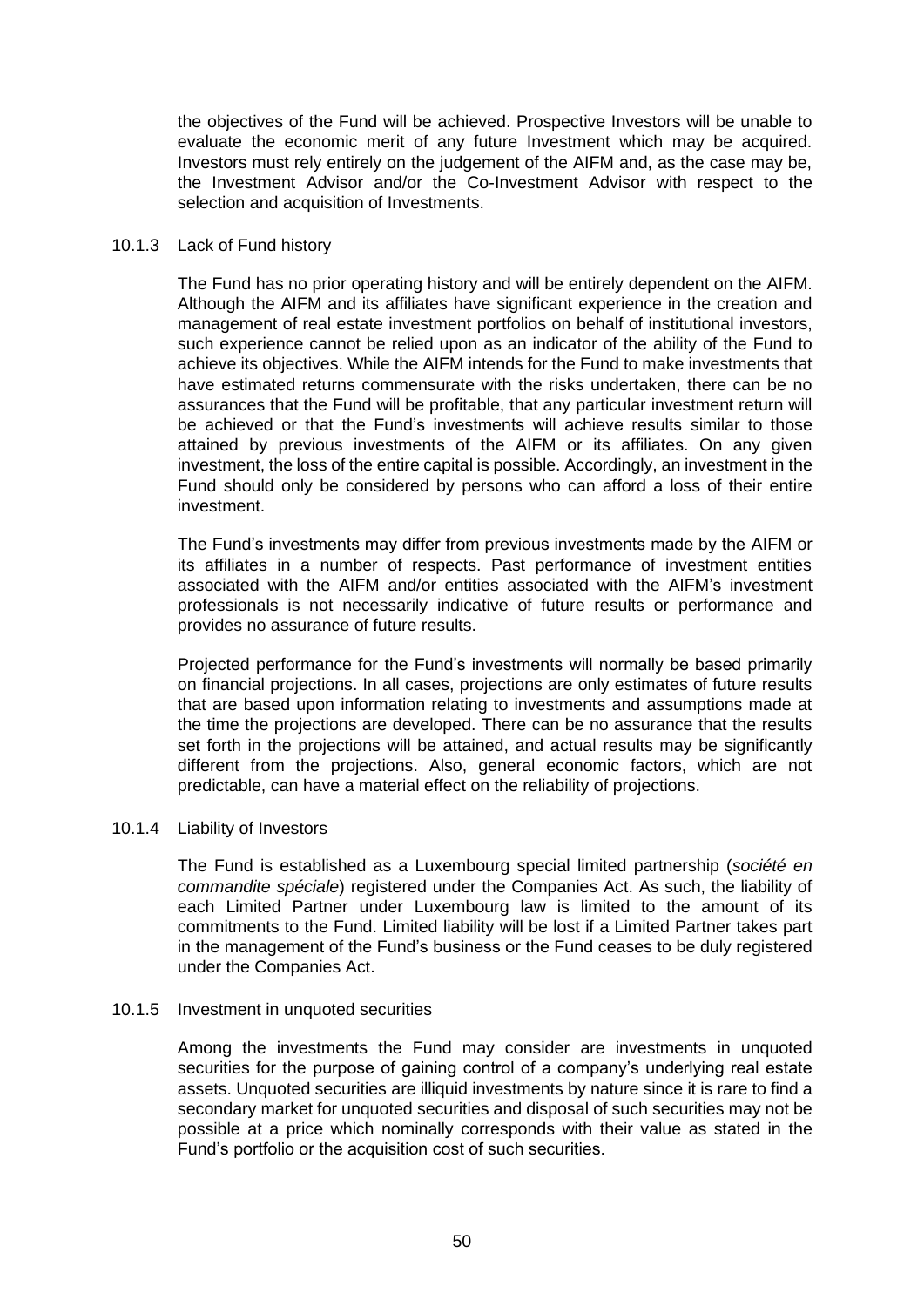#### 10.1.6 Availability of suitable opportunities

The business of identifying, structuring and completing real estate and real estaterelated transactions is highly competitive and involves a high degree of uncertainty. There can be no assurance that the AIFM will be able to acquire real properties that meet the investment objectives of the Fund. The AIFM will encounter competition from other developers and real estate investors in connection with the properties that it seeks to acquire. There can be no assurance that there will be a sufficient number of suitable acquisition opportunities available for investment by the Fund.

#### 10.1.7 Need for Follow-On Investments

Following its initial investment in any investment, the Fund may decide to provide additional funds in such investment or may have the opportunity to increase its investment in such investment by investing in additional real estate assets related thereto. There is no assurance that the Fund will make Follow-On Investments or that the Fund will have sufficient funds to make all or any of such investments. Any decision by the Fund not to make Follow-On Investments or its inability to make such investments may have a substantial negative effect on a particular real estate asset in need of such an investment.

#### 10.1.8 Diversification of Risk

The Fund will seek to make investments in certain regions and sectors. The ability of the AIFM to diversify the risks of making investments will depend upon a variety of factors, including the location, type, size and quality of the properties being acquired. There can be no assurance that the Fund's investments will provide a desired or meaningful level of diversification.

#### 10.1.9 Financial Market Risk

The financial performance of the Fund may be adversely affected by general national and international economic conditions, notably but not only in the context of the COVID-19 pandemic, by conditions within the real estate market or by the particular financial condition of the parties doing business with the Fund. Additionally, factors which may adversely affect the financial performance of the Fund include such matters as natural disasters, terrorism, acts of war and uninsurable losses. The returns that are likely to be achieved by the Fund will be materially affected by the political and economic climate in Europe and globally. General fluctuations in the financial markets, market prices of securities and/or interest rates may adversely affect the value of the Fund's investments and/or increase the risks inherent in the Fund's investments.

#### 10.1.10 Illiquidity

The Fund is intended for-long term investors who can accept the risks associated with making potentially illiquid investments in real property.

#### 10.1.11 Significant adverse consequences for default

The LPA provides for significant adverse consequences in the event an Investor defaults on its commitment or any other payment obligation. In addition to losing its right to potential distributions from the Fund, a defaulting Investor may be forced to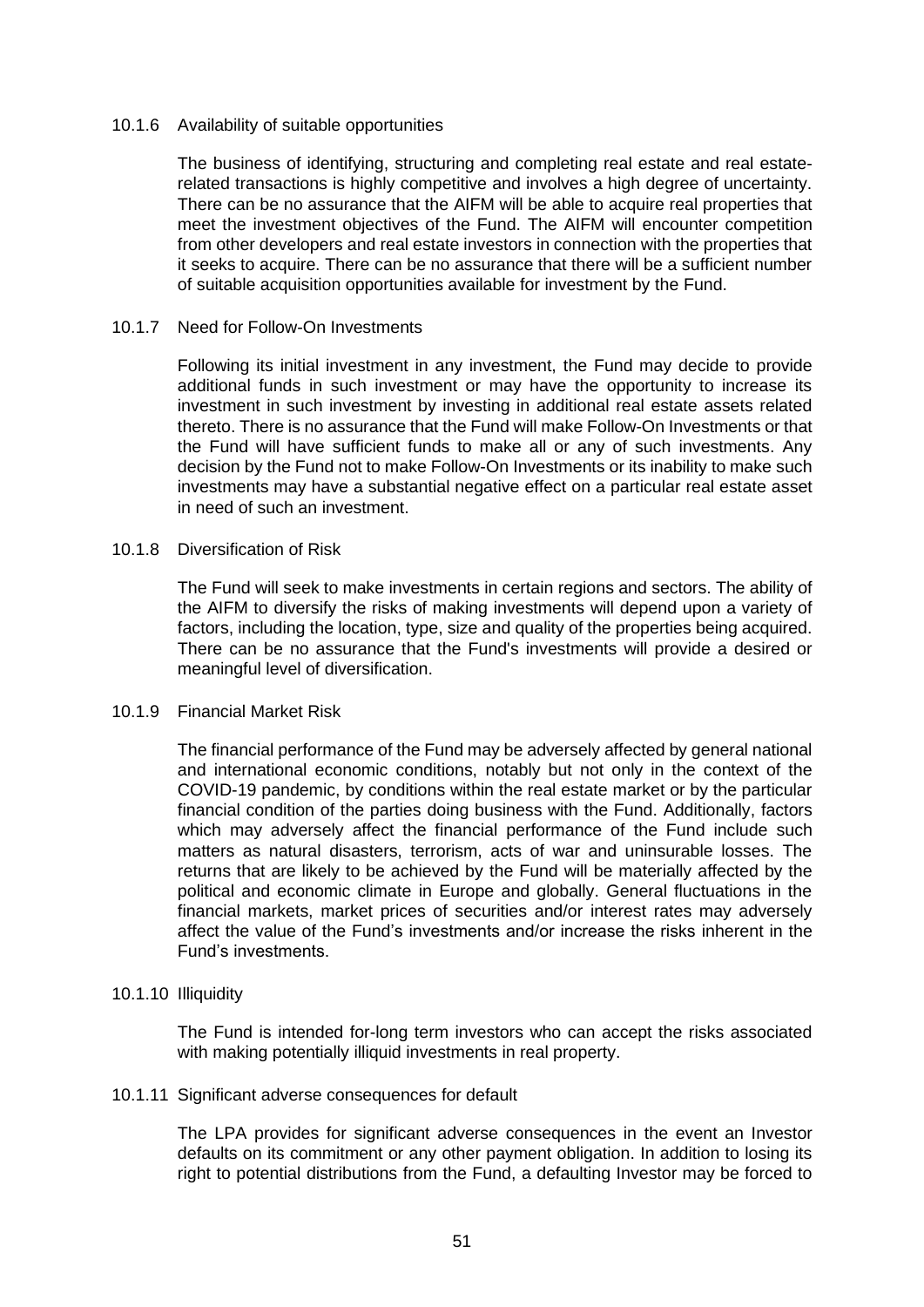transfer or redeem its Interest in the Fund for an amount that is less than the fair market value of such Interest.

# 10.1.12 Conflicts of interest

The AIFM, the Investment Advisor, and the Co-Investment Advisor are and will be engaged in other business activities in addition to managing and providing advice to the Fund. It is possible that companies with whom they are associated invest by way of co-investment or otherwise in the same issues, placements and investments as the Fund, and under the same or similar conditions. It is also possible that such associated companies may have already invested in these assets or may invest into such assets at a later stage. However, the AIFM, the Investment Advisor and the Co-Investment Advisor will be obliged to act and to give advice in accordance with article 17 of the LPA as well as in the best interest of the Fund and its Limited Partners. For the avoidance of doubt and in accordance with article 12 of ELTIF Regulation, the Fund shall not invest in assets in which the AIFM has or takes a direct or indirect interest, other than by holding units or shares of the ELTIFs, the European social entrepreneurship funds (EuSEFs) or the European Venture Capital Funds (EuVECAs) that it manages.

Eurazeo S.E. is a global investment company with a diversified portfolio across five business divisions – Eurazeo Capital (upper mid-cap buyout), Eurazeo PME (lower mid-cap), Eurazeo Croissance (growth), Eurazeo Patrimoine (real assets) and Eurazeo Brands (consumer brands). There will be occasions when Eurazeo S.E. and its affiliates including the AIFM may encounter potential conflicts of interest in connection with the Fund. If any matter arises that the AIFM determines in its good faith judgment constitutes an actual conflict of interest, the AIFM may take such actions as it determines may be necessary or appropriate, within the context of the LPA, to ameliorate the conflict (and upon taking such actions the AIFM will be relieved of any responsibility for such conflict to the fullest extent permitted by law and shall be deemed to have satisfied its fiduciary duties related thereto to the fullest extent permitted by law). These actions may include, by way of example and without limitation, (i) disposing of the security giving rise to the conflict of interest; and/or (ii) appointing an independent fiduciary to act with respect to the matter giving rise to the conflict of interest. There can be no assurance that the AIFM and its Affiliates will identify or resolve all conflicts of interest in a manner that is favorable to the Fund. In addition, investors should note that the Fund's documentation contains provisions that, subject to applicable law, (i) reduce or eliminate the duties, including fiduciary and other duties, to the Fund and its Limited Partners to which the General Partner and/or the AIFM would otherwise be subject; (ii) waive duties or consent to the conduct of the General Partner and/or the AIFM that might not otherwise be permitted pursuant to such duties; and (iii) limit the remedies of a Limited Partner with respect to breaches of such duties. Additionally, the Fund's documentation contains exculpation and indemnification provisions that, subject to the specific exceptions enumerated therein (generally for intentional, wrongful acts), provide that the AIFM, the General Partner and their Affiliates will be held harmless and indemnified, respectively, for matters relating to the operation of the Fund, including matters that may involve one or more potential or actual conflicts of interest. By acquiring an Interest in the Fund, each Limited Partner will be deemed to have acknowledged the existence of any such actual or potential conflicts of interest (including, for example, those described herein) and to have waived any claim with respect to any liability arising from the existence of any such conflict of interest.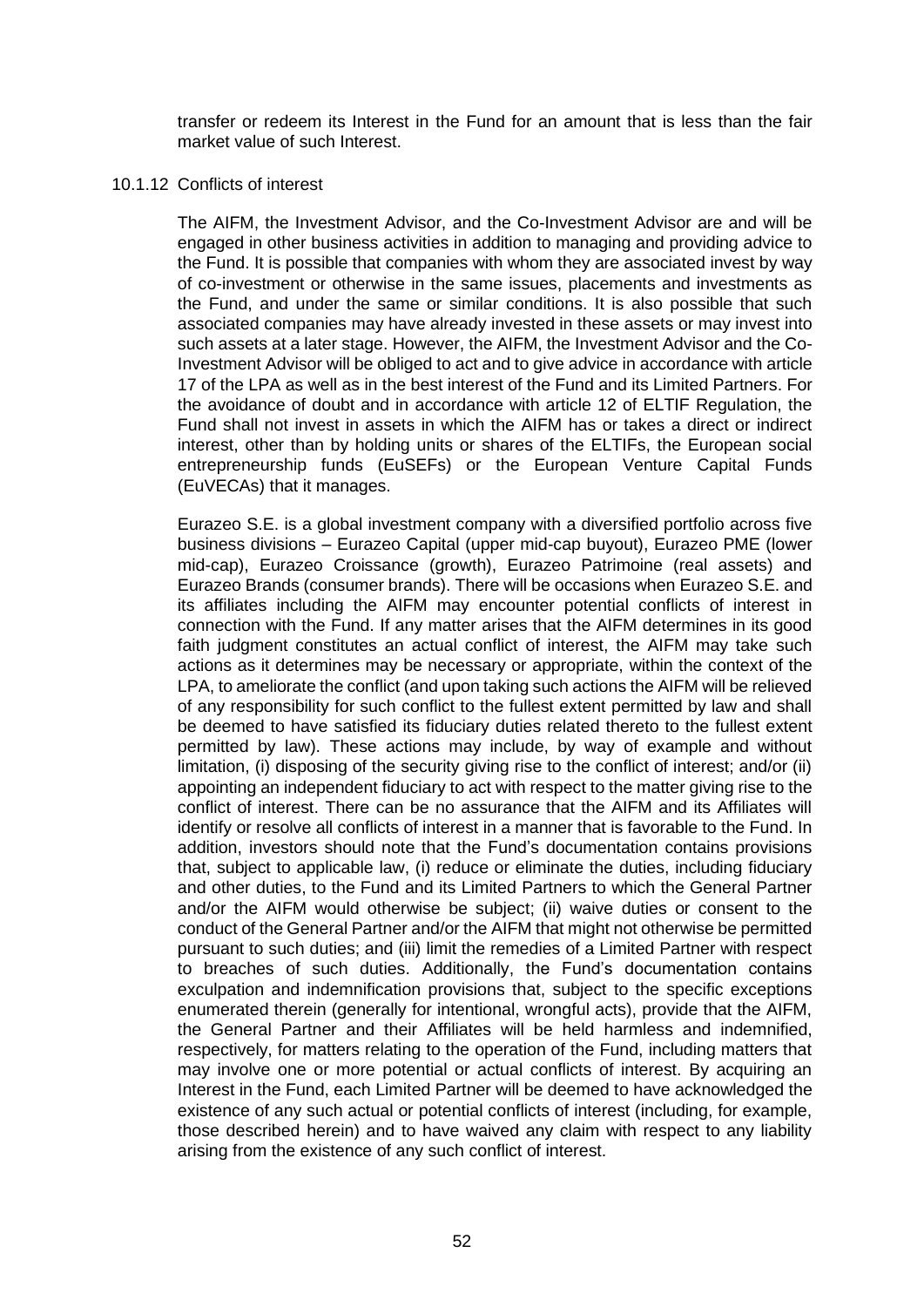#### 10.1.13 Performance allocation and fees

The Fund may provide for the right of the Carried Interest Partners to receive a Carried Interest or similar remuneration schemes. The fact that the Carried Interest is based on the performance fund may create an incentive for the Carried Interest Partners, to the extend they are involved in the management, to cause the Fund to make Investments that are more speculative than would be the case in the absence of performance-based compensation.

#### 10.1.14 Leverage

While the use of leverage may increase the return on the invested capital, it also creates greater potential for loss. There can be no assurance that the respective Intermediary Holding Vehicle, in incurring debt, will be able to meet its loan obligations. Specific leverage restrictions applicable to Intermediary Holding Vehicles are set out in this Prospectus.

Leverage risk is the risk associated with the borrowing of funds by the Intermediary Holding Vehicles and other investment techniques. Leverage is a speculative technique which may expose the respective Intermediary Holding Vehicle to greater risk and increase its costs. Increases and decreases in the value of an Intermediary Holding Vehicle's portfolio will be magnified when the Intermediary Holding Vehicle uses leverage. For example, leverage at an Intermediary Holding Vehicle's level may cause greater swings in the Net Asset Value. There can be no assurance that an Intermediary Holding Vehicle's leveraging strategy will be successful. If leverage is employed at an Intermediary Holding Vehicle level, the Net Asset Value and market value of the Interests may be more volatile, and the yield to the Limited Partners will tend to fluctuate with changes in the shorter-term interest rates on the leverage. The Fund will indirectly support (and the Limited Partners will bear) any costs and expenses relating to any leverage but the Fund will not be exposed to the risk of bearing losses beyond their respective investment in an Intermediary Holding Vehicle as a result of such Intermediary Holding Vehicle incurring debt and leverage.

#### 10.1.15 Restrictions on Transfer

Any prospective Transfer of Interests by an Investor shall be subject to the requirements and limitations of applicable law. Moreover, an Investor may not Transfer its Interests and/or Undrawn Commitment except with the prior written consent of the AIFM, and under such conditions as set out in the LPA. Further, an Investor may not withdraw any amount from the Fund or reduce the amount of its Commitment.

Each Investor must be prepared to bear the economic risk of their investment (and Commitment) for at least the duration of the life of the Fund and there is no guarantee that such economic risk will cease to exist at the end of the life of the Fund.

The AIFM may decline in its sole reasonable discretion to register any Transfer in accordance with the terms of the LPA and, in particular, will so decline in its sole reasonable discretion (i) if it is not provided with evidence in respect of the proposed Transferee which satisfies the anti-money laundering and fight against terrorism financing requirements; or (ii) if the holding of Interests by a proposed Transferee may result in regulatory, pecuniary, legal, taxation or material administrative disadvantage for the Fund or its Investors as a whole, including without limitation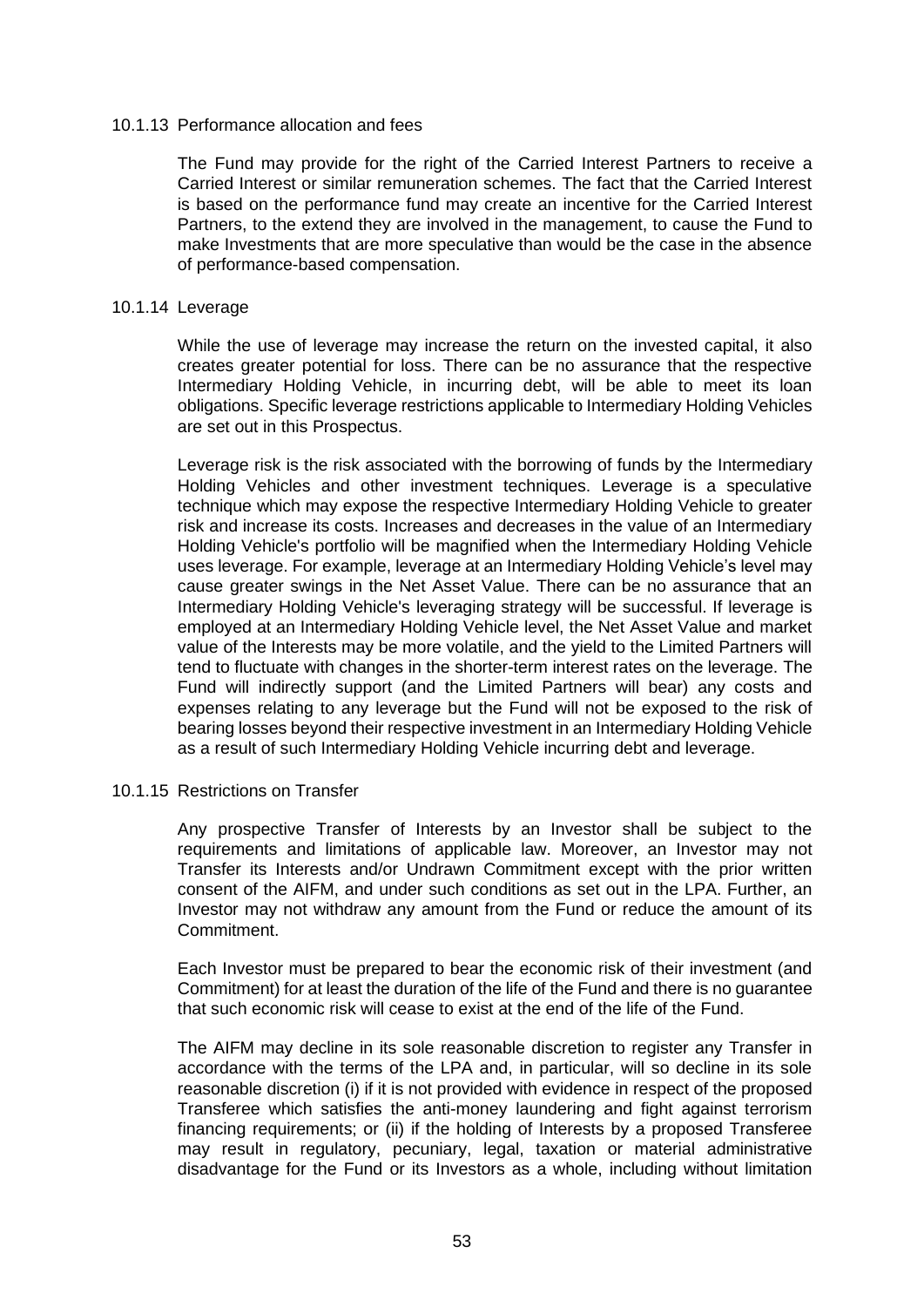Transfer to any Investor that is not a Eligible Investor.

#### 10.1.16 Investor Clawback and Re-investment Cash

Under certain circumstances, Net Distributable Cash attributable to Investors may be retained and reinvested by the AIFM or used by the AIFM for any purpose permitted under the LPA or increase the Undrawn Commitments and be subject to recall/available for further drawdowns for any purpose permitted under the LPA.

#### 10.1.17 Dilution from Subsequent Closings

Investors subscribing for Interests at Subsequent Closings will participate in existing Investments, diluting the Interests of existing Investors therein. Although such Investors will contribute their pro-rata share of previously made Capital Contributions (plus the Actualisation Interest thereon), there can be no assurance that this payment will reflect the fair value of the Fund's existing Investments at the time such additional Investors subscribe for Interests.

#### 10.1.18 Early termination

In the event of the early termination of the Fund, the Fund would have to distribute to the Limited Partners their pro-rata interest in the assets of the Fund. The Fund's Investments would have to be sold by the Fund or distributed to the Limited Partners. It is possible that at the time of such sale or redemption certain Investments held by the Fund may be worth less than the initial cost of the Investment, resulting in a loss to the Fund and to its Limited Partners. Moreover, in the event the Fund terminates prior to the complete amortisation of organisational expenses, any unamortised portion of such expenses will be accelerated and will be debited (and thereby reduce) amounts otherwise available for distribution to Limited Partners.

#### 10.1.19 Distributions

There can be no assurance that the operations of the Fund will be profitable, that the Fund will be able to avoid losses or that cash from their operations will be available for distribution to the Investors. The Fund will have no other source of funds from which to pay distributions to the Investors than income and gains received from Investments in the Fund.

#### 10.1.20 Temporary investments

Monies paid to the Fund may be invested in Liquid Assets on a temporary basis pending investment in Investments. These temporary investments may produce lower returns for Limited Partners in the Fund than returns earned by the Investments for the same period.

# 10.1.21 Valuation

The Fund will publish the Net Asset Value per Interest as at each Valuation Day. There can be no guarantee that an investment in the Fund could ultimately be realised at any such valuation. In the absence of bad faith or manifest error, the AIFM's valuation determinations are conclusive and binding on all Limited Partners. The AIFM will not be under any liability if a price reasonably believed by them to be the fair market value of a position is found not to be such.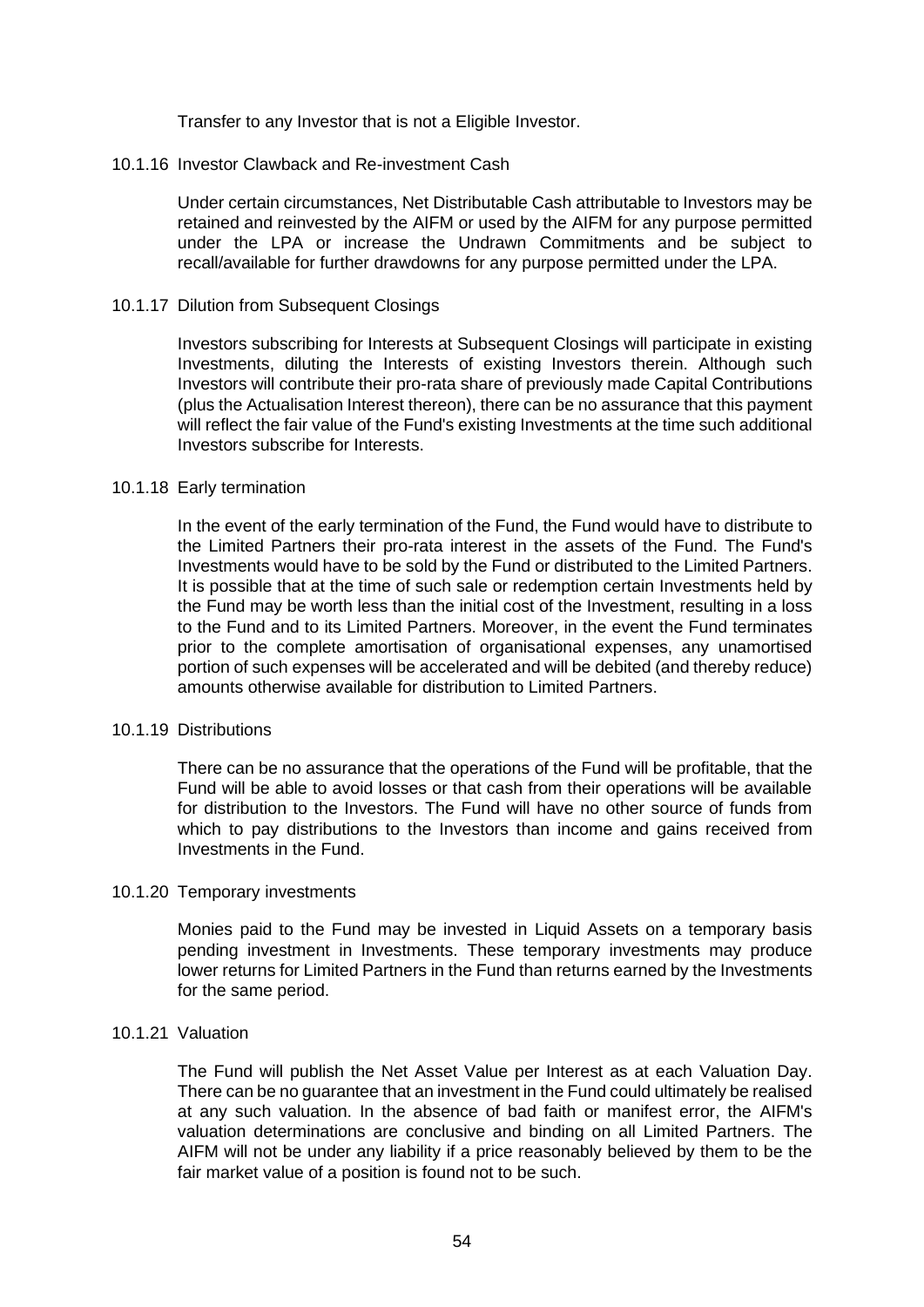#### 10.1.22 Compulsory redemption

The Fund has the right to compel any Limited Partner to undertake a full redemption if in the sole and conclusive opinion of the AIFM (i) such Limited Partner is a Restricted Person; or (ii) in such other circumstances as set out in this Prospectus and in the LPA.

#### 10.1.23 No rights to control the Fund's operation and management

Investors will have no opportunity to control the day-to-day operation and management of the Fund and the Intermediary Holding Vehicles, including investment and disposition decisions of the Fund and the Intermediary Vehicles. The AIFM will generally have sole and absolute discretion in structuring, negotiating and purchasing, financing and eventually divesting of Investments. Consequently, the Investors will generally not be able to evaluate for themselves the merits of particular Investments prior to the Fund making such Investments.

#### 10.1.24 Contingent liabilities on disposition of Investments

In connection with the disposition of an Investment, the Fund may be required to make representations about such Investment. The Fund may also be required to indemnify the purchasers of such Investment to the extent that any such representations are inaccurate. These arrangements may result in the incurrence of contingent liabilities for which the AIFM may establish Reserves and that can damage the Company's returns.

#### 10.1.25 Nominee arrangements

The Fund draws the Investors' attention to the fact that any Investor will only be able to fully exercise his/her/its Investor rights directly against the Fund, in particular the right to participate in general meetings of Limited Partners, if the Investor is registered himself/herself/itself and in his/her/its own name in the register of Limited Partners. In cases where an Investor invests in the Fund through an intermediary investing into the Fund in his/her/its own name but on behalf of the Investor, it may not always be possible for the Investor to exercise certain shareholder rights directly against the Fund. Investors are advised to take advice on their rights.

#### 10.1.26 Disclosure of identity

The AIFM or Depositary may be required by law, regulation or government authority or where it is in the best interests of the Fund to disclose information in respect of the identity of Investors.

The Fund is required under Luxembourg law to (i) obtain and hold accurate and upto-date information (i.e. full names, nationality(ies), dates and place of birth, address and country of residence, national identification number, nature and extent of the interest in the Fund) about its beneficial owners (as such term is defined under the 2004 Act) and relevant supporting evidence and (ii) file such information and supporting evidence with the Luxembourg Register of beneficial owners (the **RBO**) in accordance with the Luxembourg act of 13 January 2019 creating a register of beneficial owners (the **RBO Act 2019**).

The attention of the Investors is drawn to the fact that the information contained in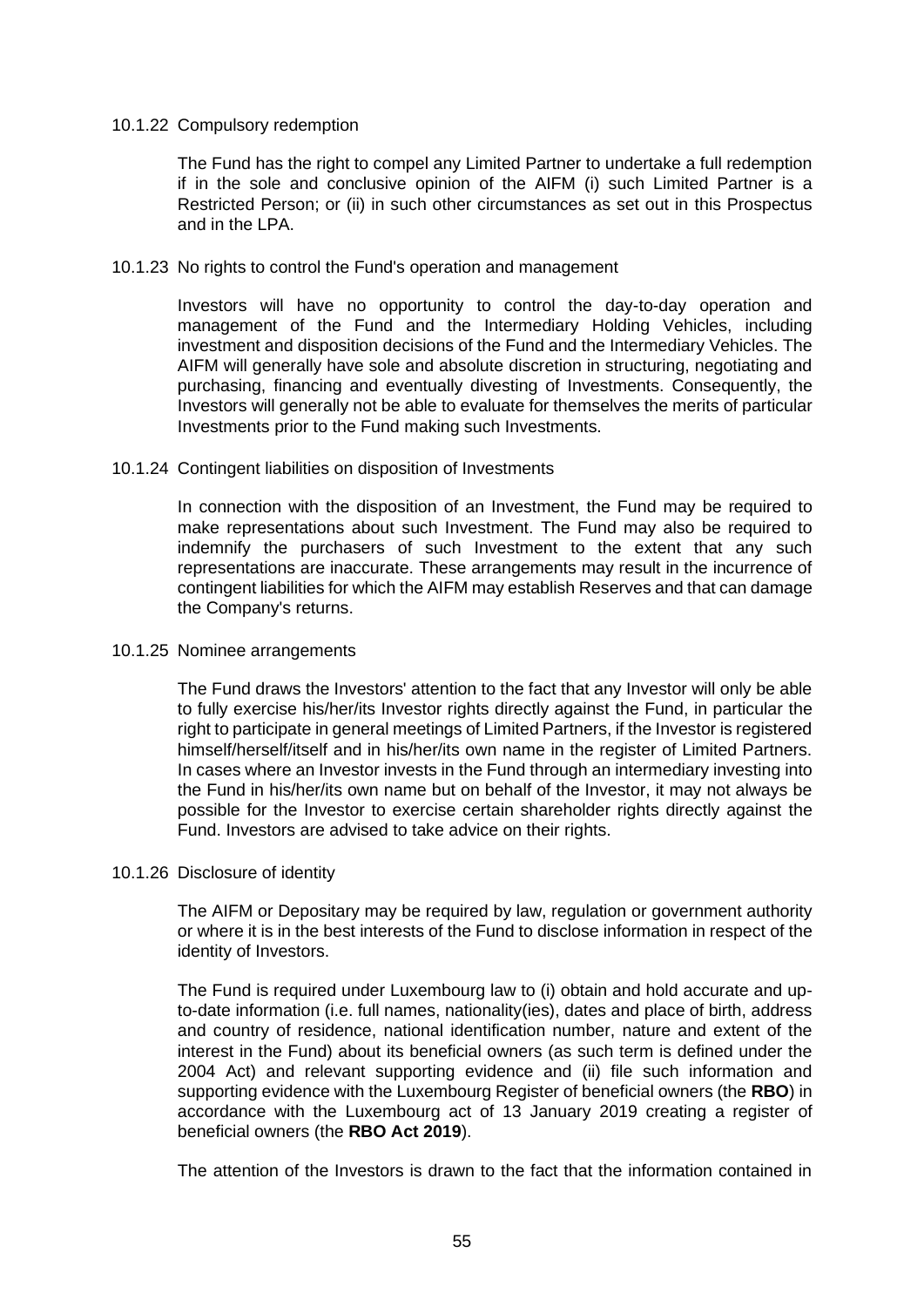the RBO (save for the national identification number and address of the beneficial owner) are available to the public, unless a limited access exemption is applied for and granted. Luxembourg national authorities and professionals (as referred to in the 2004 Act) may request that the Fund gives them access to the information on the beneficial owner(s) of the Fund (as well as its legal owners). Investors, their direct or indirect (share)holders who are natural persons, the natural person(s) who directly or indirectly control(s) the Company, the natural person(s) on whose behalf Investors may act, may qualify as beneficial owner(s), and beneficial ownership may evolve or change from time to time in light of the factual or legal circumstances. Beneficial owners are under a statutory obligation to provide to the Fund all relevant information about them as referred to above. Non-compliance with this obligation may expose beneficial owners to criminal sanctions.

Each Investor will be required in its Subscription Agreement to agree that the Fund and any of its Service Providers cannot incur any liability for any disclosure about a beneficial owner made in good faith to comply with Luxembourg laws.

Each Investor will be required in its Subscription Agreement to make such representations and warranties that it will promptly provide upon request, all information, documents and evidence that the Fund may require to satisfy its obligations under any applicable laws and in particular the RBO Act.

10.1.27 Change of law

The Fund must comply with regulatory constraints, such as a change in the laws affecting the Investment Restrictions applicable to SIFs, which might require a change in the Investment Objective and Strategy.

# <span id="page-55-0"></span>10.1.28 United Kingdom Exit from the European Union

The United Kingdom (**UK**) left the European Union (**EU**) on 31 January 2020 (**Brexit**), with the transition (or standstill) period between the UK and the EU ending on 31 December 2020. A trade deal between the UK and the EU was agreed on 24 December 2020, with a provisional application from 1 January 2021 (before full ratification by the EU). Under the trade deal, the UK has left the EU customs union and the single market. The full economic, tax, fiscal, legal, regulatory and other implications for the asset management industry, the broader European and global financial markets generally and for private funds such as the Fund's investments, presently remains uncertain. However, the UK's access to EU markets will be more restricted than prior to Brexit, perhaps significantly so, and trade in goods and services between the UK and the EU may be disrupted.

While some EU directives contemplate access to EU markets by firms established in countries deemed to have equivalent standards, even if UK domestic law continues to be equivalent to EU law (which is not guaranteed), there is no certainty that the EU will facilitate equivalence decisions in a timely fashion. The UK and the EU in a parallel declaration to the trade deal have committed to by March 2021 establish a framework covering exchanges of views on regulation and appropriate dialogue on equivalence processes. However, there is no certainty yet as to whether the EU will give an equivalence decision in respect of the UK. It is therefore expected that there will be disruption, at least initially, in all areas in which there is currently harmonizing EU legislation, because the current legal framework will cease to apply to the UK with nothing to replace it unless and until the UK negotiates alternative arrangements with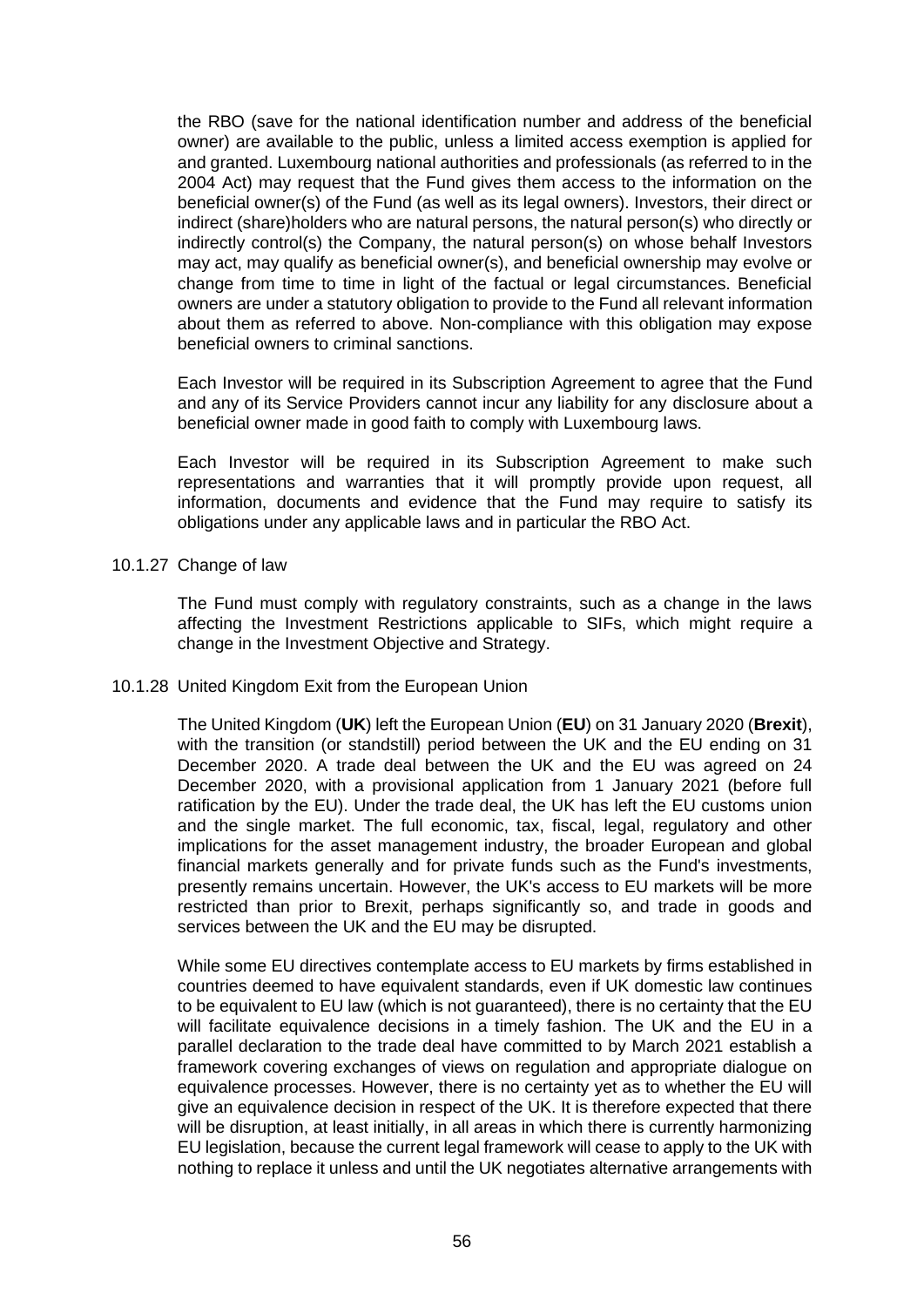the EU and/or with individual member states.

The future application of EU-based legislation to the private fund industry in the UK will depend on the agreed future relationship and the actions of the UK government. Any re-negotiated terms or amended laws and regulations may have an adverse impact on the Fund and its investments, including the ability of the Fund to achieve its investment objectives. Brexit may result in significant market dislocation, heightened counterparty risk, an adverse effect on the management of market risk and increased legal, regulatory or compliance burden for Investors, the AIFM and the Fund, each of which may have a negative impact on the operations, financial condition, returns or prospects of the Fund.

Brexit may have an adverse effect on the tax treatment of the Fund and its investments, in particular where reliance might have been placed on a UK entity's status as being in an EU member state for the purposes of determining eligibility for benefits under a double tax treaty. There may also be an adverse effect on the tax treatment of the Fund and its investments following the end of the transition period. In particular, depending on the agreed future application of EU law to the UK, EU directives preventing withholding taxes being imposed on intra-group dividends, interest and royalties may no longer apply to payments made into and out of the UK, meaning that instead the UK's double tax treaty network would need to be relied upon. Further, there may be changes to the operation of VAT.

While the most immediate impacts on corporate transactions will likely be related to changes in market conditions, the development of new regulatory regimes and parallel competition law enforcement may have an adverse impact on transactions, particularly those occurring in, or impacted by conditions in, the UK and elsewhere in Europe.

The information provided in this Section [10.1.28](#page-55-0) is correct as at the date of this Prospectus.

#### 10.1.29 Risks related to real estate investments

#### *General real estate risks*

The Fund will indirectly through the Intermediary Holding Vehicles and/or Portfolio Companies be subject to the general risks incidental to the ownership and operation of real estate and real estate-related businesses and assets and including changes in the general economic climate, changes in the overall real estate market, local, national or international conditions (such as an oversupply of space or a reduction in demand for space), the quality and philosophy of management, competition based on rental rates, attractiveness and location of the properties and changes in the relative popularity of property types and locations, changes in the financial condition of tenants, buyers and sellers of properties, changes in operating costs and expenses, uninsured losses or delays from casualties or condemnation, changes in applicable laws, government regulations (including those governing usage, improvement and zoning) and fiscal policies, interest rate levels, environmental liabilities, contingent liabilities, successor liability for investments in existing entities (e.g., buying out a distressed partner or acquiring an interest in an entity that owns a real property), work stoppages, shortages of labour, strikes, union relations and contracts, fluctuating prices and supply of labour and/or other labour-related factors and other factors beyond the control of the AIFM, the Fund and their respective affiliates. The Fund will also indirectly through the Intermediary Holding Vehicles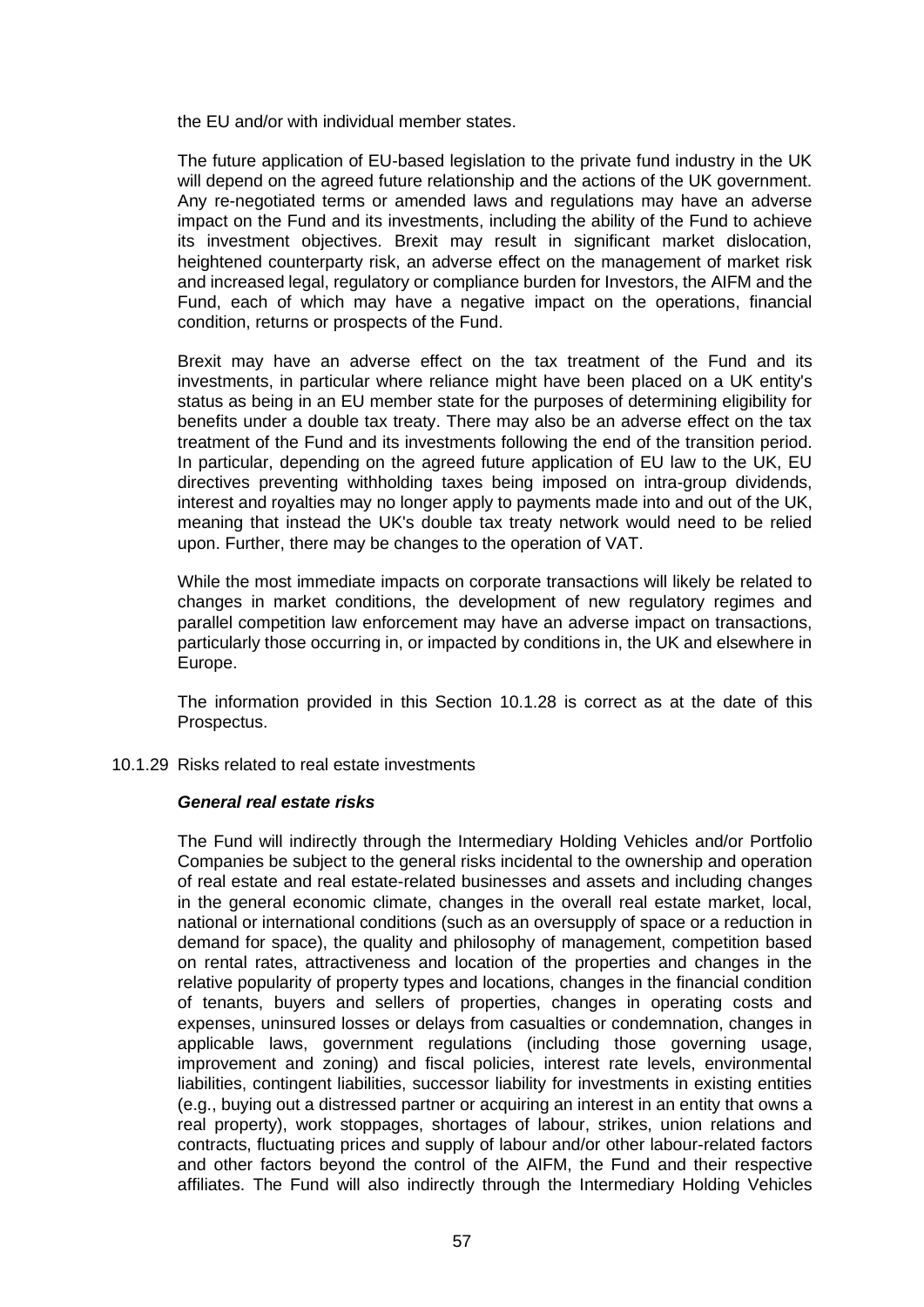and/or Portfolio Companies be subject to various risks associated with the development and construction or renovation of properties generally, such as possible delays in obtaining, or inability to obtain, the requisite entitlements and governmental approvals to develop and construct or renovate properties in accordance with proposed plans and construction delays, costs overruns, work stoppages, shortages of labour, strikes, union relations and contracts, fluctuating prices and supply of labour and or other labour-related factors. In addition, the properties will be subject to other risks beyond the control of the Fund, the AIFM and their respective affiliates. Furthermore, there can be no assurance that there will be tenants for the Fund's properties.

# *Uncertain Economic, Social and Political Environment; Market Conditions*

The real estate industry generally and the success of the Fund's investment activities in particular will both be affected by general economic and market conditions, such as interest rates, availability of credit, credit defaults, inflation rates, economic uncertainty, changes in applicable laws and regulations (including laws relating to taxation of the Fund's investments), trade barriers, currency exchange controls, and national and international political, environmental and socioeconomic circumstances in respect of the countries in which the Fund may invest. These factors may affect the value and the liquidity of the Fund's investments. A recession, slowdown and/or sustained downturn in the global economy or European real estate market (or any particular segment thereof) or a weakening of credit markets (including a perceived increase in counterparty default risk) will have a pronounced impact on the Fund and could adversely affect the Fund's profitability, impede the ability of the Fund's portfolio companies to perform under or refinance their existing obligations, and impair the Fund's ability to effectively deploy its capital or realise upon investments on favourable terms and may have an adverse impact on the availability of credit to businesses generally, which in turn may have an adverse impact on the business and operations of the Fund. In addition, economic problems in a single country are increasingly affecting other markets and economies. A continuation of this trend could adversely affect global economic conditions and world markets and, in turn, could adversely affect the Fund's performance. Any of the foregoing events could result in substantial or total losses to the Fund in respect of certain investments.

# *Risks of Leasing*

To the extent that the Intermediary Holding Vehicles and/or Portfolio Companies are unable to lease space in their properties on or before completion of their construction or renovation or otherwise as space becomes vacant, they will be subject to the risk of an inability to find suitable tenants on leasing terms they seek to obtain. This may require the Intermediary Holding Vehicles and/or Portfolio Companies to offer substantial leasing concessions or suffer significant vacancies in its properties; which might ultimately have an impact on the Fund.

# *Financial Risk of Tenants*

Adverse changes in the operation of any property, or the financial condition of any tenant, could have an adverse effect on the Intermediary Holding Vehicles and/or Portfolio Companies' ability to collect rent payments and, accordingly, on the ability of the Fund to make distributions to the Investors. A tenant may experience, from time to time, a downturn in its business which may weaken its financial condition and result in its failure to make rental payments when due. At any time, a tenant may seek the protection of applicable bankruptcy or insolvency laws, which could result in the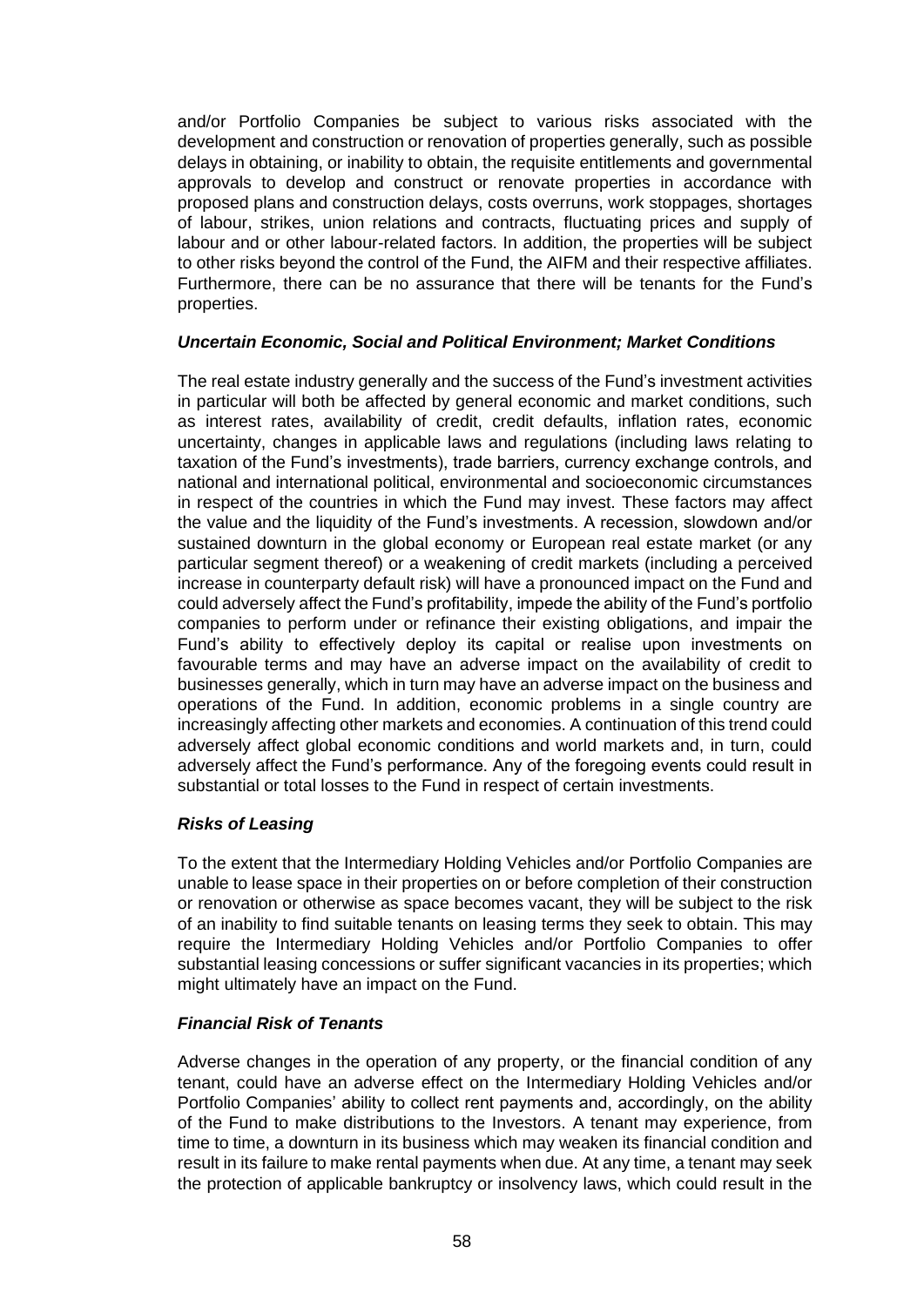rejection and termination of such tenant's lease or other adverse consequences to the Intermediary Holding Vehicles and/or Portfolio Companies and ultimately the Fund and thereby cause a reduction in distributions to the Investors. No assurance can be given that tenants will not file for bankruptcy protection in the future or, if they do, that their leases will continue in effect.

# *Development risks*

As part of its investment strategy, the Fund, via the Intermediary Holding Vehicles and/or Portfolio Companies, may undertake development of real estate or invest in real estate that requires refurbishment prior to its rental. To the extent that the Fund invests in such development activities, it will be subject to the risks normally associated with such activities. The risks of development or refurbishment include, but are not limited to, market or site deterioration after acquisition, the timely receipt of zoning and other regulatory approvals, the cost, delays and timely completion of construction and/or project, the possibility of development cost overruns, poor quality workmanship and/or design, insolvency of building contractors and professional teams, inability to rent or inability to rent at a level sufficient to generate profits, and delays due to various factors (including risks beyond the control of the Fund and its Intermediary Holding Vehicles and/or Portfolio Companies, such as weather or labour conditions or material shortages) and the availability of both construction and permanent financing on favourable terms. These risks could result in substantial unanticipated delays or expenses and, under certain circumstances, could prevent completion of development activities once undertaken, any of which could have a material adverse effect on the financial condition and results of operations of the Fund and of the Intermediary Holding Vehicles and/or Portfolio Companies and on the amount of funds available for distribution to the Investors. Properties under development or properties acquired for development may receive little or no cash flow from the date of acquisition through the date of completion of development and may continue to experience operating deficits after the date of completion. In addition, market conditions may change during the course of development that make such development less attractive than at the time it was commenced.

# *Value of real estate investments*

The market value of the real estate investments could be affected by macro and micro-economic factors which are outside of the Fund's control. Real estate valuations are impacted by national, regional and local economic conditions (which may be adversely affected by business closures or slowdowns and other factors), and political conditions and events, as well as by local property market conditions (such as an oversupply of commercial property).

Valuation of property is inherently subjective due to the individual nature of each property. As a result, valuations are subject to uncertainty. In the current economic environment, real estate prices and values remain subject to heightened volatility and could decline significantly. There can be no assurance that valuations of the properties will reflect actual sale prices even where any such sales occur shortly after the relevant valuation date, or that estimated yield and annual rental will prove to be obtainable.

# *Breach of financing covenants*

An Intermediary Holding Vehicle may be a party to various financings which contain financial covenants, amortisation targets and near-term maturities. Failure to comply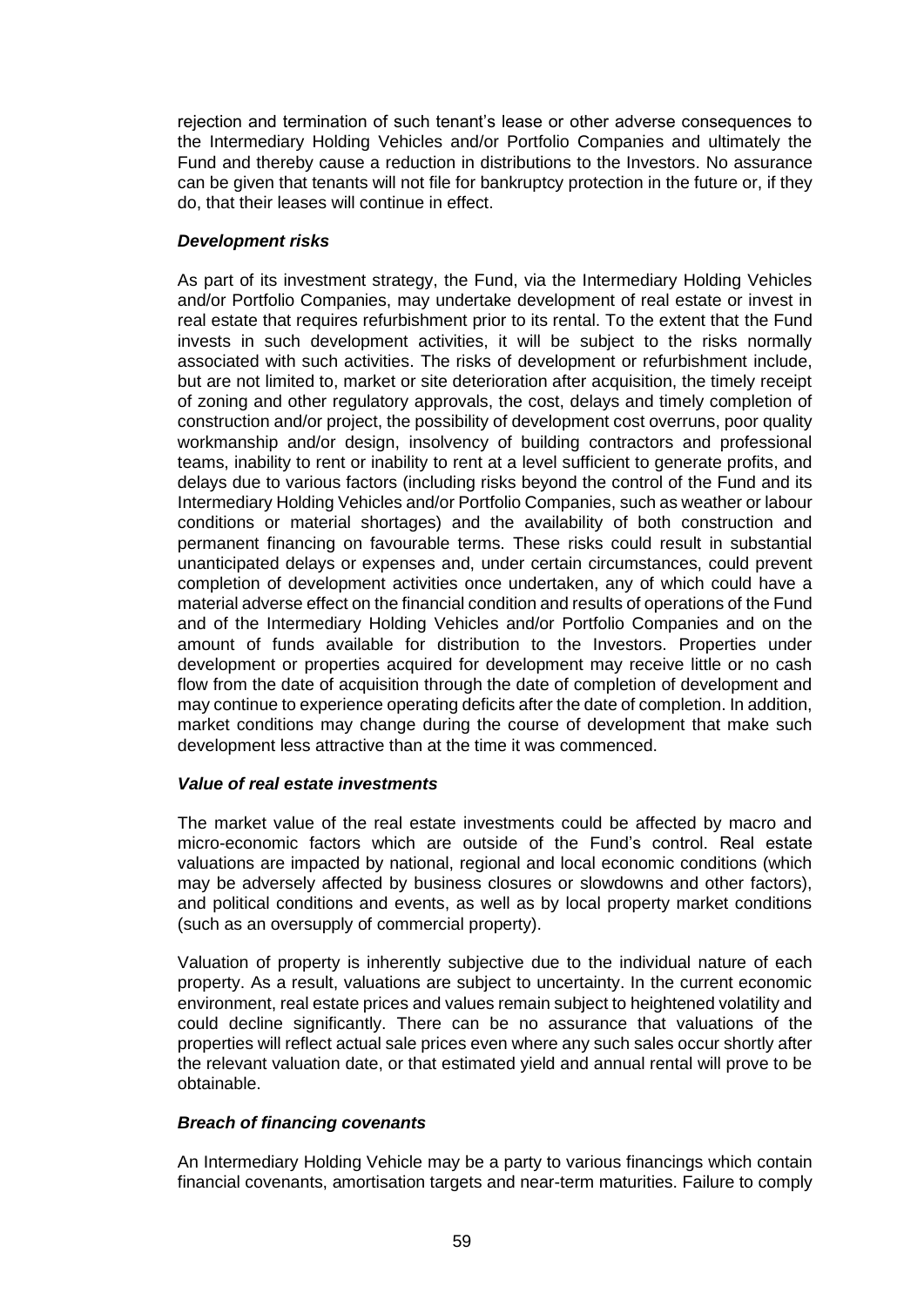with such covenants, amortisation targets and near-term maturities is likely to trigger a cessation of the relevant Intermediary Holding Vehicle's ability to upstream cashflow to the Fund from the related portfolios as well as potentially triggering defaults under the financings, with the consequence that such borrowings become immediately repayable in whole or in part (and thus allow foreclosure by lenders).

There can be no assurance that Intermediary Holding Vehicles will be able to secure the relevant facility extensions, refinance near-term maturities as they fall due or have sufficient cash resources (whether through asset sales or otherwise) or other credit facilities available to make full repayments of any such facilities as they fall due, which could lead to foreclosure by the lenders.

#### *Competition with other owners of commercial properties*

The Intermediary Holding Vehicles and/or Portfolio Companies will face significant competition from other developers, owners and operators of similar properties in the same markets. This competition may affect the Intermediary Holding Vehicles and/or Portfolio Companies' ability to attract and retain tenants and may reduce the rents the Intermediary Holding Vehicles and/or Portfolio Companies is able to charge. These competing properties may have vacancy rates higher than the intermediary Holding Vehicles and/or Portfolio Companies' properties, which may result in their owners being willing to lease available space at lower prices than the space in the Intermediary Holding Vehicles and/or Portfolio Companies' properties.

# *Bankruptcy Considerations*

Under certain circumstances payments to the Fund, in respect of certain investments in real estate and real estate related assets operating in workout mode or under applicable bankruptcy or corporate insolvency laws, and distributions by the Fund to Investors may be challenged or reclaimed by a trustee in bankruptcy (or similar officer) if any such payment or distribution is later determined to have been, for example, a transaction to defeat creditors or a preference under applicable bankruptcy or corporate insolvency laws. Bankruptcy laws may delay the ability of the Fund to realise on collateral for loan positions held by it or may adversely affect the priority of such loans through doctrines such as equitable subordination. Numerous other risks also arise in workout and bankruptcy contexts.

# *Government Regulation*

Government authorities at all levels are actively involved in the regulation of land use and zoning, environmental protection and safety and other matters affecting the ownership, use and operation of real property. Regulations may be promulgated that could restrict or curtail certain usages of existing structures, or require that such structures be renovated or altered in some manner. The promulgation and enforcement of such regulations could increase expenses, and lower the income or rate of return, as well as adversely affect the value of any of the Fund's Investments. Operators are also subject to laws governing their relationship with employees, including minimum wage requirements, overtime, working conditions and work permit requirements. Compliance with, or changes in, these laws could reduce the revenue and profitability of the Fund. In addition, regulation of the leasing of residential property by many state and local governments includes controls over rents that may be charged to tenants. Such regulations often impose limits on rent increases and may require that properties comply with specified requirements as a precondition for rent increases.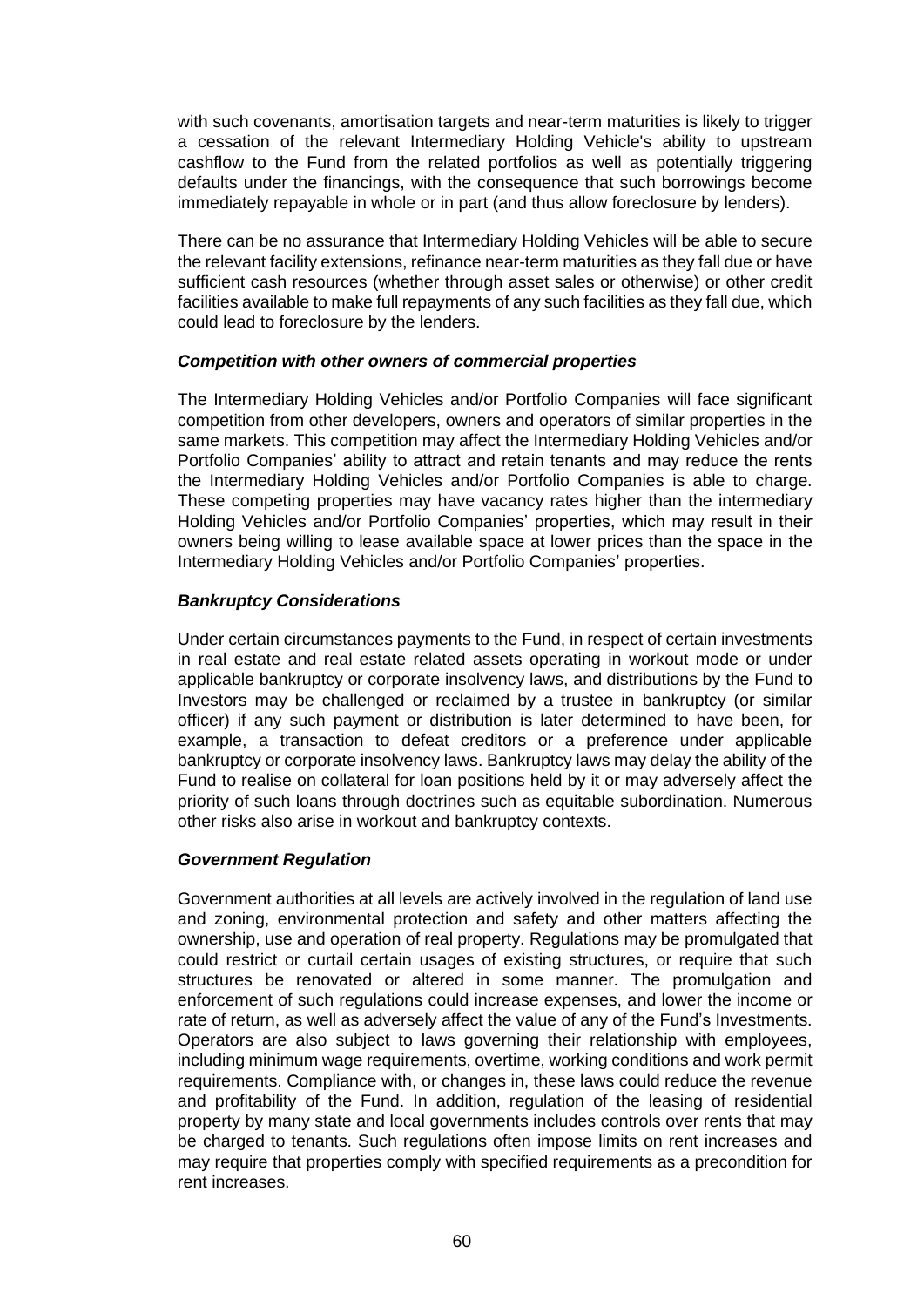# *Environmental Matters*

The Fund may be exposed to substantial risk of loss from environmental claims arising from Investments involving undisclosed or unknown environmental problems, health or occupational safety matters or problems with inadequate reserves, insurance or insurance proceeds for such matters that have been previously identified. An owner of real property may be held liable under local laws for the costs of removal or remediation of hazardous or toxic substances, on or in such property. Such laws may impose joint and several liability, which can result in a party being obligated to pay for greater than its share, or even all, of the liability involved. Such liability can be imposed without regard to whether the owner knew of, or was responsible for, the presence of such hazardous or toxic substances and the person bearing liability may incur substantive costs in defending claims of liability. The liability of any owner for such remediation is not generally limited and could exceed the value of the relevant property and/or the aggregate assets of the owner. The presence of such substances or the failure to properly remediate contamination from the property may adversely affect the owner's ability to operate such property, sell the real estate or to borrow using such property as security, which could have an adverse effect on the Fund's return from such Investment. Environmental claims with respect to a specific investment may exceed the value of such Investment, and under certain circumstances, subject the other assets of the Fund to such liabilities. In addition, even in cases where the Fund is indemnified by the seller with respect to an investment against liabilities arising out of violations of environmental laws and regulations, there can be no assurance as to the financial viability of the seller to satisfy such indemnities or the ability of the Fund to achieve enforcement of such indemnities. In addition, some environmental laws create a lien on contaminated property in favour of governments or government agencies for costs they may incur in connection with the contamination.

# *Lack of liquidity*

Investments in real estate assets such as the Eligible Investments are highly illiquid and subject to industry cycles, downturns in demand, oversupply of competitive commercial real estate properties, market disruptions and the lack of available capital from potential lenders or investors (whether to finance portfolio properties or for potential purchasers of such properties). While an investment may be sold at any time, it is generally expected that this will not occur for a number of years after the initial investment. Before such time, there may be no current return on the investment. Furthermore, the expenses of operating the Fund may exceed its income, thereby requiring that the difference be paid from the Fund's capital, including, without limitation, unfunded commitments. Additionally, there will be no readily available market for Fund investments, and hence, most of the Fund's investments will be difficult to value.

# *Casualty and condemnation*

Investments in real estate are subject to the risks of partial or total condemnation in accordance with applicable law or regulation and casualty, whether arising from destruction by fire, earthquake, flood, hurricane or otherwise.

# *Liabilities related to sales of assets*

In connection with the disposition of a property or property securities, the Fund or the Intermediary Holding Vehicles and/or Portfolio Companies, as applicable, may make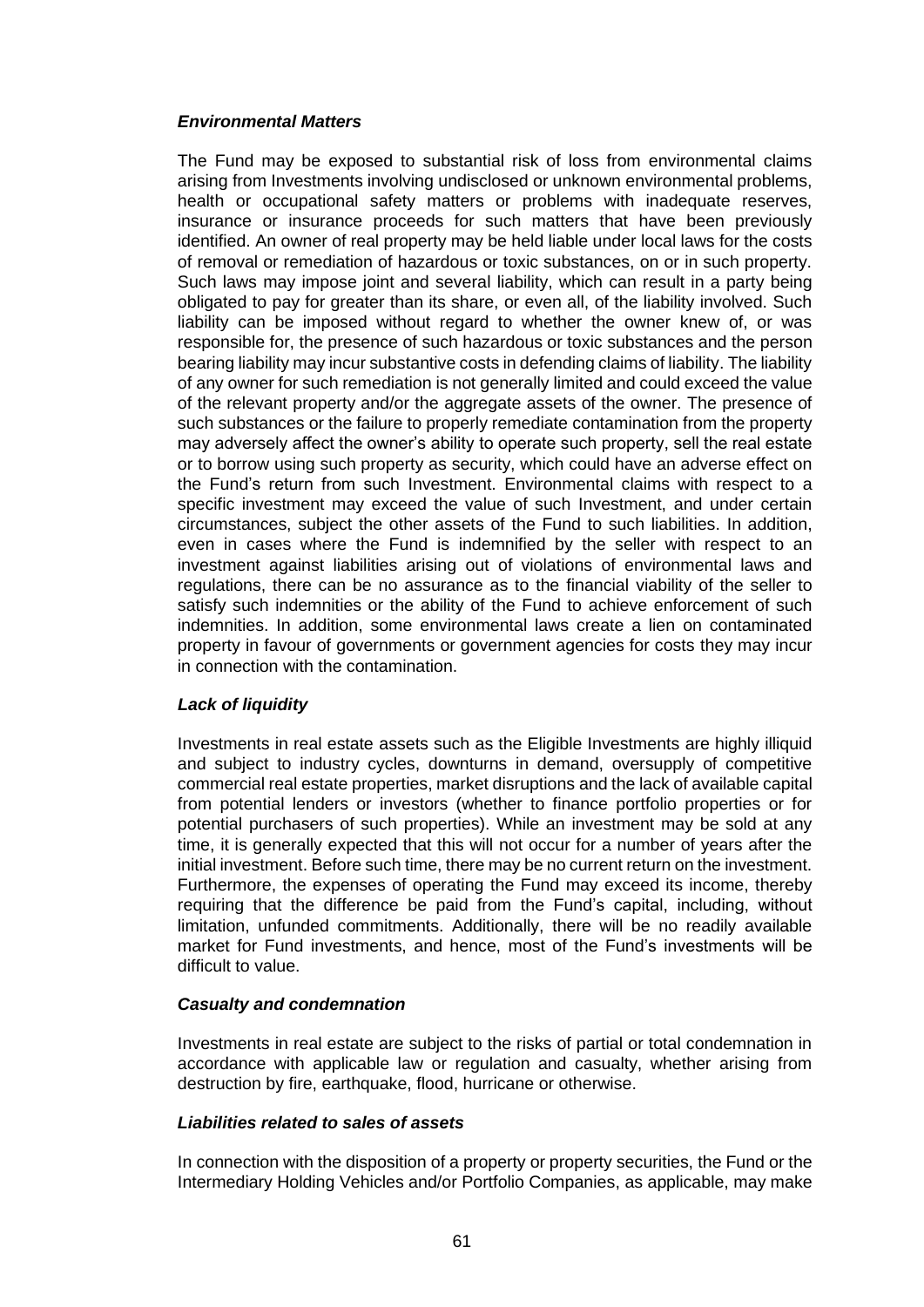certain representations about the business and financial affairs of the property or the relevant company. The Intermediary Holding Vehicles and/or Portfolio Companies may also indemnify purchasers against losses to the extent that any representations made by the Fund or the Intermediary Holding Vehicle or the Portfolio Companies turn out to be inaccurate or as a result of any statutorily imposed liability for construction defects. These circumstances may result in the incurrence of contingent liabilities to be covered by the Fund or the Intermediary Holding Vehicle or the Portfolio Companies.

#### *Insurance may not cover all losses*

Uninsured and underinsured losses at the Fund level or investment level could harm the Fund's overall financial condition, results of operations and ability to make distributions to the Investors. Certain types of losses generally are either uninsurable (or not economically insurable) or may be subject to insurance coverage limitations. Should an uninsured loss or a loss in excess of insured limits occur, the Fund could lose all or a portion of the capital it has invested in an Investment, as well as the anticipated future revenue from the Investment. In that event, the Fund and/or its investment might nevertheless remain obligated for any notes payable or other financial obligations related to the investment, in addition to obligations to the Fund's and/or its investment's ground lessors, franchisors and managers. Inflation, changes in building codes and ordinances, environmental considerations, provisions in loan documents encumbering the investments pledged as collateral for loans, and other factors might also keep the Fund and/or its investment from using insurance proceeds to replace or renovate an investment after it has been damaged or destroyed. Under those circumstances, the insurance proceeds the Fund and/or its investment receives might be inadequate to restore the Fund's and/or its investment's economic position on the damaged or destroyed investment.

# *Undisclosed Liabilities*

The Investments acquired by the Fund will involve private negotiations where protection for the Fund can be afforded by way of due diligence and covenants provided by the sellers. However, there can be no guarantee that an Investment acquired by the Fund does not carry with it a significant undisclosed liability which could have a material adverse effect on the value of the Fund's assets.

# *General tax risks*

An investment in the Fund involves complex tax considerations in Luxembourg, in the countries in which Investment assets are located, in countries in which particular Investors are located, and possibly in other countries (including the countries in which the AIFM or its Affiliates are located, as the case may be). Some of these tax considerations will differ for particular Investors. Among other things, Investors may be subject to tax on Fund's income even if the Fund does not make distributions.

Depending on individual circumstances, the taxation treatment for direct or indirect Investors may differ from the guidance of Section [11](#page-62-0) and Investors should obtain advice from their own tax advisers regarding the tax implications for them of holding and disposing of Interests and receiving distributions in respect of the Interests.

As of 1/1/2022 an anti-hybrid mismatch rule will come into effect targeting so called "reverse hybrids". This rule may result in a Luxembourg partnership, such as the Fund, becoming taxable for the portion of its net income that is not taxable elsewhere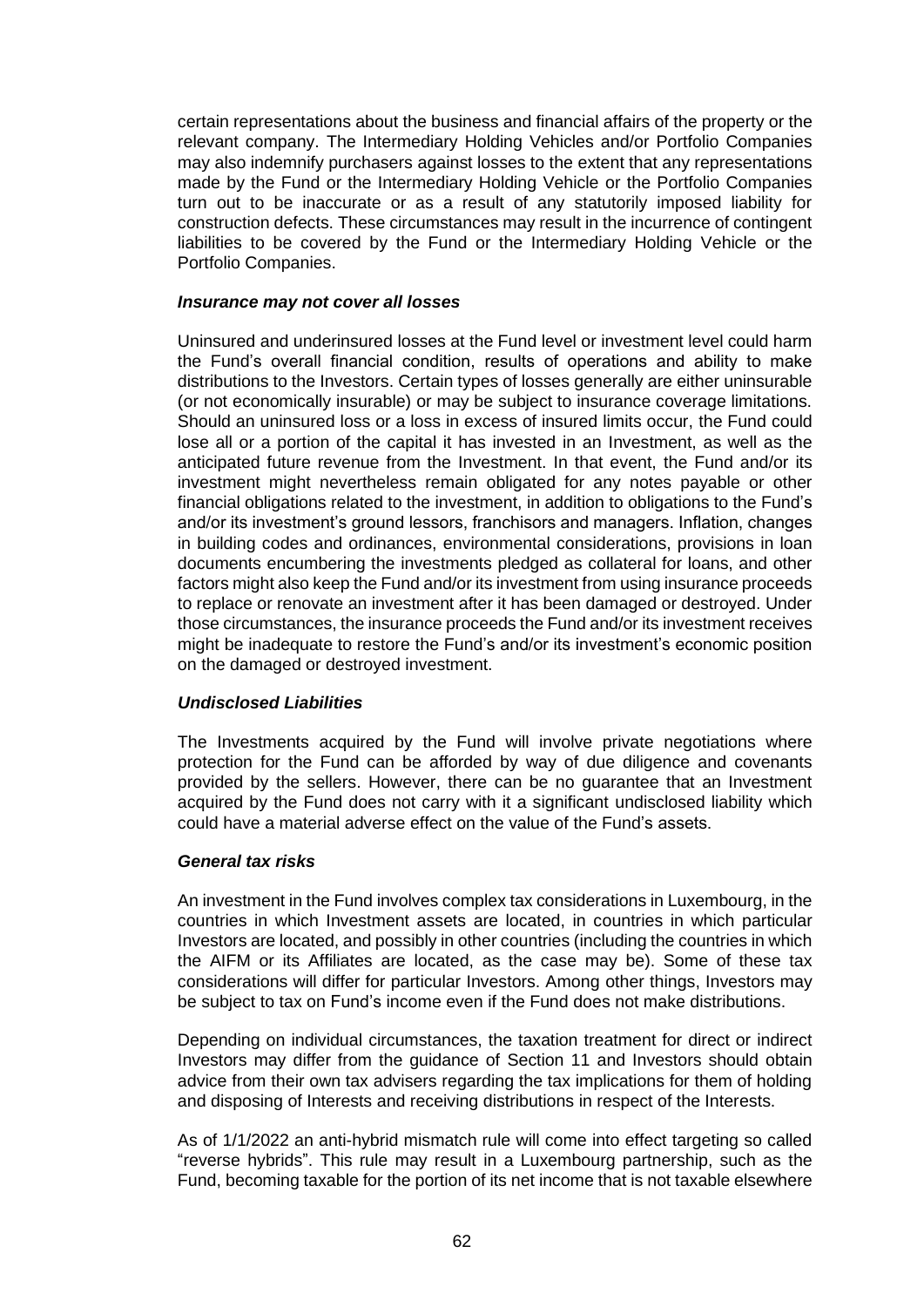when one or more associated enterprises, which are non-residents, hold a direct or indirect interest of 50% or more of the voting rights, of the capital, or of the rights to participate in the profits, and are established in a jurisdiction or jurisdictions that consider such partnership as tax opaque.

The above anti hybrid mismatch rule would not apply to an undertaking for collective investments (UCI). A UCI is defined as an investment fund or vehicle that is widely held, holds a diversified portfolio of securities and is subject to investor protection regulations in the country in which it is established.

**BEFORE DETERMINING TO INVEST IN THE FUND, PROSPECTIVE INVESTORS SHOULD EVALUATE THROUGH WHATEVER MEANS NECESSARY WHETHER THEY ARE WILLING AND FINANCIALLY ABLE TO ACCEPT THE AFORESAID RISKS WHICH THEY WILL EXPLICITLY ASSUME BY BUYING INTERESTS OF THE FUND. THE FOREGOING LIST OF RISK FACTORS DOES NOT PURPORT TO BE A COMPLETE EXPLANATION OF THE RISKS INVOLVED IN THIS OFFERING AND IT SHOULD BE UNDERSTOOD THAT THE NATURE OF THE INTERESTS IS PRONE TO THE INTRODUCTION OF UNIQUE AND POTENTIALLY SIGNIFICANT RISK FACTORS WHICH MAY NOT BE PRESENT IN INVESTMENTS IN MORE DEVELOPED MARKETS.**

**PROSPECTIVE INVESTORS SHOULD READ THE ENTIRE MEMORANDUM AS WELL AS ALL OTHER AVAILABLE SUPPORTING DOCUMENTATION FROM THE FUND AND FULLY EVALUATE ALL OTHER INFORMATION THAT THEY DEEM TO BE NECESSARY BEFORE DETERMINING TO INVEST IN THE FUND.**

# <span id="page-62-0"></span>**11. TAXATION**

# *Taxation of the Fund*

The Fund will be considered as a tax transparent entity for Luxembourg tax purposes and will not be subject to corporate income tax (**CIT**) including any surcharges (e.g. employment fund surcharge), municipal business tax (**MBT**) and net wealth tax (**NWT**) in Luxembourg. However, the Fund will be subject to a subscription tax (*taxe d'abonnement*) of 0.01% p.a. on its NAV on the Valuation Day. The value of the assets represented by units or shares in other Luxembourg undertakings for collective investment – provided that such units or shares had themselves already been subject to the subscription tax provided for by the SIF Act, the law of 23 July 2016 on reserved alternative investment funds, as amended or the law of 17 December 2010 on undertakings for collective investments, as amended – is exempt.

The Fund will not be entitled to the benefits of tax treaties concluded by Luxembourg nor to the benefits of the EU Directives (i.e., EU Parent Subsidiary Directive and EU Interest Royalties Directive).

# *Withholding Tax*

Due to its tax transparency, any income and losses derived by the Fund will, for Luxembourg tax purposes, be deemed allocated directly to its Investors pro rata to their stakes.

Dividends and interests distributed to the Fund may be subject to non-recoverable withholding taxes in the source countries at varying rates. The Fund may further be subject to tax on the realised or unrealised gain appreciation of its assets in the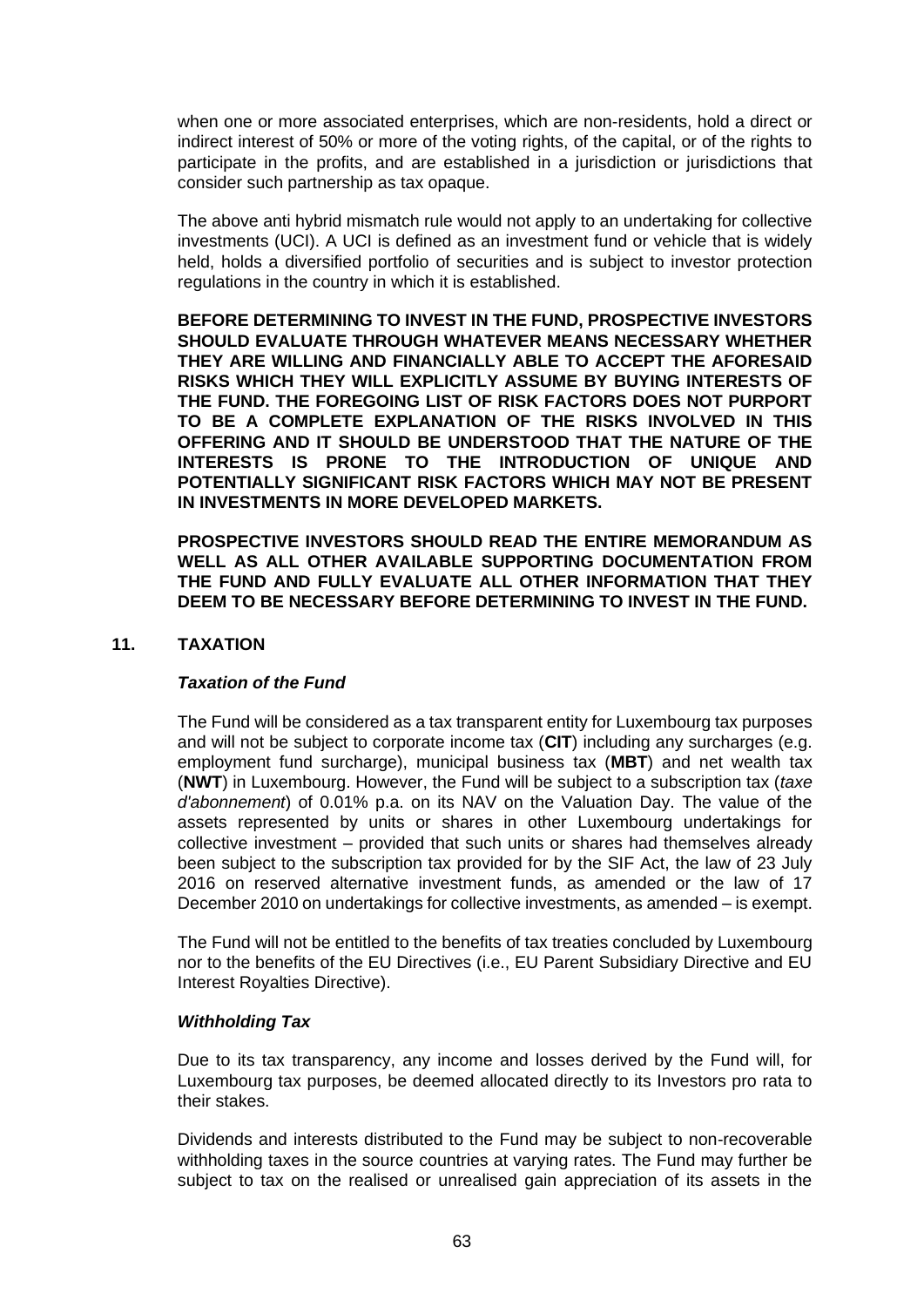foreign source countries.

The Fund's assets may, subject to appropriate tax advice from time to time, be held via intermediate Luxembourg holding companies (each a **LuxCo**) being Luxembourg resident fully taxable companies. Considering its tax status, a LuxCo should be entitled to tax treaty benefits and/or to the benefits of EU Directives (i.e. EU Parent Subsidiary Directive and EU Interest Royalties Directive), subject to the application of any anti-abuse provisions.

Dividends distributed by the LuxCo to the Fund and attributed by transparency to its Investors will be subject to a Luxembourg dividend withholding tax of 15% unless the recipient Investors, taking into account their stake, are eligible to an exemption under the Luxembourg participation exemption regime (subject to certain conditions) or to a reduced rate under an applicable double tax treaty. Proceeds distributed to the Fund under the form of interest payments should not be subject to withholding tax in Luxembourg provided that they are at arm's length, not profit-sharing and not paid to Luxembourg resident individuals. Similarly, no withholding tax should apply on repayment of the principal amount of a debt instrument. Finally, payments of (advance) liquidation proceeds should not subject to Luxembourg withholding tax.

Distributions as well as redemptions made by the Fund to its Investors are not subject to withholding tax in Luxembourg.

# *VAT*

The Fund qualifies as an AIF and will – by law – be considered a VAT taxable person in Luxembourg. Management services provided to AIFs are generally exempt from VAT in Luxembourg. Services that are specific and essential to the management of the Fund should therefore be exempt from VAT in Luxembourg.

# *Registration Duty and Other Taxes*

No stamp duty, capital duty or other taxes is payable on the issue of Interests by the Fund, except for a flat registration duty of EUR 75,- to be paid upon the incorporation or any future amendment of the LPA when such incorporation or amendment is made by way of a notarial deed.

# *Taxation of the Investors*

# *General considerations*

There is no attempt in this Prospectus to summarise the tax consequences applicable to each Investor subscribing, holding, redeeming or disposing of its Interest in the Fund. These consequences will vary in accordance with the laws and practices currently in force in the Investors' country of residence, domicile, or incorporation. Each Investor should consult its own advisor.

#### *Luxembourg tax residency*

An Investor will not become resident, nor be deemed to be resident, in Luxembourg by reason only of being a limited partner in the Fund.

*Taxation of the Luxembourg individual resident Investors*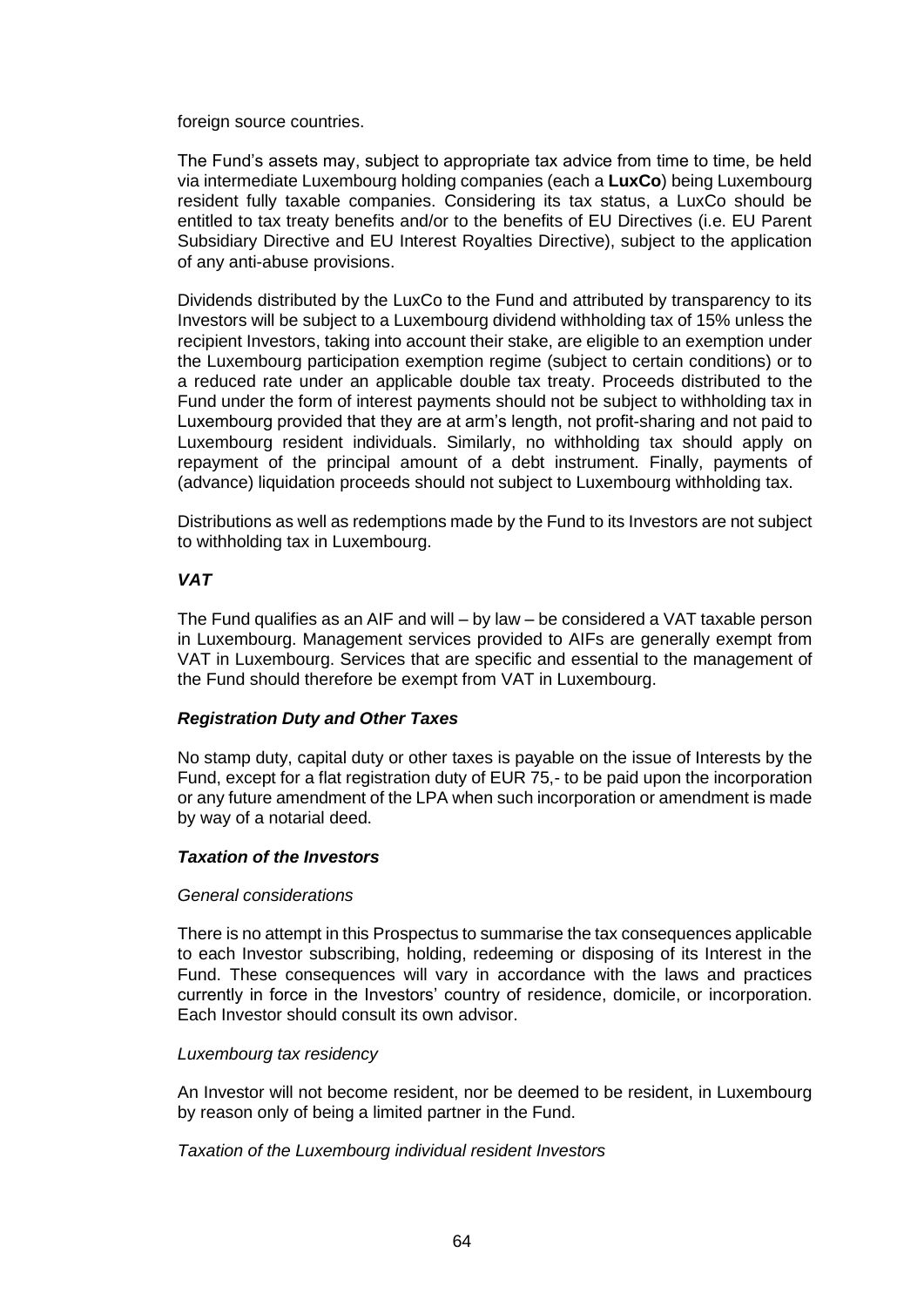Income derived by the Fund and allocated by transparency to Luxembourg resident individual Investors, who act in the course of the management of either their private wealth or their professional/business activity, are subject to income tax at the ordinary progressive rate increased by the solidarity surcharge (*contribution au fonds pour l'emploi*) leading to an effective maximum tax rate of 45.78%) for 2021.

50% of the gross dividends derived by the Fund and which are allocated by transparency to Luxembourg resident individual Investors are exempt from Luxembourg income tax (subject to certain conditions).

Capital gains realized by the Fund upon the disposal of shares and allocated by transparency to Luxembourg resident individual Investors who act in the course of the management of their private wealth, are not subject to income tax, unless the said capital gains qualify either as speculative gains or as gains realised on a substantial participation. Capital gains are deemed to be speculative if the shares are disposed of within six months after their acquisition. Speculative gains are subject to income tax at ordinary progressive rates. A participation is considered substantial where an Investor holds either alone or together with his spouse or partner and/or minor children, directly or indirectly at any time within the five years preceding the disposal, more than 10% of the share capital of the company whose shares are being disposed of. A resident Investor is also deemed to hold a substantial participation if he acquired free of charge, within the five years preceding the transfer, a participation that was constituting a substantial participation in the hands of the alienator (or the alienators in case of successive transfers free of charge within the same five-year period). Capital gains realized on a substantial participation more than six months after the acquisition thereof are taxed at half of the marginal tax rate.

Capital gains realized by the Fund upon the disposal of shares and allocated by transparency to Luxembourg resident individual Investors who act in the course of their professional/business activity, are subject to income tax at ordinary progressive rates.

A disposal may include a sale, an exchange, a contribution or any other kind of alienation of the participation.

The disposal by Luxembourg resident individual Investors of Interests held in the Fund will be considered as a disposal of the underlying assets held by the Fund pro rata to their share therein and will be taxed accordingly.

#### *Taxation of the Luxembourg* corporate *resident fully taxable Investors*

Luxembourg resident Investors or non-resident Investors having a Luxembourg permanent establishment or a permanent representative to which or to whom their Interest in the Fund are attributable are taxable in Luxembourg on their share in the income and net worth of the Fund.

Income derived by the Fund and allocated by transparency to Luxembourg corporate fully taxable Investors are subject to Luxembourg CIT and MBT unless an exemption is available under the Luxembourg participation exemption regime (subject to certain conditions).

50% of the gross dividends derived by the Fund and allocated by transparency to Luxembourg corporate fully taxable Investors, are exempt from Luxembourg CIT and MBT (subject to certain conditions).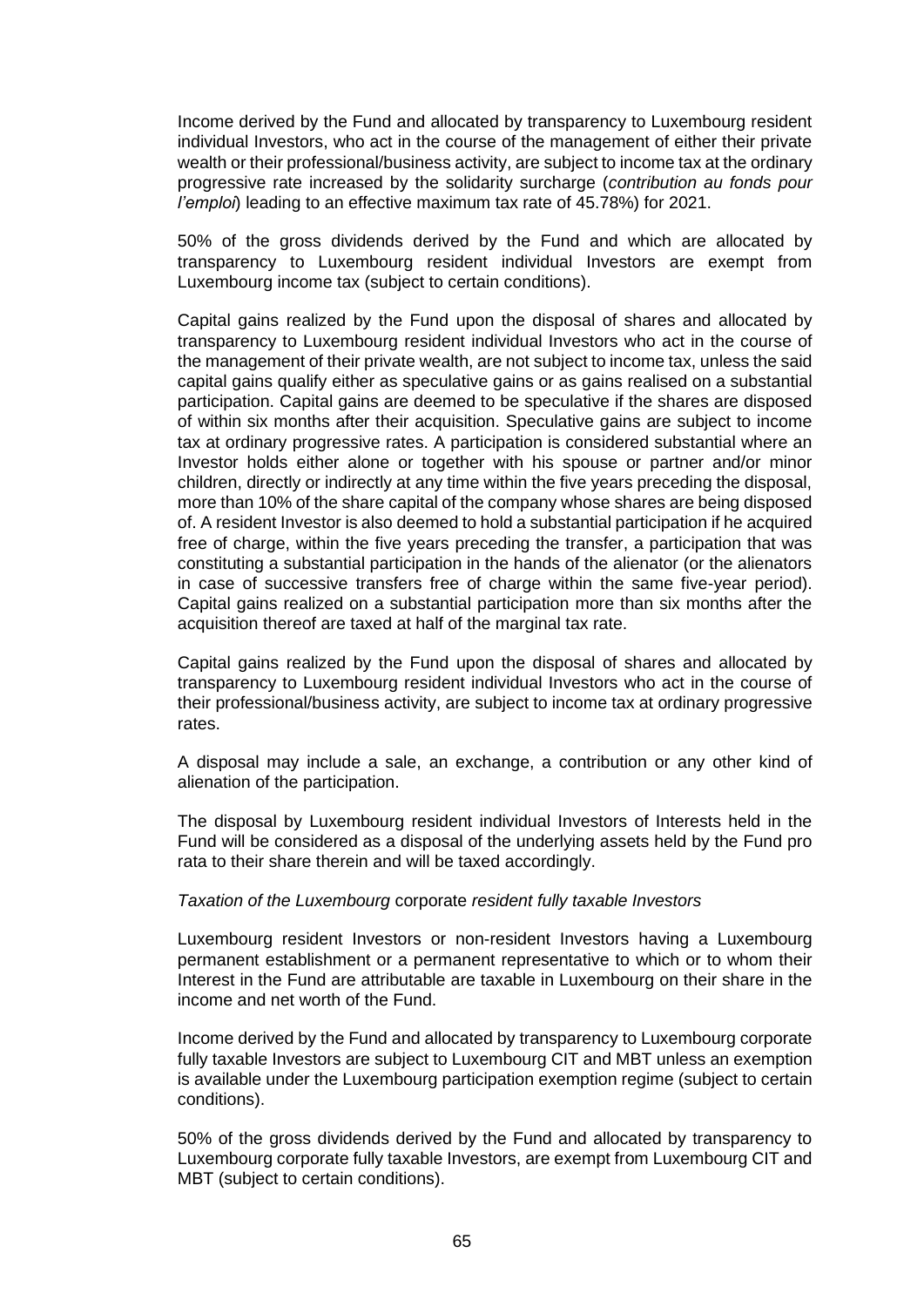Capital gains realized by the Fund upon disposal of shares and allocated by transparency to Luxembourg corporate fully taxable Investors are subject to CIT and MBT unless an exemption is available under the Luxembourg participation exemption regime (subject to certain conditions). Where an exemption applies, capital gains will remain taxable up to the amount of expenses (e.g. interest expenses on loans) economically connected to an exempt participation, and certain write-offs thereon, which have reduced the Investor's taxable base during the year of the disposal or during the previous years. This recapture mechanism is in principle tax neutral since the taxable capital gain may be offset by the corresponding (carried forward) losses generated by the deduction of these expenses (to the extent that the tax deduction generated by these expenses has not been used to offset taxable income of the Investor, and that the carried forward losses are effectively tax deductible under the provisions of the Luxembourg tax law.

The disposal by an Investor of its Interests in the Fund will be considered as a disposal of the underlying assets held by the Fund pro rata to the share of the Investor therein and will be taxed accordingly.

The Fund's assets which are allocated by transparency to Luxembourg corporate fully taxable Investors would generally be subject to NWT levied at the rate of 0,5% in their net wealth up to EUR 500 million and at the rate of 0,05% on their net wealth above EUR 500 million. Under certain conditions, an exemption may be available under the Luxembourg participation exemption regime subject to the minimum NWT.

# *Taxation of the Luxembourg corporate resident Investors benefiting from a special tax regime*

Luxembourg corporate resident Investors who are (i) undertakings for collective investment governed by the law of 17 December 2010 on undertakings for collective investments, as amended, (ii) SIFs governed by the SIF Act, or (iii) family wealth management companies governed by the law of May 11, 2007, as amended or (iv) reserved alternative investment funds subject to the law of 23 July 2016 on reserved alternative investment funds, as amended, are exempt from CIT, MBT and NWT in Luxembourg. Income and gains distributed to the Fund and attributed by transparency to them are not subject to CIT and MBT in their hands. Also, assets held by the Fund and allocated by transparency to them are exempt from NWT.

#### *Taxation of the non-resident Investors*

Non-resident Investors who have neither a permanent establishment nor a permanent representative in Luxembourg to which or whom their Interests in the Fund are attributable should not be taxable in Luxembourg.

The disposal of Interests in the Fund will be deemed to be the disposal of the underlying assets held by the Fund pro rata to the share of the non-resident Investors therein. Therefore, the gain resulting from the disposal of Interests in the Fund will not be subject to tax in Luxembourg to the extent the Fund does not hold Luxembourg-based assets or does not hold its Investments through a Luxembourg tax resident company.

The disposal by non-resident Investors of their Interests in the Fund holding a share capital participation in a Luxembourg tax resident company or the disposal by the Fund of its shareholding in a Luxembourg tax resident company may be subject to tax in Luxembourg if such disposal occurs within six months after acquisition of the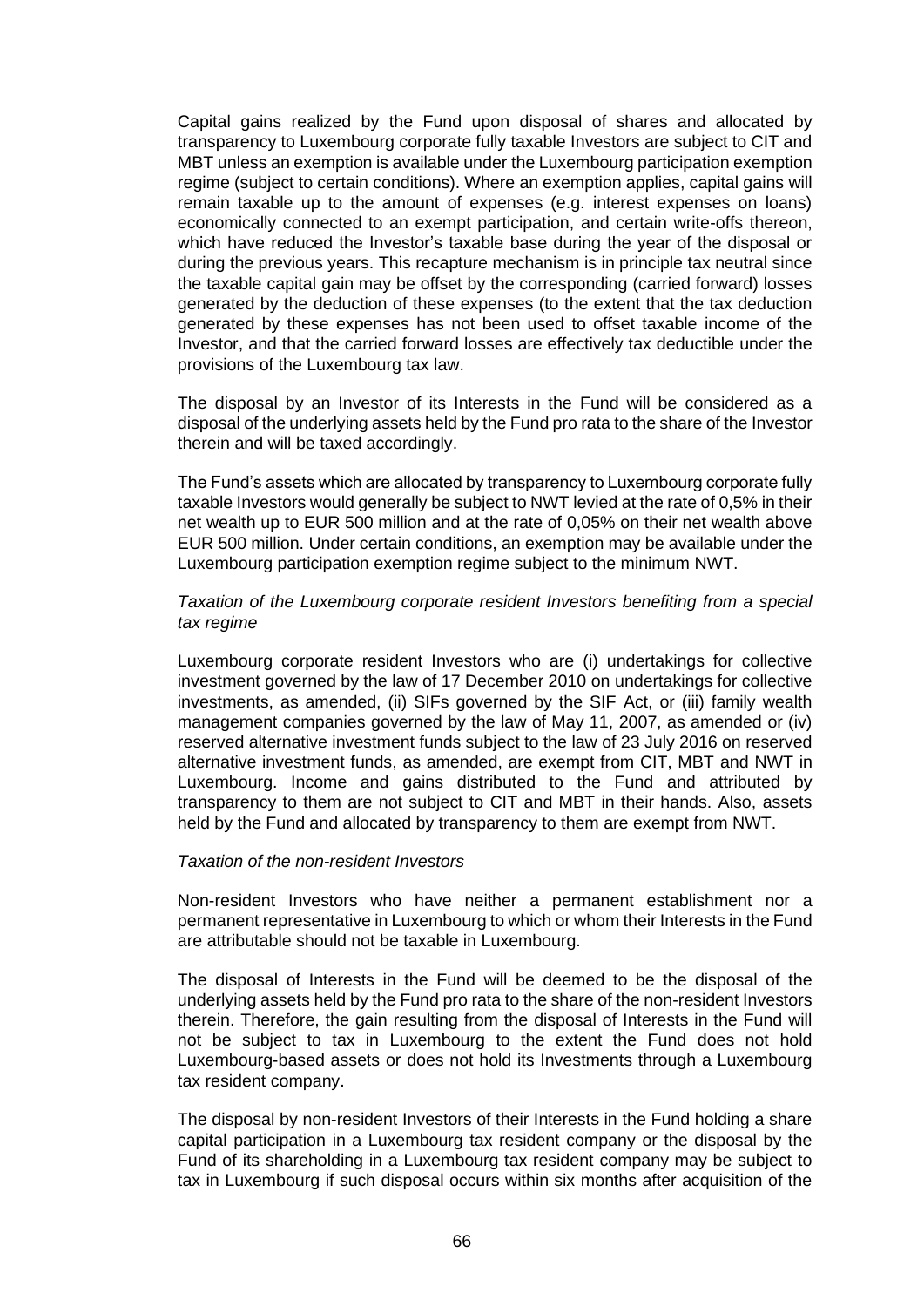shares of the Luxembourg company. The said gain may not be subject to tax if the Luxembourg non-resident Investors are entitled to the benefits of the double tax treaty concluded between Luxembourg and their country of residence, and the double tax treaty allocates the taxation right for the aforementioned capital gains solely to the Investors' country.

Non-resident capital gains tax may also become due if the disposal occurs six months after the acquisition of the shares of the Luxembourg company, where the nonresident Investors holding a substantial participation have been Luxembourg resident taxpayers for more than 15 years and became non-resident taxpayers less than 5 years before the realisation of the gain.

#### *Inheritance Tax and Gift Tax*

No inheritance tax is levied on the transfer of the Interests in the Fund upon the death of an individual Investor if the deceased was not a resident of Luxembourg. Under Luxembourg tax law, where an individual Investor is a resident of Luxembourg for tax purposes at the time of his/her death, the Interests are included in his/her taxable basis for inheritance tax purposes.

Gift tax may be due on a gift or donation of Interests in the Fund if the gift is recorded in a notarial deed or otherwise registered in Luxembourg.

# *Foreign Account Tax Compliance Act*

The Fund may be subject to the FATCA legislation which requires financial institutions outside the U.S. (**FFIs**) to provide the U.S. Internal Revenue Service (**IRS**) with information about financial accounts held directly or indirectly by certain specified U.S. persons. Failure to provide the requested information will lead to a 30% withholding tax applying to certain U.S. source income (including dividends and interest) and gross proceeds from the sale or other disposal of assets that can produce U.S. source interest or dividends.

As part of the process of implementing the FATCA legislation, the US government has negotiated intergovernmental agreements with certain foreign jurisdictions which are intended to streamline the reporting and compliance requirements for entities established in such foreign jurisdictions and subject to FATCA. On 28 March 2014, Luxembourg entered into a Model 1 Intergovernmental Agreement (**Luxembourg IGA**) with the U.S. and a memorandum of understanding in respect thereof. Any Luxembourg FFI is required to comply with the Luxembourg IGA and to collect information aiming to identify its direct and indirect investors that are U.S. persons for FATCA purposes (**Reportable Accounts**). Information on Reportable Accounts provided to the FFI will be shared with the Luxembourg tax authorities which will exchange that information on an automatic basis with the IRS.

The Fund will attempt to satisfy any obligations imposed on it to avoid the imposition of the 30% withholding tax. However, no assurance can be given that the Fund will be able to satisfy these obligations. If the Fund becomes subject to a withholding tax as a result of FATCA, the value of Fund's Interests held by the Investors may be materially affected. The Fund and/or its Investors may also be indirectly affected by the fact that a non-U.S. financial entity does not comply with FATCA regulations even if the Fund satisfies its own FATCA obligations.

To ensure the Fund comply with FATCA rules and the Luxembourg IGA in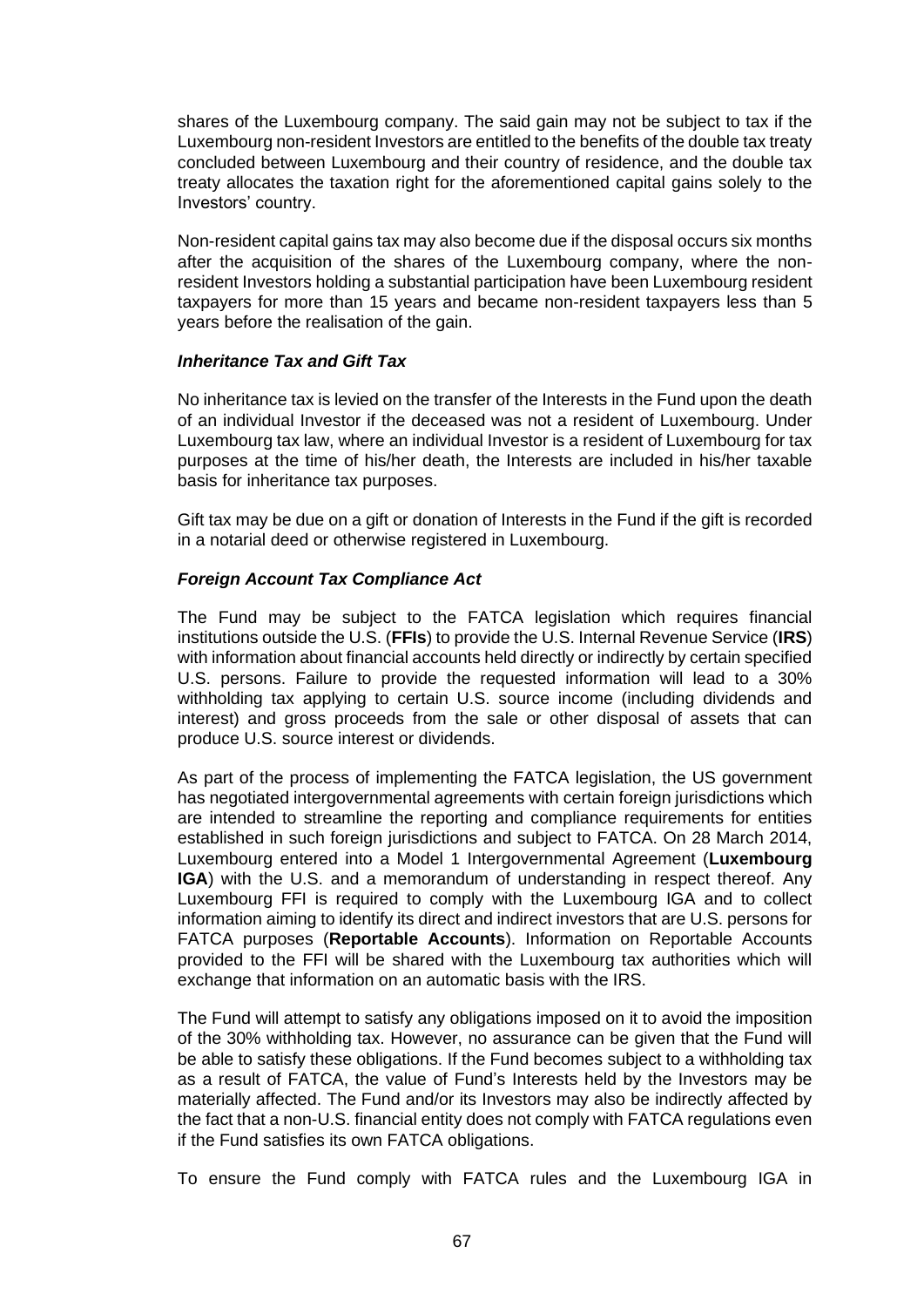accordance with the foregoing, the Fund may:

- (i) request information or documentation, including a Global Intermediary Identification Number, or any other valid evidence of an Investor's FATCA registration with the IRS or a corresponding exemption, in order to ascertain the Investor's FATCA status.
- (ii) report information concerning Investors and their account holding to the Luxembourg tax authorities if such account is deemed a U.S. reportable account under the Luxembourg IGA.
- (iii) report information to the Luxembourg tax authorities concerning payments to Investors with the FATCA status of non-participating FFI; and
- (iv) request all other information deemed necessary to comply with the abovementioned legislation.

Failure to comply with the above-mentioned Luxembourg legislation may lead to fines.

Any Investor failing to comply with the Fund's documentation or information request may be charged with any taxes and or penalties imposed to the Fund as a result of such Investor's failure to provide the documentation or information. The Fund may also at its sole discretion, treat such Investor as a Restricted Person (and for instance, may redeem the Interest of such Investor in the Fund) (i) if the Investor does not provide the required information, documents or certificates or (ii) if the Fund (or its delegates or Service Providers) has reason to believe that the information, documents or certificates provided to the Fund (or its delegates or Service Providers) are incomplete or incorrect and the Investor does not provide, to the satisfaction of the Fund (or its delegates or Service Providers), sufficient information to cure the situation.

Prospective Investors should consult their professional advisors on the possible tax and other consequences with respect to FATCA.

**THE TAX AND OTHER MATTERS DESCRIBED IN THIS PROSPECTUS DO NOT CONSTITUTE, AND SHOULD NOT BE CONSIDERED AS, LEGAL OR TAX ADVICE TO PROSPECTIVE SUBSCRIBERS. PROSPECTIVE SUBSCRIBERS SHOULD CONSULT THEIR OWN COUNSEL REGARDING TAX LAWS AND REGULATIONS OF ANY OTHER JURISDICTION WHICH MAY BE APPLICABLE TO THEM.**

# *Common reporting Standard or CRS*

The Fund may be subject to CRS as set out in the Luxembourg law of 18 December 2015 (**CRS Law**). The CRS Law requires financial institutions to identify financial account holders, establish their tax residence and to report information relating to certain accounts to the relevant local tax authority. Accordingly, the Fund is obliged to run additional due diligence processes on its Investors to ensure compliance with CRS provisions. To ensure the Fund 's compliance with CRS Law in accordance with the foregoing, the Fund may:

(i) request information or documentation in order to ascertain an Investor's CRS status;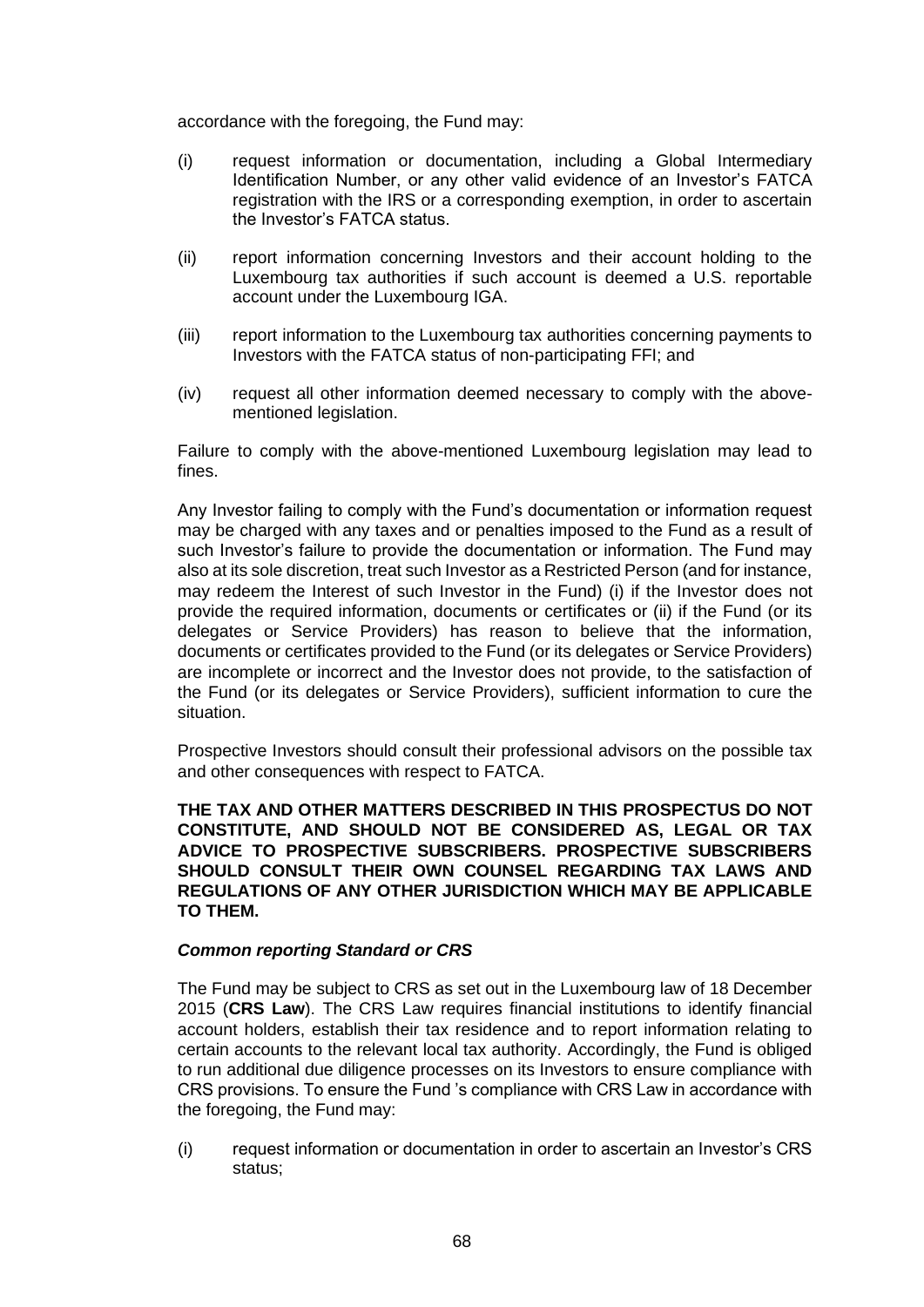- (ii) report the identity and tax residence of holders (including entities and their controlling persons) of accounts declared as "reportable" by the CRS Law to the Luxembourg tax authorities who will share such information with the relevant competent foreign tax authorities on a yearly basis (the information reported will also include the account balance, income and redemption proceeds); and
- (iii) request all other information deemed necessary to comply with the abovementioned legislation.

Under relevant Luxembourg rules, failure to comply with the above-mentioned legislation may lead to fines.

Any Investor failing to comply with the Fund's documentation or information request may be charged with any taxes and or penalties imposed to the Fund as a result of such Investor's failure to provide the documentation or information. The Fund may also at its sole discretion, treat such Investor as a Restricted Person (and for instance, may redeem the Interest of such Investor in the Fund) (i) if the Investor does not provide the required information, documents or certificates or (ii) if the Fund (or its delegates or Service Providers) has reason to believe that the information, documents or certificates provided to the Fund (or its delegates or Service Providers) are incomplete or incorrect and the Investor does not provide, to the satisfaction of the Fund (or its delegates or Service Providers), sufficient information to cure the situation.

Investors should consult their professional advisors on the possible tax and other consequences with respect to the implementation of the CRS.

# *European Anti-Tax Avoidance Package*

Prospective Investors should consider the various standards required by the EU Anti-Tax Avoidance Package. Council Directive (EU) 2016/1164 of 12 July 2016 laying down rules against tax avoidance practices that directly affect the functioning of the internal market (**ATAD I Directive**) has been implemented under Luxembourg domestic law with the law of 18 December 2018 (**ATAD I Law**). ATAD I Law effective as from financial years starting on or after 1 January 2019 introduced among others rules aiming to counter intra-European Union hybrid mismatches. Council Directive (EU) 2017/952 of 29 May 2017 amending Directive (EU) 2016/1164 as regards hybrid mismatches with third countries (**ATAD II Directive**) has been implemented under Luxembourg domestic law with the law of 20 December 2019 (**ATAD II Law**). ATAD II Law effective as from financial years starting on or after 1 January 2020 (except for the provisions on reverse hybrid entities that will apply as from tax year 2022) extends the territorial scope of the anti-hybrid mismatch provision to third countries and addresses hybrid permanent establishment mismatches, hybrid transfers, imported mismatches, reverse hybrid mismatches and dual resident mismatches. The mismatches are limited to situations arising between (i) associated enterprises, (ii) head office and its permanent establishment, (iii) between two or more permanent establishments of the same company and (v) under a structured arrangement.

Hybrid mismatch rules aim at neutralising situations which give rise to a mismatch outcome, meaning either a double deduction, a deduction without inclusion, or a double tax credit. Any mismatch outcome that does not result from hybridity does typically not fall in the scope of the anti-hybrid provisions.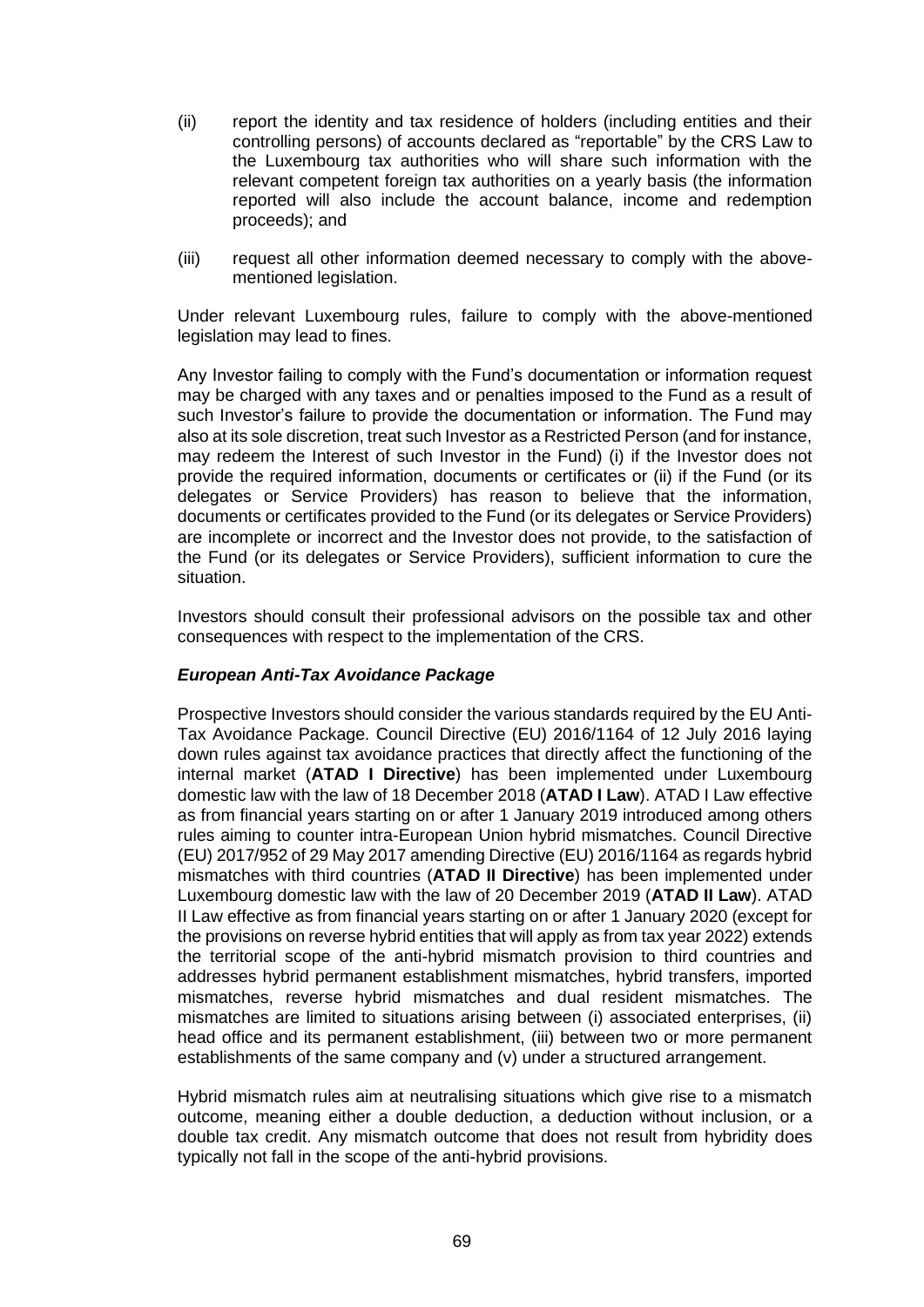The possibility that the Fund may acquire Investments in a way that would bring the Investments into the scope of these Luxembourg or other EU Member State antihybrid mismatch provisions cannot be excluded in which case the tax position of the Fund and/or its Investments may be adversely impacted.

Each Investor shall provide in a timely manner to the Fund with all information and documentation that the Fund may reasonably require in order to assess whether there are any tax consequences deriving from the application of the Luxembourg antihybrid mismatched rules and whether there is a reasonable likelihood that an additional amount of tax will arise to the Fund as a result thereof (**Assessment**). Each Investor shall promptly notify the Fund of any change to the information or documentation that such Investor provided and which might reasonably be expected to change the Fund's Assessment or allow the Fund to make an Assessment, as applicable. If the Fund assesses that there is a material likelihood that an additional amount of tax will arise, it may, at its sole discretion, determine to cause the amount of such additional amount of tax to be borne by the relevant Investor(s). The Fund may also at its sole discretion, treat such Investor as a Restricted Person (and for instance, may redeem the Interest of such Investor in the Fund) (i) if the Investor does not provide the required information, documents or certificates or (ii) if the Fund (or its delegates or Service Providers) has reason to believe that the information, documents or certificates provided to the Fund (or its delegates or Service Providers) are incomplete or incorrect and the Investor does not provide, to the satisfaction of the Fund (or its delegates or Service Providers), sufficient information to cure the situation.

**BEFORE DETERMINING TO INVEST IN THE FUND, PROSPECTIVE INVESTORS SHOULD EVALUATE THROUGH WHATEVER MEANS NECESSARY WHETHER THEY ARE WILLING AND FINANCIALLY ABLE TO ACCEPT THE AFORESAID RISKS WHICH THEY WILL EXPLICITLY ASSUME BY BUYING INTERESTS OF THE FUND. THE FOREGOING LIST OF RISK FACTORS DOES NOT PURPORT TO BE A COMPLETE EXPLANATION OF THE RISKS INVOLVED IN THIS OFFERING AND IT SHOULD BE UNDERSTOOD THAT THE NATURE OF THE INTERESTS IS PRONE TO THE INTRODUCTION OF UNIQUE AND POTENTIALLY SIGNIFICANT RISK FACTORS WHICH MAY NOT BE PRESENT IN INVESTMENTS IN MORE DEVELOPED MARKETS.**

**PROSPECTIVE INVESTORS SHOULD READ THE ENTIRE MEMORANDUM AS WELL AS ALL OTHER AVAILABLE SUPPORTING DOCUMENTATION FROM THE FUND AND FULLY EVALUATE ALL OTHER INFORMATION THAT THEY DEEM TO BE NECESSARY BEFORE DETERMINING TO INVEST IN THE FUND.**

#### *DAC 6*

Council Directive 2018/822/EU of 25 May 2018 amending Directive 2011/16/EU as regards mandatory automatic exchange of information in the field of taxation in relation to reportable cross-border arrangements (**DAC 6 Directive**) was implemented into the Luxembourg domestic legislation under the law of 25 March 2020 on reportable cross-border arrangements as amended by the law of 24 July 2020 (**DAC 6 Law**). DAC 6 Law imposes obligations on intermediaries or, in some circumstances, on the relevant taxpayer to disclose certain potentially aggressive cross-border tax-planning arrangements that are implemented after 25 June 2018.

Under the DAC 6 Law, an intermediary is any person that designs, markets, organises or makes available for implementation or manages the implementation of a reportable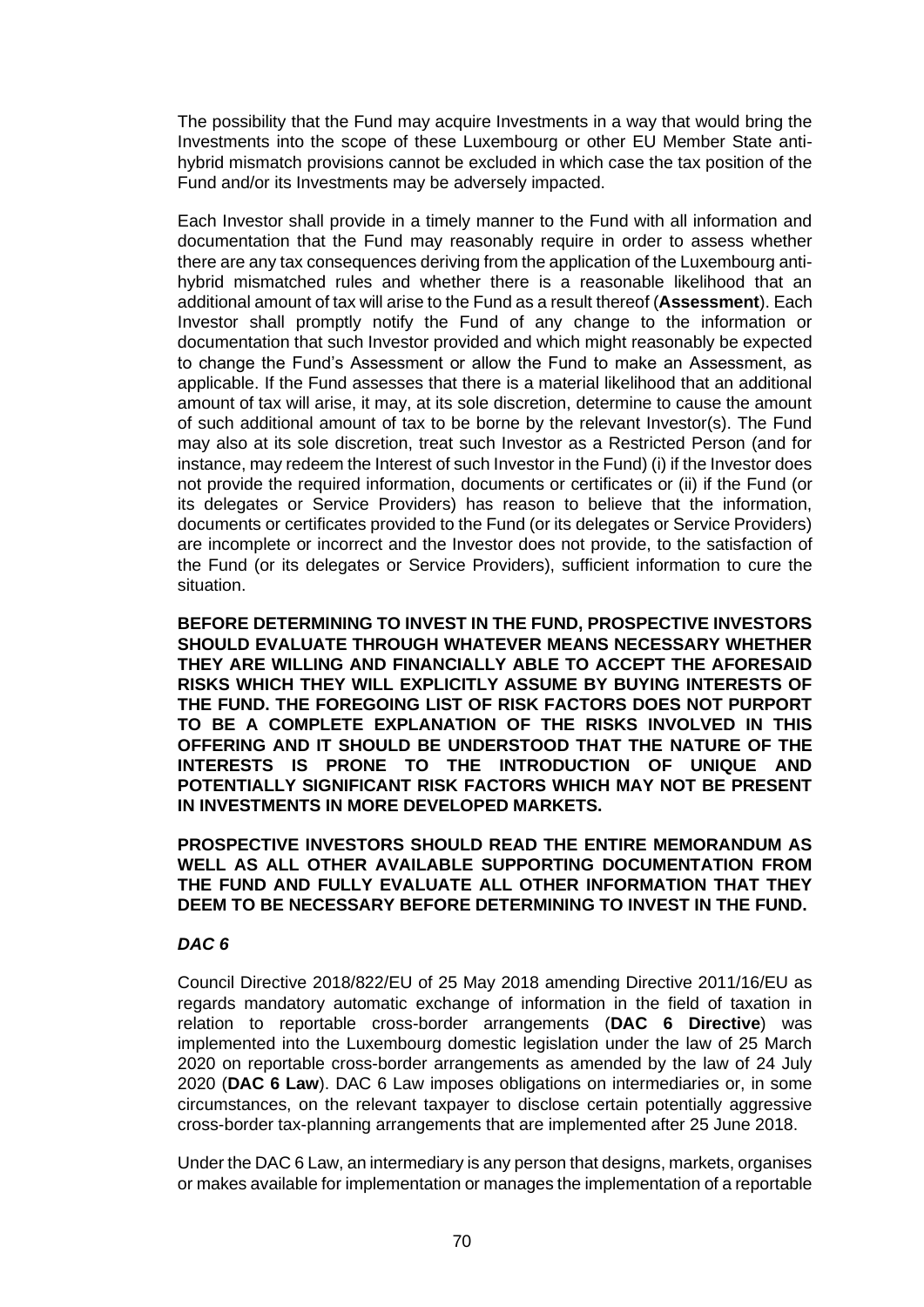cross-border arrangement. An intermediary can either be an individual or a company (i.e. accountants, advisors, lawyers, banks, etc.). An intermediary is also any person that provides, directly or by means of other persons, aid, assistance or advice with respect to designing, marketing, organising, making available for implementation or managing the implementation of a reportable cross-border arrangement. Intermediaries must generally report the information inherent to a reportable arrangement in their Member State of establishment.

In certain situations, the obligation to report the arrangement shifts to the relevant taxpayer. This is particularly of relevance where the intermediaries involved benefit from a legal privilege, therefore are not bound to report information to the relevant tax authorities under the DAC 6 Law.

A cross-border arrangement will be reportable if it meets at least one of the hallmarks listed in the appendix to the DAC 6 Law. The hallmarks are classified into 5 categories. An arrangement that falls within hallmark categories A and B and certain hallmarks of category C, will only be reportable if it meets the "main benefit" test meaning that one of the main objectives of the arrangement is to obtain a tax advantage.

It cannot be excluded that the Fund may acquire investments in a way that would bring the investments into the scope of the DAC 6 Law, therefore trigger disclosure obligations for intermediaries and/or the Fund.

Failure to comply with the DAC 6 Law obligations may lead to penalties.

# *Prospective Investors*

The information set out above is a summary of those tax issues which could arise in Luxembourg and does not purport to be a comprehensive analysis of the tax issues which could affect a prospective subscriber. It is expected that Investors may be resident for tax purposes in many different countries. Consequently, no attempt is made in this Prospectus to summarise the tax consequences for each prospective Investor of subscribing, converting, holding, redeeming or otherwise acquiring or disposing of Interests in the Fund. These consequences will vary in accordance with the law and practice currently in force in an Investor's country of citizenship, residence, domicile or incorporation and with his or her personal circumstances.

# *Future changes in applicable law*

The foregoing description of Luxembourg tax consequences of an investment in, and the operations of, the Fund is based on laws and regulations which are subject to change through legislative, judicial or administrative action. Other legislation could be enacted that would subject the Fund to income taxes or subject Investors to increased income taxes.

**THE TAX AND OTHER MATTERS DESCRIBED IN THIS PROSPECTUS DO NOT CONSTITUTE, AND SHOULD NOT BE CONSIDERED AS, LEGAL OR TAX ADVICE TO PROSPECTIVE SUBSCRIBERS. PROSPECTIVE INVESTORS SHOULD CONSULT THEIR OWN COUNSEL REGARDING TAX LAWS AND REGULATIONS OF ANY JURISDICTION WHICH MAY BE APPLICABLE TO THEM, IN PARTICULAR DUE TO THE REAL ESTATE NATURE OF THE UNDERLYING INVESTMENTS OF THE FUND. TO ENSURE COMPLIANCE WITH REQUIREMENTS IMPOSED BY THE US INTERNAL REVENUE SERVICE, WE**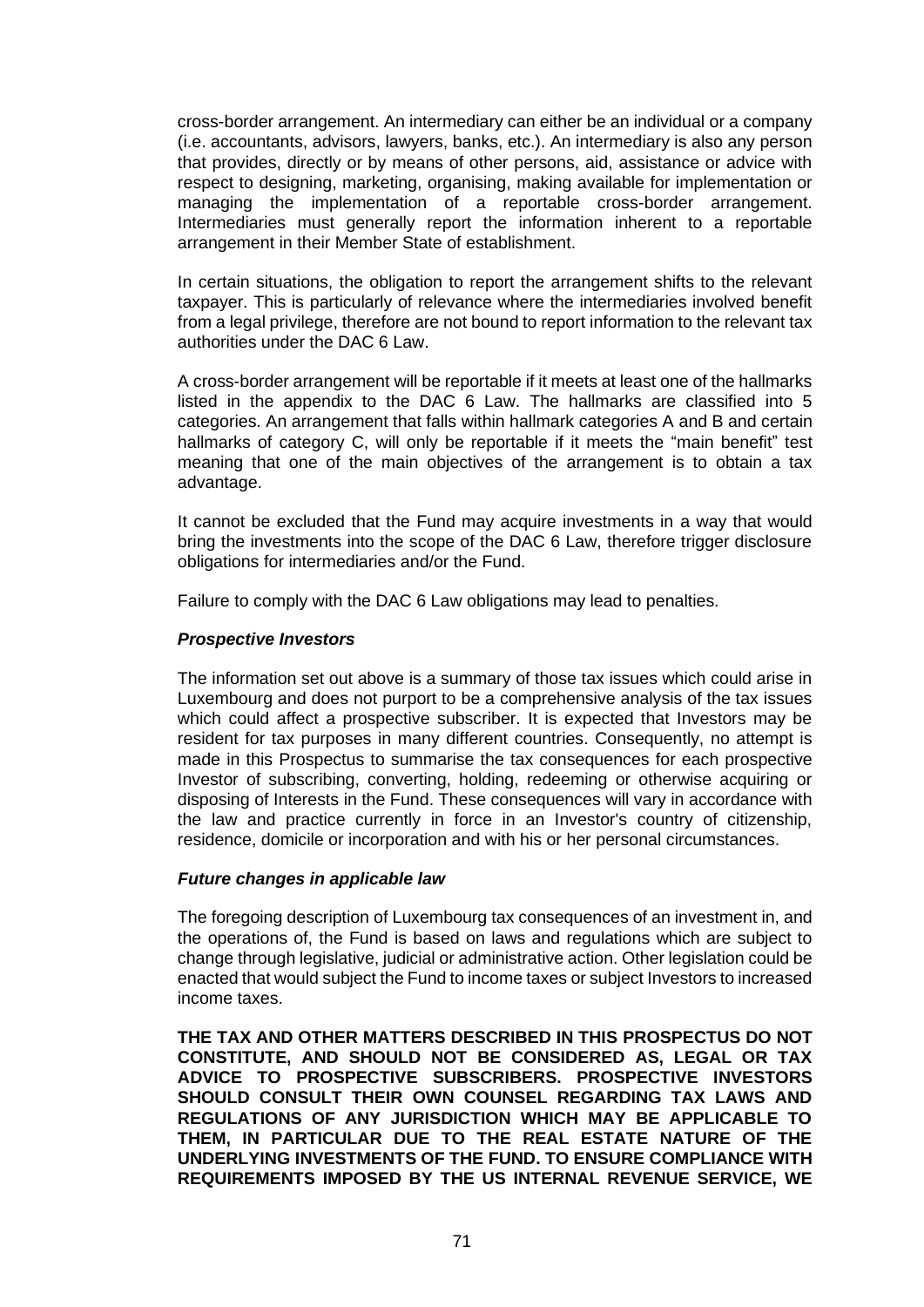**INFORM YOU THAT ANY US FEDERAL INCOME TAX RELATED INFORMATION CONTAINED IN THIS COMMUNICATION WAS NOT INTENDED OR WRITTEN TO BE USED AS TAX ADVICE, AND CANNOT BE USED AS SUCH FOR ANY PURPOSE AND MOST ESPECIALLY FOR THE PURPOSE OF (I) AVOIDING US FEDERAL TAX- RELATED EXPOSURE AND/OR PENALTIES WHICH MAY ARISE IN CONNECTION WITH THE INTERESTS UNDER THE US INTERNAL REVENUE CODE OR (II) PROMOTING, MARKETING OR RECOMMENDING TO ANOTHER PARTY ANY US FEDERAL INCOME TAX-RELATED MATTERS ADDRESSED HEREIN.**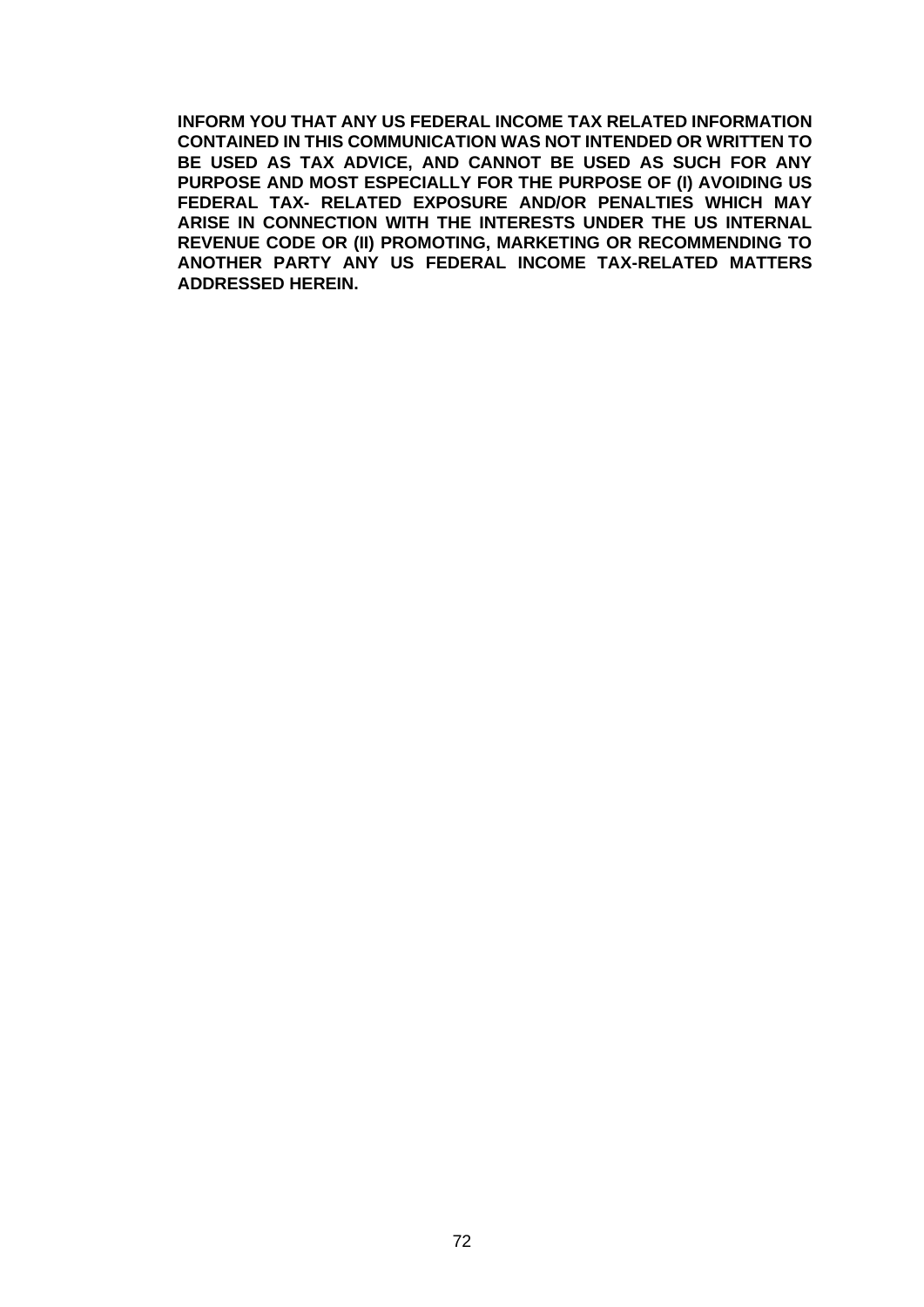# **SCHEDULE 1 – AIFM DIRECTIVE DISCLOSURE REQUIREMENTS**

| <b>Information</b>                                                                                                                                                                                                                                                                                                                                                                                                                                                                                                                                                                                                                                                                                                                                           | Specify where to find the information<br>in the transmitted documents |
|--------------------------------------------------------------------------------------------------------------------------------------------------------------------------------------------------------------------------------------------------------------------------------------------------------------------------------------------------------------------------------------------------------------------------------------------------------------------------------------------------------------------------------------------------------------------------------------------------------------------------------------------------------------------------------------------------------------------------------------------------------------|-----------------------------------------------------------------------|
| a) a description of the investment strategy<br>and objectives of the AIF, information on<br>where any master AIF is established and<br>the<br>underlying<br>funds<br>where<br>are<br>established if the AIF is a fund of funds, a<br>description of the types of assets in which<br>the AIF may invest, the techniques it may<br>employ and all associated risks, any<br>applicable investment restrictions,<br>the<br>circumstances in which the AIF may use<br>leverage, the types and sources of<br>leverage permitted and the associated<br>risks, any restrictions on the use of<br>leverage and any collateral and asset<br>reuse arrangements, and the maximum<br>level of leverage which the Manager are<br>entitled to employ on behalf of the AIF; | Sections 2 and 3 of the Prospectus<br>Clause 5 of the LPA             |
| b) a description of the procedures by which<br>the AIF may change its investment<br>strategy or investment policy, or both;                                                                                                                                                                                                                                                                                                                                                                                                                                                                                                                                                                                                                                  | Section 5 of the Prospectus<br>Clause 30 of the LPA                   |
| a description of the main<br>c) —<br>legal<br>implications of the contractual relationship<br>entered into for the purpose of investment,<br>including information on jurisdiction, on the<br>applicable law and on the existence or not<br>of any legal instruments providing for the<br>recognition and enforcement of judgments<br>the<br>territory<br>where<br>the AIF<br>in<br>is<br>established;                                                                                                                                                                                                                                                                                                                                                       | Clauses 4 and 31 of the LPA                                           |
| d) the identity of the Manager, the AIF's<br>depositary, auditor and any other service<br>providers and a description of their duties<br>and the investors' rights;                                                                                                                                                                                                                                                                                                                                                                                                                                                                                                                                                                                          | Sections 1 and 4 of the Prospectus<br>Clause 6 of the LPA             |
| e) a description of how the Manager is<br>complying with the requirements of Article<br>9(7) of Directive 2011/61/EU;                                                                                                                                                                                                                                                                                                                                                                                                                                                                                                                                                                                                                                        | Sections 1 and 4 of the Prospectus<br>Clause 6 of the LPA             |
| f)<br>description<br>delegated<br>of any<br>a<br>management function as referred to in<br>Annex I by the Manager and of any safe-<br>keeping function<br>delegated<br>by<br>the<br>depositary, the identification<br>of<br>the<br>delegate and any conflicts of interest that<br>may arise from such delegations;                                                                                                                                                                                                                                                                                                                                                                                                                                            | N/A                                                                   |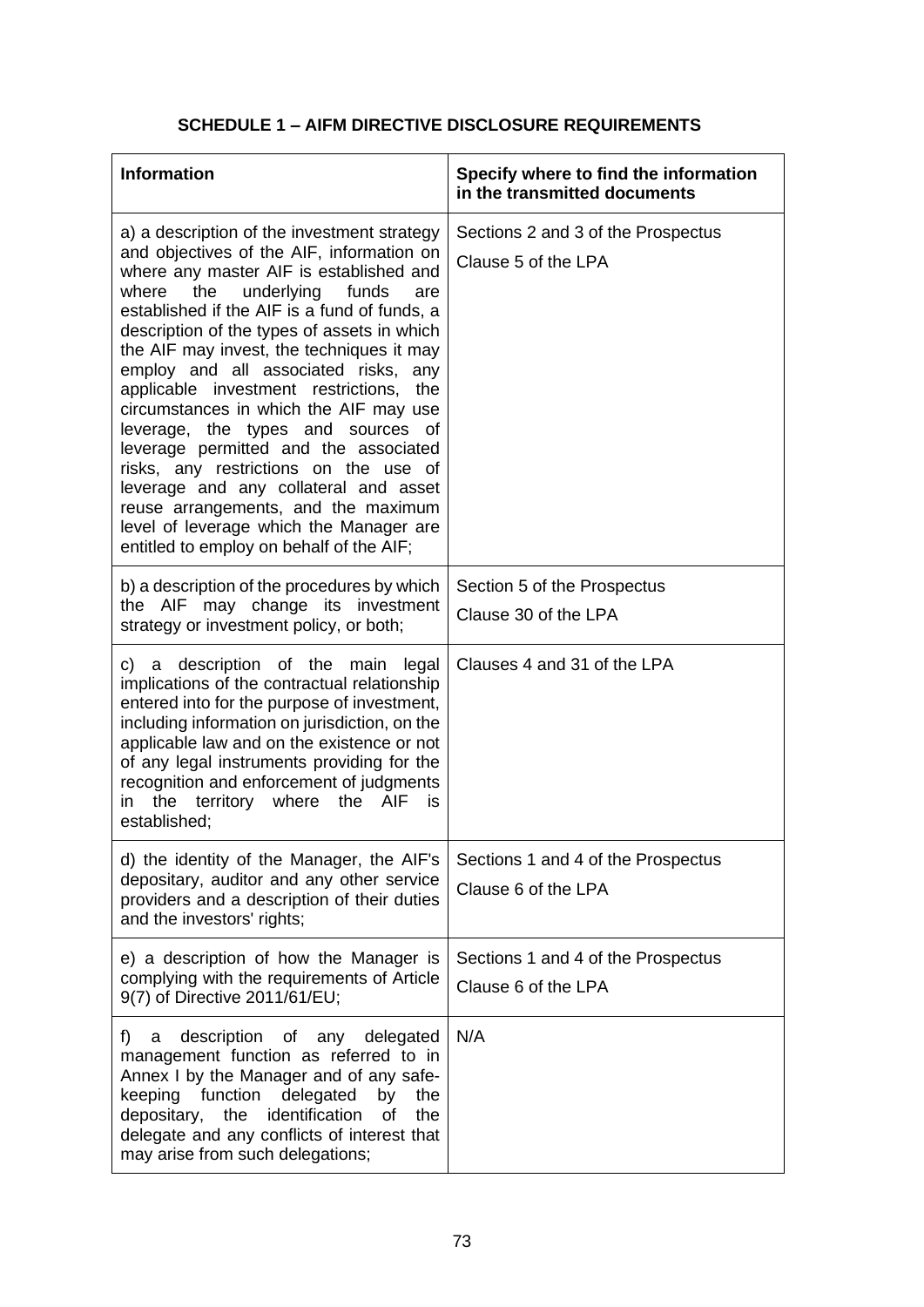| g) a description of the AIF's valuation<br>procedure and of the pricing methodology<br>for valuing assets, including the methods<br>used in valuing hard-to-value assets in<br>accordance with Article 19 of Directive<br>2011/61/EU;                                                                                                                                                                                   | Clause 15 of the LPA                                              |
|-------------------------------------------------------------------------------------------------------------------------------------------------------------------------------------------------------------------------------------------------------------------------------------------------------------------------------------------------------------------------------------------------------------------------|-------------------------------------------------------------------|
| h) a description of the AIF's liquidity risk<br>management, including the redemption<br>rights both in normal and in exceptional<br>circumstances,<br>the<br>existing<br>and<br>redemption arrangements with investors;                                                                                                                                                                                                 | Clause 14 of the LPA                                              |
| i) a description of all fees, charges and<br>expenses and of the maximum amounts<br>thereof which are directly or indirectly<br>borne by investors;                                                                                                                                                                                                                                                                     | Section 6 of the Prospectus<br>Clause 26 of the LPA               |
| j) a description of how the Manager<br>ensures a fair treatment of investors and,<br>whenever an investor obtains preferential<br>treatment or the right to obtain preferential<br>treatment, a description of that preferential<br>treatment, the type of investors who obtain<br>such preferential treatment and, where<br>relevant, their legal or economic links with<br>the AIF or Manager;                        | Disclaimer section of the Prospectus                              |
| k) the latest annual report referred to in<br>Article 22;                                                                                                                                                                                                                                                                                                                                                               | Section 7 of the Prospectus                                       |
| I) the procedure and conditions for the<br>issue and sale of units or shares;                                                                                                                                                                                                                                                                                                                                           | Section 5 of the Prospectus<br>Clauses 7, 8, 9, and 11 of the LPA |
| m) the latest net asset value of the AIF or   Section 7 of the Prospectus<br>the latest market price of the unit or share<br>of the AIF, in accordance with Article 19 of<br>Directive 2011/61/EU;                                                                                                                                                                                                                      |                                                                   |
| historical<br>where<br>available,<br>the<br>n)<br>performance of the AIF;                                                                                                                                                                                                                                                                                                                                               | Section 7 of the Prospectus                                       |
| o) the identity of the prime broker and a<br>description of any material arrangements<br>of the AIF with its prime brokers and the<br>way the conflicts of interest in relation<br>thereto are managed and the provision in<br>the contract with the depositary on the<br>possibility of transfer and reuse of AIF<br>assets, and information about any transfer<br>of liability to the prime broker that may<br>exist; | N/A                                                               |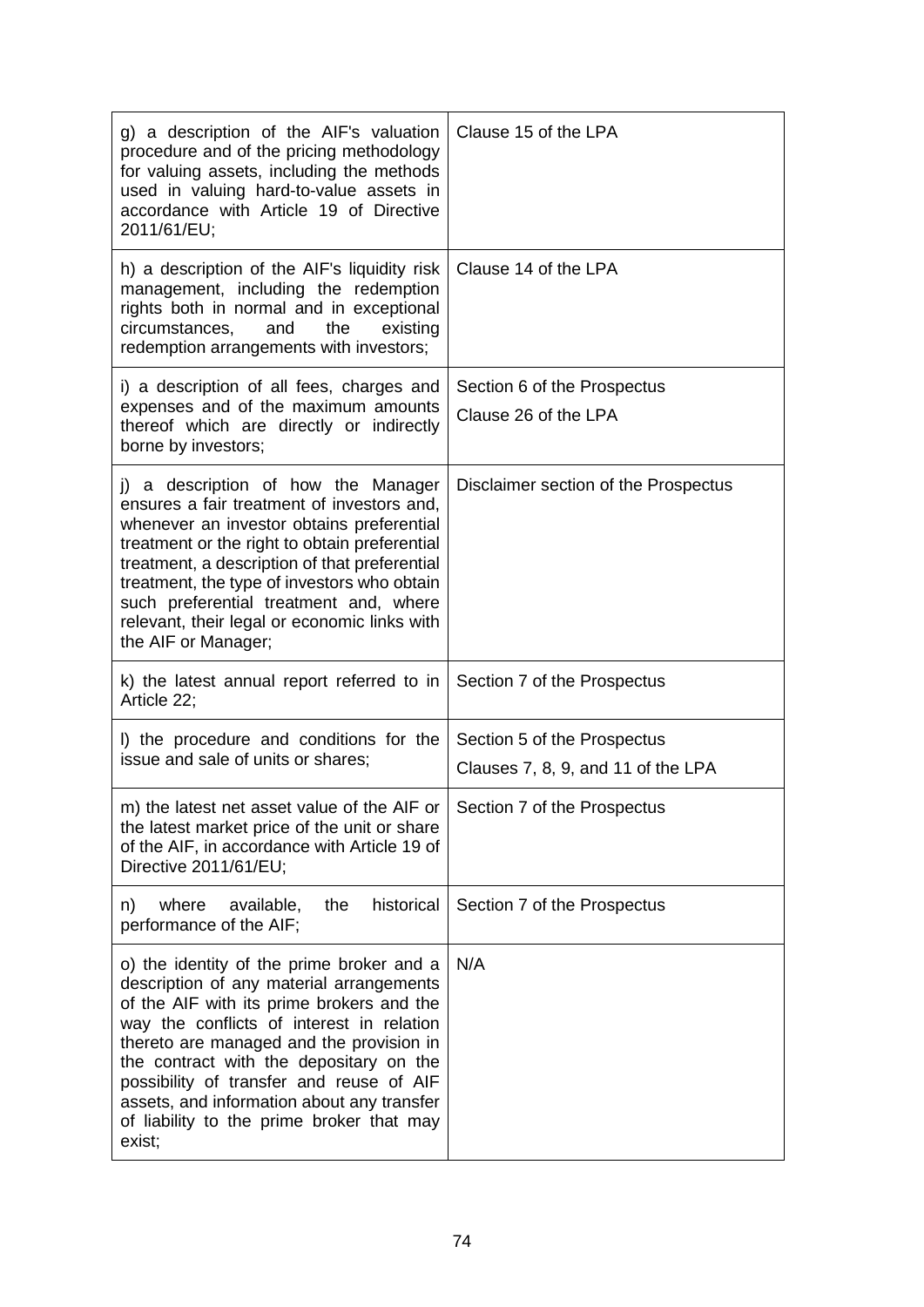| p) description of how and when the Section 3, 7, and 10 of the Prospectus<br>information required under paragraphs $4 \mid$ Clause 14 of the LPA<br>and 5 of Article 23 of Directive 2011/61/EU |  |
|-------------------------------------------------------------------------------------------------------------------------------------------------------------------------------------------------|--|
| will be disclosed.                                                                                                                                                                              |  |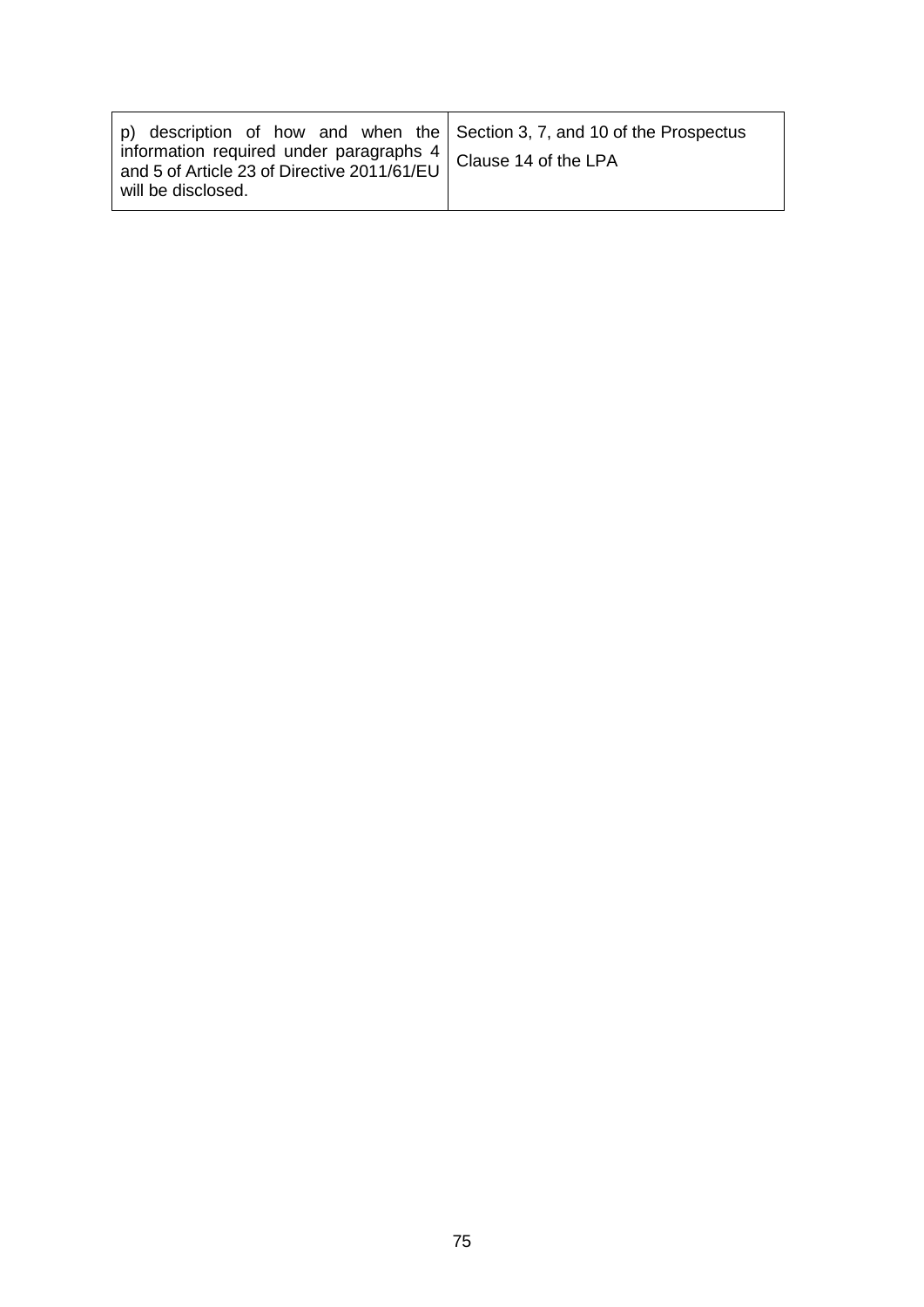## **SCHEDULE 2 – PRIVACY NOTICE**

Unless otherwise defined, capitalised terms used throughout this Privacy Notice will have the meanings ascribed to such terms in the LPA and the Prospectus.

## **1. SCOPE OF THIS PRIVACY NOTICE**

Investors who are individuals as well as individuals related to Investors (including notably contact persons, representatives, agents, shareholders and beneficial owners) are hereby informed about the processing of their personal data (i.e. data by which individuals may be directly or indirectly identified) as well as of their rights in accordance with the Data Protection Legislation (the **Privacy Notice**) in accordance with GDPR.

## **2. DATA CONTROLLER**

Any personal data (i.e. data by which an individual may be directly or indirectly identified) provided to or collected by the Fund will be processed (i.e. used, stored, transmitted, etc.) in accordance with this Privacy Notice by Eurazeo European Real Estate II ELTIF Private Fund, SCSp SICAV-SIF, represented by Eurazeo Funds Management Luxembourg (the **Fund**), having its registered office at 25C, Boulevard Royal, L-2449 Luxembourg, Grand Duchy of Luxembourg, acting as data controller.

If Investors or individuals related to Investors have any questions or comments or want to exercise their rights, they may contact the AIFM at: [eurazeoluxembourg@eurazeo.com.](mailto:eurazeoluxembourg@eurazeo.com)

Other actors involved in the management of the Investor relationship may process personal data for their own purposes in their capacity as data controllers (for instance the Service Providers). In such case, these processing activities take place under the sole responsibility of these independent controllers and are governed by separate privacy notices.

## **3. PERSONAL DATA BEING PROCESSED**

Information provided to the Fund may include but is not limited to (the **Personal Data**):

- (i) identification data (e.g. name, e-mail, postal address, telephone number, country of residence);
- (ii) personal characteristics (e.g. nationality, date and place of birth);
- (iii) government issued identifiers (e.g. passport, identification card, tax identification number, national insurance number);
- (iv) financial information (e.g. bank details, credit history and credit score, income and other relevant information about the Investor' s financial situation);
- (v) tax domicile and other tax related documents and information;
- (vi) knowledge and experience in investment matters, including investments previously made;
- (vii) origin of funds and assets;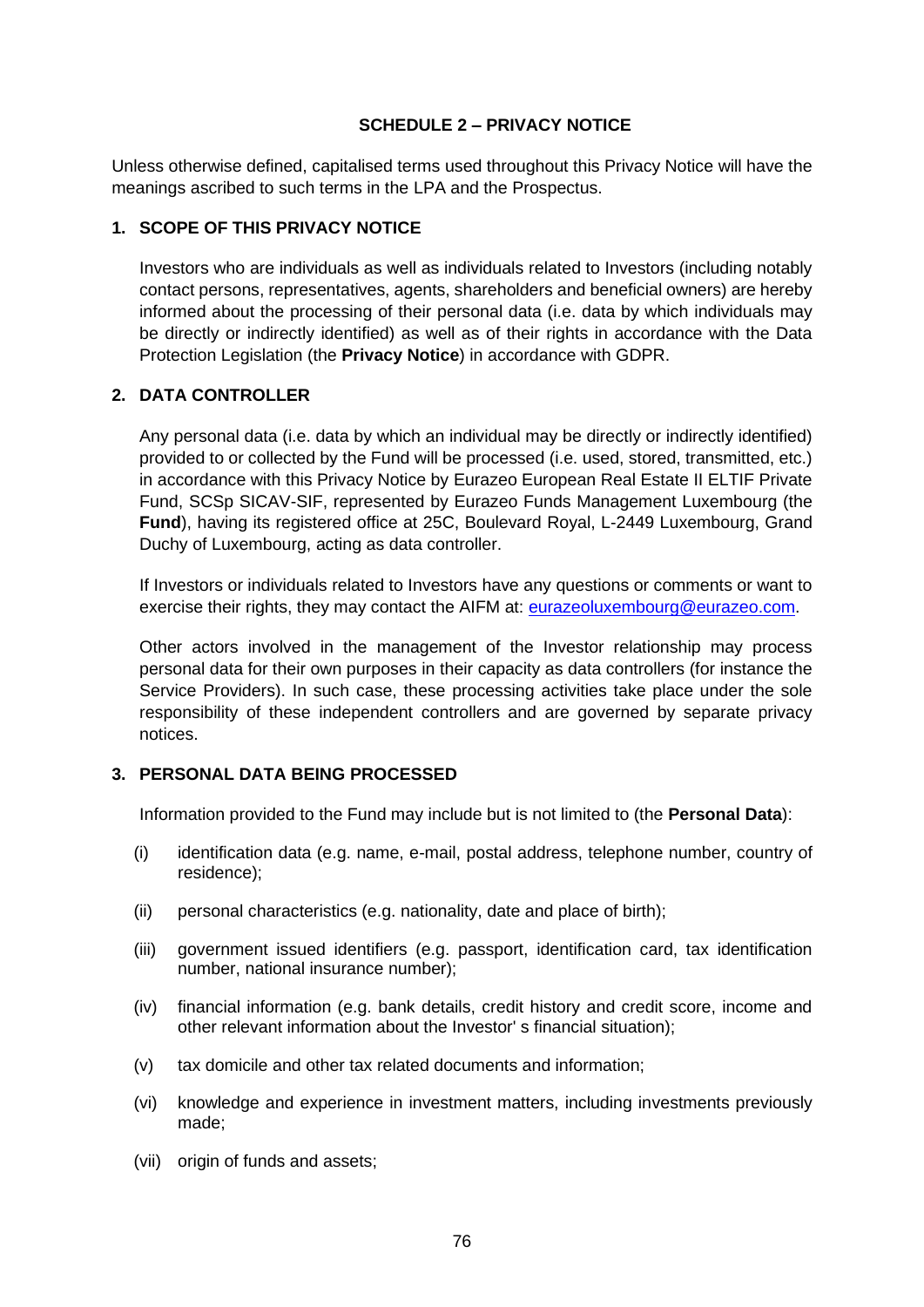- (viii) communication data (e.g. exchange of letters, telephone recordings, e-mail); or
- (ix) any other personal information Investors have provided directly to the Fund.

The Fund may collect Personal Data directly from the Investors or individuals related to the Investors or from other public or private legitimate sources.

## **4. PURPOSES FOR WHICH PERSONAL DATA IS BEING PROCESSED**

The Fund processes the Personal Data where such processing is necessary:

(i) For the conclusion and performance of a contract if the Investor is an individual

This includes the processing of Personal Data for the purpose of the provision of Investor-related services including account administration, handling of orders, management of subscription, redemption and transfer of Interest, maintaining the register of the Fund and distributions, managing distributions including the allocations of profit and loss between Investors, internal audit validations, communications and more generally performance of services requested by and operations in accordance with the instructions of the Investor.

(ii) For compliance with legal and regulatory obligations

This includes the processing of Personal Data for the purpose of compliance with applicable legal and regulatory obligations such as the applicable legislation on markets in financial instruments (**MiFID**), Know-Your-Customer (**KYC**), and Anti-Money Laundering and Combating the Financing of Terrorism (**AML/CFT**), accounting obligations, complying with requests from, and requirements of, local or foreign regulatory or law enforcement authorities, tax identification and, as the case may be, reporting, notably under the act of 18 December 2015 concerning the automatic exchange of financial account information in tax matters implementing Council Directive 2011/16/EU on Administrative Cooperation in the field of Taxation (as amended by Council Directive 2014/107/EU), which notably is aimed at the implementation by financial institutions of reporting and due diligence rules which are fully consistent with those set out in OECD' s standard for automatic exchange of financial account information (commonly referred to as the Common Reporting Standard or CRS), the act of 24 July 2015 approving the Agreement between the Grand Duchy of Luxembourg and the Government of the United States of America in view to improve international tax compliance and relating to the dispositions of the United States of America concerning the exchange of information commonly called the FATCA, as the afore mentioned laws may be modified from time to time, and any other automatic exchange of information (**AEI**) regimes to which the Fund may be subject from time to time.

With respect to FATCA and/or CRS purposes, (i) Personal Data may be processed and transferred to the Luxembourg Direct Tax Authority who may transfer such data to the competent foreign tax authorities, including the US Internal Revenue Service or any other US competent authority, only for the purposes provided for in the FATCA and the CRS rules as well as to service providers for the purpose of effecting the reporting on the Fund' s behalf and (ii) for each information request sent to the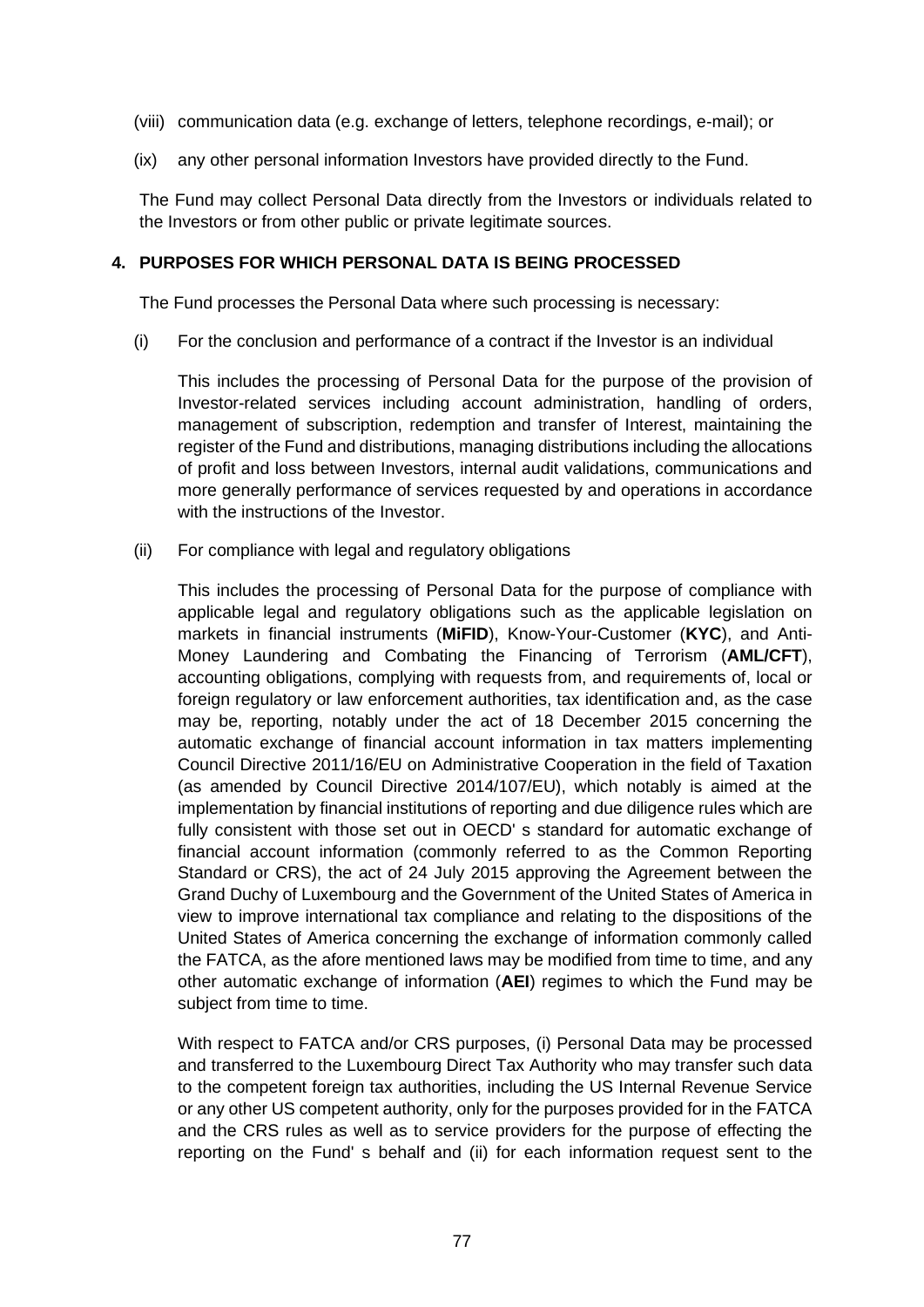Investors, addressing such information requests is mandatory and failure to respond may result in incorrect or double reporting;

### (iii) For the purpose of legitimate interests

Personal Data will be processed for risk management and fraud prevention purposes, for the evaluation of the Investor's financial needs, monitoring the investor's financial situation including assessing its creditworthiness and solvency, to manage litigation and for marketing purposes. The Fund may also process Personal Data to the extent required for the establishment, exercise or defence of legal claims, for the protection of the rights of another natural or legal person or in the context of mergers, acquisitions and divestitures and the management of transactions related thereto.

If Personal Data was provided to the Fund by the Investor (especially where the Investor is a legal entity), the Fund may also process Personal Data relating to Investor-related individuals in its legitimate interest for the purposes of the provision of Investor-related services including account administration, handling of orders, evaluation of the Investor's financial needs, monitoring the Investor's financial situation including assessing its creditworthiness and solvency , management of subscription, redemption and transfer of Interests, maintaining the register of Shareholders of the Fund and distributions, managing distributions including the allocations of profit and loss between Investors, internal audit validations, communications and more generally the performance of services requested by and operations in accordance with the instructions of the Investor.

### (iv) Based on consent

This includes the use and further processing of Personal Data with the Investor's or the individual related to the Investor ' s consent (which consent may be withdrawn at any time, without affecting the lawfulness of processing based on consent before its withdrawal), e.g. for the purpose of receiving marketing materials (about products and services of the group of companies to which the Fund belongs or those of its commercial partners) or recommendations about services.

Investors or individuals related to Investors only have to provide those Personal Data that are necessary for the formation and termination of the relationship with the Fund and that are required for the Fund to comply with its legal obligations. Without the provision of these Personal Data, the Fund will not be able to enter into or continue the execution of the contract with the Investor or to perform a transaction.

## **5. DATA RECIPIENTS**

The Fund may disclose Personal Data to recipients such as:

- (i) any third parties as may be required or authorised by law (including but not limited to public administrative bodies and local or foreign public and judicial authorities, including any competent regulators);
- (ii) any third parties acting on behalf of the AIFM or the Fund, such as the Service Providers, including their respective advisers, auditors, delegates, agents and service providers;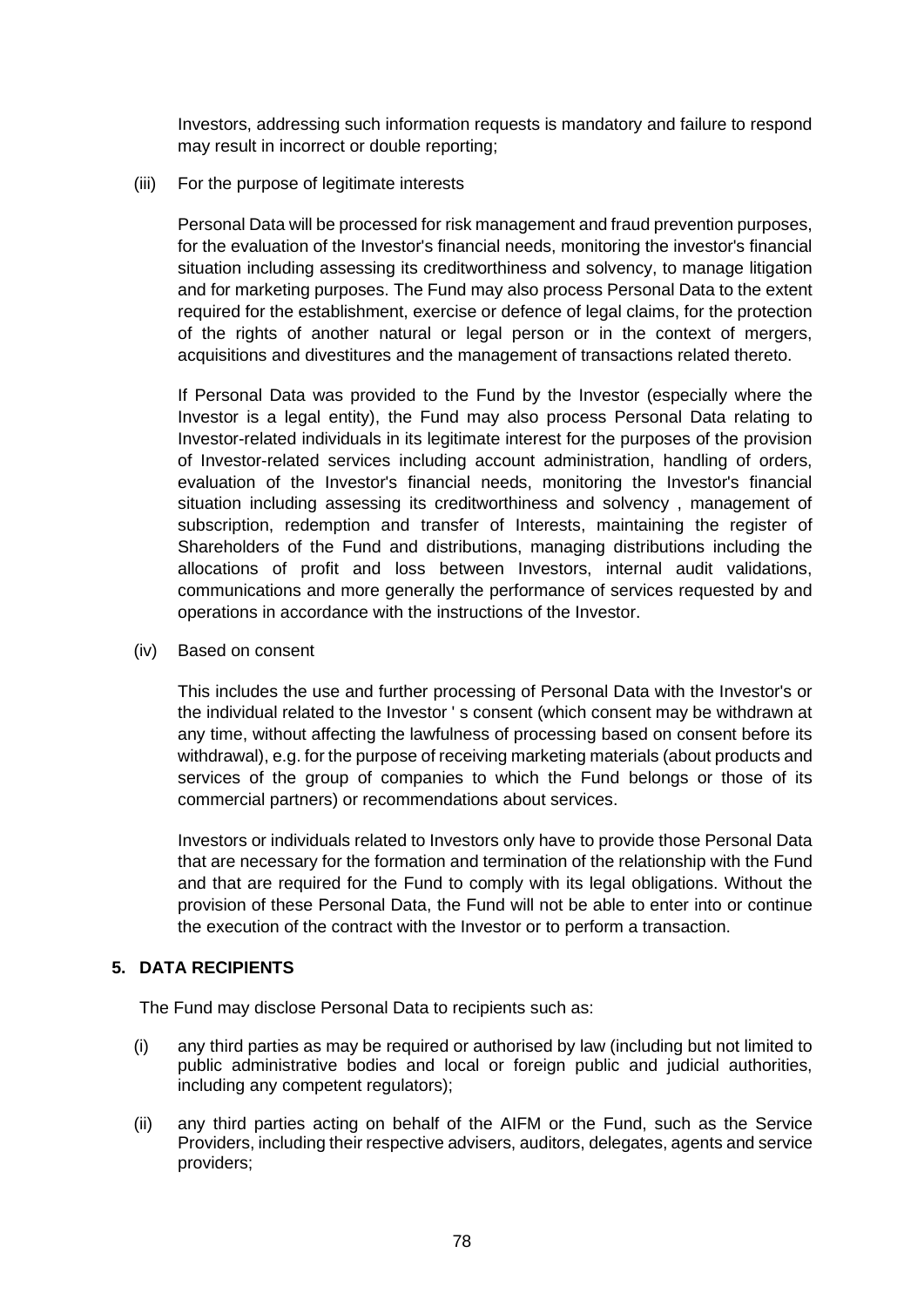- (iii) any subsidiary or affiliate of the AIFM or the Fund (and their respective representatives, employees, advisers, agents, delegates, agents and service providers);
- (iv) any of the AIFM's respective shareholders, representatives, employees, advisers, agents or delegates;
- (v) persons acting on behalf of Investors, such as payment recipients, beneficiaries, account nominees, intermediaries, correspondent and agent banks, clearing houses, clearing or settlement systems, market counterparties, upstream withholding agents, swap or trade repositories, stock exchanges, companies in which the Investor has an interest in securities; and
- (vi) parties involved in connection with any business reorganisation, transfer, disposal, merger or acquisition on the level of the Fund.

## **6. TRANSFER OF PERSONAL DATA**

For the purposes listed under Section 4 of this Schedule 2, Personal Data will be transferred to any of the aforementioned recipients and service providers in countries located in or outside of the EEA.

Personal Data may be transferred to a country outside of the EEA on the basis of the fact that the European Commission has decided that such country ensures an adequate level of protection. Certain countries in which recipients and data processors may be located and to which Personal Data may be transferred may however not have the same level of protection of Personal Data as the one afforded in the EEA. Personal Data transferred to countries outside of the EEA in such case will be protected by appropriate safeguards such as standard contractual clauses approved by the European Commission. The Investors who are individuals and individuals related to Investors whose data may be covered by such transfer may obtain a copy of such safeguards by contacting the Fund at the contact details set out in Section 2 of this Schedule 2.

## **7. DATA RETENTION PERIOD**

The Fund is subject to various retention and documentation obligations, which inter alia follow from the commercial code (Code de Commerce) and from AML and KYC legislation. The retention periods provided by those laws vary from five (5) to ten (10) years. If any relevant legal claims are brought, the Fund may continue to process the Personal Data for such additional periods as necessary in connection with such claims.

The retention period will also be determined by the legal limitation periods that can for example be set forth by the commercial code and amount to up to ten (10) years after the end of the contractual relationship with the Investor.

## **8. AUTOMATED DECISION-MAKING PROCESS INCLUDING PROFILING**

The Fund does not use automated decision-making or profiling. Should the Fund use these procedures in individual cases, it will inform Investors separately.

## **9. INDIVIDUAL'S RIGHTS**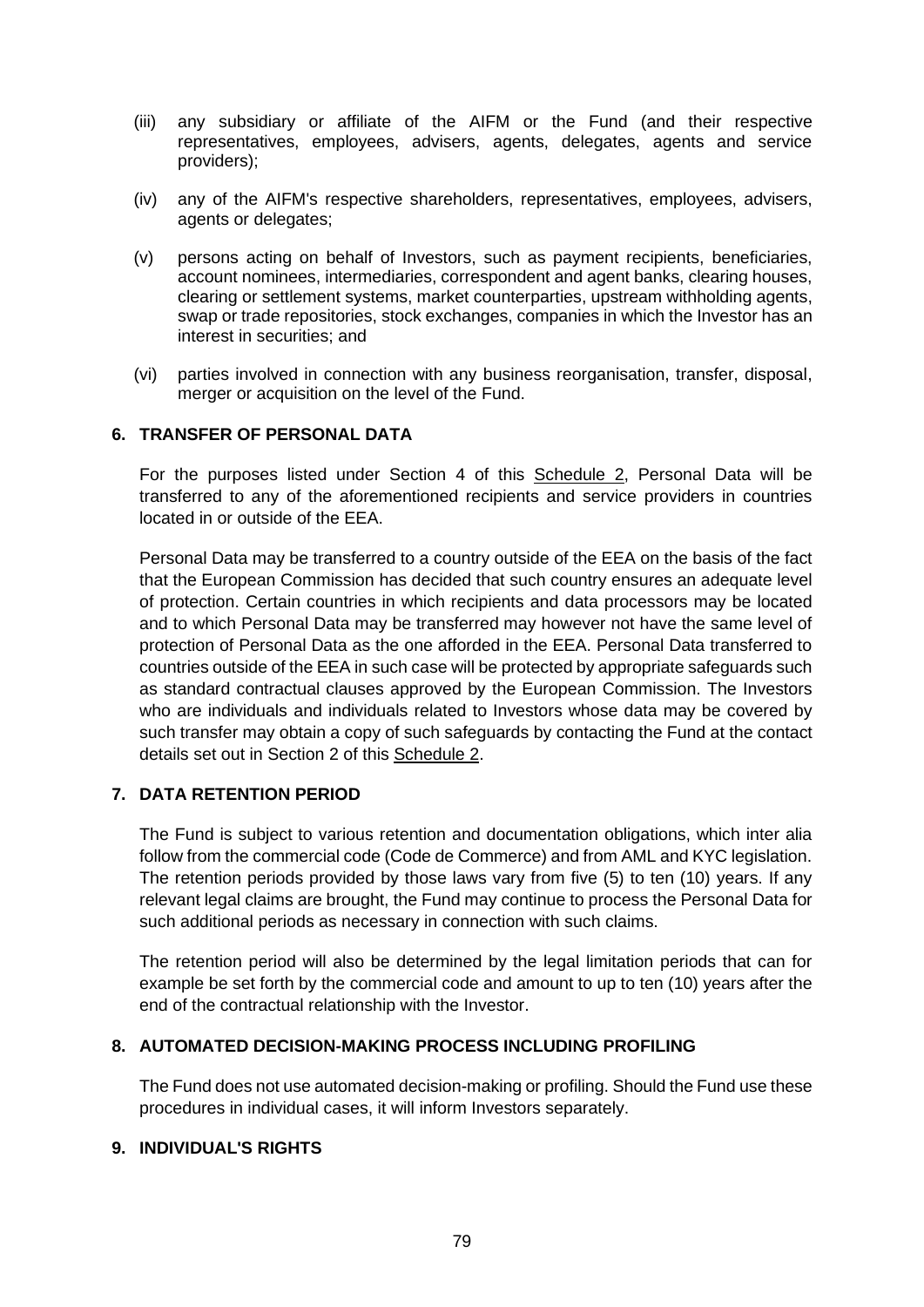The following right apply to the Investor who is an individual and to individuals related to the Investor (whether the latter is an individual or not) whose Personal Data have been provided to the Fund. All references made to Investors below are deemed to refer to the individuals related to such Investors if the Investors are not themselves individuals.

(i) Right to information, rectification, erasure and restriction of processing

Investors may request to obtain at no costs, within reasonable intervals, and in a timely manner, the communication of their Personal Data being processed, as well as all information on the origin of those data.

Investors have the right to rectify their Personal Data held about them that are inaccurate.

In cases where the accuracy of the Personal Data is contested, the processing is unlawful, or where Investors have objected to the processing of their Personal Data, Investors may ask for the restriction of the processing of such Personal Data. This means that Personal Data will with the exception of storage, only be processed with or for the establishment, exercise or defence of legal claims, for the protection of the rights of another natural or legal person or for reasons of important public interest of the European Union or of an EU Member State. In case a processing is restricted, Investors will be informed before the restriction of processing is lifted.

Investors may request the deletion of Personal Data held about them, without undue delay when the use or other processing of such Personal Data is no longer necessary for the purposes described above, and notably when consent relating to a specific processing has been withdrawn or where the processing is not or no longer lawful for other reasons.

(ii) Right to withdraw consent

Investors have the right to withdraw their consent at any time, without affecting the lawfulness of processing based on consent before its withdrawal.

(iii) Right to object

Investors may object to processing of their Personal Data which is based on the legitimate interests pursued by the Fund or by a third party. In such a case the Fund will no longer process these Personal Data unless the Fund has compelling legitimate grounds for the processing which override Investors' interests, rights and freedoms or for the establishment, exercise or defence of legal claims.

The Investors' right to object is not bound to any formalities.

(iv) Right to data portability

Where the processing of data is based on consent or the execution of a contract with Investors, Investors also have the right to data portability for information they provided to the Fund - this means that Investors can obtain a copy of their data in a commonly use electronic format so that they can manage and transmit it to another controller.

(v) Right to lodge a complaint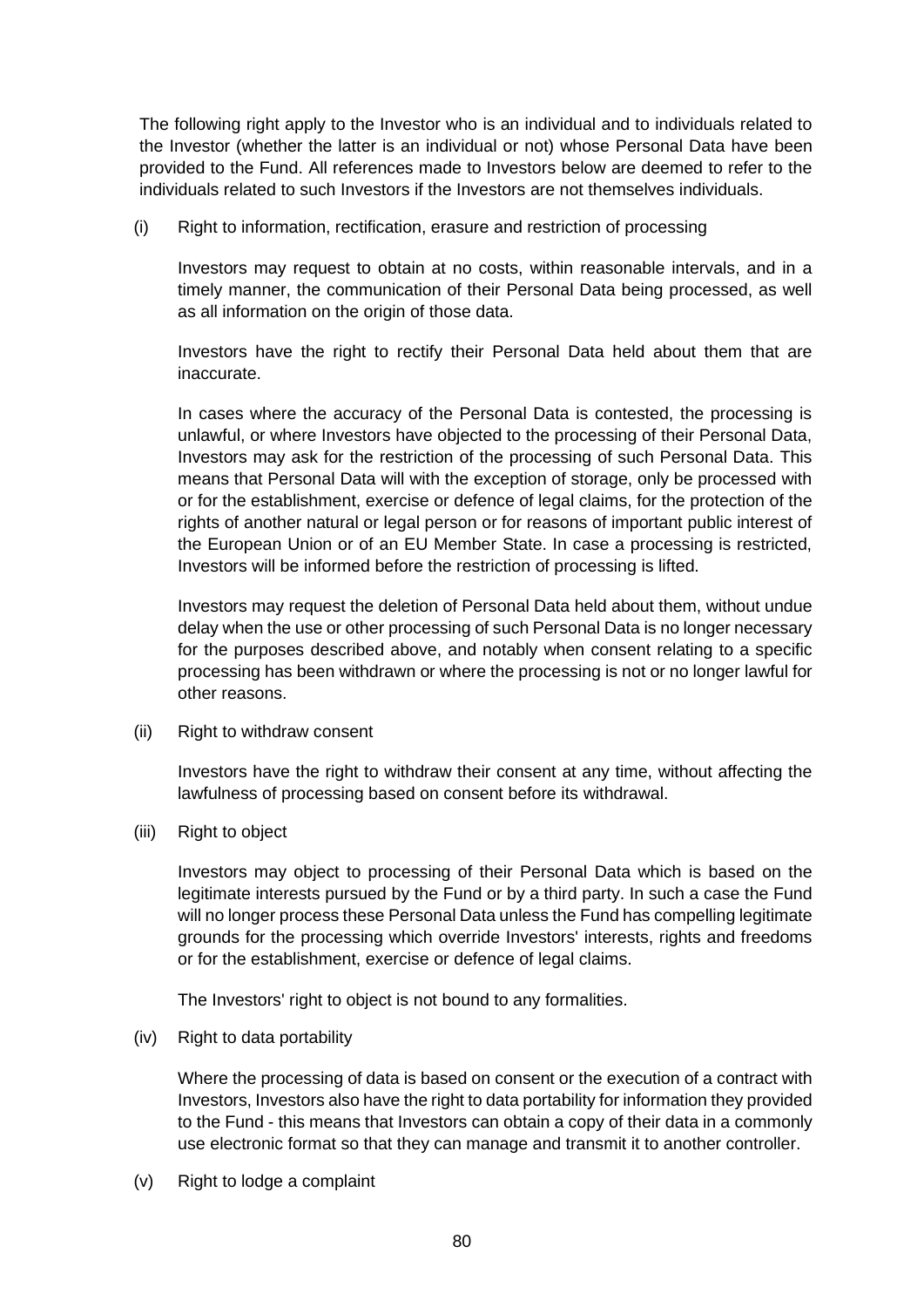In addition to the rights listed above, should an Investor or an individual related to an Investor considers that the AIFM does not comply with the applicable privacy rules, or has concerns with regards to the protection of their Personal Data, they may file a complaint with the Luxembourg data protection authority (the *Commission Nationale pour la Protection des Données*, CNPD) or another European data protection authority (e.g. in the country of residence of the Investor).

## **10. AMENDMENT OF THIS PRIVACY NOTICE**

This Privacy Notice may be amended from time to time to ensure that full information about all processing activities is provided. Changes to the Privacy Notice will be notified by appropriate means.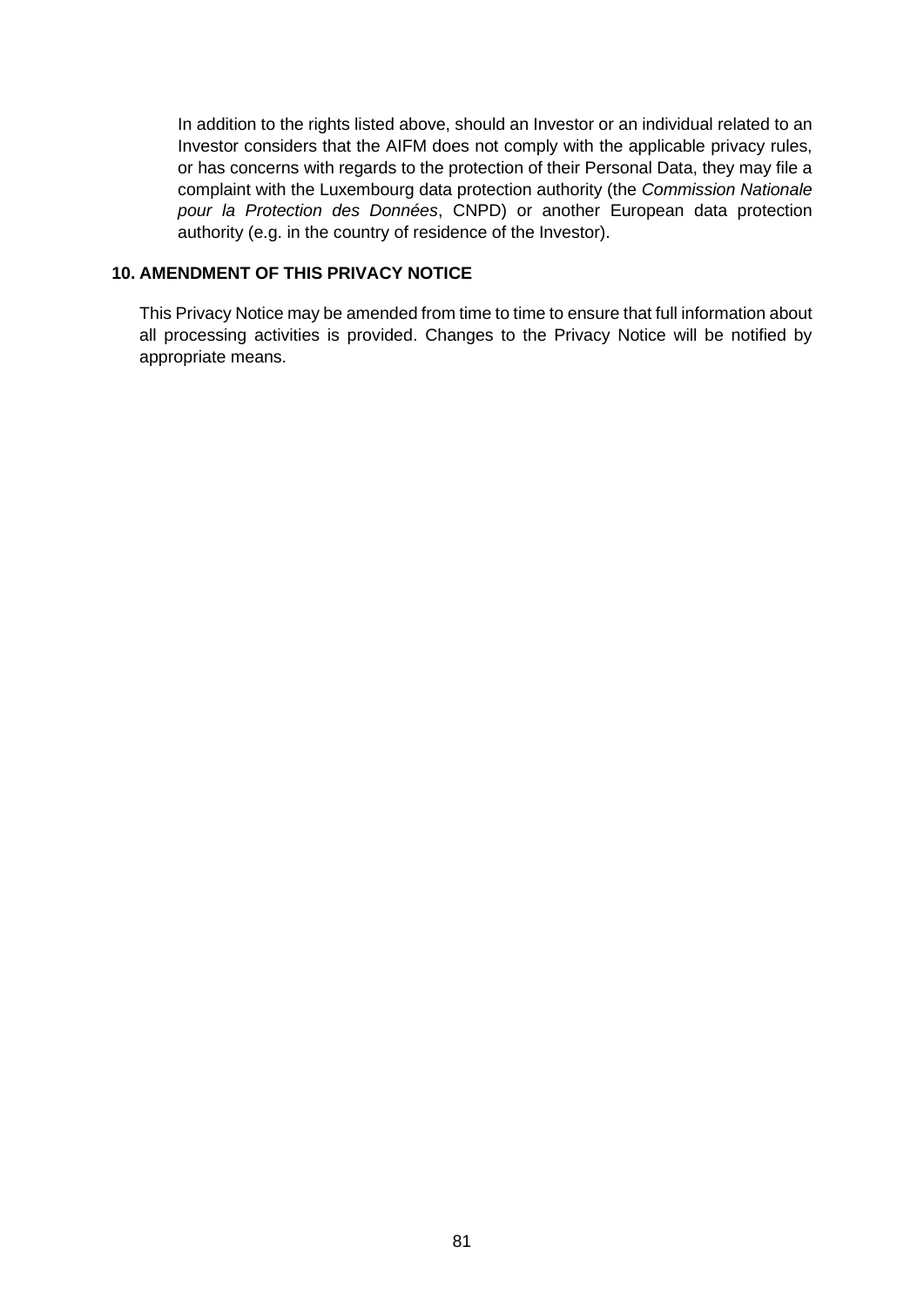## **SCHEDULE 3 – DISCLOSURES PURSUANT TO REGULATION (EU) 2019/2088 AND REGULATION (EU) 2020/852**

Environmental and/or social characteristics

Product name: Eurazeo European Real Estate II ELTIF Private Fund, SCSP SICAV-SIF

#### Legal entity identifier: Eurazeo

| Does this financial product have a sustainable investment objective?                                     |                                                                                                                                                                                                          |
|----------------------------------------------------------------------------------------------------------|----------------------------------------------------------------------------------------------------------------------------------------------------------------------------------------------------------|
| Yes                                                                                                      | X No                                                                                                                                                                                                     |
| make a minimum of<br>It will<br>sustainable investments with<br>an environmental objective:<br>%         | It promotes Environmental/Social (E/S)<br><b>characteristics</b> and while it does not have as<br>its objective a sustainable investment, it will<br>have proportion of __ of sustainable<br>investments |
| in economic activities that<br>qualify as environmentally<br>sustainable under the EU<br>Taxonomy        | With an environmental objective in<br>economic activities that qualify<br>as<br>environmentally sustainable under the EU<br>Taxonomy                                                                     |
| in economic activities that do<br>not qualify as environmentally<br>sustainable under the EU<br>Taxonomy | an environmental objective in<br>With<br>economic activities that do not qualify as<br>environmentally sustainable under the EU<br>Taxonomy<br>With a social objective                                   |
| make a minimum<br>lt.<br>will<br>of                                                                      | X It promotes Environmental/Social (E/S)                                                                                                                                                                 |
| sustainable investments with a<br>social objective: 6                                                    | characteristics, but will not make any<br>sustainable investments                                                                                                                                        |

### **What environmental and/or social characteristics are promoted by this financial product?**

As part of Eurazeo Group, the AIFM has a long-term commitment to ESG, as presented in the *Responsible Investment Policy*, available on its website in the *Responsibility* section and applicable to the Fund. O+, the AIFM's Responsible Investment Strategy, aims to drive positive change in society by working towards shared and sustainable prosperity.

The Fund will promote environmental and social characteristics in line with the O+. O+ has 2 flagship commitments: reaching carbon net neutrality by 2040 and promoting a more inclusive economy. It is strengthened by a principle of action to progress on all ESG dimensions, as defined by the United Nations' 17 Sustainable Development Goals.

To **reach carbon net neutrality by 2040 at the latest**, the AIFM follows three main objectives:

- Invest in the fast-growing, low carbon & impact economy
- Reduce exposure to carbon cost and risk
- Measure carbon footprint throughout the investment lifecycle

To promote **a more inclusive economy**, the AIFM follows three main objectives:

- End gender inequality
- Drive access to health care coverage and value creation for all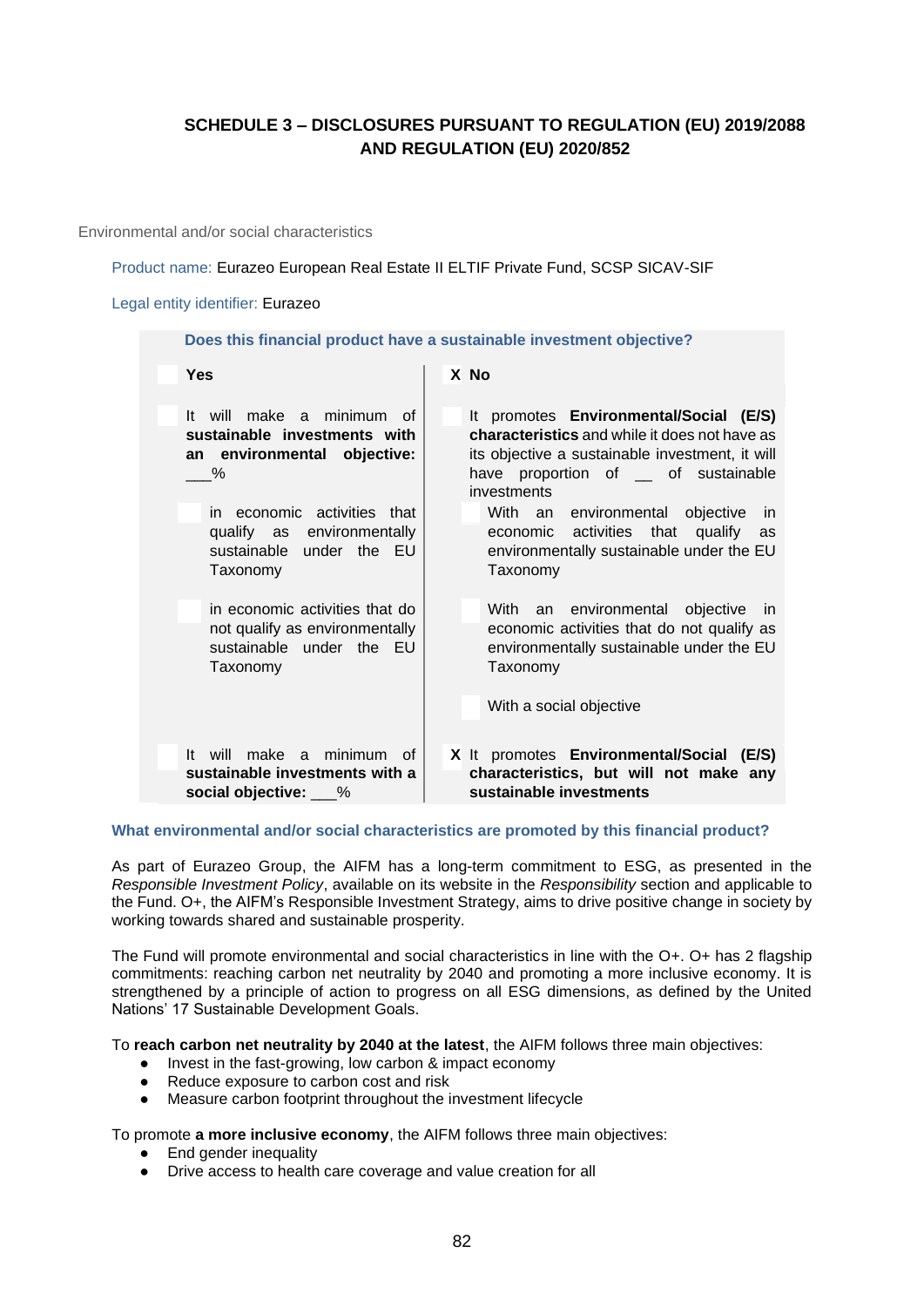● Champion equal opportunity and philanthropy

The AIFM will consider the above-mentioned objectives when deciding on the investments underlying the Fund.

In view of the above, the AIFM declares that the Fund promotes ESG criteria through the consideration of environmental and social factors in the investment decision process and investment management and is therefore framed within the scope of Article 8 of the EU Regulation on sustainability disclosure (EU Regulation 2019/2088).

### What sustainability indicators are used to measure the attainment of each of the environmental or social characteristics promoted by this financial product?

The AIFM will use it **annual ESG reporting system** designed to provide feedback on the main ESGrelated information and actions implemented in the holdings of this product.

The attainment of each of the environmental or social characteristics promoted by the Fund are mainly measured by using the following indicators:

- Percentage of companies having implemented Environmental policy / Environmental Management System
- Percentage of women members at the Board
- Percentage of companies having implemented non-mandatory annualised value sharing mechanism
- Carbon intensity

#### **What are the objectives of the sustainable investments that the financial product partially intends to make and how does the sustainable investment contribute to such objectives?**

This product will not make investments with a sustainable objective. Investments underlying this financial product do not consider the EU criteria for environmentally sustainable economic activities.

#### *How have the indicators for adverse impacts on sustainability factors been taken into account?*

### Not applicable

*How are the sustainable investments aligned with the OECD Guidelines for Multinational Enterprises and the UN Guiding Principles on Business and Human Rights?*

While this product does not intend to perform sustainable investments, the respect of the OECD Guidelines for Multinational Enterprises and the UN Guiding Principles on Business and Human Rights is covered by O+, Eurazeo's Responsible Investment Policy applied by the AIFM.

### *Does this financial product consider principal adverse impacts on sustainability factors?*

Principal adverse impacts are notably taken into account by the AIFM through its exclusion policy, limiting exposure to certain principal adverse impacts. The AIFM's Principal Adverse Impacts statement can be found on the Eurazo's website, in the *Responsibility* section.

Eurazeo will disclose by **30 June 2023** how principal adverse impacts on sustainability factors (quantitative indicators) are considered by this financial product.

### **What investment strategy does this financial product follow?**

As presented in the Responsible Investment Policy, available on the AIFM's website in the *Responsibility* section, the AIFM integrates ESG risks and opportunities into every stage of the investment process to promote the environmental and social characteristics promoted by the Fund: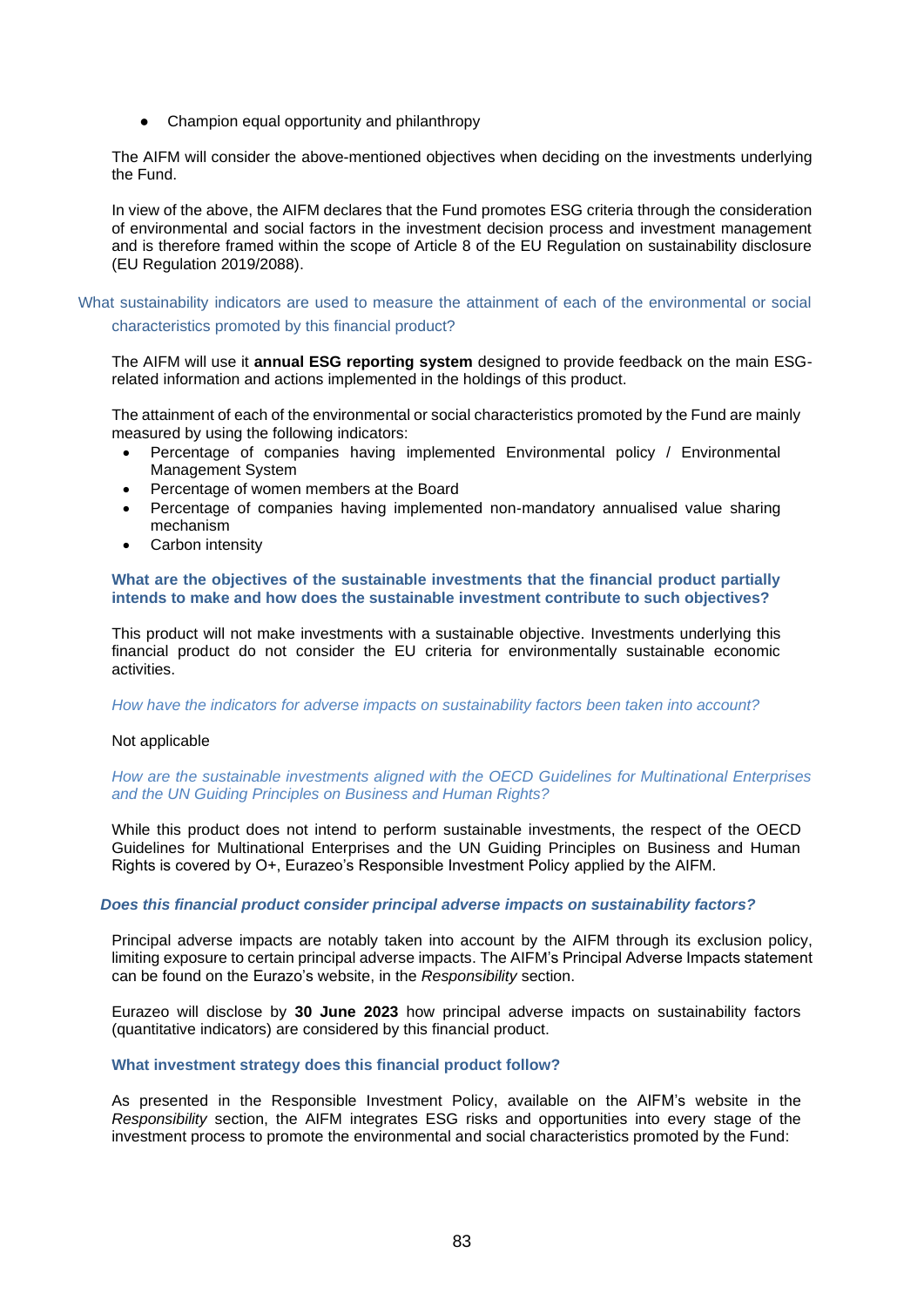- A **due diligence process** is exercised in the pre-investment phase in order to identify and analyse social, environmental, societal, sourcing, ethical and governance considerations, taking into account the United Nations' 17 Sustainable Development Goals, a common framework for addressing sustainable development within organizations. This is based on the data provided by the company, the opinions and studies conducted by experts consulted as well as publicly available data; and the final result is illustrated by a scoring form.
- Our shareholders' agreements integrate **ESG audit and report clauses**. ESG indicators are collected annually to constantly monitor underlying companies' progress. Reports on progress are published in an annual report.

ESG related risks are therefore considered in the investment procedure and decisions of Eurazeo European Real Estate II ELTIF Private Fund, SCSP SICAV-SIF, even though they do not represent the unique criteria in the investment decision-making process. Despite the consideration of ESG risks in investment decisions, their impacts on the financial performance of the Fund cannot be totally excluded.

A more detailed description on how ESG issues are integrated in our investment process can be found in the Responsible Investment Policy applicable to the Fund.

What are the binding elements of the investment strategy used to select the investments to attain each of the environmental or social characteristics promoted by this financial product?

The AIFM's **exclusion policy**, available on its website in the *Responsibility* section, singles out two sector categories:

- The first category encompasses sectors whose negative direct or indirect impacts are incompatible with its strategy as a responsible investor or cannot be overcome through transformation. The Fund will not invest in these sectors. This concern, for example, the pornography sector.
- The second category encompasses sectors for which a materiality threshold has been determined. This approach is used to prevent the exclusion of companies whose revenue is less than 20% for the relevant sectors. If a company meets the aforementioned exclusion criteria, Eurazeo is prepared to support the company in transforming its activities provided that the transformation goals are formalized to ensure compliance as soon as possible.

What is the committed minimum rate to reduce the scope of the investments considered prior to the application of that investment strategy*?*

No commitment to reduce the scope of investments by a minimum rate has been made.

#### *What is the policy to assess good governance practices of the investee companies?*

In addition to our exclusion policy, certain governance practices are also banned by the AIFM: corruption, money laundering, violations of human rights, activities in war-torn areas and breaches of International Labour Organization principles.

### **What is the asset allocation planned for this financial product?**



**#1 Aligned with E/S characteristics** includes the investments of the financial product used to attain the environmental or social characteristics promoted by the financial product.

The sub-category **#1B Other E/S characteristics** covers investments aligned with the environmental or social characteristics that do not qualify as sustainable investments.

● #1B Other E/S Characteristics (100%)